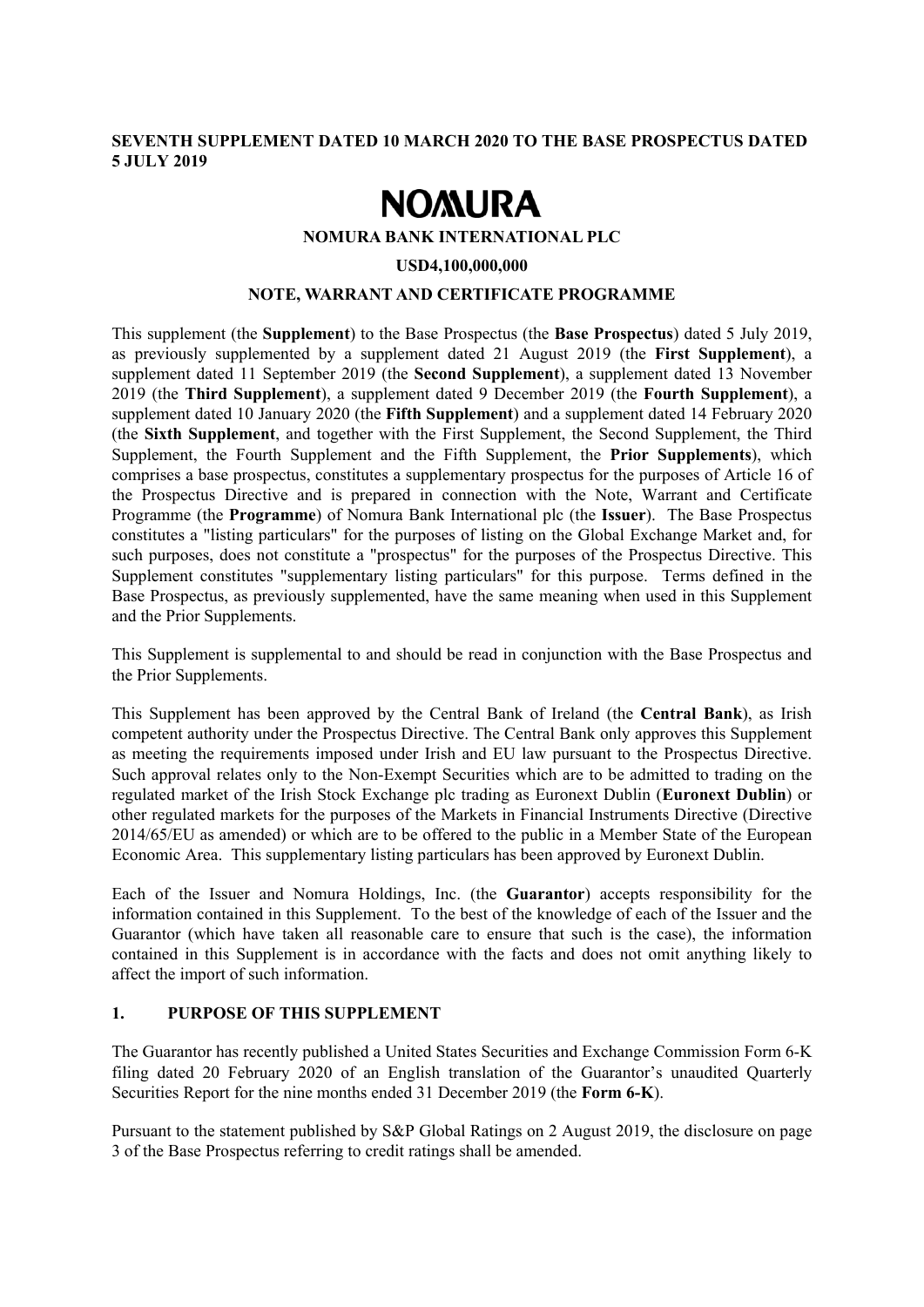The purpose of this Supplement is to (a) incorporate by reference the Form 6-K, (b) update the credit ratings disclosure and (c) update the "Summary of the Programme".

## **2. PUBLICATION OF THE GUARANTOR'S FORM 6-K**

The Guarantor has recently published the Form 6-K.

A copy of the Form 6-K (available at: https://www.nomuraholdings.com/investor/library/sec/6k/200220/200220.pdf) has been filed with the Central Bank and Euronext Dublin and, by virtue of this Supplement, the Form 6-K is incorporated by reference in, and forms part of, the Base Prospectus.

## **3. UPDATE OF CREDIT RATINGS**

As of 2 August 2019, the rating of the Issuer as issued by S&P Global Ratings Japan Inc. has been updated.

As such, the paragraph beginning "The long-term debt of the Issuer" on page 3 of the Base Prospectus is deemed to be deleted in its entirety and replaced with the following:

"The long-term debt of the Issuer has been rated A- by S&P Global Ratings Japan Inc. (**S&P Japan**) and AA- by Japan Credit Rating Agency, Ltd. (**JCR**) and the short-term debt of the Issuer has been rated A-2 by S&P Japan. Securities issued under the Programme may be rated or unrated."

For the avoidance of doubt, there has been no change to the long-term debt rating of the Issuer since disclosed in the First Supplement. However, the short-term debt rating of the Issuer stated above amends the disclosure in the First Supplement in relation to the short-term debt rating of the Issuer by S&P Global Ratings Japan Inc.

## **4. UPDATE OF THE "SUMMARY OF THE PROGRAMME"**

The Summary of the Base Prospectus shall be deemed updated and replaced with the Summary in the Annex to this Supplement.

## **5. GENERAL**

All references to pages in this Supplement are to the original unsupplemented Base Prospectus, notwithstanding any amendments described herein.

To the extent that there is any inconsistency between (a) any statement in this Supplement or any statement incorporated by reference into this Supplement and (b) any other statement in or incorporated by reference in the Base Prospectus, the statements in (a) above will prevail.

Save as disclosed in this Supplement and the Prior Supplements, there has been no other significant new factor, material mistake or inaccuracy relating to information included in the Base Prospectus since the publication of the Base Prospectus.

Copies of all documents incorporated by reference in the Base Prospectus can be obtained from the Principal Agent as described on page 180 of the Base Prospectus.

If documents which are incorporated by reference themselves incorporate any information or other documents therein, either expressly or implicitly, such information or other documents will not form part of this Supplement for the purposes of the Prospectus Directive.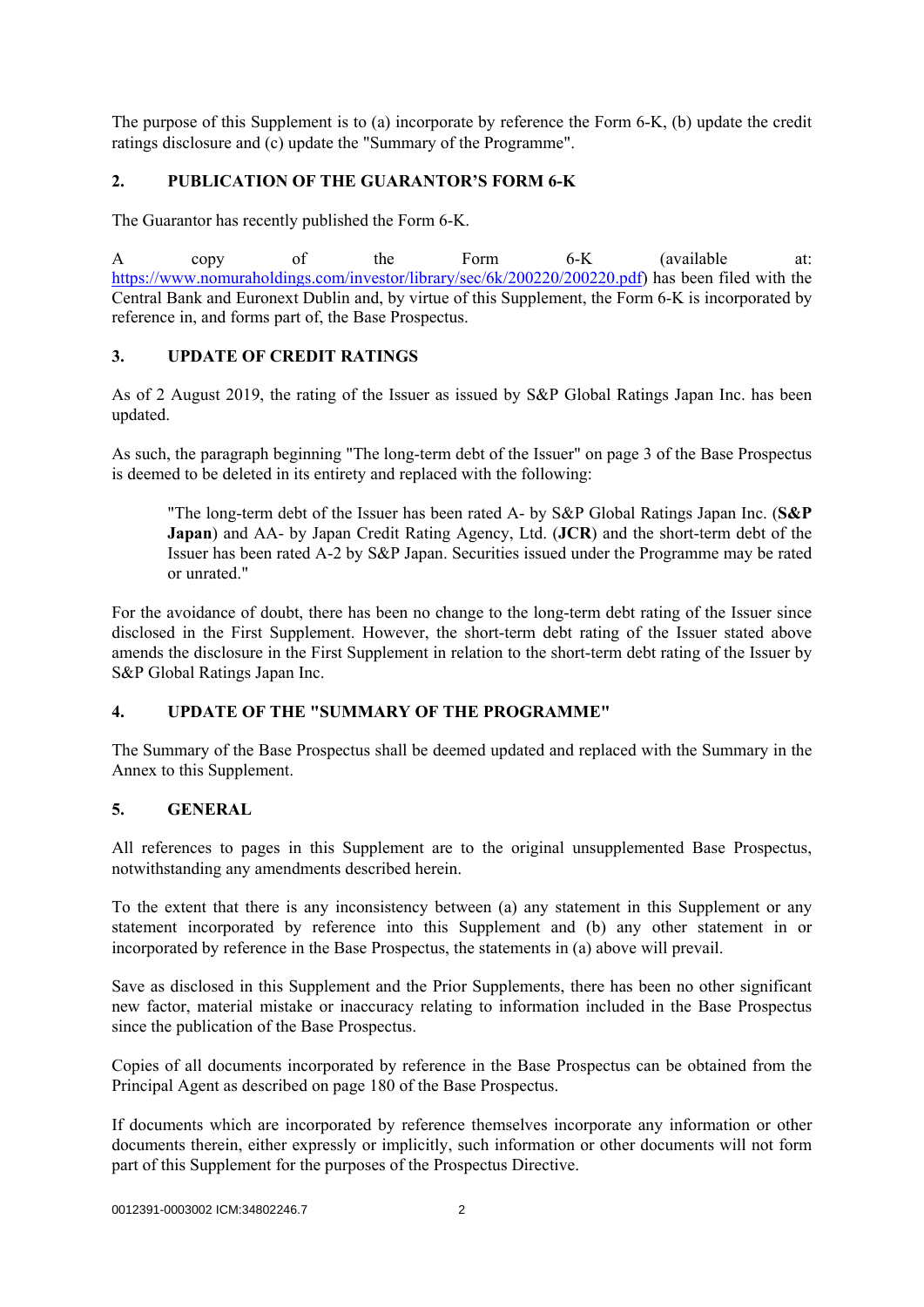## **ANNEX**

#### **SUMMARY OF THE PROGRAMME**

#### *The following section applies to Non-Exempt Securities only.*

*Summaries are made up of disclosure requirements known as "Elements". These Elements are numbered in Section A – E (A.1 – E.7). This Summary contains all the Elements required to be included in a summary for this type of Security, the Issuer and the Guarantor. Because some Elements are not required to be addressed, there may be gaps in the numbering sequence of the Elements. Even though an Element may be required to be inserted in the summary because of the type of Security, the Issuer and the Guarantor, it is possible that no relevant information can be given regarding the Element. In this case a short description of the Element is included in the summary with the mention of "not applicable". Information described in the italicised drafting prompts will be completed (where applicable) when preparing the issue specific summary for a Series of Securities.*

| <b>Elemen</b><br>t | <b>Title</b>                                                                                                 |                                                                                                                                                                                                                                                                                                                                                                                                                                                                                                                                                                                                                                                                                                                                          |
|--------------------|--------------------------------------------------------------------------------------------------------------|------------------------------------------------------------------------------------------------------------------------------------------------------------------------------------------------------------------------------------------------------------------------------------------------------------------------------------------------------------------------------------------------------------------------------------------------------------------------------------------------------------------------------------------------------------------------------------------------------------------------------------------------------------------------------------------------------------------------------------------|
| A.1                | Warning that the<br>summary should<br>be read as an<br>introduction and<br>provision as to<br>claims         | This summary should be read as an introduction to the Base<br>$\bullet$<br>Prospectus and the applicable Final Terms.<br>Any decision to invest in the Securities should be based on<br>$\bullet$<br>consideration of the Base Prospectus as a whole, including any<br>documents incorporated by reference and the applicable Final<br>Terms.<br>Where a claim relating to the information contained in the<br>$\bullet$<br>Base Prospectus and the applicable Final Terms is brought<br>before a court, the plaintiff investor might, under the national<br>legislation of the Member State, have to bear the costs of<br>translating the Base Prospectus and the applicable Final Terms<br>before the legal proceedings are initiated. |
|                    |                                                                                                              | Civil liability attaches only to those persons who have tabled<br>the summary, including any translation hereof, but only if the<br>summary is misleading, inaccurate or inconsistent when read<br>together with the other parts of this Base Prospectus and the<br>applicable Final Terms or it does not provide, when read<br>together with the other parts of the Base Prospectus and the<br>applicable Final Terms, key information in order to aid<br>investors when considering whether to invest in the Securities.                                                                                                                                                                                                               |
| A.2                | Consent as to<br>use of the Base<br>Prospectus,<br>period of<br>validity and<br>other conditions<br>attached | Certain Tranches of Securities with a denomination or issue price of<br>less than $£100,000$ (or its equivalent in any other currency) may be<br>offered in circumstances where there is no exemption from the<br>obligation under the Prospectus Directive to publish a prospectus.<br>Any such offer is referred to as a Non-Exempt Offer.<br>Issue specific summary:                                                                                                                                                                                                                                                                                                                                                                  |

#### **Section A − Introduction and warnings**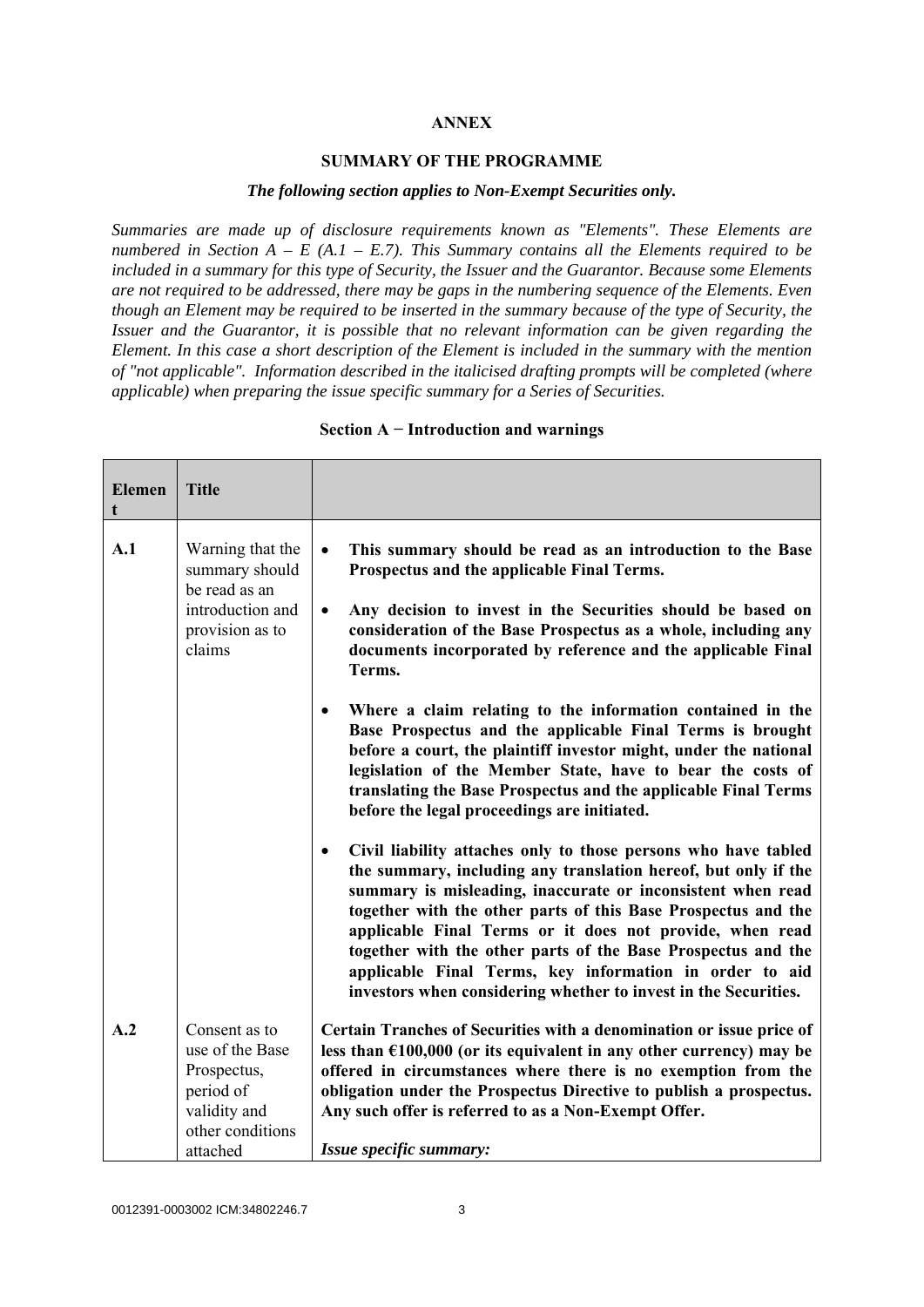| <b>Elemen</b> | <b>Title</b> |                                                                                                                                                                                                                                                                                                                                                                                                                                                                                                                                                                                                                                                                                                              |
|---------------|--------------|--------------------------------------------------------------------------------------------------------------------------------------------------------------------------------------------------------------------------------------------------------------------------------------------------------------------------------------------------------------------------------------------------------------------------------------------------------------------------------------------------------------------------------------------------------------------------------------------------------------------------------------------------------------------------------------------------------------|
|               |              | [Not Applicable – the Securities are not being offered to the public as<br>part of a Non-Exempt Offer.]                                                                                                                                                                                                                                                                                                                                                                                                                                                                                                                                                                                                      |
|               |              | [Consent: Subject to the conditions set out below, the Issuer consents<br>to the use of the Base Prospectus in connection with a Non-Exempt<br>Offer of Securities by the relevant Dealer, [names of specific financial<br>intermediaries listed in final terms,] [and] [each financial intermediary<br>whose name is published on the Issuer's website (see the "Corporate"<br>Disclosure" section at www.nomuranow.com) and identified as an<br>Authorised Offeror in respect of the relevant Non-Exempt Offer].                                                                                                                                                                                           |
|               |              | <i>Offer period:</i> The Issuer's consent referred to above is given for Non-<br>Exempt Offers of Securities during [offer period for the issue to be<br>specified here] (the Offer Period).                                                                                                                                                                                                                                                                                                                                                                                                                                                                                                                 |
|               |              | Conditions to consent: The conditions to the Issuer's consent are that<br>such consent (a) is only valid during the Offer Period; and (b) only<br>extends to the use of the Base Prospectus to make Non-Exempt Offers<br>of these Securities in [specify each relevant Member State in which the<br>particular Tranche of Securities can be offered].                                                                                                                                                                                                                                                                                                                                                        |
|               |              | <b>INVESTOR</b><br><b>INTENDING</b><br><b>TO</b><br><b>OR</b><br>AN<br><b>PURCHASE</b><br>PURCHASING ANY SECURITIES IN A NON-EXEMPT OFFER<br>FROM AN AUTHORISED OFFEROR WILL DO SO, AND<br>OFFERS AND SALES OF SUCH TO AN INVESTOR BY SUCH<br><b>AUTHORISED</b><br><b>OFFEROR</b><br><b>WILL</b><br>BE<br>MADE,<br>IN<br>ACCORDANCE WITH THE TERMS AND CONDITIONS OF<br>THE OFFER IN PLACE BETWEEN SUCH AUTHORISED<br><b>SUCH</b><br><b>INVESTOR</b><br><b>OFFEROR</b><br><b>AND</b><br><b>INCLUDING</b><br>ARRANGEMENTS IN RELATION TO PRICE, ALLOCATIONS,<br><b>EXPENSES</b><br><b>SETTLEMENT.</b><br><b>THE</b><br><b>AND</b><br><b>RELEVANT</b><br><b>INFORMATION WILL BE PROVIDED BY THE AUTHORISED</b> |
|               |              | <b>OFFEROR AT THE TIME OF SUCH OFFER.</b>                                                                                                                                                                                                                                                                                                                                                                                                                                                                                                                                                                                                                                                                    |

|  | <b>Section B – Issuer [and Guarantor]</b> |  |
|--|-------------------------------------------|--|
|  |                                           |  |

| <b>Element</b> | Title                                            |                                                                                                                                                                         |
|----------------|--------------------------------------------------|-------------------------------------------------------------------------------------------------------------------------------------------------------------------------|
| B.1            | Legal and<br>commercial<br>name of the<br>Issuer | Nomura Bank International plc.                                                                                                                                          |
| B.2            | Domicile/<br>legal form/<br>legislation/         | The Issuer is a public limited company registered in England and<br>Wales under number 1981122 and was incorporated under the<br>Companies Act 1985 on 22 January 1986. |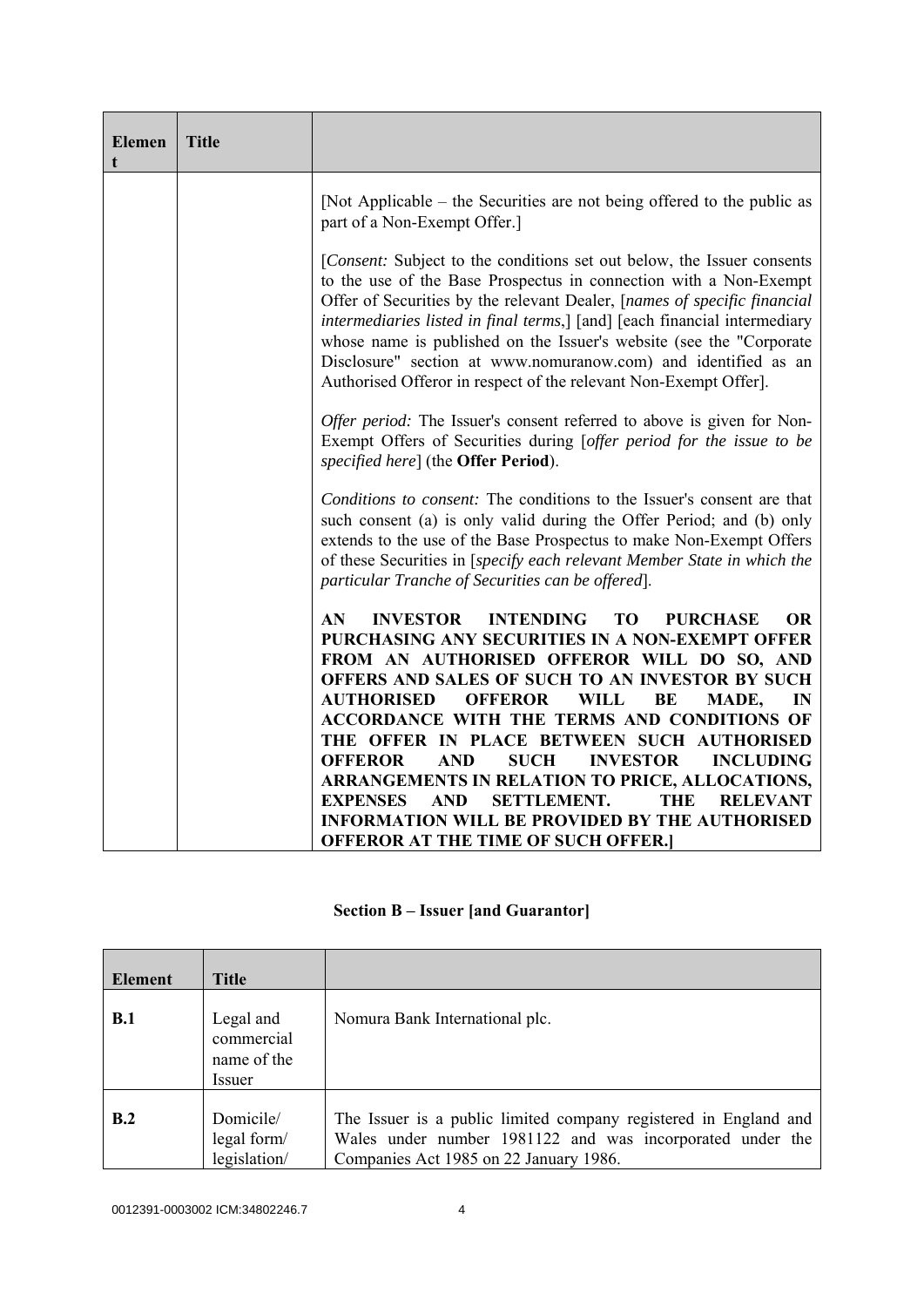|             | country of<br>incorporation                                                                      |                                                                                                                                                                                                                                                                                                                                                                                                                                                                                                           |                                                                                                                                                                                                                        |               |  |
|-------------|--------------------------------------------------------------------------------------------------|-----------------------------------------------------------------------------------------------------------------------------------------------------------------------------------------------------------------------------------------------------------------------------------------------------------------------------------------------------------------------------------------------------------------------------------------------------------------------------------------------------------|------------------------------------------------------------------------------------------------------------------------------------------------------------------------------------------------------------------------|---------------|--|
| B.4b        | Trend<br>information<br>affecting the<br>Issuer and the<br>industries<br>in which it<br>operates | the current financial year.                                                                                                                                                                                                                                                                                                                                                                                                                                                                               | Not applicable, there are no known trends, uncertainties, demands,<br>commitments or events that are reasonably likely to have a material<br>effect on the Issuer and the industries in which it operates for at least |               |  |
| B.5         | Description of<br>the Group                                                                      | The Issuer is a wholly owned subsidiary of Nomura Europe Holdings<br>plc (the main European holding company of the Nomura Group (as<br>defined below)) which in turn is a wholly owned subsidiary of<br>Nomura Holdings, Inc. (the Guarantor). The Guarantor is the<br>ultimate holding company of a group of companies and manages<br>financial operations for those subsidiary companies (together the<br>Nomura Group). Nomura Holdings, Inc. was formerly known as<br>The Nomura Securities Co., Ltd. |                                                                                                                                                                                                                        |               |  |
| B.9         | Profit forecast<br>or estimate                                                                   |                                                                                                                                                                                                                                                                                                                                                                                                                                                                                                           | Not applicable, no profit forecasts or estimates have been made in the<br>Base Prospectus in relation to the Issuer.                                                                                                   |               |  |
| B.10        | Audit<br>report<br>qualifications                                                                | Not applicable, no qualifications are contained in any audit report<br>included in the Base Prospectus in relation to the Issuer.                                                                                                                                                                                                                                                                                                                                                                         |                                                                                                                                                                                                                        |               |  |
| <b>B.12</b> |                                                                                                  | Selected historical key financial information                                                                                                                                                                                                                                                                                                                                                                                                                                                             |                                                                                                                                                                                                                        |               |  |
|             | <b>Income Statement</b>                                                                          |                                                                                                                                                                                                                                                                                                                                                                                                                                                                                                           |                                                                                                                                                                                                                        |               |  |
|             | ended 31 March 2019:                                                                             |                                                                                                                                                                                                                                                                                                                                                                                                                                                                                                           | The key financial information below is extracted from the Issuer's audited non-<br>consolidated income statement and statement of comprehensive income for the year                                                    |               |  |
|             |                                                                                                  |                                                                                                                                                                                                                                                                                                                                                                                                                                                                                                           | 31 March 2018                                                                                                                                                                                                          | 31 March 2019 |  |
|             |                                                                                                  |                                                                                                                                                                                                                                                                                                                                                                                                                                                                                                           | (Thousands of USD)                                                                                                                                                                                                     |               |  |
|             | Net interest income                                                                              |                                                                                                                                                                                                                                                                                                                                                                                                                                                                                                           | 65,062                                                                                                                                                                                                                 | 59,478        |  |
|             | Fee and commission income                                                                        |                                                                                                                                                                                                                                                                                                                                                                                                                                                                                                           | 49,057                                                                                                                                                                                                                 | 56,555        |  |
|             | Dealing loss                                                                                     |                                                                                                                                                                                                                                                                                                                                                                                                                                                                                                           | (75, 320)                                                                                                                                                                                                              | (80, 440)     |  |
|             | Administrative expenses                                                                          |                                                                                                                                                                                                                                                                                                                                                                                                                                                                                                           | (12,902)                                                                                                                                                                                                               | (12, 174)     |  |
|             | Profit on ordinary activities                                                                    |                                                                                                                                                                                                                                                                                                                                                                                                                                                                                                           | 19,840                                                                                                                                                                                                                 | 18,970        |  |

<sup>&</sup>lt;sup>1</sup> By virtue of a Supplement dated 21 August 2019, selected key financial information for the year ended 31 March 2019 has been included. By virtue of a Supplement dated 10 January 2020, selected key financial information for the six months ended 30 September 2019 together with comparative financial information for the same period in the previous financial year has been included. The significant and material adverse change statements have been updated accordingly.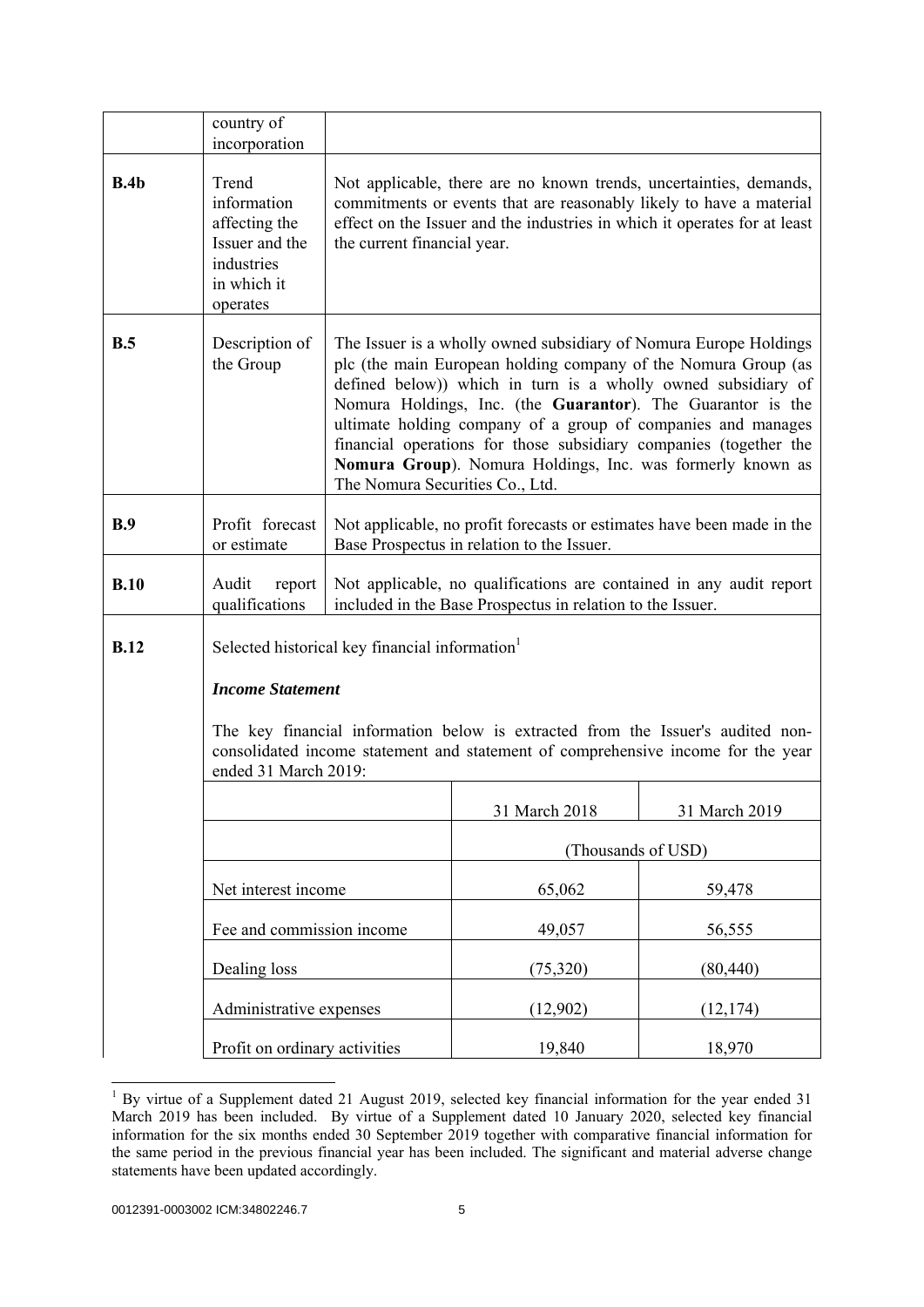| before taxation                                                                                                                                                                    |                    |                   |
|------------------------------------------------------------------------------------------------------------------------------------------------------------------------------------|--------------------|-------------------|
| Tax charge on profit on ordinary<br>activities                                                                                                                                     | (3,709)            | (3,779)           |
| Profit for the year                                                                                                                                                                | 16,131             | 15,191            |
| Total comprehensive income for<br>the year                                                                                                                                         | 7,580              | 51,407            |
| The key financial information below is extracted from the Issuer's unaudited income<br>statement and statement of comprehensive income for the period ending 30 September<br>2019: |                    |                   |
|                                                                                                                                                                                    | 30 September 2018  | 30 September 2019 |
|                                                                                                                                                                                    | (Thousands of USD) |                   |
| Net interest income                                                                                                                                                                | 29,770             | 34,341            |
| Fee and commission income                                                                                                                                                          | 35,317             | 15,812            |
| Fee and commission expense                                                                                                                                                         | (2,405)            | (1,706)           |
| Dealing loss                                                                                                                                                                       | (46, 253)          | (35,580)          |
| Administrative expenses                                                                                                                                                            | (6,115)            | (5,209)           |
| Profit on ordinary<br>activities<br>before taxation                                                                                                                                | 10,314             | 7,718             |
| Income tax expense                                                                                                                                                                 | (1,960)            | (1, 466)          |
| Profit for the period                                                                                                                                                              | 8,354              | 6,252             |
| Total comprehensive loss for the<br>period                                                                                                                                         | (3,614)            | (6,746)           |
| <b>Statement of Financial Position</b>                                                                                                                                             |                    |                   |
| The key financial information below is extracted from the Issuer's audited non-<br>consolidated statement of financial position as at 31 March 2019:                               |                    |                   |
|                                                                                                                                                                                    | 31 March 2018      | 31 March 2019     |
|                                                                                                                                                                                    | (Thousands of USD) |                   |
| Total assets                                                                                                                                                                       | 7,844,926          | 6,638,475         |
| Total equity                                                                                                                                                                       | 482,740            | 235,205           |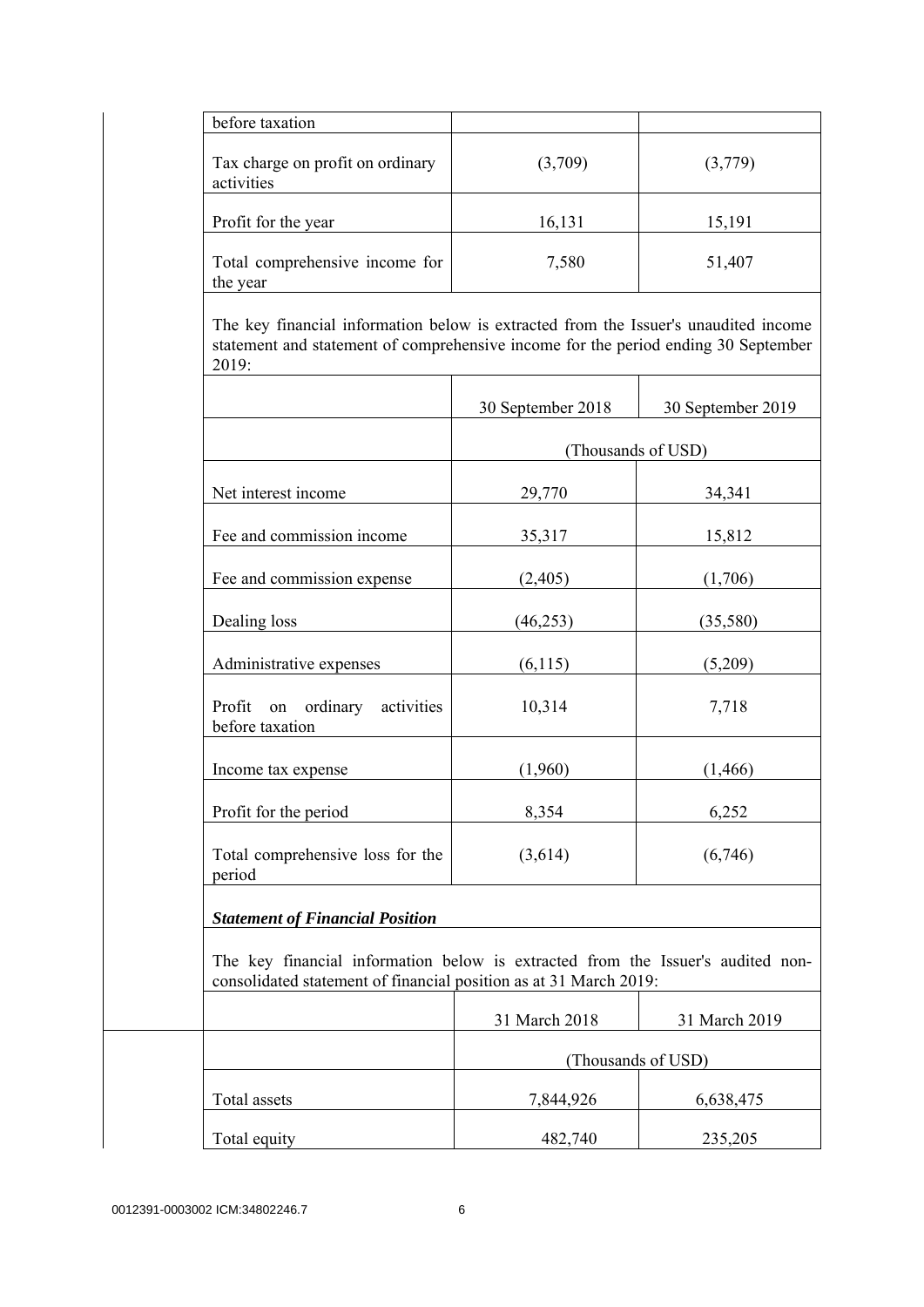|             | <b>Total liabilities</b>                        |                                                                                                                                                                                                                                                                                                                                                                                                                                                                                                                                                                                                                                                                                                                                                                                                                                                           |                                                                                                                                                                               | 7,362,186 | 6,403,270                                                                                                                         |
|-------------|-------------------------------------------------|-----------------------------------------------------------------------------------------------------------------------------------------------------------------------------------------------------------------------------------------------------------------------------------------------------------------------------------------------------------------------------------------------------------------------------------------------------------------------------------------------------------------------------------------------------------------------------------------------------------------------------------------------------------------------------------------------------------------------------------------------------------------------------------------------------------------------------------------------------------|-------------------------------------------------------------------------------------------------------------------------------------------------------------------------------|-----------|-----------------------------------------------------------------------------------------------------------------------------------|
|             |                                                 | The key financial information below is extracted from the Issuer's unaudited statement<br>of financial position as at 30 September 2019:                                                                                                                                                                                                                                                                                                                                                                                                                                                                                                                                                                                                                                                                                                                  |                                                                                                                                                                               |           |                                                                                                                                   |
|             |                                                 | 30 September 2019                                                                                                                                                                                                                                                                                                                                                                                                                                                                                                                                                                                                                                                                                                                                                                                                                                         |                                                                                                                                                                               |           |                                                                                                                                   |
|             |                                                 |                                                                                                                                                                                                                                                                                                                                                                                                                                                                                                                                                                                                                                                                                                                                                                                                                                                           |                                                                                                                                                                               |           | (Thousands of USD)                                                                                                                |
|             | Total assets                                    |                                                                                                                                                                                                                                                                                                                                                                                                                                                                                                                                                                                                                                                                                                                                                                                                                                                           |                                                                                                                                                                               |           | 6,212,506                                                                                                                         |
|             | Total equity                                    |                                                                                                                                                                                                                                                                                                                                                                                                                                                                                                                                                                                                                                                                                                                                                                                                                                                           |                                                                                                                                                                               |           | 213,459                                                                                                                           |
|             | <b>Total liabilities</b>                        |                                                                                                                                                                                                                                                                                                                                                                                                                                                                                                                                                                                                                                                                                                                                                                                                                                                           |                                                                                                                                                                               |           | 5,999,047                                                                                                                         |
|             |                                                 | Statements of no significant or material adverse change                                                                                                                                                                                                                                                                                                                                                                                                                                                                                                                                                                                                                                                                                                                                                                                                   |                                                                                                                                                                               |           |                                                                                                                                   |
|             | Issuer since 31 March 2019.                     |                                                                                                                                                                                                                                                                                                                                                                                                                                                                                                                                                                                                                                                                                                                                                                                                                                                           | There has been no significant change in the financial position of the Issuer since 30<br>September 2019 and there has been no material adverse change in the prospects of the |           |                                                                                                                                   |
| <b>B.13</b> | Events<br>impacting the<br>Issuer's<br>solvency | Not applicable, there are no recent events particular to the Issuer<br>which are to a material extent relevant to the evaluation of the Issuer's<br>solvency.                                                                                                                                                                                                                                                                                                                                                                                                                                                                                                                                                                                                                                                                                             |                                                                                                                                                                               |           |                                                                                                                                   |
| <b>B.14</b> | Dependence<br>upon<br>other<br>group entities   | The Issuer is dependent upon the Guarantor and other members of the<br>Nomura Group. See also Element B.5 above.                                                                                                                                                                                                                                                                                                                                                                                                                                                                                                                                                                                                                                                                                                                                          |                                                                                                                                                                               |           |                                                                                                                                   |
| <b>B.15</b> | Principal<br>activities                         | The Issuer's primary role is to support the Global Wholesale Business<br>of the Nomura Group. Its principal activities include (i) issuance of<br>guaranteed credit and equity-linked notes and certificates, (ii)<br>provision of sub-participation and structured loans (including bridge<br>and warehouse financing), (iii) purchase of structured credit assets and<br>structured loans, (iv) provision of traditional banking products such as<br>loans and credit facilities in major currencies, repurchase and reverse<br>repurchase transactions, letters of credit and guarantees; and (v) taking<br>deposits (including foreign exchange and other reference-linked<br>deposits). The Issuer has a representative office in Istanbul, Turkey.<br>The Issuer has closed its branch in Milan, Italy and its representative<br>office in Beijing. |                                                                                                                                                                               |           |                                                                                                                                   |
| <b>B.16</b> | Controlling<br>shareholders                     | The Issuer is an indirectly owned wholly owned subsidiary of the<br>Guarantor. Nomura Europe Holdings plc (the main European holding<br>company of the Nomura Group) holds 100 per cent. of the share<br>capital of the Issuer. Nomura Europe Holdings plc is a direct wholly<br>owned subsidiary of the Guarantor.                                                                                                                                                                                                                                                                                                                                                                                                                                                                                                                                       |                                                                                                                                                                               |           |                                                                                                                                   |
| <b>B.17</b> | Credit ratings                                  |                                                                                                                                                                                                                                                                                                                                                                                                                                                                                                                                                                                                                                                                                                                                                                                                                                                           |                                                                                                                                                                               |           | The long-term debt of the Issuer has been rated A- by S&P Global<br>Ratings Japan Inc. (S&P Japan) and AA- by Japan Credit Rating |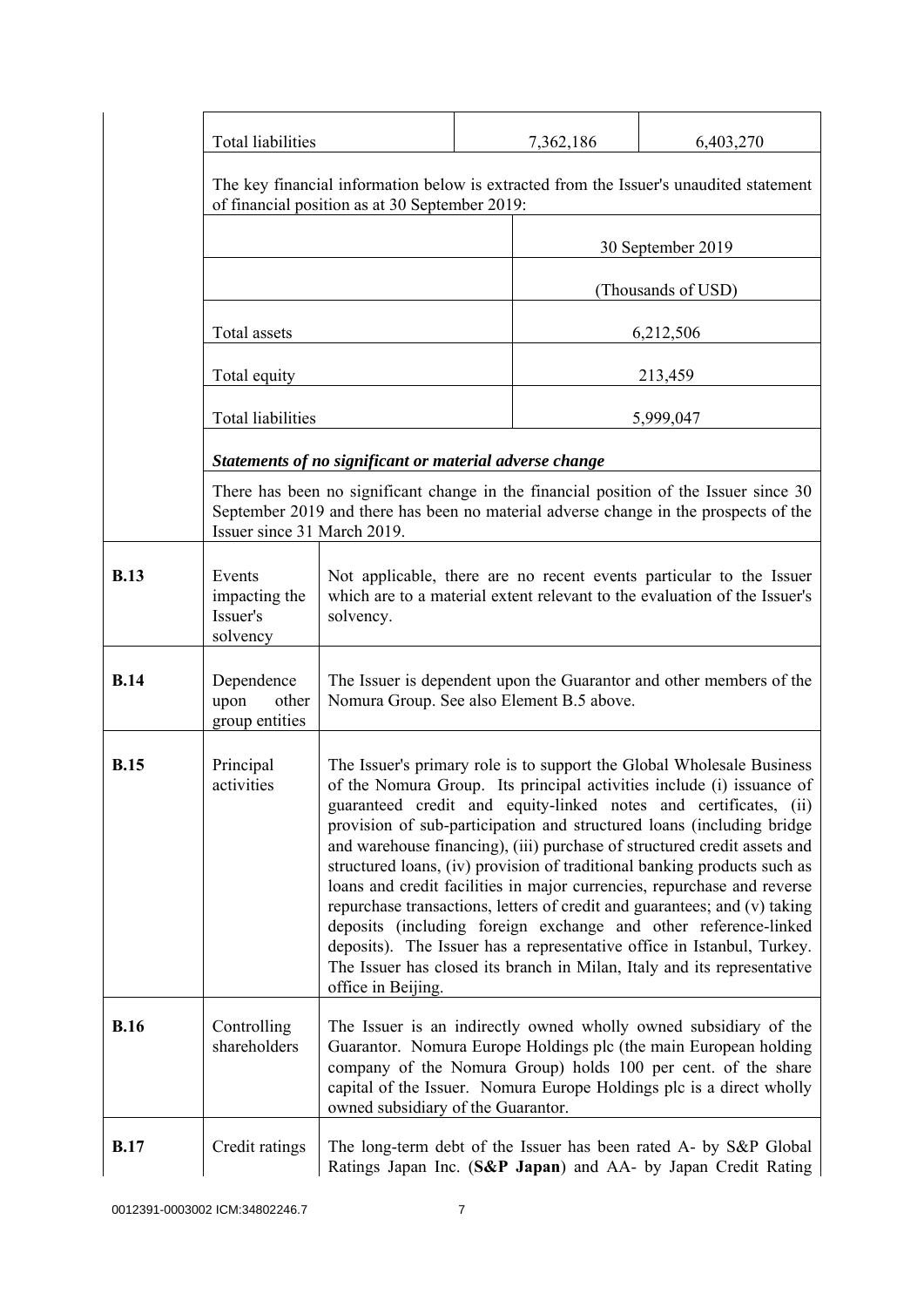|             |                                                                                      | Agency, Ltd. $(JCR)^2$                                                                                                                                                                                                                                                                                                                                                                                                                                                                                                                                                                                                                                                                                                                                                                                                                                                                                                                                                                                                                                                                                                                                                                |
|-------------|--------------------------------------------------------------------------------------|---------------------------------------------------------------------------------------------------------------------------------------------------------------------------------------------------------------------------------------------------------------------------------------------------------------------------------------------------------------------------------------------------------------------------------------------------------------------------------------------------------------------------------------------------------------------------------------------------------------------------------------------------------------------------------------------------------------------------------------------------------------------------------------------------------------------------------------------------------------------------------------------------------------------------------------------------------------------------------------------------------------------------------------------------------------------------------------------------------------------------------------------------------------------------------------|
|             |                                                                                      | The Securities issued under the Programme may be rated or unrated. <sup>3</sup>                                                                                                                                                                                                                                                                                                                                                                                                                                                                                                                                                                                                                                                                                                                                                                                                                                                                                                                                                                                                                                                                                                       |
|             |                                                                                      | Issue specific summary:                                                                                                                                                                                                                                                                                                                                                                                                                                                                                                                                                                                                                                                                                                                                                                                                                                                                                                                                                                                                                                                                                                                                                               |
|             |                                                                                      | [The Securities [have been/are expected to be] rated [specify rating(s)]<br>of Tranche being issued by [specify rating agent(s)].                                                                                                                                                                                                                                                                                                                                                                                                                                                                                                                                                                                                                                                                                                                                                                                                                                                                                                                                                                                                                                                     |
|             |                                                                                      | A security rating is not a recommendation to buy, sell or hold<br>securities and may be subject to suspension, reduction or withdrawal<br>at any time by the assigning rating agency.]                                                                                                                                                                                                                                                                                                                                                                                                                                                                                                                                                                                                                                                                                                                                                                                                                                                                                                                                                                                                |
|             |                                                                                      | [Not applicable - No ratings have been assigned to the debt securities]<br>at the request of or with the co-operation of the Issuer in the rating<br>process.                                                                                                                                                                                                                                                                                                                                                                                                                                                                                                                                                                                                                                                                                                                                                                                                                                                                                                                                                                                                                         |
| <b>B.18</b> | Description<br>of<br>the<br>Guarantee                                                | Securities issued under the Programme may be unguaranteed or may<br>be issued with the benefit of a guarantee from the Guarantor.                                                                                                                                                                                                                                                                                                                                                                                                                                                                                                                                                                                                                                                                                                                                                                                                                                                                                                                                                                                                                                                     |
|             |                                                                                      | Issue specific summary:                                                                                                                                                                                                                                                                                                                                                                                                                                                                                                                                                                                                                                                                                                                                                                                                                                                                                                                                                                                                                                                                                                                                                               |
|             | $(Only$ insert<br>Element<br>this<br>if the<br>B.18<br>Securities are<br>guaranteed) | [If the Securities are N&C Securities insert: The payment of<br>[principal][,] [interest] and all other amounts [payable] [or]<br>[deliverable] by the Issuer in respect of the Securities] [If the<br>Securities are W&C Securities insert: the Issuer's [payment] [and/or]<br>[delivery] obligations in respect of the Securities] are unconditionally<br>and irrevocably guaranteed pursuant to a deed of guarantee executed<br>by the Guarantor on or about 5 July 2019 (the Guarantee). The<br>obligations of the Guarantor under the Guarantee constitute direct,<br>unconditional, unsubordinated and [If the Securities are N&C<br>Securities insert: (subject to the provisions of a negative pledge)]<br>unsecured obligations of the Guarantor and will $[If the Securities are$<br>N&C Securities insert: subject as aforesaid and] save for obligations<br>in respect of national and local taxes and certain other statutory<br>exceptions) at all times rank at least equally with all other present and<br>future unsecured and unsubordinated obligations of the Guarantor.<br>The Guarantee will be governed by, and construed in accordance with,<br>English law.] |
| <b>B.19</b> | Information<br>the<br>about<br>Guarantor                                             |                                                                                                                                                                                                                                                                                                                                                                                                                                                                                                                                                                                                                                                                                                                                                                                                                                                                                                                                                                                                                                                                                                                                                                                       |
|             | insert<br>(Only<br>Element<br>this<br>if<br><b>B.19</b><br>the<br>Securities are     |                                                                                                                                                                                                                                                                                                                                                                                                                                                                                                                                                                                                                                                                                                                                                                                                                                                                                                                                                                                                                                                                                                                                                                                       |

<sup>&</sup>lt;sup>2</sup> By virtue of a Supplement dated 21 August 2019, the credit ratings of the Issuer have been updated.<br><sup>3</sup> By virtue of a Supplement dated 10 January 2020, the credit ratings have been updated to remove the reference to the programme rating.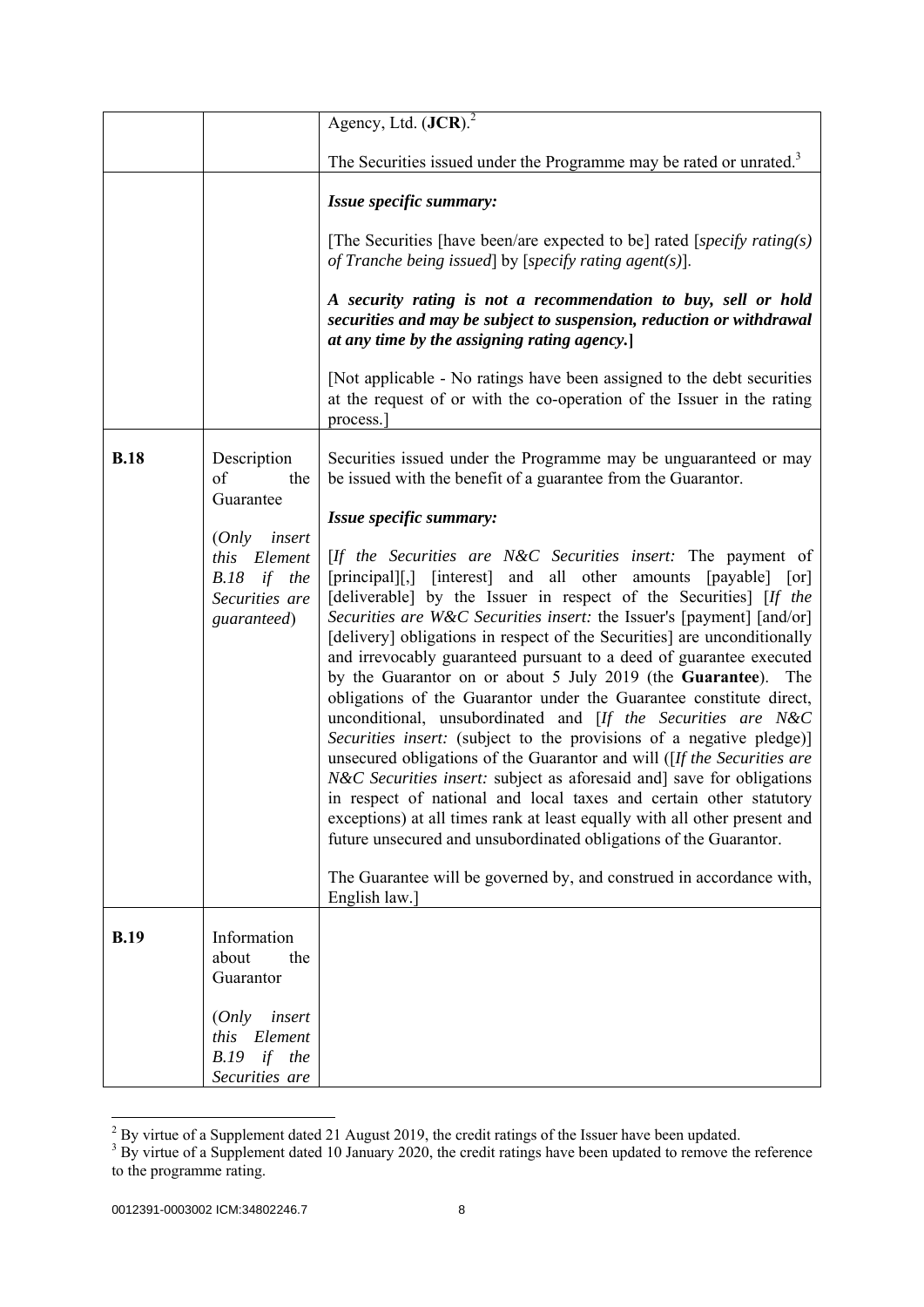|                  | guaranteed)                                                                                            |                                                                                                                                                                                                                                                                                                                                                                                                                                                                                     |                   |               |
|------------------|--------------------------------------------------------------------------------------------------------|-------------------------------------------------------------------------------------------------------------------------------------------------------------------------------------------------------------------------------------------------------------------------------------------------------------------------------------------------------------------------------------------------------------------------------------------------------------------------------------|-------------------|---------------|
| B.19/B.1         | Legal and<br>commercial<br>name of the<br>Guarantor                                                    | Nomura Holdings, Inc.                                                                                                                                                                                                                                                                                                                                                                                                                                                               |                   |               |
| B.19/ B.2        | Domicile/<br>legal form/<br>legislation/<br>country of<br>incorporation                                | The Guarantor was established in Japan and is a joint stock<br>corporation incorporated under the laws of Japan.                                                                                                                                                                                                                                                                                                                                                                    |                   |               |
| <b>B19/ B.4b</b> | Trend<br>information<br>affecting the<br>Guarantor<br>and the<br>industries in<br>which it<br>operates | Not applicable, there are no known trends, uncertainties, demands,<br>commitments or events that are reasonably likely to have a material<br>effect on the Guarantor's prospects and the industries in which it<br>operates, for its current financial year.                                                                                                                                                                                                                        |                   |               |
| <b>B19/B.5</b>   | Description<br>of the Group                                                                            | The Guarantor is the ultimate holding company of a group of<br>companies and manages financial operations for those subsidiary<br>companies (together the Nomura Group). Nomura Holdings, Inc. was<br>formerly known as The Nomura Securities Co., Ltd. The Issuer is a<br>wholly owned subsidiary of Nomura Europe Holdings plc (the main<br>European holding company of the Nomura Group) which in turn is a<br>wholly owned subsidiary of Nomura Holdings, Inc. (the Guarantor). |                   |               |
| <b>B19/B.9</b>   | Profit forecast<br>or estimate                                                                         | Not applicable, no profit forecasts or estimates have been made in the<br>Base Prospectus in relation to the Guarantor.                                                                                                                                                                                                                                                                                                                                                             |                   |               |
| B19/ B.10        | Audit report<br>qualifications                                                                         | Not applicable, no qualifications are contained in any audit report<br>included in the Base Prospectus in relation to the Guarantor.                                                                                                                                                                                                                                                                                                                                                |                   |               |
| B19/ B.12        | <b>Income Statement</b><br>31 March 2019, respectively:                                                | Selected historical key financial information <sup>4</sup> :<br>The key financial information below is extracted from the Guarantor's audited<br>consolidated statements of income for each of the two years ended 31 March 2018 and                                                                                                                                                                                                                                                |                   |               |
|                  |                                                                                                        |                                                                                                                                                                                                                                                                                                                                                                                                                                                                                     | 31 March 2018     | 31 March 2019 |
|                  |                                                                                                        |                                                                                                                                                                                                                                                                                                                                                                                                                                                                                     | (Millions of Yen) |               |
|                  | Total revenue                                                                                          |                                                                                                                                                                                                                                                                                                                                                                                                                                                                                     | 1,972,158         | 1,835,118     |

 4 By virtue of a Supplement dated 14 February 2020 and a Supplement dated 10 March 2020, selected key financial information for the nine months ended 31 December 2019, together with comparative financial information for the same period in the previous financial year has been included. The significant change statement has been updated accordingly.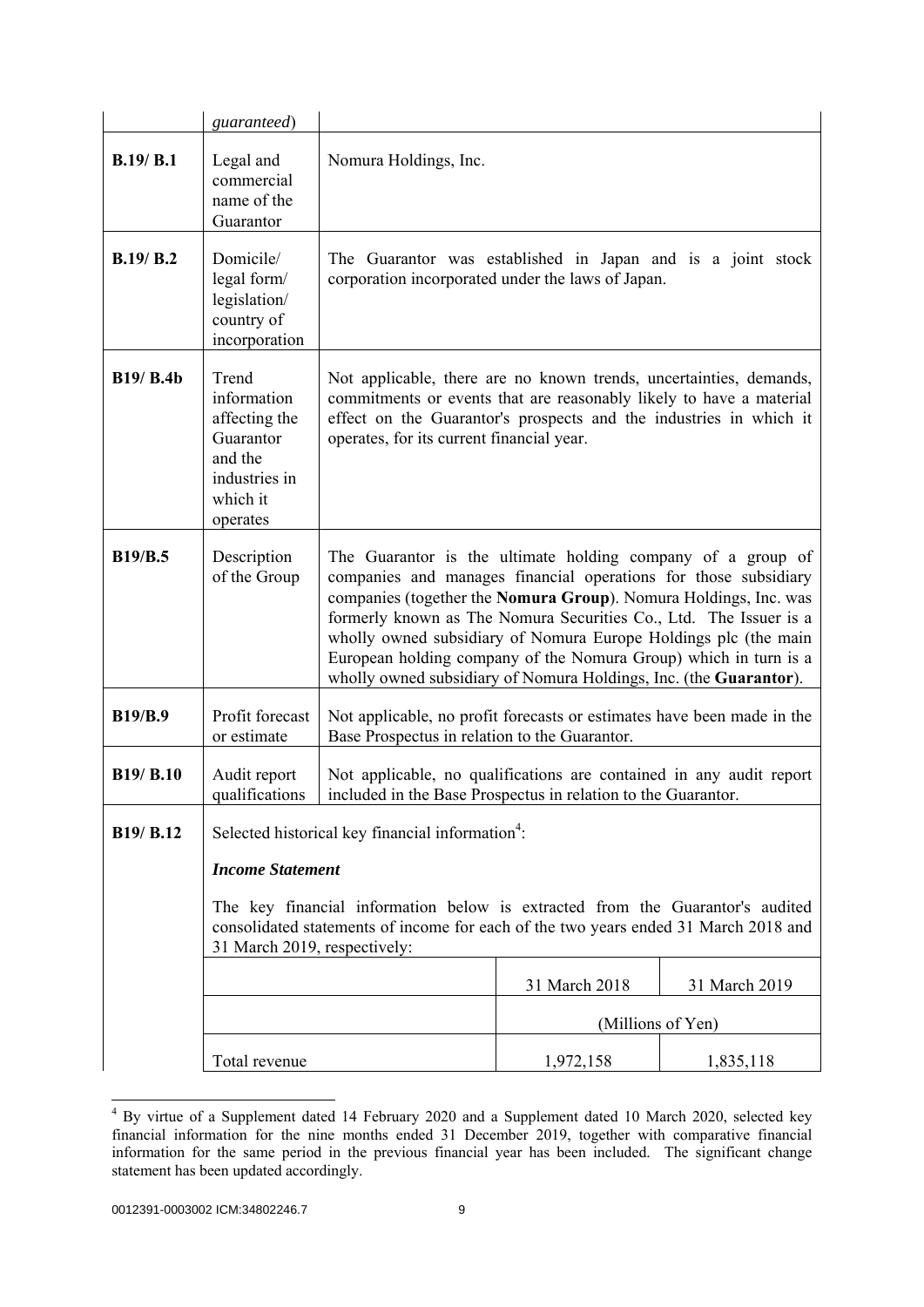| 475,189   | 718,348                       |
|-----------|-------------------------------|
| 1,496,969 | 1,116,770                     |
| 1,168,811 | 1,154,471                     |
|           | (37,701)                      |
|           | 57,010                        |
|           | (94, 711)                     |
| 219,343   | (100, 442)                    |
| 7.9%      | $(3.7\%)$                     |
|           | 328,158<br>103,866<br>224,292 |

<sup>(1)</sup> Calculated as net income (loss) attributable to NHI shareholders divided by total NHI shareholders' equity.

 The key financial information below is extracted from the Guarantor's unaudited consolidated statements of income for the nine months ended 31 December 2019 as they appear in the English translation of the Guarantor's unaudited Quarterly Securities Report for the nine months ended 31 December 2019:

|                                                                                                                                                     | 31 December 2018                                                                                                                  | 31 December 2019 |  |  |
|-----------------------------------------------------------------------------------------------------------------------------------------------------|-----------------------------------------------------------------------------------------------------------------------------------|------------------|--|--|
|                                                                                                                                                     | (Millions of Yen)                                                                                                                 |                  |  |  |
| Total revenue                                                                                                                                       | 1,336,766                                                                                                                         | 1,582,733        |  |  |
| Interest expense                                                                                                                                    | 521,250                                                                                                                           | 532,374          |  |  |
| Net revenue                                                                                                                                         | 815,516                                                                                                                           | 1,050,359        |  |  |
| Total non-interest expenses                                                                                                                         | 877,570                                                                                                                           | 777,380          |  |  |
| Income (loss) before income taxes                                                                                                                   | (62, 054)                                                                                                                         | 272,979          |  |  |
| Income tax expense                                                                                                                                  | 36,331                                                                                                                            | 16,379           |  |  |
| Net income (loss)                                                                                                                                   | (98, 385)                                                                                                                         | 256,600          |  |  |
| Net income (loss) attributable to NHI<br>shareholders                                                                                               | (101, 286)                                                                                                                        | 251,473          |  |  |
| Return on equity $(1)$                                                                                                                              | $(5.0\%)$                                                                                                                         | 12.6%            |  |  |
|                                                                                                                                                     | $^{(1)}$ Calculated as net income (loss) attributable to NHI shareholders divided by total NHI shareholders' equity (annualised). |                  |  |  |
| <b>Statement of Financial Position</b>                                                                                                              |                                                                                                                                   |                  |  |  |
| The key financial information below is extracted from the Guarantor's audited<br>consolidated balance sheets as at 31 March 2018 and 31 March 2019: |                                                                                                                                   |                  |  |  |
|                                                                                                                                                     | 31 March 2018                                                                                                                     | 31 March 2019    |  |  |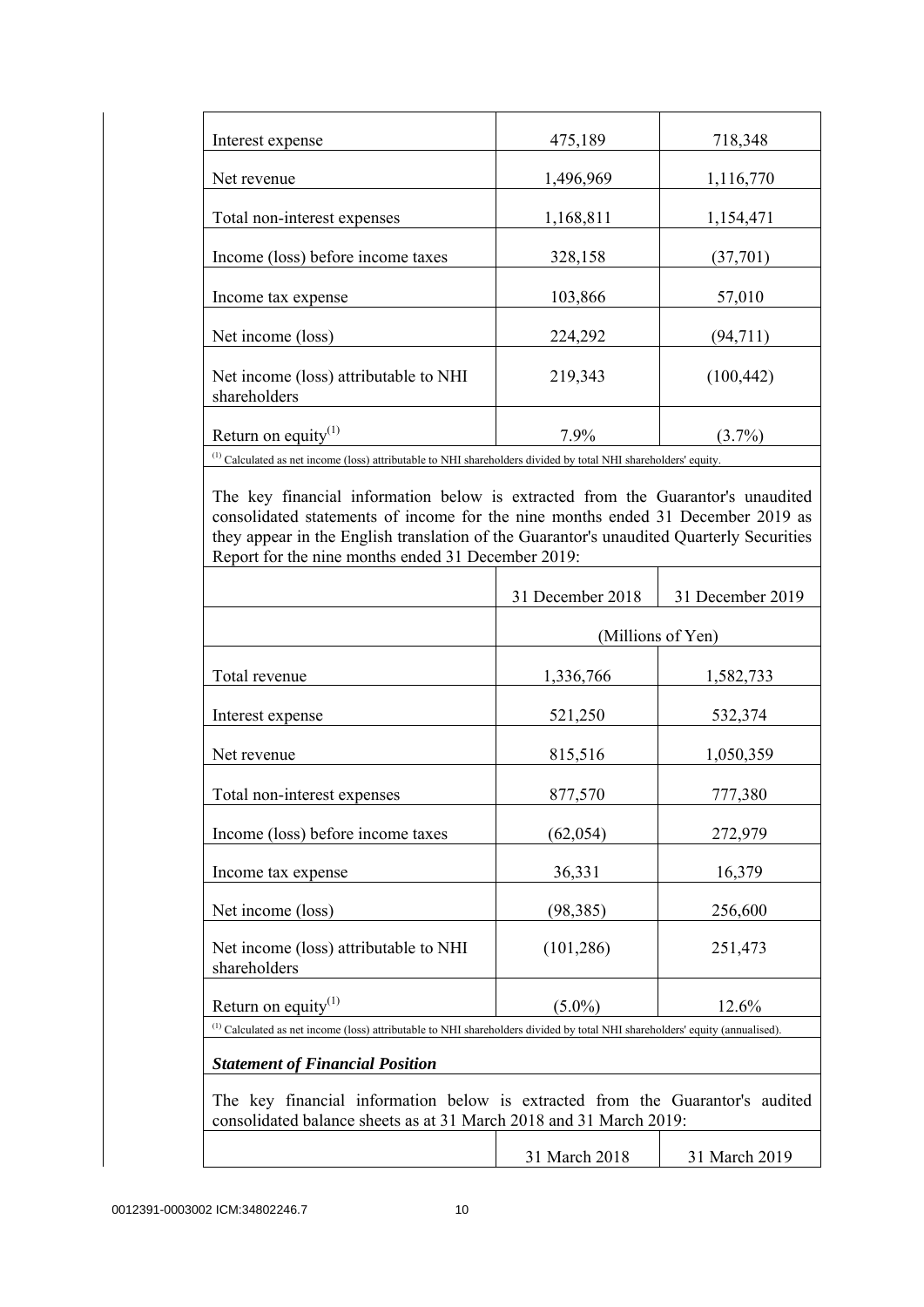|                  |                                                         |                                                                                                                                                                                                                                                                                            | $(Restated)^{(1)}$                                                                                                                                                                                                                                                            |            |
|------------------|---------------------------------------------------------|--------------------------------------------------------------------------------------------------------------------------------------------------------------------------------------------------------------------------------------------------------------------------------------------|-------------------------------------------------------------------------------------------------------------------------------------------------------------------------------------------------------------------------------------------------------------------------------|------------|
|                  |                                                         |                                                                                                                                                                                                                                                                                            | (Millions of Yen)                                                                                                                                                                                                                                                             |            |
|                  | Total assets                                            |                                                                                                                                                                                                                                                                                            | 40,343,947                                                                                                                                                                                                                                                                    | 40,969,439 |
|                  | Total equity                                            |                                                                                                                                                                                                                                                                                            | 2,799,824                                                                                                                                                                                                                                                                     | 2,680,793  |
|                  | <b>Total liabilities</b>                                |                                                                                                                                                                                                                                                                                            | 37,544,123                                                                                                                                                                                                                                                                    | 38,288,646 |
|                  | 1 April 2018.                                           | <sup>(1)</sup> The numbers for the year ended 31 March 2018 have been restated to reflect changes in accounting policy adopted on                                                                                                                                                          |                                                                                                                                                                                                                                                                               |            |
|                  |                                                         | The key financial information below is extracted from the Guarantor's unaudited<br>consolidated balance sheets as at 31 December 2019 as they appear in the English<br>translation of the Guarantor's unaudited Quarterly Securities Report for the nine<br>months ended 31 December 2019: |                                                                                                                                                                                                                                                                               |            |
|                  |                                                         |                                                                                                                                                                                                                                                                                            | 31 December 2019                                                                                                                                                                                                                                                              |            |
|                  |                                                         |                                                                                                                                                                                                                                                                                            | (Millions of Yen)                                                                                                                                                                                                                                                             |            |
|                  | Total assets                                            |                                                                                                                                                                                                                                                                                            | 46,242,334                                                                                                                                                                                                                                                                    |            |
|                  | Total equity                                            |                                                                                                                                                                                                                                                                                            | 2,789,623                                                                                                                                                                                                                                                                     |            |
|                  | <b>Total liabilities</b>                                |                                                                                                                                                                                                                                                                                            | 43, 452, 711                                                                                                                                                                                                                                                                  |            |
|                  | Statements of no significant or material adverse change |                                                                                                                                                                                                                                                                                            |                                                                                                                                                                                                                                                                               |            |
|                  |                                                         |                                                                                                                                                                                                                                                                                            | There has been no significant change in the financial or trading position of the<br>Guarantor or the Nomura Group since 31 December 2019.                                                                                                                                     |            |
|                  | March 2019.                                             |                                                                                                                                                                                                                                                                                            | There has been no material adverse change in the prospects of the Guarantor since 31                                                                                                                                                                                          |            |
| B19/ B.13        | Events<br>impacting the<br>Guarantor's<br>solvency      | solvency.                                                                                                                                                                                                                                                                                  | Not applicable, there are no recent events particular to the Guarantor<br>which are to a material extent relevant to the evaluation of its                                                                                                                                    |            |
| <b>B19/ B.14</b> | Dependence<br>upon other<br>Group entities              | company for the Nomura Group.<br>payments on its obligations.                                                                                                                                                                                                                              | See Element B.5 above. The Guarantor is the ultimate holding<br>The Guarantor depends on<br>dividends, distributions and other payments from subsidiaries to make                                                                                                             |            |
| <b>B19/ B.15</b> | The<br>Guarantor's<br>Principal<br>activities           | services groups in Japan.<br>Kingdom,<br>the<br>United<br>The Nomura Group's clients include individuals, corporations,                                                                                                                                                                    | The Guarantor is a holding company of one of the leading financial<br>The Nomura Group operates offices in<br>countries and regions worldwide including Japan, the United States,<br>Singapore<br>and Hong Kong<br>Special<br>Administrative Region through its subsidiaries. |            |
|                  |                                                         | financial institutions, governments and governmental agencies.                                                                                                                                                                                                                             |                                                                                                                                                                                                                                                                               |            |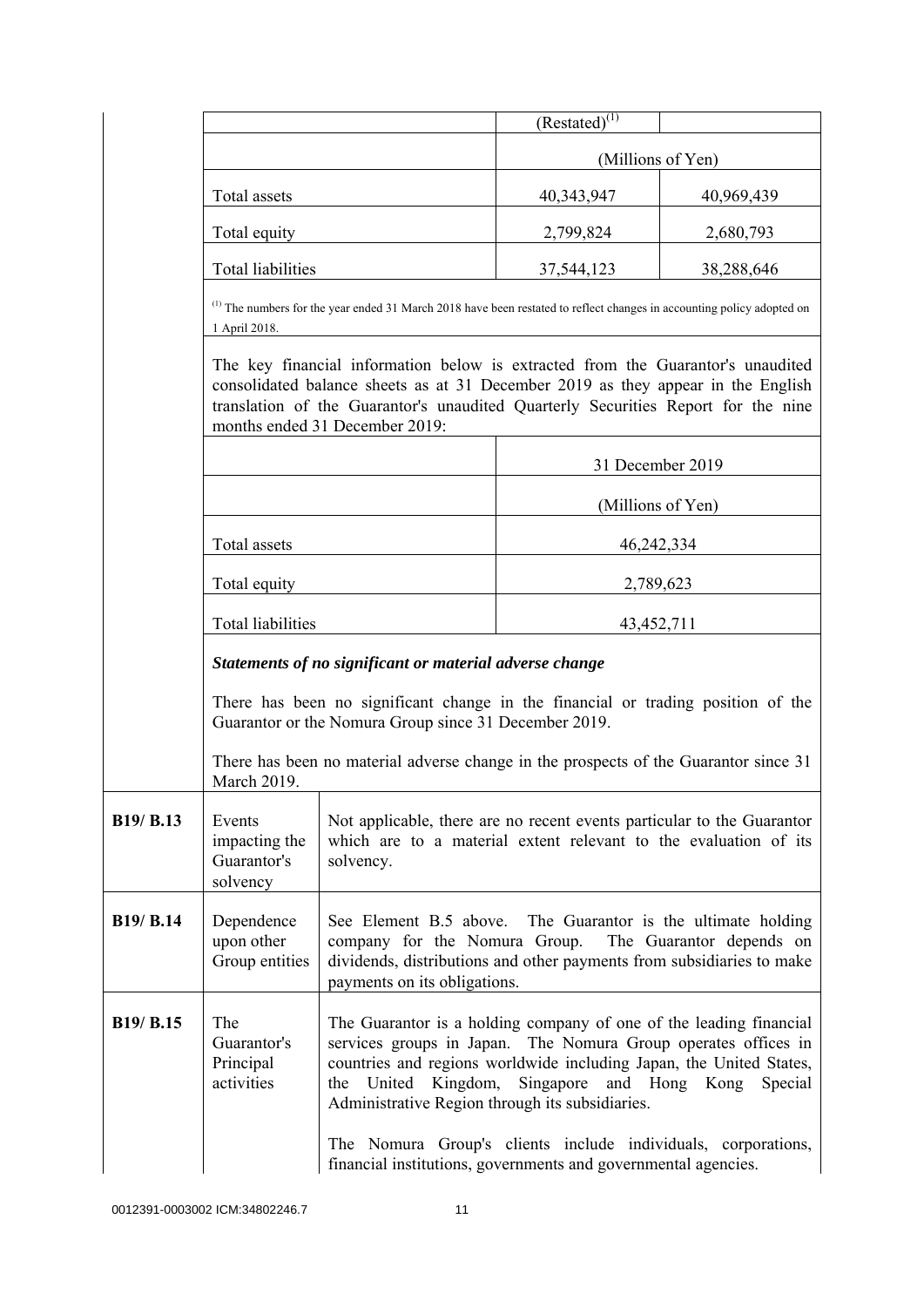|                  |                             | Wholesale and Merchant Banking.                           | The Nomura Group's business consists of Retail, Asset Management,<br>In its Retail segment, the Nomura Group provides investment                                                                                                                                                                                                                                                                                                                                                                         |
|------------------|-----------------------------|-----------------------------------------------------------|----------------------------------------------------------------------------------------------------------------------------------------------------------------------------------------------------------------------------------------------------------------------------------------------------------------------------------------------------------------------------------------------------------------------------------------------------------------------------------------------------------|
|                  |                             | as well as mergers and acquisitions and financial advice. | consultation services mainly to individual clients in Japan. In its<br>Asset Management segment, the Nomura Group develops and<br>manages investment trusts, and provides investment advisory services.<br>In its Wholesale segment, the Nomura Group is engaged in the sales<br>and trading of debt and equity securities, derivatives, and currencies<br>on a global basis to various institutions, and provides investment<br>banking services such as the underwriting of debt and equity securities |
|                  |                             | business succession as well as management buyouts.        | The Nomura Group established a Merchant Banking Division in<br>January 2018. In the Merchant Banking Division, the Nomura Group<br>has embarked on principal business to primarily provide equity to<br>transactions such as business reorganisations and revitalisations,                                                                                                                                                                                                                               |
| <b>B19/ B.16</b> | Controlling<br>shareholders | change of control of the Nomura Group.                    | To its knowledge, the Guarantor is not directly or indirectly owned or<br>controlled by another corporation, by any government or by any other<br>natural or legal person severally or jointly. The Guarantor knows of no<br>arrangements the operation of which may at a later time result in a                                                                                                                                                                                                         |
| B19/ B.17        | Credit ratings              | Long-term credit ratings of the Guarantor: <sup>5</sup>   |                                                                                                                                                                                                                                                                                                                                                                                                                                                                                                          |
|                  |                             | S&P Global Ratings Japan<br>Inc.                          | BBB+                                                                                                                                                                                                                                                                                                                                                                                                                                                                                                     |
|                  |                             | Moody's Japan K.K.                                        | Baa1                                                                                                                                                                                                                                                                                                                                                                                                                                                                                                     |
|                  |                             | Fitch Ratings Japan Limited                               | $A-$                                                                                                                                                                                                                                                                                                                                                                                                                                                                                                     |
|                  |                             | Rating and Investment<br>Information, Inc.                | $A+$                                                                                                                                                                                                                                                                                                                                                                                                                                                                                                     |
|                  |                             | Japan Credit Rating Agency,<br>Ltd.                       | AA-                                                                                                                                                                                                                                                                                                                                                                                                                                                                                                      |

## **Section C – Securities**

| Elemen | Title                                |                                                                                                                                                                                                                                                                                                                                               |
|--------|--------------------------------------|-----------------------------------------------------------------------------------------------------------------------------------------------------------------------------------------------------------------------------------------------------------------------------------------------------------------------------------------------|
| C.1    | Type and class of<br>Securities/ISIN | The Securities described in this section are debt securities,<br>warrants or exercisable certificates with a denomination or issue<br>price of less than $\epsilon$ 100,000 (or its equivalent in any other<br>currency). The Programme allows for the issuance of Notes,<br>Warrants and Certificates. The Securities to be issued under the |

<sup>&</sup>lt;sup>5</sup> By virtue of a Supplement dated 21 August 2019, the credit ratings of the Guarantor have been updated.

<sup>0012391-0003002</sup> ICM:34802246.7 12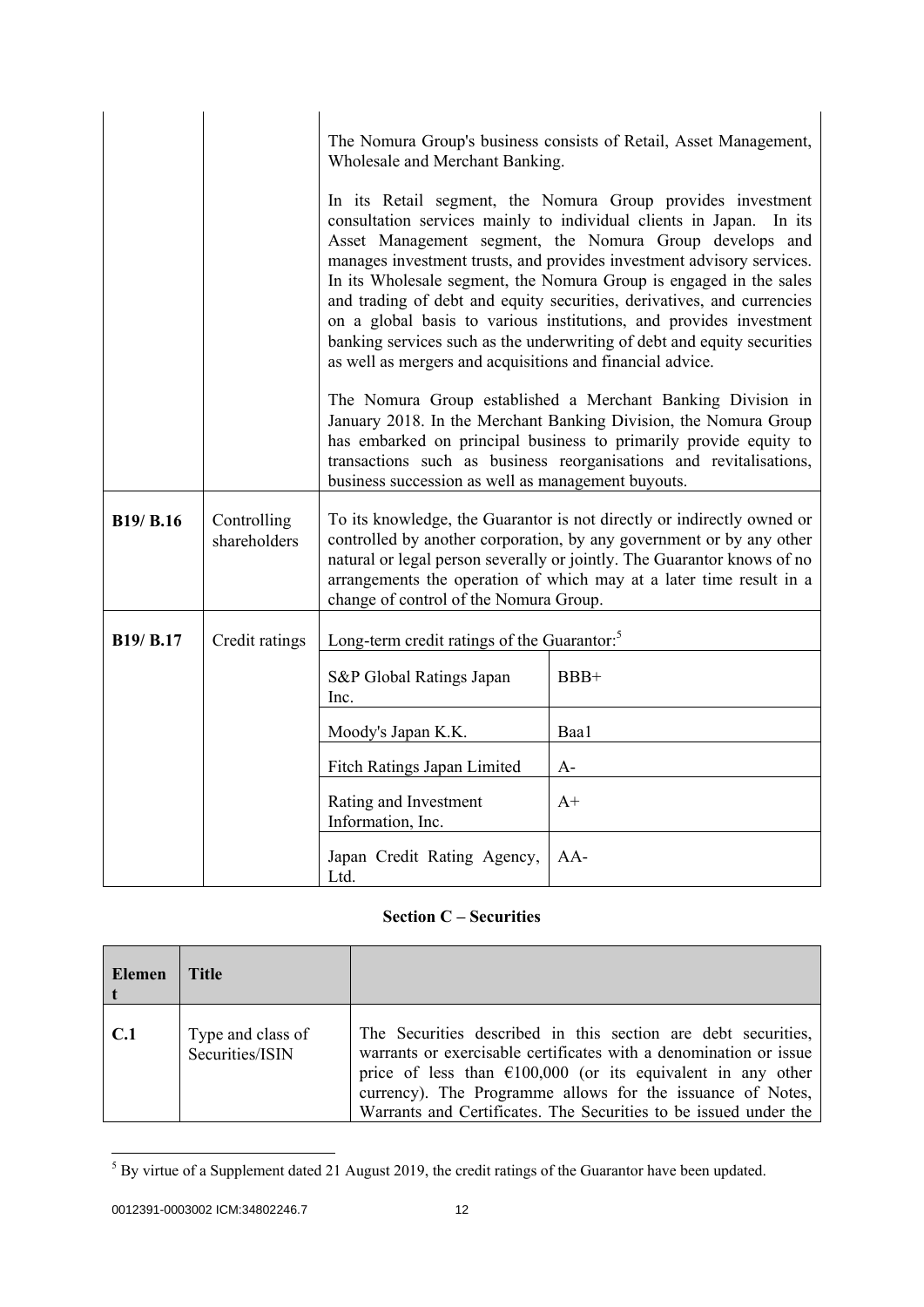| <b>Elemen</b><br>t | <b>Title</b> |                                                                                                                                                                                                                                                                                                                                                                                                                                                                                                                                                                                                                                                                                                                                                                                                                                                                                                                                                                                                                                                                                                                                                                                                                                                                                                                                                                                                                                                                                                                                                                                                                                                                                                                                                                                                                                                                                                                                                                                                     |
|--------------------|--------------|-----------------------------------------------------------------------------------------------------------------------------------------------------------------------------------------------------------------------------------------------------------------------------------------------------------------------------------------------------------------------------------------------------------------------------------------------------------------------------------------------------------------------------------------------------------------------------------------------------------------------------------------------------------------------------------------------------------------------------------------------------------------------------------------------------------------------------------------------------------------------------------------------------------------------------------------------------------------------------------------------------------------------------------------------------------------------------------------------------------------------------------------------------------------------------------------------------------------------------------------------------------------------------------------------------------------------------------------------------------------------------------------------------------------------------------------------------------------------------------------------------------------------------------------------------------------------------------------------------------------------------------------------------------------------------------------------------------------------------------------------------------------------------------------------------------------------------------------------------------------------------------------------------------------------------------------------------------------------------------------------------|
|                    |              | Programme may be Fixed Rate N&C Securities, Floating Rate<br>N&C Securities, Zero Coupon N&C Securities, Securities for<br>which the coupon, redemption and/or cash settlement amount<br>payments (as applicable) are linked to currency exchange rates<br>(Fixed FX Interest N&C Securities, FX Redemption N&C<br>Securities, Fixed Denomination FX Redemption N&C Securities,<br>FX Basket Knock-Out W&C Securities or FX Basket Knock-In<br>W&C Securities), a share or a basket of shares (Equity Basket<br>Conditional Interest N&C Securities, Equity Basket Knock-In<br>N&C Securities, Equity Basket Barrier Knock-In N&C Securities,<br>Equity Basket Bonus Barrier N&C Securities, Equity Basket<br>Autocall N&C Securities, Equity Delta One Redemption N&C<br>Securities or Equity Delta One W&C Securities), an index or<br>basket of indices (Index Basket Conditional Interest N&C<br>Securities, Index Basket Knock-In N&C Securities, Index Basket<br>Barrier Knock-In N&C Securities, Index Basket Bonus Barrier<br>N&C Securities or Index Basket Autocall N&C Securities), one<br>or more fixed or floating interest rates (Multi-Rate Interest N&C<br>Securities, Range Accrual Interest N&C Securities or Dual Range<br>Accrual Interest N&C Securities), an inflation index (Leveraged<br>Inflation Interest N&C Securities), one or more swap rates (Swap<br>Rate Linked Interest N&C Securities, Reverse Convertible Swap<br>Rate Redemption N&C Securities or Geared Put Swap Rate<br>Redemption N&C Securities) or the creditworthiness of a single<br>reference entity, a basket or index of reference entities or a<br>tranche of reference entities comprising an index (Auction to<br>Cash Settled Credit Linked N&C Securities or Zero Recovery<br>Single Name Credit Linked N&C Securities, Zero Recovery<br>Basket Credit Linked N&C Securities and Tranched Zero<br>Recovery Credit Linked N&C Securities (respectively)), or a<br>combination of the foregoing. |
|                    |              | Issue specific summary:                                                                                                                                                                                                                                                                                                                                                                                                                                                                                                                                                                                                                                                                                                                                                                                                                                                                                                                                                                                                                                                                                                                                                                                                                                                                                                                                                                                                                                                                                                                                                                                                                                                                                                                                                                                                                                                                                                                                                                             |
|                    |              | The Securities are <i>[insert title of Securities]</i> . The Series Number<br>of the Securities is $\lceil \bullet \rceil$ . The Tranche number is $\lceil \bullet \rceil$ .                                                                                                                                                                                                                                                                                                                                                                                                                                                                                                                                                                                                                                                                                                                                                                                                                                                                                                                                                                                                                                                                                                                                                                                                                                                                                                                                                                                                                                                                                                                                                                                                                                                                                                                                                                                                                        |
|                    |              | International Securities Identification Number (ISIN): [ $\bullet$ ].                                                                                                                                                                                                                                                                                                                                                                                                                                                                                                                                                                                                                                                                                                                                                                                                                                                                                                                                                                                                                                                                                                                                                                                                                                                                                                                                                                                                                                                                                                                                                                                                                                                                                                                                                                                                                                                                                                                               |
|                    |              | [Committee on Uniform Securities Identification Procedures<br>$(CUSIP)$ number: $\lceil \quad \rceil$                                                                                                                                                                                                                                                                                                                                                                                                                                                                                                                                                                                                                                                                                                                                                                                                                                                                                                                                                                                                                                                                                                                                                                                                                                                                                                                                                                                                                                                                                                                                                                                                                                                                                                                                                                                                                                                                                               |
|                    |              | The Securities will be consolidated and form a single series with<br>[identify earlier Tranches] on [the Issue Date/ exchange of the<br>Temporary Bearer Global N&C Security for interests in the<br>Permanent Bearer Global N&C Security, which is expected to<br>occur on or about [date]]]                                                                                                                                                                                                                                                                                                                                                                                                                                                                                                                                                                                                                                                                                                                                                                                                                                                                                                                                                                                                                                                                                                                                                                                                                                                                                                                                                                                                                                                                                                                                                                                                                                                                                                       |
| C.2                | Currency     | Subject to compliance with all applicable laws, regulations and<br>directives, Securities may be issued in any currency agreed<br>between the Issuer and the relevant Dealer at the time of issue.                                                                                                                                                                                                                                                                                                                                                                                                                                                                                                                                                                                                                                                                                                                                                                                                                                                                                                                                                                                                                                                                                                                                                                                                                                                                                                                                                                                                                                                                                                                                                                                                                                                                                                                                                                                                  |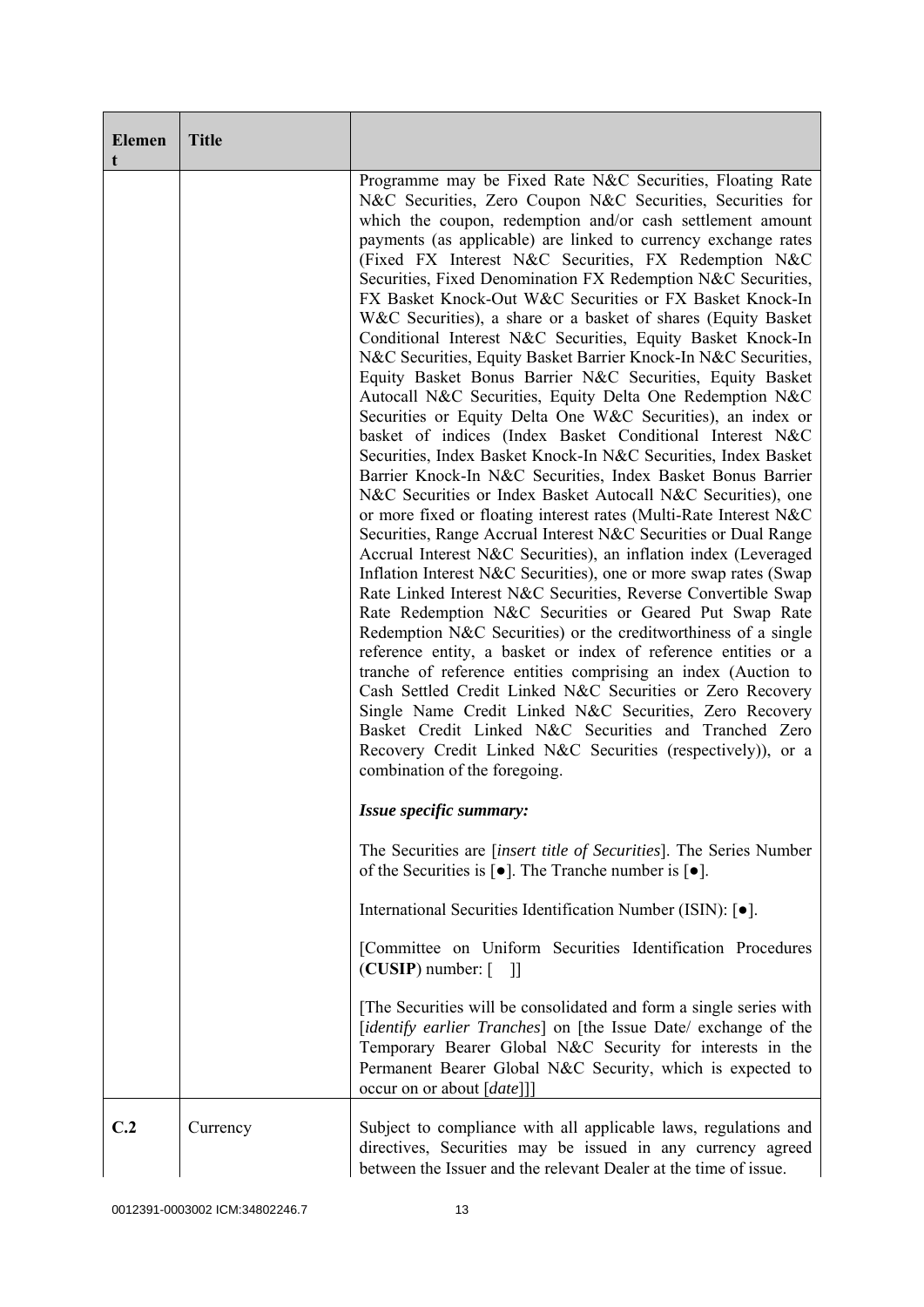| <b>Elemen</b> | <b>Title</b>                                                                                      |                                                                                                                                                                                                                                                                                                                                                                                                                                                                                                                                                                                                                                                                                                                                                                                                                                                                                                       |
|---------------|---------------------------------------------------------------------------------------------------|-------------------------------------------------------------------------------------------------------------------------------------------------------------------------------------------------------------------------------------------------------------------------------------------------------------------------------------------------------------------------------------------------------------------------------------------------------------------------------------------------------------------------------------------------------------------------------------------------------------------------------------------------------------------------------------------------------------------------------------------------------------------------------------------------------------------------------------------------------------------------------------------------------|
|               |                                                                                                   | Issue specific summary:                                                                                                                                                                                                                                                                                                                                                                                                                                                                                                                                                                                                                                                                                                                                                                                                                                                                               |
|               |                                                                                                   | [If the Securities are W&C Securities, insert: The Securities are<br>payable in [ $\bullet$ ] (the Specified Currency).]                                                                                                                                                                                                                                                                                                                                                                                                                                                                                                                                                                                                                                                                                                                                                                              |
|               |                                                                                                   | [If the Securities are N&C Securities, insert: The Securities are<br>[denominated] in [●] (the Specified Currency) and payable in<br>[ $\bullet$ ] (the Settlement Currency).]                                                                                                                                                                                                                                                                                                                                                                                                                                                                                                                                                                                                                                                                                                                        |
|               |                                                                                                   | [Insert if the payments in respect of the Securities are payable in<br>Renminbi and CNY Currency Event applies: If the Issuer<br>determines, in respect of the date for payment of any amount<br>payable in respect of the Securities, that the Issuer will be unable<br>to make a payment in Renminbi in accordance with the terms of<br>the Securities on such date due to illiquidity, inconvertibility or<br>non-transferability of Renminbi, the Issuer's obligation to pay<br>such amount in Renminbi may be replaced by an obligation to<br>pay such amount in U.S. dollars converted using the spot rate for<br>exchange of Renminbi into U.S. dollars in respect of the relevant<br>payment date.                                                                                                                                                                                            |
| C.5           | Restrictions on<br>transferability                                                                | The Securities will be freely transferable, subject to the offering<br>and selling restrictions in Australia, Argentina, Belgium, Brazil,<br>Chile, Colombia, Denmark, the Dubai International Financial<br>Centre, El Salvador, France, Guatemala, Hungary, Hong Kong<br>Special Administrative Region, Ireland, Italy, Japan, the Republic<br>of Korea, Kuwait, Malaysia, Mexico, Panama, the People's<br>Republic of China, Peru, the Philippines, Poland, Portugal, Qatar,<br>Romania, Singapore, Spain, Sweden, Switzerland, Taiwan,<br>Thailand, the United Arab Emirates, the United Kingdom, the<br>United States, Venezuela and under the Prospectus Directive and<br>the laws of any jurisdiction in which the relevant Securities are<br>offered or sold. Purchasers of Securities in the U.S. are advised<br>to consult legal counsel prior to making any transfer of such<br>Securities. |
| C.8           | Rights attaching to<br>the Securities,<br>including ranking and<br>limitations on those<br>rights | Securities issued under the Programme will have terms and<br>conditions relating to, among other matters:<br><b>Status (Ranking)</b>                                                                                                                                                                                                                                                                                                                                                                                                                                                                                                                                                                                                                                                                                                                                                                  |
|               |                                                                                                   | Securities are direct, unconditional, unsubordinated and [If the<br>Securities are N&C Securities, insert: (subject to the provisions<br>of a negative pledge)] unsecured obligations of the Issuer and<br>rank pari passu and without prejudice among themselves and ([If<br>the Securities are N&C Securities, insert: subject as aforesaid<br>and] save for such exceptions as may be provided by applicable<br>legislation) at least equally with all other unsecured and                                                                                                                                                                                                                                                                                                                                                                                                                         |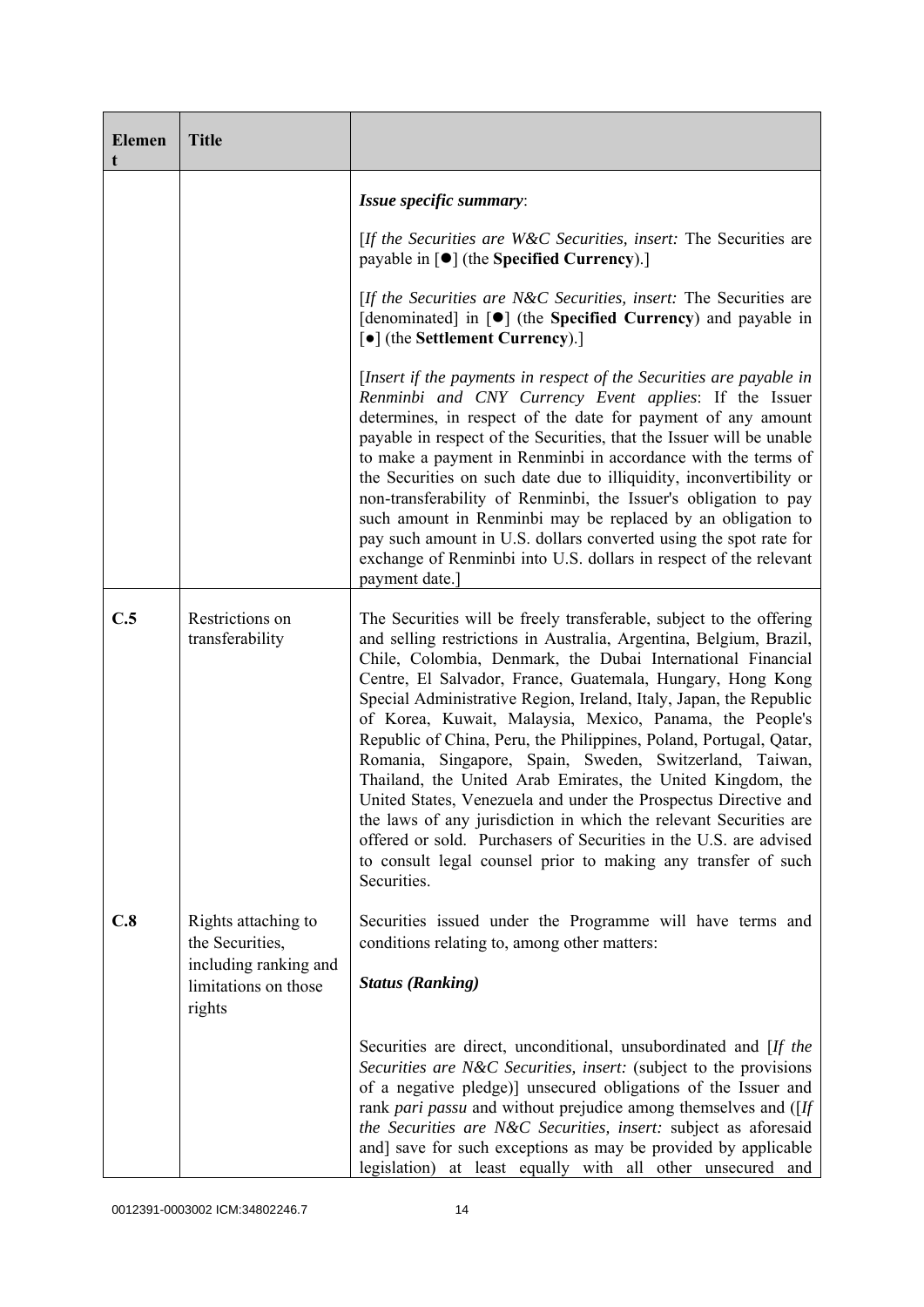| <b>Elemen</b><br>t | <b>Title</b> |                                                                                                                                                                                                                                                                                                                                                                                                                                                                                                                                                                                                                                                                                                                                                                                                                                             |
|--------------------|--------------|---------------------------------------------------------------------------------------------------------------------------------------------------------------------------------------------------------------------------------------------------------------------------------------------------------------------------------------------------------------------------------------------------------------------------------------------------------------------------------------------------------------------------------------------------------------------------------------------------------------------------------------------------------------------------------------------------------------------------------------------------------------------------------------------------------------------------------------------|
|                    |              | unsubordinated obligations of the Issuer, from time to time<br>outstanding.                                                                                                                                                                                                                                                                                                                                                                                                                                                                                                                                                                                                                                                                                                                                                                 |
|                    |              | <b>Taxation</b>                                                                                                                                                                                                                                                                                                                                                                                                                                                                                                                                                                                                                                                                                                                                                                                                                             |
|                    |              | [If the Securities are N&C Securities, insert: All payments of<br>principal and interest in respect of the Securities will be made free<br>and clear of, and without withholding taxes (or other similar<br>withholdings or deductions) in the United Kingdom (in the case of<br>the Issuer) [or Japan (in the case of the Guarantor)], unless such<br>withholding or deduction is required by law. In the event any<br>such deduction is made, the Issuer [or the Guarantor, as<br>applicable] [Insert if tax gross-up does not apply to the N&C<br>Securities: will not be required to pay additional amounts to cover<br>the amounts so deducted.] [Insert if tax gross-up applies to the<br>N&C Securities: will, save in certain limited circumstances, be<br>required to pay additional amounts to cover the amounts so<br>deducted.] |
|                    |              | [If the Securities are $W\&C$ Securities, insert: [The Issuer shall not<br>be] [Neither the Issuer nor the Guarantor shall be] liable for or<br>otherwise obliged to pay any tax, duty, withholding or other<br>payment (including any stamp or transfer tax) which may arise as<br>a result of the ownership, transfer, exercise or enforcement of any<br>Security by any person and all payments made by the Issuer [or<br>the Guarantor] shall be made subject to any such tax, duty,<br>withholding, deduction or other payment which may be required<br>to be made, paid, withheld or deducted.]                                                                                                                                                                                                                                       |
|                    |              | [All payments in respect of the Securities will be subject in all<br>cases to (i) any fiscal or other laws and regulations applicable<br>thereto in the place of payment, (ii) any withholding or deduction<br>required pursuant to Section 871(m) of the U.S. Internal Revenue<br>Code of 1986 (the Code), and (iii) any withholding or deduction<br>required pursuant to an agreement described in Section 1471(b) of<br>the Code or otherwise imposed pursuant to Sections 1471 through<br>1474 of the Code, any regulations or agreements thereunder, any<br>official interpretations thereof, or (without prejudice to the<br>provisions of N&C Securities Condition 9 (Taxation)) any law<br>implementing an intergovernmental approach thereto.]                                                                                     |
|                    |              | [If the Securities are N&C Securities, insert:                                                                                                                                                                                                                                                                                                                                                                                                                                                                                                                                                                                                                                                                                                                                                                                              |
|                    |              | [Issuer's] [N][n]egative pledge                                                                                                                                                                                                                                                                                                                                                                                                                                                                                                                                                                                                                                                                                                                                                                                                             |
|                    |              | So long as any of the Securities remain outstanding, the Issuer<br>will not create or have outstanding any mortgage, charge, pledge<br>or other security interest upon the whole or any part of its<br>undertaking, assets or revenues, present or future, to secure any of<br>its own Indebtedness or to secure its guarantee of or any                                                                                                                                                                                                                                                                                                                                                                                                                                                                                                    |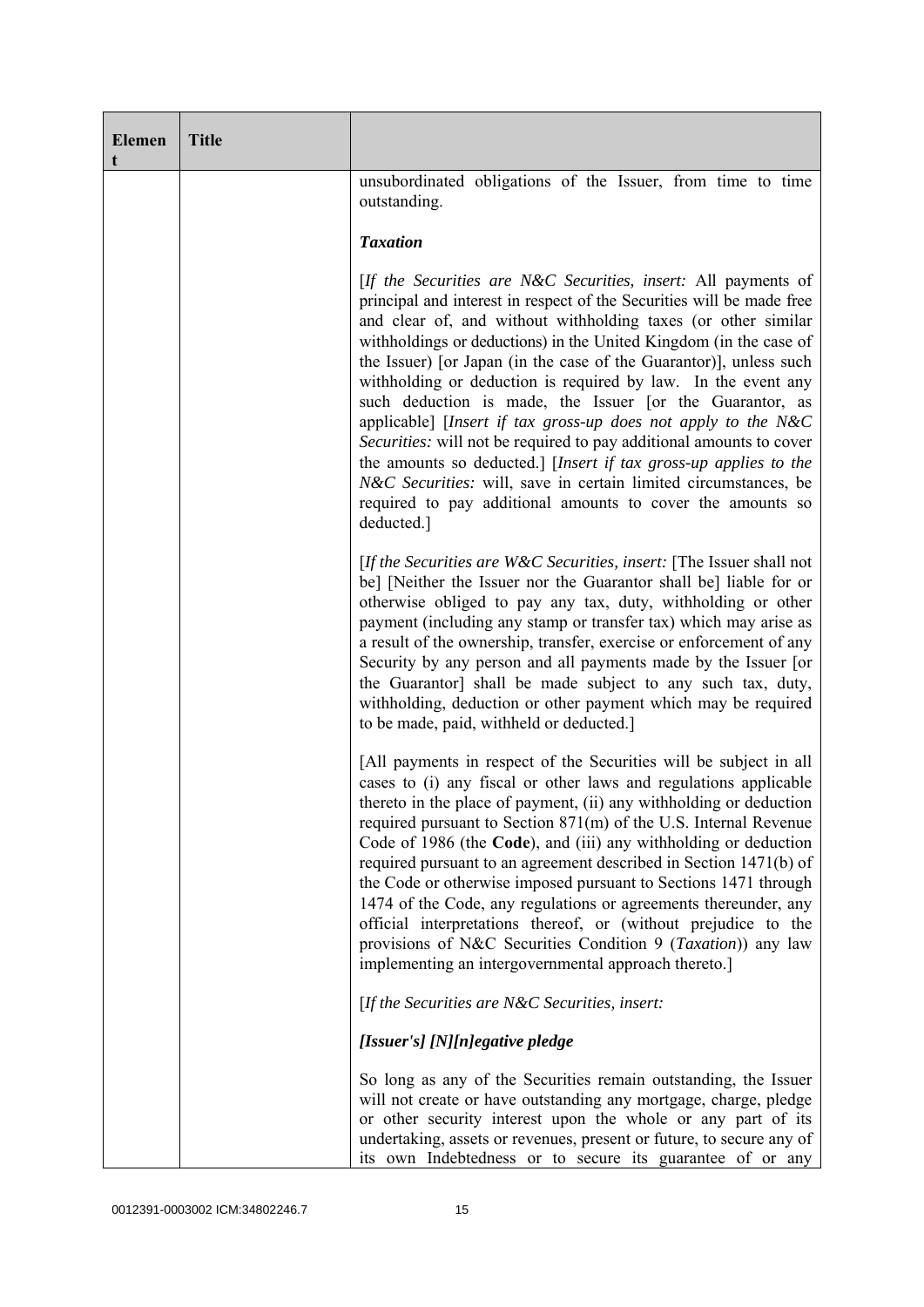| <b>Elemen</b><br>t | <b>Title</b> |                                                                                                                                                                                                                                                                                                                                                                                                                                                                                                                                                                                                                                                                                                                                                                                                                                                  |
|--------------------|--------------|--------------------------------------------------------------------------------------------------------------------------------------------------------------------------------------------------------------------------------------------------------------------------------------------------------------------------------------------------------------------------------------------------------------------------------------------------------------------------------------------------------------------------------------------------------------------------------------------------------------------------------------------------------------------------------------------------------------------------------------------------------------------------------------------------------------------------------------------------|
|                    |              | indemnity in respect of any Indebtedness of any third party for the<br>benefit of the existing or future holders thereof, without at the<br>same time either securing the Securities at least equally and<br>rateably with such Indebtedness or, as the case may be, such<br>guarantee or indemnity or according to the Securities such other<br>security or guarantee as shall have been approved by an<br>Extraordinary Resolution of the Securityholders for the time<br>being, where Indebtedness means any indebtedness represented<br>by securities which have a maturity of greater than one year and<br>are for the time being, or are intended to be, quoted, listed,<br>ordinarily dealt in or traded on any stock exchange or over-the-<br>counter or other securities market in the jurisdiction of<br>incorporation of the Issuer.] |
|                    |              | [If the Securities are Guaranteed N&C Securities insert:                                                                                                                                                                                                                                                                                                                                                                                                                                                                                                                                                                                                                                                                                                                                                                                         |
|                    |              | Guarantor's negative pledge                                                                                                                                                                                                                                                                                                                                                                                                                                                                                                                                                                                                                                                                                                                                                                                                                      |
|                    |              | So long as the Securities remain outstanding, the Guarantor will<br>not create or permit to be outstanding any mortgage, charge,<br>pledge or other security interest upon the whole or any part of its<br>property, assets or revenues, present or future, to secure for the<br>benefit of the holders of any securities (i) payment of any sum<br>due in respect of any securities or (ii) any payment under any<br>guarantee of securities or (iii) any payment under any indemnity<br>or other like obligation relating to securities, in any such case in<br>which:                                                                                                                                                                                                                                                                         |
|                    |              | either such securities are by their terms payable, or confer<br>(a)<br>a right to receive payment, in any currency other than the<br>currency of the jurisdiction of incorporation of the<br>Guarantor which is Japanese Yen, or such securities are<br>denominated in Japanese Yen and more than 50 per cent.<br>of the aggregate principal amount thereof is initially<br>distributed outside the jurisdiction of incorporation of the<br>Guarantor which is Japan, by or with the authorisation of<br>the Guarantor or (if not the Guarantor) the Issuer; and                                                                                                                                                                                                                                                                                 |
|                    |              | such securities are for the time being, or are intended to<br>(b)<br>be, quoted, listed, ordinarily dealt in or traded on any<br>stock exchange or over-the-counter or other securities<br>market outside Japan,                                                                                                                                                                                                                                                                                                                                                                                                                                                                                                                                                                                                                                 |
|                    |              | without in any such case at the same time according to the<br>Guarantee either the same security as is granted to or is<br>outstanding in respect of such securities, guarantee, indemnity or<br>other like obligation or such other security or guarantee as shall<br>Extraordinary Resolution<br>approved<br>by<br>of<br>an<br>the<br>be<br>Securityholders. For the purposes of the above, "securities"<br>means bonds, debentures, notes or other similar investment                                                                                                                                                                                                                                                                                                                                                                         |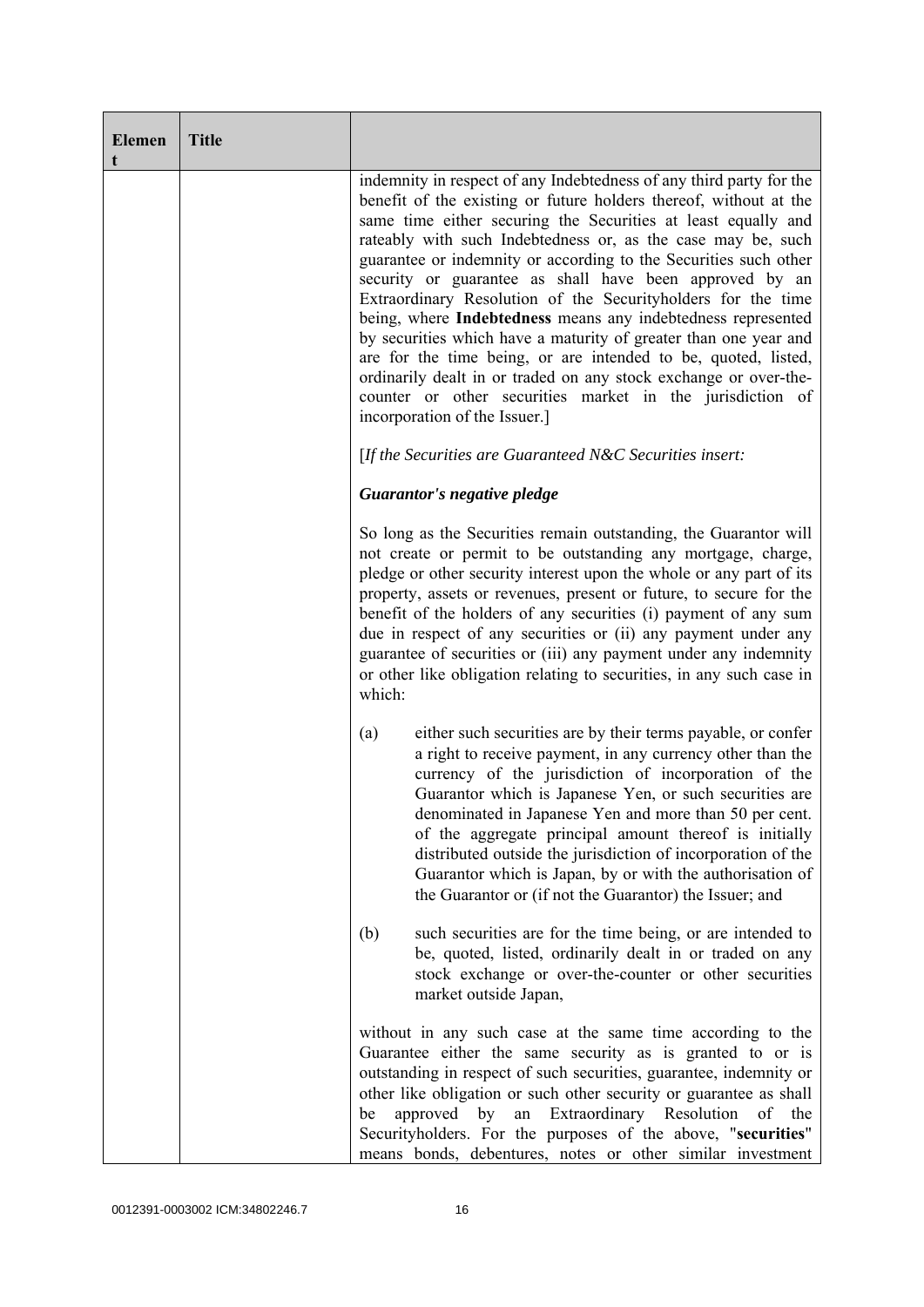| <b>Elemen</b> | <b>Title</b> |     |                                                                                                                                                                                                                                                                                                                                                                                                                                                                                                                                                                                                                                                                                                                                                                                                                                                                                                                                                                                                                                                                                                   |
|---------------|--------------|-----|---------------------------------------------------------------------------------------------------------------------------------------------------------------------------------------------------------------------------------------------------------------------------------------------------------------------------------------------------------------------------------------------------------------------------------------------------------------------------------------------------------------------------------------------------------------------------------------------------------------------------------------------------------------------------------------------------------------------------------------------------------------------------------------------------------------------------------------------------------------------------------------------------------------------------------------------------------------------------------------------------------------------------------------------------------------------------------------------------|
|               |              |     | securities of the Issuer or the Guarantor, or any other person with<br>a stated maturity of more than one year from the creation thereof.]                                                                                                                                                                                                                                                                                                                                                                                                                                                                                                                                                                                                                                                                                                                                                                                                                                                                                                                                                        |
|               |              |     | [If the Securities are $W\&C$ Securities, insert:                                                                                                                                                                                                                                                                                                                                                                                                                                                                                                                                                                                                                                                                                                                                                                                                                                                                                                                                                                                                                                                 |
|               |              |     | Negative pledge                                                                                                                                                                                                                                                                                                                                                                                                                                                                                                                                                                                                                                                                                                                                                                                                                                                                                                                                                                                                                                                                                   |
|               |              |     | The terms of the Securities will not contain a negative pledge<br>provision in respect of either the Issuer [or the Guarantor].]                                                                                                                                                                                                                                                                                                                                                                                                                                                                                                                                                                                                                                                                                                                                                                                                                                                                                                                                                                  |
|               |              |     | <b>Events of default</b>                                                                                                                                                                                                                                                                                                                                                                                                                                                                                                                                                                                                                                                                                                                                                                                                                                                                                                                                                                                                                                                                          |
|               |              |     | [If the Securities are $N\&C$ Securities, insert:                                                                                                                                                                                                                                                                                                                                                                                                                                                                                                                                                                                                                                                                                                                                                                                                                                                                                                                                                                                                                                                 |
|               |              |     | The terms of the Securities will contain, amongst others, the<br>following events of default:                                                                                                                                                                                                                                                                                                                                                                                                                                                                                                                                                                                                                                                                                                                                                                                                                                                                                                                                                                                                     |
|               |              | (a) | default for a period of 30 days or more in payment of any<br>sum due in respect of the Securities;                                                                                                                                                                                                                                                                                                                                                                                                                                                                                                                                                                                                                                                                                                                                                                                                                                                                                                                                                                                                |
|               |              | (b) | failure by the Issuer [or the Guarantor] to perform or<br>observe any of [its][their respective] other covenants or<br>agreements under the Securities [, the Guarantee] or<br>(where such other covenants or agreements are for the<br>benefit of the Securityholders) the Agency Agreement<br>continuing for a period of 90 days after the date on which<br>written notice is given to the Issuer [and the Guarantor]<br>by any Securityholder requiring remedy of such default;                                                                                                                                                                                                                                                                                                                                                                                                                                                                                                                                                                                                                |
|               |              | (c) | any indebtedness for borrowed money other than the<br>Securities having an aggregate outstanding principal<br>amount equal to or greater than U.S.\$10,000,000 (or its<br>equivalent) of the Issuer [or the Guarantor] becomes<br>prematurely repayable following a default, or the Issuer<br>[or the Guarantor] defaults in the repayment of any such<br>indebtedness at the maturity thereof or at the expiration of<br>any applicable grace period therefor (or in the case of<br>such indebtedness due on demand, defaults in the<br>payment of such indebtedness at the expiration of three<br>business days after demand therefor or, if longer, any<br>applicable grace period therefor) or any guarantee of or<br>indemnity in respect of any indebtedness for borrowed<br>money of others having a principal amount or aggregate<br>principal amount for the time being outstanding of at least<br>U.S.\$10,000,000 (or its equivalent) given by the Issuer<br>[or the Guarantor] shall not be honoured when due and<br>called upon at the expiration of any applicable grace<br>period; |
|               |              | (d) | subject to certain exceptions, and, in certain instances, the                                                                                                                                                                                                                                                                                                                                                                                                                                                                                                                                                                                                                                                                                                                                                                                                                                                                                                                                                                                                                                     |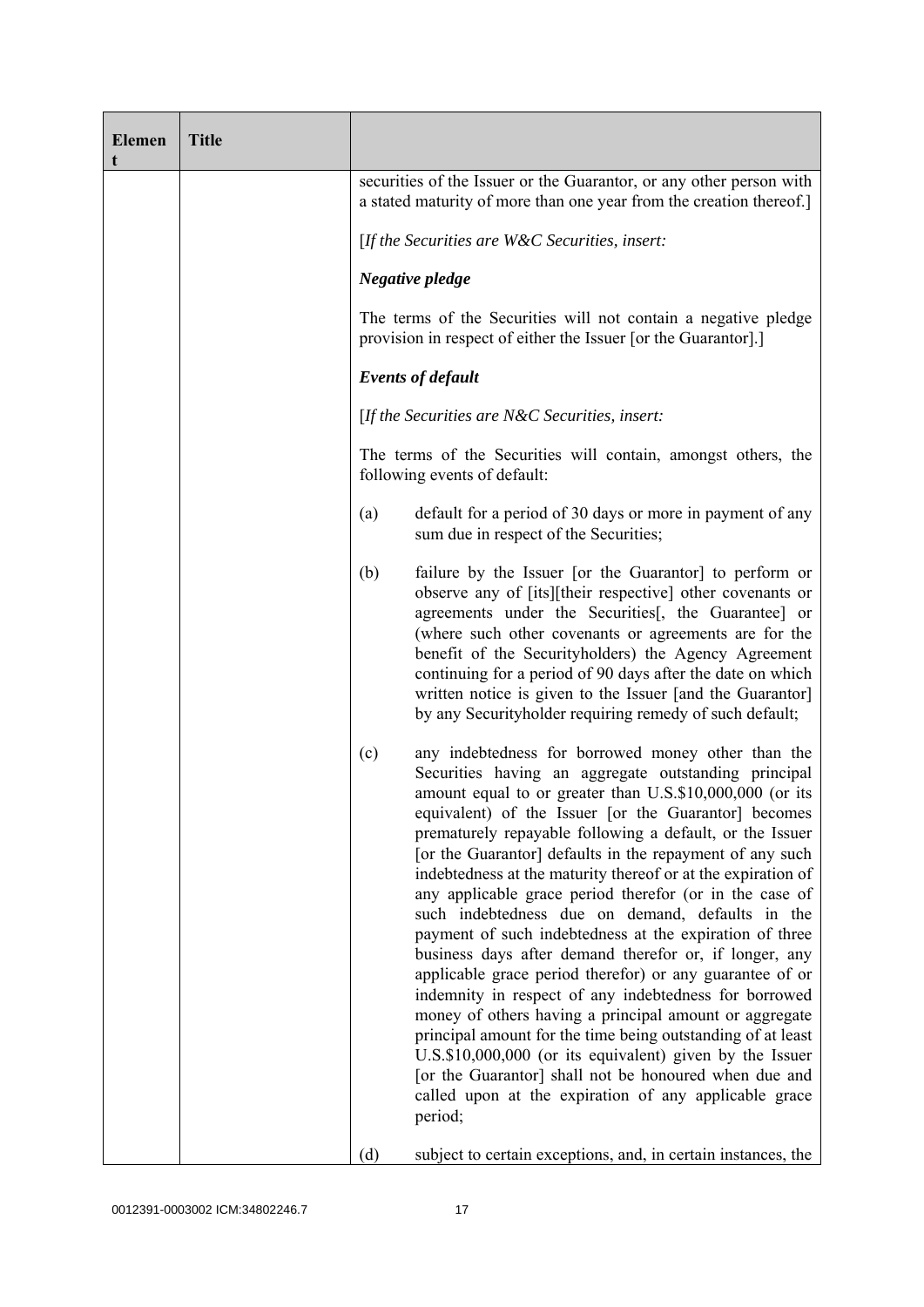| <b>Elemen</b> | <b>Title</b>        |                 |                                                                                                                                                                                                                                                                                                                                                                                     |
|---------------|---------------------|-----------------|-------------------------------------------------------------------------------------------------------------------------------------------------------------------------------------------------------------------------------------------------------------------------------------------------------------------------------------------------------------------------------------|
|               |                     |                 | passing of a specified time period, events resulting from a<br>decree or order by a court relating to the reorganisation,<br>winding up, insolvency, bankruptcy or similar procedure<br>of the Issuer [or the Guarantor];                                                                                                                                                           |
|               |                     | (e)             | events resulting from the instigation by the Issuer [or the<br>Guarantor] of, or the consent of the Issuer [or the<br>Guarantor] to, proceedings relating to the reorganisation,<br>bankruptcy or similar procedure of the Issuer [or the<br>Guarantor] or the moratorium of payments in respect of<br>the Issuer; [or]                                                             |
|               |                     | (f)             | subject to certain exceptions, the Issuer [or the Guarantor]<br>ceasing to carry on the whole or substantially the whole<br>of its business or disposing of the whole or substantially<br>the whole of its assets[.] $[$ ; or                                                                                                                                                       |
|               |                     | (g)             | for any reason whatsoever the Guarantee not being (or<br>being claimed by the Guarantor not to be) in full force<br>and effect.]]                                                                                                                                                                                                                                                   |
|               |                     |                 | [If the Securities are $W\&C$ Securities, insert:                                                                                                                                                                                                                                                                                                                                   |
|               |                     |                 | The terms of the Securities will contain; amongst others, the<br>following events of default:                                                                                                                                                                                                                                                                                       |
|               |                     | (a)             | events resulting from a decree or order by a court relating<br>to the reorganisation, winding-up, insolvency, bankruptcy<br>or similar procedure of the Issuer [or the Guarantor]<br>(subject to certain exceptions); or                                                                                                                                                            |
|               |                     | (b)             | events resulting from the instigation by the Issuer [or the<br>Guarantor of, or the consent of the Issuer for the<br>Guarantor] to, proceedings relating to the reorganisation,<br>bankruptcy or similar procedure of the Issuer [or the<br>Guarantor] or the moratorium of payments in respect of<br>the Issuer.]                                                                  |
|               |                     | <b>Meetings</b> |                                                                                                                                                                                                                                                                                                                                                                                     |
|               |                     |                 | The relevant Conditions contain provisions for calling meetings<br>of Securityholders to consider matters affecting their interests<br>generally. These provisions permit defined majorities to bind all<br>Securityholders including Securityholders who did not attend and<br>vote at the relevant meeting and Securityholders who voted in a<br>manner contrary to the majority. |
| [C.9]         | Interest/Redemption | <b>Interest</b> |                                                                                                                                                                                                                                                                                                                                                                                     |
|               | of N&C Securities   |                 | Interest-bearing<br>Securities may or may not bear interest.                                                                                                                                                                                                                                                                                                                        |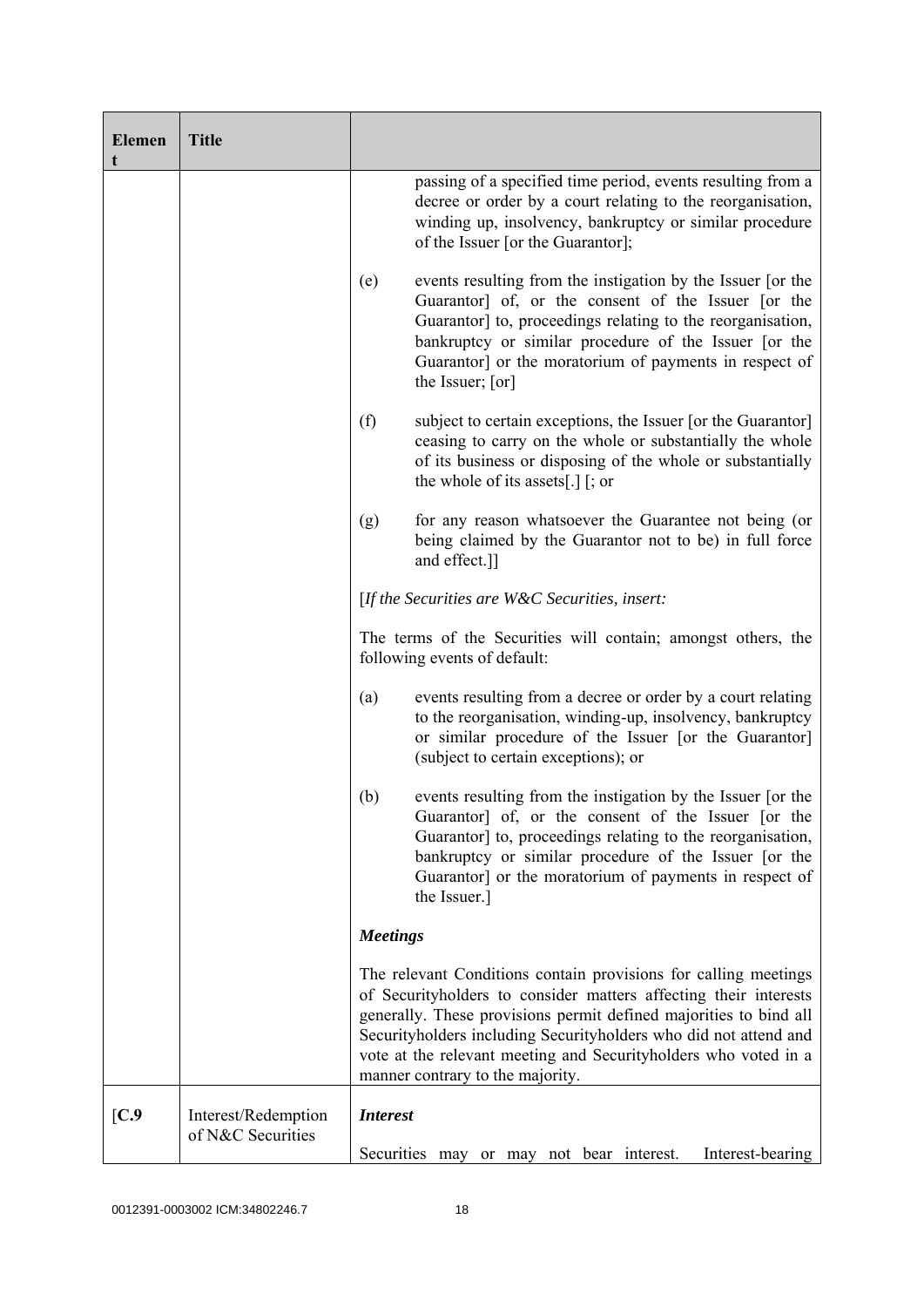| <b>Elemen</b><br>t | <b>Title</b>                                                                                                                      |                                                                                                                                                                                                                                                                                                                                                                                                                                                                                                                     |
|--------------------|-----------------------------------------------------------------------------------------------------------------------------------|---------------------------------------------------------------------------------------------------------------------------------------------------------------------------------------------------------------------------------------------------------------------------------------------------------------------------------------------------------------------------------------------------------------------------------------------------------------------------------------------------------------------|
|                    | (Do not include this<br>Element C.9 if the<br>relevant Securities<br>are derivative                                               | Securities will either bear interest payable at a fixed rate, a<br>floating rate, a structured floating rate, an FX linked rate, an<br>equity linked rate, an index linked rate, an inflation index linked<br>rate or a swap rate linked rate.                                                                                                                                                                                                                                                                      |
|                    | securities for the                                                                                                                | Issue specific summary:                                                                                                                                                                                                                                                                                                                                                                                                                                                                                             |
|                    | purpose of<br>Commission<br>Regulation (EC) No.<br>809/2004 (as<br>amended) (being<br>Securities which may<br>redeem at an amount | [For fixed rate interest Securities: The Securities bear interest<br>[from their date of issue/from $\lceil \bullet \rceil$ ] at the fixed rate of $\lceil \bullet \rceil$ per<br>cent. per annum. As of the Issue Date, the yield of the Securities<br>is $\lceil \bullet \rceil$ per cent. Interest will be paid [annually] in arrear on $\lceil \bullet \rceil$ in<br>each year. The first interest payment will be made on $[•]$ .]                                                                             |
|                    | other than 100% of<br>their nominal amount<br>(Derivative<br>Securities))                                                         | [For floating rate interest Securities: The Securities bear interest<br>[from their date of issue/from $\lceil \bullet \rceil$ ] at floating rates calculated by<br>reference to [specify reference rate for Securities being issued]<br>[plus/minus] a margin of [•] per cent. Interest will be paid<br>[quarterly/semi-annually/annually] in arrear on [ $\bullet$ ] in each year[,<br>subject to adjustment for non-business days]. The first interest<br>payment will be made on $\lceil \bullet \rceil$ .]     |
|                    |                                                                                                                                   | [For Securities with a derivative component to the interest<br><i>payment</i> : The Securities bear interest [from their date of<br>issue/from $\lceil \bullet \rceil$ at [a structured floating rate/a FX linked rate/an<br>equity linked rate/an index linked rate/an inflation index linked<br>rate/a swap rate linked rate] as set out in item C.10. Interest will be<br>paid [quarterly/semi-annually/annually] in arrear on [ $\bullet$ ] in each<br>year. The first interest payment will be made on $[•]$ . |
|                    |                                                                                                                                   | [Include for floating rate securities only where a maximum<br>and/or minumum rate of interest applies: The Rate of Interest [for<br>any Coupon Period] shall not [exceed the Maximum Rate of<br>Interest] [or] [be less than the Minimum Rate of Interest]. [The<br>[Maximum][Minimum] Rate of Interest for [each Coupon Period]<br>will be [specify (per Coupon Period if Maximum/Minimum Rate<br>of Interest varies between Coupon Periods)].                                                                     |
|                    |                                                                                                                                   | [Not Applicable - The Securities do not bear any interest [and will]<br>be offered and sold at a discount to their nominal amount].]                                                                                                                                                                                                                                                                                                                                                                                |
|                    |                                                                                                                                   | Redemption                                                                                                                                                                                                                                                                                                                                                                                                                                                                                                          |
|                    |                                                                                                                                   | The terms under which Securities may be redeemed (including<br>the maturity date and the price at which they will be redeemed on<br>the maturity date as well as any provisions relating to early<br>redemption) will be agreed between the Issuer and the relevant<br>Dealer at the time of issue of the relevant Securities.                                                                                                                                                                                      |
|                    |                                                                                                                                   | Issue specific summary:                                                                                                                                                                                                                                                                                                                                                                                                                                                                                             |
|                    |                                                                                                                                   | Unless previously redeemed or cancelled, each Security will be                                                                                                                                                                                                                                                                                                                                                                                                                                                      |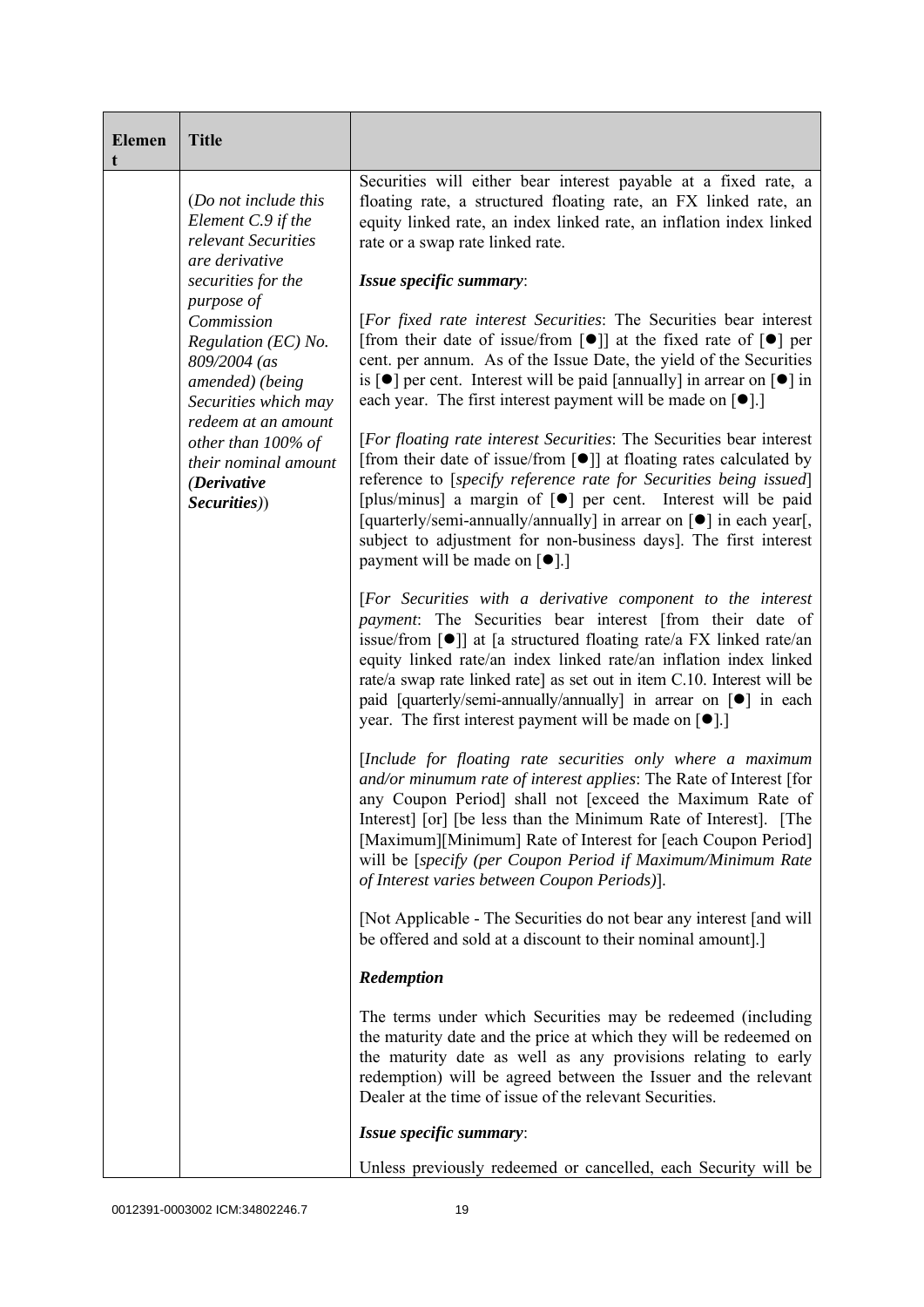| <b>Elemen</b> | <b>Title</b>                                                                                                                                      |                                                                                                                                                                                                                                                                                                                                                                                                                                                                                                                                                                                                                                                                                                                                                                                                                                                                                                                                                                                                                                                                                                                                                                                                             |
|---------------|---------------------------------------------------------------------------------------------------------------------------------------------------|-------------------------------------------------------------------------------------------------------------------------------------------------------------------------------------------------------------------------------------------------------------------------------------------------------------------------------------------------------------------------------------------------------------------------------------------------------------------------------------------------------------------------------------------------------------------------------------------------------------------------------------------------------------------------------------------------------------------------------------------------------------------------------------------------------------------------------------------------------------------------------------------------------------------------------------------------------------------------------------------------------------------------------------------------------------------------------------------------------------------------------------------------------------------------------------------------------------|
|               |                                                                                                                                                   | redeemed on [Insert relevant Maturity Date] at [par/[●] per cent.<br>of its nominal amount].                                                                                                                                                                                                                                                                                                                                                                                                                                                                                                                                                                                                                                                                                                                                                                                                                                                                                                                                                                                                                                                                                                                |
|               |                                                                                                                                                   | The Securities may be redeemed early [for tax reasons][[,] at the<br>option of the Issuer][[,] at the option of security holders][[,][and]<br>the occurrence of certain regulatory events or<br>upon<br>inconvertibility events]][[,][and] in circumstances where the<br>performance of the Issuer's [or the Guarantor's] obligations under<br>the Securities [or the Guarantee (as applicable)] has or will<br>become unlawful, illegal or otherwise prohibited] [and following<br>the occurrence of certain events relating to [the][any]<br>[asset][or][basis] by reference to which the return on the<br>be<br>determined<br>Securities<br>including<br>may<br>those<br>[Adjustment][and][Disruption] Events described in Element C.10<br>below] at [specify each permutation of the early redemption price<br>from the Conditions (including, where relevant, replicating the<br>method by which the relevant early redemption price will be<br>calculated from the Conditions) and the circumstances in which<br>each such permutation may apply in accordance with the<br>Conditions. If relevant, specify any maximum or minimum<br>redemption amounts, applicable to the Securities being issued]. |
|               |                                                                                                                                                   | <b>Representative of Securityholders</b>                                                                                                                                                                                                                                                                                                                                                                                                                                                                                                                                                                                                                                                                                                                                                                                                                                                                                                                                                                                                                                                                                                                                                                    |
|               |                                                                                                                                                   | Not Applicable $-$ No representative of the Security holders has<br>been appointed by the Issuer.                                                                                                                                                                                                                                                                                                                                                                                                                                                                                                                                                                                                                                                                                                                                                                                                                                                                                                                                                                                                                                                                                                           |
|               |                                                                                                                                                   | Please also refer to item C.8 above for rights attaching to the<br>Securities.]                                                                                                                                                                                                                                                                                                                                                                                                                                                                                                                                                                                                                                                                                                                                                                                                                                                                                                                                                                                                                                                                                                                             |
| [C.10]        | Derivative component<br>in the interest                                                                                                           | [Not Applicable – There is no derivative component to the<br>interest payment for the Securities]                                                                                                                                                                                                                                                                                                                                                                                                                                                                                                                                                                                                                                                                                                                                                                                                                                                                                                                                                                                                                                                                                                           |
|               | payment<br>(Do not include this<br>Element C.10 if the<br>relevant Securities<br>are Derivative<br>Securities as defined<br>in Element C.9 above) | (This Element should be specified as "Not Applicable" if there is<br>no derivative component to the interest payment for the<br>Securities)                                                                                                                                                                                                                                                                                                                                                                                                                                                                                                                                                                                                                                                                                                                                                                                                                                                                                                                                                                                                                                                                 |
|               |                                                                                                                                                   | [Payments of interest in respect of the Securities will be<br>determined by reference to the performance of the [insert relevant<br><i>Reference Item(s)</i> ]. The Calculation Agent for the Securities is<br>$[\bullet]$ .                                                                                                                                                                                                                                                                                                                                                                                                                                                                                                                                                                                                                                                                                                                                                                                                                                                                                                                                                                                |
|               |                                                                                                                                                   | [Insert if applicable:                                                                                                                                                                                                                                                                                                                                                                                                                                                                                                                                                                                                                                                                                                                                                                                                                                                                                                                                                                                                                                                                                                                                                                                      |
|               |                                                                                                                                                   | Coupon Accrual Date means [ $\bullet$ ].                                                                                                                                                                                                                                                                                                                                                                                                                                                                                                                                                                                                                                                                                                                                                                                                                                                                                                                                                                                                                                                                                                                                                                    |
|               |                                                                                                                                                   | Coupon Period means [insert coupon period].                                                                                                                                                                                                                                                                                                                                                                                                                                                                                                                                                                                                                                                                                                                                                                                                                                                                                                                                                                                                                                                                                                                                                                 |
|               |                                                                                                                                                   | Coupon Payment Date means [ $\bullet$ ].]                                                                                                                                                                                                                                                                                                                                                                                                                                                                                                                                                                                                                                                                                                                                                                                                                                                                                                                                                                                                                                                                                                                                                                   |
|               |                                                                                                                                                   | [Include where a maximum and/or minumum rate of interest<br>applies: Notwithstanding the Rate of Interest that may be<br>calculated in accordance with the provisions set out below, the                                                                                                                                                                                                                                                                                                                                                                                                                                                                                                                                                                                                                                                                                                                                                                                                                                                                                                                                                                                                                    |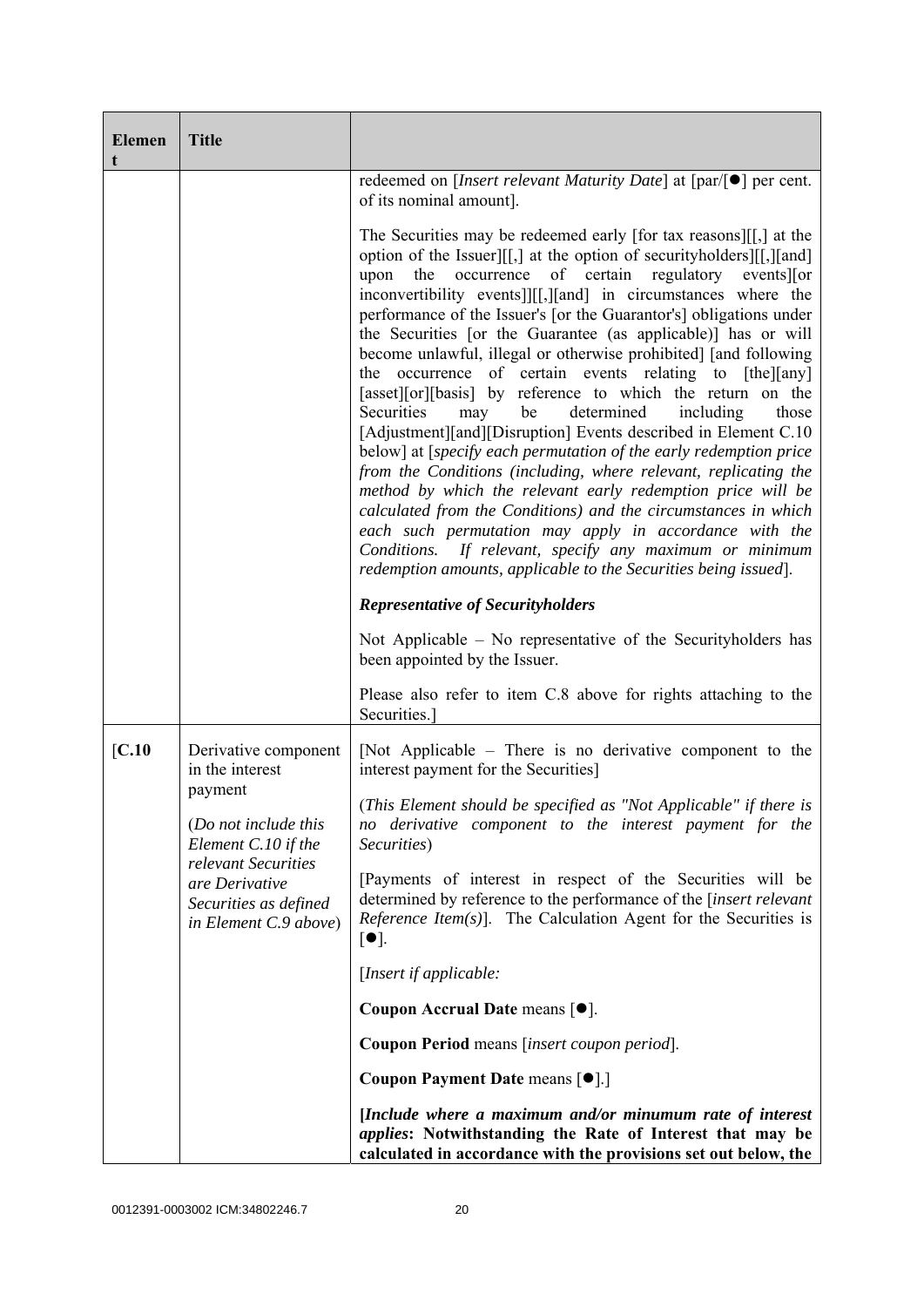| <b>Elemen</b> | <b>Title</b> |                                                                                                                                                                                                                                                                                                                                                                                                                                                                                                                                                                                                                                                                                                                           |
|---------------|--------------|---------------------------------------------------------------------------------------------------------------------------------------------------------------------------------------------------------------------------------------------------------------------------------------------------------------------------------------------------------------------------------------------------------------------------------------------------------------------------------------------------------------------------------------------------------------------------------------------------------------------------------------------------------------------------------------------------------------------------|
|               |              | Rate of Interest [for any Coupon Period] shall not [exceed the<br>Maximum Rate of Interest [or] [be less than the Minimum<br>Rate of Interest.<br>[The [Maximum][Minimum] Rate of<br>Interest for [each Coupon Period] will be [specify (per Coupon<br>Period if Maximum/Minimum Rate of Interest varies between<br>Coupon Periods)[.]]                                                                                                                                                                                                                                                                                                                                                                                   |
|               |              | [In the case of Fixed FX Interest N&C Securities: The interest<br>payable in respect of the Securities will be an amount in the<br>Settlement Currency.                                                                                                                                                                                                                                                                                                                                                                                                                                                                                                                                                                   |
|               |              | The Rate of Interest for each Coupon Period shall be a rate<br>expressed as a percentage (which will not be less than, but may be<br>equal to, zero) calculated by the Calculation Agent equal to [in the<br>case of a Fixed FX Interest N&C Security specified as a Currency<br>2 Fixed Rate N&C Security: the Base Rate of Interest multiplied by<br>the relevant Settlement Rate, calculated by the Calculation Agent<br>as of the relevant Valuation Date] [in the case of a Fixed FX<br>Interest N&C Security specified as a Currency 1 Fixed Rate N&C<br>Security: the Base Rate of Interest divided by the relevant<br>Settlement Rate, calculated by the Calculation Agent as of the<br>relevant Valuation Date]. |
|               |              | Where:                                                                                                                                                                                                                                                                                                                                                                                                                                                                                                                                                                                                                                                                                                                    |
|               |              | <b>Currency Pair</b> means [specify Currency Pairs in form of [insert]<br>first currency]/[insert second currency]] (repeat for each<br>Currency Pair).                                                                                                                                                                                                                                                                                                                                                                                                                                                                                                                                                                   |
|               |              | <b>Base Rate of Interest means <math>\lceil \bullet \rceil</math> per cent.</b>                                                                                                                                                                                                                                                                                                                                                                                                                                                                                                                                                                                                                                           |
|               |              | <b>FX Price Source</b> means [specify per Settlement Rate Option].                                                                                                                                                                                                                                                                                                                                                                                                                                                                                                                                                                                                                                                        |
|               |              | Reference Exchange Rate means the spot exchange rate for the<br>Specified Currency quoted against the Settlement Currency<br>expressed as the number of units of the Specified Currency<br>quoted per one unit of the Settlement Currency.                                                                                                                                                                                                                                                                                                                                                                                                                                                                                |
|               |              | Relevant Currency means each of the Specified Currency and<br>the Settlement Currency.                                                                                                                                                                                                                                                                                                                                                                                                                                                                                                                                                                                                                                    |
|               |              | Settlement Rate means the Reference Exchange Rate on the<br>relevant Valuation Date at the Valuation Time as determined by<br>the Calculation Agent by reference to the Settlement Rate Option<br>(and such determination may be made, without limitation, with<br>such adjustments as are, at the discretion of the Calculation<br>Agent, necessary to the published quoting conventions and/or<br>implying the Reference Exchange Rate from more than one<br>Settlement Rate Option) unless any applicable disruption event<br>exists or occurs, in which case, the Settlement Rate will be<br>determined by the Calculation Agent.                                                                                     |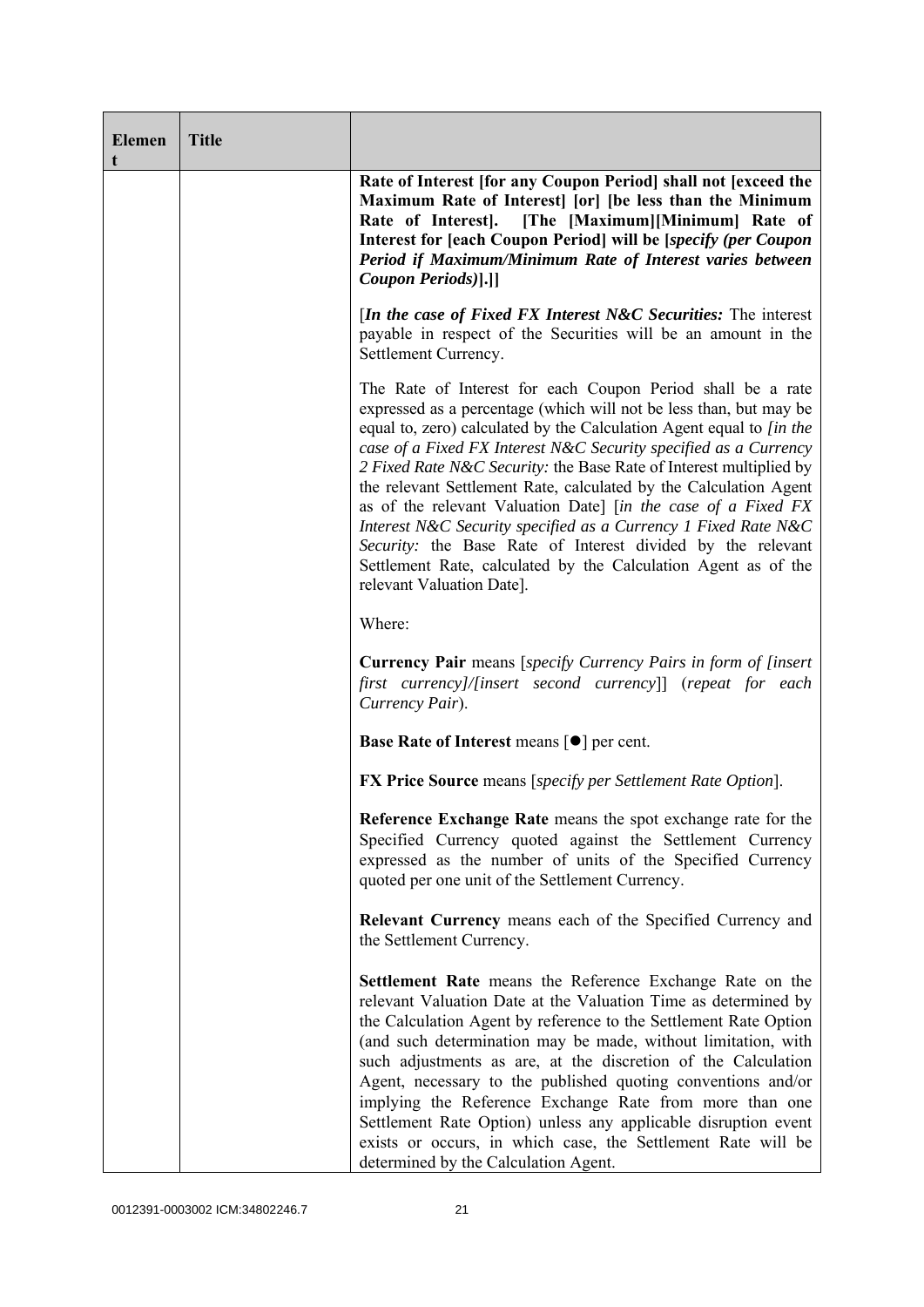| <b>Elemen</b><br>t | <b>Title</b> |                                                                                                                                                                                                                                                                                                                                                                                                                                                                                |
|--------------------|--------------|--------------------------------------------------------------------------------------------------------------------------------------------------------------------------------------------------------------------------------------------------------------------------------------------------------------------------------------------------------------------------------------------------------------------------------------------------------------------------------|
|                    |              | Settlement Rate Option means the rate published for the<br>Specified Currency/Settlement Currency fixing rate on the FX<br>Price Source at or about the Valuation Time on the relevant<br>Valuation Date or, if the Reference Exchange Rate is to be<br>implied from more than one Settlement Rate Option, the rate, for<br>each Currency Pair, published for the Currency Pair fixing rate on<br>the FX Price Source at or about the Valuation Time on the<br>Valuation Date. |
|                    |              | Valuation Date means $[\bullet].$                                                                                                                                                                                                                                                                                                                                                                                                                                              |
|                    |              | <b>Valuation Time means <math>\lceil \bullet \rceil</math>.</b>                                                                                                                                                                                                                                                                                                                                                                                                                |
|                    |              | [In the case of Equity Basket Conditional Interest N&C<br>Securities: The Rate of Interest in respect of a Coupon Payment<br>Date shall be a rate expressed as a percentage (which will not be<br>less than, but may be equal to, zero) calculated by the Calculation<br>Agent equal to:                                                                                                                                                                                       |
|                    |              | if no Conditional Coupon Barrier Event has occurred on<br>(a)<br>the Observation Date immediately preceding such<br>Coupon Payment Date, the Base Rate of Interest; or                                                                                                                                                                                                                                                                                                         |
|                    |              | if a Conditional Coupon Barrier Event has occurred on<br>(b)<br>the Observation Date immediately preceding such<br>Coupon Payment Date, the Floor Rate of Interest.                                                                                                                                                                                                                                                                                                            |
|                    |              | All Equity Basket Conditional Interest N&C Securities are<br>Conditional Interest N&C Securities.                                                                                                                                                                                                                                                                                                                                                                              |
|                    |              | Where:                                                                                                                                                                                                                                                                                                                                                                                                                                                                         |
|                    |              | <b>Base Rate of Interest means [<math>\bullet</math>] per cent. per annum.</b>                                                                                                                                                                                                                                                                                                                                                                                                 |
|                    |              | Conditional Coupon Barrier Event means the Coupon<br>Reference Performance in respect of any Share on an Observation<br>Date is equal to or less than the Conditional Coupon Barrier Level<br>in respect of such Observation Date.                                                                                                                                                                                                                                             |
|                    |              | <b>Conditional Coupon Barrier Level means [specify % for each</b><br>Observation Date].                                                                                                                                                                                                                                                                                                                                                                                        |
|                    |              | Coupon Reference Performance means, in respect of an<br>Observation Date and a Share, a percentage determined by the<br>Calculation Agent equal to the Reference Performance of such<br>Share in respect of such Observation Date.                                                                                                                                                                                                                                             |
|                    |              | Floor Rate of Interest means $[\bullet]$ per cent.                                                                                                                                                                                                                                                                                                                                                                                                                             |
|                    |              | i means a Share.                                                                                                                                                                                                                                                                                                                                                                                                                                                               |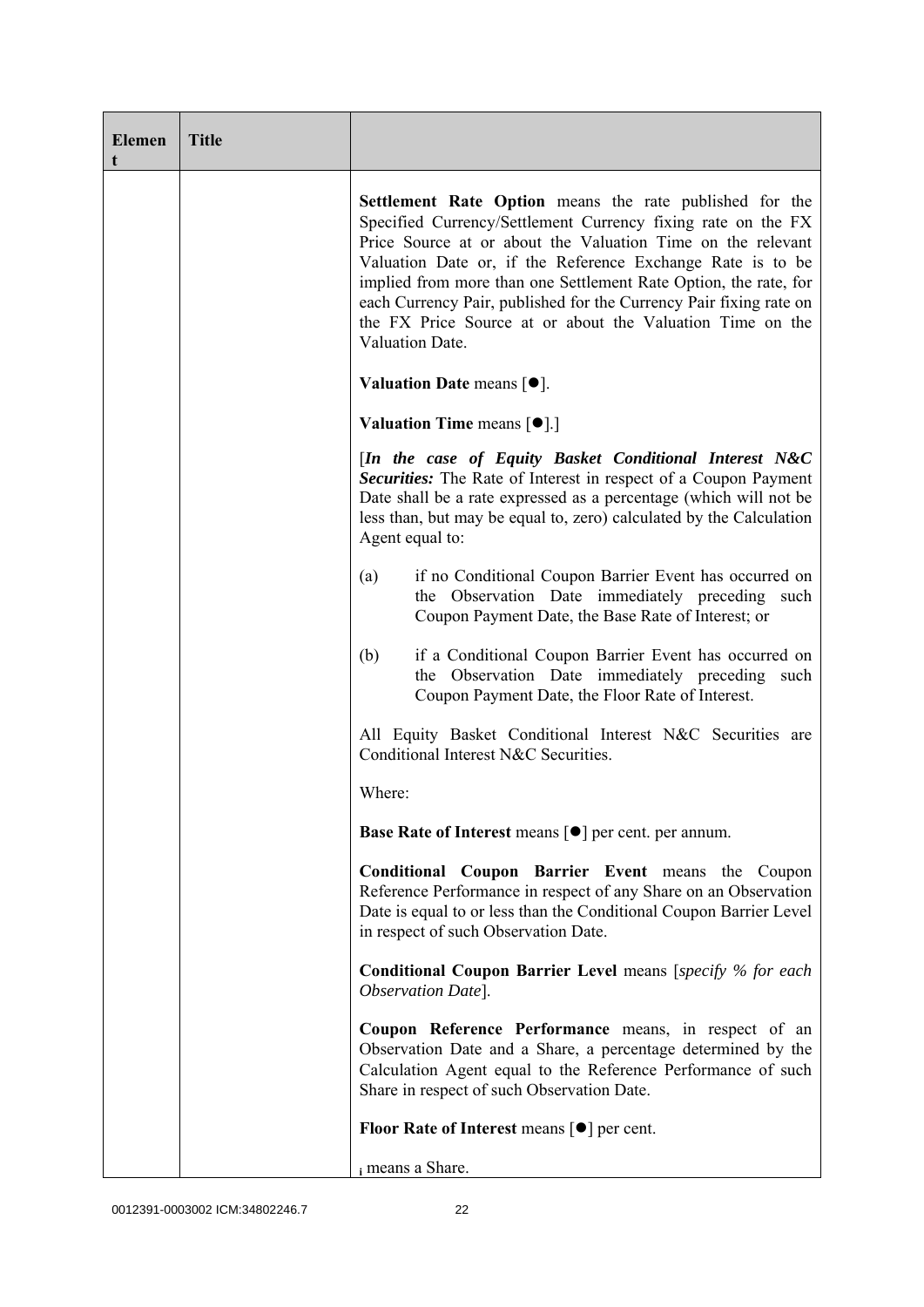| <b>Elemen</b><br>t | <b>Title</b> |                                                                                                                                                                                                                                                                                         |  |  |  |  |
|--------------------|--------------|-----------------------------------------------------------------------------------------------------------------------------------------------------------------------------------------------------------------------------------------------------------------------------------------|--|--|--|--|
|                    |              | Initial Valuation Date means $[•]$ .                                                                                                                                                                                                                                                    |  |  |  |  |
|                    |              | o means an Observation Date.                                                                                                                                                                                                                                                            |  |  |  |  |
|                    |              | <b>Observation Date means <math>[•]</math>.</b>                                                                                                                                                                                                                                         |  |  |  |  |
|                    |              | <b>Observation Price</b> means, in respect of an Observation Date and<br>a Share, an amount equal to the price per share in respect of such<br>Share quoted on the applicable exchange at the Valuation Time<br>on such Observation Date.                                               |  |  |  |  |
|                    |              | Reference Performance means, in respect of an Observation<br>Date and a Share, a rate expressed as a percentage (which will not<br>be less than, but may be equal to, zero) calculated by the<br>Calculation Agent in accordance with the following formula:                            |  |  |  |  |
|                    |              | Observation Price <sub>i.o</sub><br>Strike Price;                                                                                                                                                                                                                                       |  |  |  |  |
|                    |              | <b>Share</b> means $\lceil \bullet \rceil$ .                                                                                                                                                                                                                                            |  |  |  |  |
|                    |              | <b>Strike Price</b> means, in relation to a Share, the price per share in<br>respect of such Share quoted on the applicable exchange at the<br>Valuation Time on the Initial Valuation Date.                                                                                            |  |  |  |  |
|                    |              | <b>Valuation Time means <math>\lceil \bullet \rceil</math>.</b>                                                                                                                                                                                                                         |  |  |  |  |
|                    |              | [In the case of Index Basket Conditional Interest N&C<br>Securities: The Rate of Interest in respect of a Coupon Payment<br>Date shall be a rate expressed as a percentage (which will not be<br>less than, but may be equal to, zero) calculated by the Calculation<br>Agent equal to: |  |  |  |  |
|                    |              | if no Conditional Coupon Barrier Event has occurred on<br>(c)<br>the Observation Date immediately preceding such<br>Coupon Payment Date, the Base Rate of Interest; or                                                                                                                  |  |  |  |  |
|                    |              | if a Conditional Coupon Barrier Event has occurred on<br>(d)<br>the Observation Date immediately preceding such<br>Coupon Payment Date, the Floor Rate of Interest.                                                                                                                     |  |  |  |  |
|                    |              | All Index Basket Conditional Interest N&C Securities are<br>Conditional Interest N&C Securities.                                                                                                                                                                                        |  |  |  |  |
|                    |              | Where:                                                                                                                                                                                                                                                                                  |  |  |  |  |
|                    |              | <b>Base Rate of Interest means <math>\lceil \bullet \rceil</math> per cent.</b>                                                                                                                                                                                                         |  |  |  |  |
|                    |              | <b>Conditional Coupon Barrier Event means the Coupon</b><br>Reference Performance in respect of any Index on an Observation                                                                                                                                                             |  |  |  |  |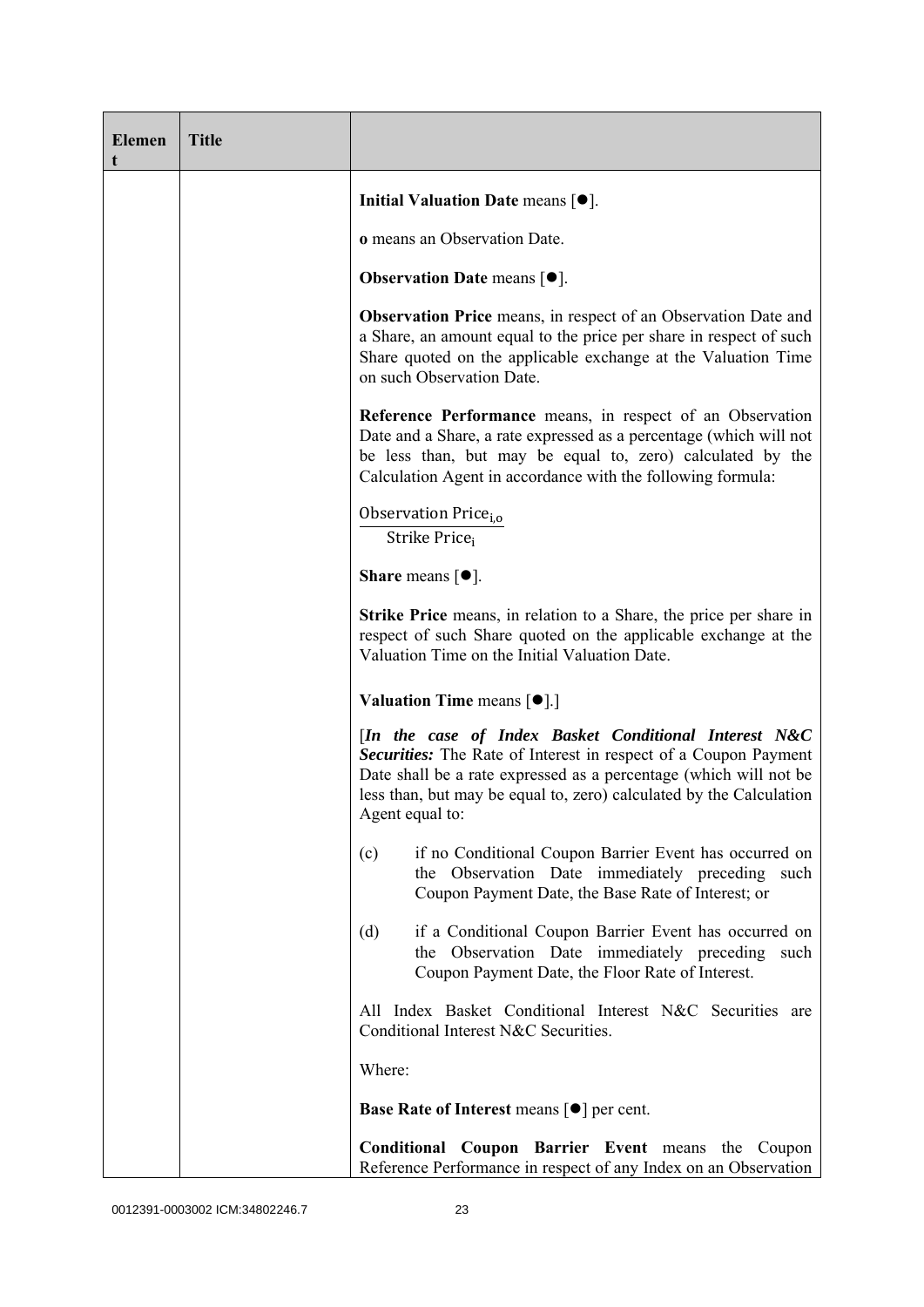| <b>Elemen</b> | <b>Title</b> |                                                                                                                                                                                                                                                                      |  |  |  |
|---------------|--------------|----------------------------------------------------------------------------------------------------------------------------------------------------------------------------------------------------------------------------------------------------------------------|--|--|--|
|               |              | Date is equal to or less than the Conditional Coupon Barrier Level<br>in respect of such Observation Date.                                                                                                                                                           |  |  |  |
|               |              | <b>Conditional Coupon Barrier Level means [specify % for each</b><br>Observation Date].                                                                                                                                                                              |  |  |  |
|               |              | Coupon Reference Performance means, in respect of an<br>Observation Date and an Index, a percentage determined by the<br>Calculation Agent equal to the Reference Performance of such<br>Index in respect of such Observation Date.                                  |  |  |  |
|               |              | Floor Rate of Interest means $\lceil \bullet \rceil$ per cent.                                                                                                                                                                                                       |  |  |  |
|               |              | i means an Index.                                                                                                                                                                                                                                                    |  |  |  |
|               |              | <b>Index</b> means $\lceil \bullet \rceil$ .                                                                                                                                                                                                                         |  |  |  |
|               |              | Initial Valuation Date means [ $\bullet$ ].                                                                                                                                                                                                                          |  |  |  |
|               |              | o means an Observation Date.                                                                                                                                                                                                                                         |  |  |  |
|               |              | <b>Observation Date means <math>[•]</math>.</b>                                                                                                                                                                                                                      |  |  |  |
|               |              | <b>Observation Level</b> means, in respect of an Observation Date and<br>an Index, an amount equal to the closing level of such Index, as<br>calculated and announced by the relevant index sponsor, at the<br>Valuation Time on such Observation Date.              |  |  |  |
|               |              | <b>Reference Performance</b> means, in respect of an Observation Date<br>and an Index, a rate expressed as a percentage (which will not be<br>less than, but may be equal to, zero) calculated by the Calculation<br>Agent in accordance with the following formula: |  |  |  |
|               |              | Observation Level <sub>i,o</sub><br>Strike Level;                                                                                                                                                                                                                    |  |  |  |
|               |              | Strike Level means, in relation to an Index, the closing level of<br>such Index, as calculated and announced by the relevant index<br>sponsor, at the Valuation Time on the Initial Valuation Date.                                                                  |  |  |  |
|               |              | <b>Valuation Time means <math>\lceil \bullet \rceil</math>.</b>                                                                                                                                                                                                      |  |  |  |
|               |              | [In the case of Multi-Rate Interest N&C Securities: The Rate of<br>Interest for each Coupon Period shall be a rate expressed as a<br>percentage (which will not be less than, but may be equal to,<br>zero) calculated by the Calculation Agent equal to:            |  |  |  |
|               |              | the Cap; or, if lesser<br>(e)                                                                                                                                                                                                                                        |  |  |  |
|               |              | (f)<br>(i) the Floor or, if greater, (ii) the Rates Performance in<br>respect of such Coupon Period.                                                                                                                                                                 |  |  |  |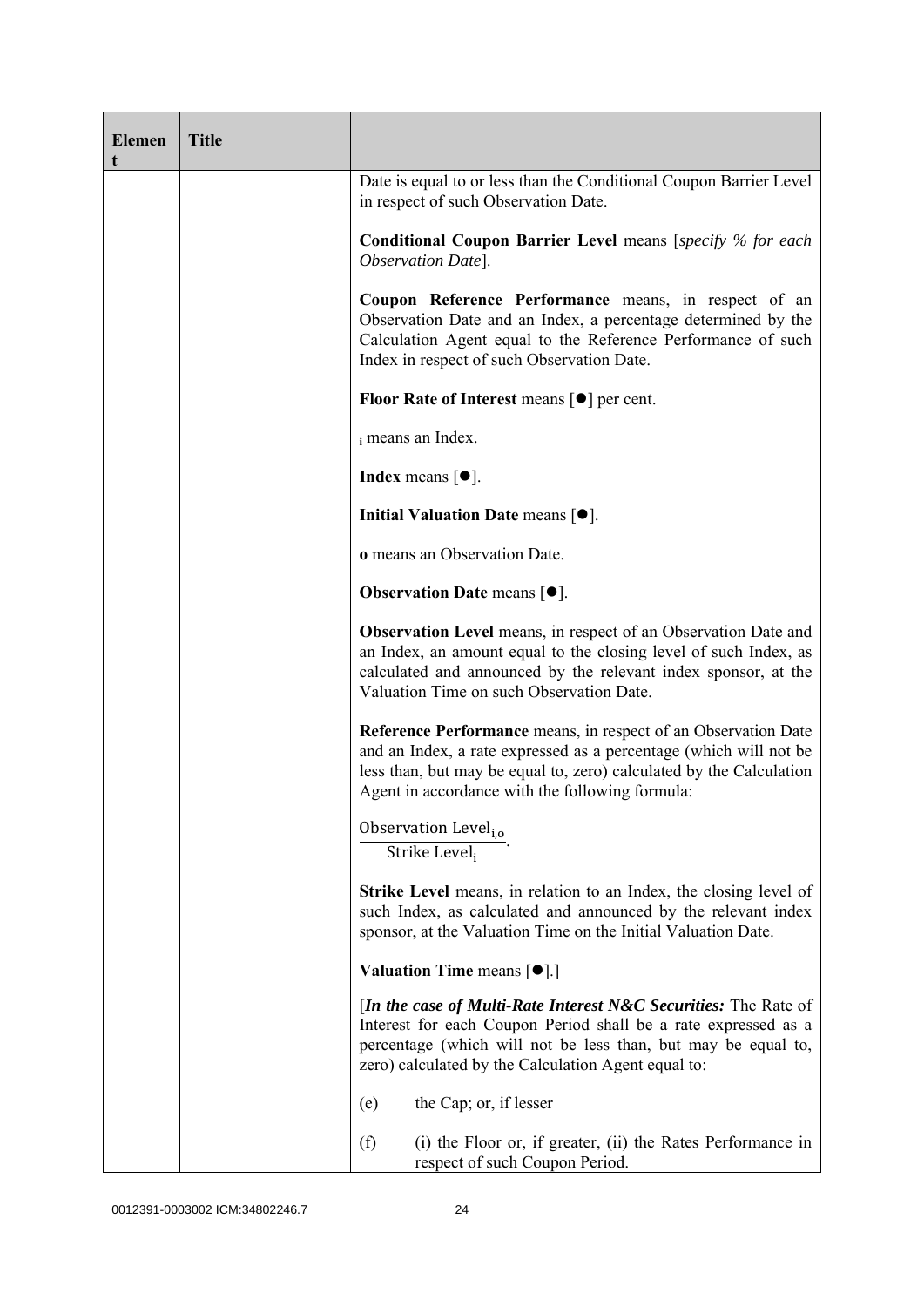| <b>Elemen</b><br>t | <b>Title</b> |                                                                                                                                                                                                                                                                                                                                                                                                                                                                                                                                                                                                                                                                                                                          |  |  |  |  |
|--------------------|--------------|--------------------------------------------------------------------------------------------------------------------------------------------------------------------------------------------------------------------------------------------------------------------------------------------------------------------------------------------------------------------------------------------------------------------------------------------------------------------------------------------------------------------------------------------------------------------------------------------------------------------------------------------------------------------------------------------------------------------------|--|--|--|--|
|                    |              | Where:                                                                                                                                                                                                                                                                                                                                                                                                                                                                                                                                                                                                                                                                                                                   |  |  |  |  |
|                    |              | Cap means $\lceil \bullet \rceil$ per cent.                                                                                                                                                                                                                                                                                                                                                                                                                                                                                                                                                                                                                                                                              |  |  |  |  |
|                    |              | <b>Designated Maturity means, in respect of the First Rate <math>\lceil \bullet \rceil</math> and</b><br>in respect of the Second Rate $[•]$ .                                                                                                                                                                                                                                                                                                                                                                                                                                                                                                                                                                           |  |  |  |  |
|                    |              | First Rate means, in respect of a Coupon Period, the rate that<br>would be determined for that Coupon Period were the floating<br>rate N&C Security provisions of the Conditions to apply to<br>determine the First Rate, with the floating rate being calculated by<br>reference to [specify first reference rate for Securities being<br><i>issued</i> ] and were ISDA Determination to be applicable for such<br>purposes[, provided that $[(i)]$ [if the rate so calculated is greater<br>than the relevant First Rate Cap, the First Rate shall be the First<br>Rate Cap][; and][[(ii)] if the rate so calculated is less than the<br>relevant First Rate Floor, the First Rate shall be the First Rate<br>Floor]]. |  |  |  |  |
|                    |              | <b>First Rate Amount</b> means [specify for each Coupon Period].                                                                                                                                                                                                                                                                                                                                                                                                                                                                                                                                                                                                                                                         |  |  |  |  |
|                    |              | [First Rate Cap means [specify for each Coupon Period].]                                                                                                                                                                                                                                                                                                                                                                                                                                                                                                                                                                                                                                                                 |  |  |  |  |
|                    |              | [First Rate Floor means [specify for each Coupon Period].]                                                                                                                                                                                                                                                                                                                                                                                                                                                                                                                                                                                                                                                               |  |  |  |  |
|                    |              | <b>Floating Rate Option</b> means, in respect of the First Rate $\lceil \bullet \rceil$ and<br>in respect of the Second Rate $[•]$ .                                                                                                                                                                                                                                                                                                                                                                                                                                                                                                                                                                                     |  |  |  |  |
|                    |              | <b>Floor</b> means $\lceil \bullet \rceil$ per cent.                                                                                                                                                                                                                                                                                                                                                                                                                                                                                                                                                                                                                                                                     |  |  |  |  |
|                    |              | Rates Performance means, in respect of a Coupon Period, a rate<br>expressed as a percentage calculated by the Calculation Agent<br>equal to the sum of:                                                                                                                                                                                                                                                                                                                                                                                                                                                                                                                                                                  |  |  |  |  |
|                    |              | the product of (i) the First Rate Amount and (ii) the First<br>(a)<br>Rate, in each case in respect of such Coupon Period;                                                                                                                                                                                                                                                                                                                                                                                                                                                                                                                                                                                               |  |  |  |  |
|                    |              | the product of (i) the Second Rate Amount and (ii) the<br>(b)<br>Second Rate, in each case in respect of such Coupon<br>Period; and                                                                                                                                                                                                                                                                                                                                                                                                                                                                                                                                                                                      |  |  |  |  |
|                    |              | the Third Rate in respect of such Coupon Period.<br>(c)                                                                                                                                                                                                                                                                                                                                                                                                                                                                                                                                                                                                                                                                  |  |  |  |  |
|                    |              | <b>Reset Date</b> means, in respect of the First Rate: [specify the first<br>day of the Coupon Period /[specify the last day of the Coupon<br>Period] and in respect of the Second Rate: [specify the first day of<br>the Coupon Period]/[specify the last day of the Coupon Period].                                                                                                                                                                                                                                                                                                                                                                                                                                    |  |  |  |  |
|                    |              | Second Rate means, in respect of a Coupon Period, the rate that<br>would be determined for that Coupon Period were the floating                                                                                                                                                                                                                                                                                                                                                                                                                                                                                                                                                                                          |  |  |  |  |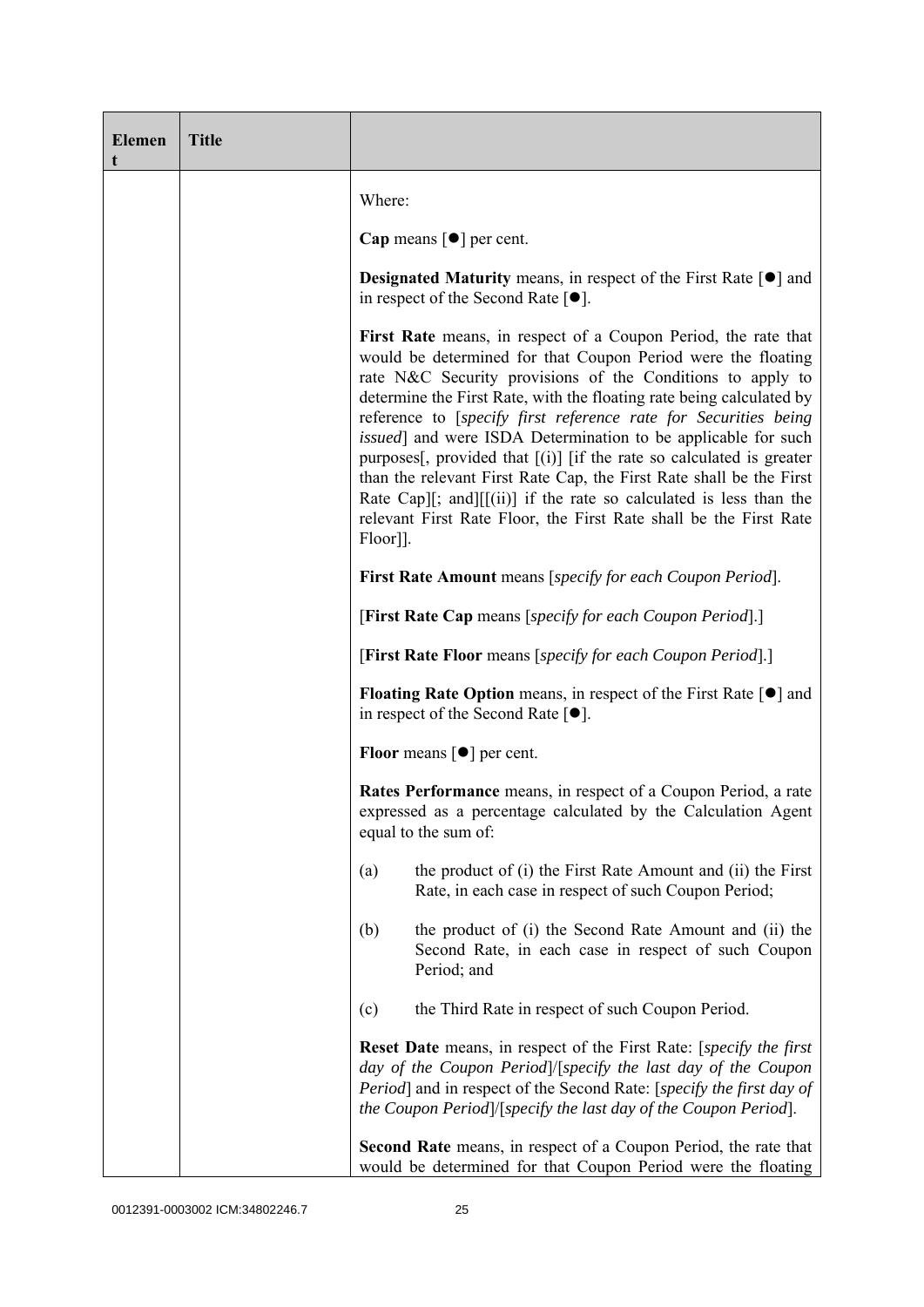| <b>Elemen</b><br>t | <b>Title</b> |                                                                                                                                                                                                                                                                                                                                                                                                                                                                                                                                                                                                |  |  |  |
|--------------------|--------------|------------------------------------------------------------------------------------------------------------------------------------------------------------------------------------------------------------------------------------------------------------------------------------------------------------------------------------------------------------------------------------------------------------------------------------------------------------------------------------------------------------------------------------------------------------------------------------------------|--|--|--|
|                    |              | rate N&C Security provisions of the Conditions to apply to<br>determine the Second Rate, with the floating rate being calculated<br>by reference to [specify second reference rate for Securities being<br><i>issued</i> ] and were ISDA Determination to be applicable for such<br>purposes[, provided that $[(i)]$ [if the rate so calculated is greater<br>than the relevant Second Rate Cap, the Second Rate shall be the<br>Second Rate Cap][; and][[(ii)] if the rate so calculated is less than<br>the relevant Second Rate Floor, the Second Rate shall be the<br>Second Rate Floor]]. |  |  |  |
|                    |              | <b>Second Rate Amount</b> means [specify for each Coupon Period].                                                                                                                                                                                                                                                                                                                                                                                                                                                                                                                              |  |  |  |
|                    |              | [Second Rate Cap means [specify for each Coupon Period].]                                                                                                                                                                                                                                                                                                                                                                                                                                                                                                                                      |  |  |  |
|                    |              | [Second Rate Floor means [specify for each Coupon Period].]                                                                                                                                                                                                                                                                                                                                                                                                                                                                                                                                    |  |  |  |
|                    |              | <b>Third Rate</b> means [specify for each Coupon Period].]                                                                                                                                                                                                                                                                                                                                                                                                                                                                                                                                     |  |  |  |
|                    |              | [In the case of Range Accrual Interest N&C Securities: The<br>Rate of Interest for each Coupon Period shall be a rate expressed<br>as a percentage which will not be [greater than the Rate of<br>Interest Cap or] less than the Rate of Interest Floor but will<br>otherwise be calculated by the Calculation Agent as equal to the<br>product of $(a)$ and $(b)$ below:                                                                                                                                                                                                                      |  |  |  |
|                    |              | the lesser of $(i)$ and $(ii)$ below:<br>(a)                                                                                                                                                                                                                                                                                                                                                                                                                                                                                                                                                   |  |  |  |
|                    |              | (i)<br>the Rates Performance Cap; or                                                                                                                                                                                                                                                                                                                                                                                                                                                                                                                                                           |  |  |  |
|                    |              | the greater of $(x)$ the Rates Performance Floor<br>(ii)<br>and (y) the Rates Performance in respect of such<br>Coupon Period; and                                                                                                                                                                                                                                                                                                                                                                                                                                                             |  |  |  |
|                    |              | the Range Day Accrual Rate in respect of such Coupon<br>(b)<br>Period.                                                                                                                                                                                                                                                                                                                                                                                                                                                                                                                         |  |  |  |
|                    |              | Where:                                                                                                                                                                                                                                                                                                                                                                                                                                                                                                                                                                                         |  |  |  |
|                    |              | <b>Designated Maturity</b> means, in respect of the First Rate: $[•]$ , in<br>respect of the Second Rate: [●] [and in respect of the Range Day<br>Rate: $\lceil \bullet \rceil$   in respect of Dual Rate 1: $\lceil \bullet \rceil$ and in respect of Dual<br>Rate 2: $\lceil \bullet \rceil$ .                                                                                                                                                                                                                                                                                               |  |  |  |
|                    |              | <b>[Dual Rate 1</b> means in respect of any day, the rate that would be<br>determined for that day were the floating rate N&C Security<br>provisions of the Conditions to apply to determine Dual Rate 1,<br>with the floating rate being calculated by reference to [specify]<br>Dual Rate 1 reference rate for Securities being issued] and were<br>ISDA Determination to be applicable for such purposes.]                                                                                                                                                                                  |  |  |  |
|                    |              | [Dual Rate 2 means in respect of any day, the rate that would be                                                                                                                                                                                                                                                                                                                                                                                                                                                                                                                               |  |  |  |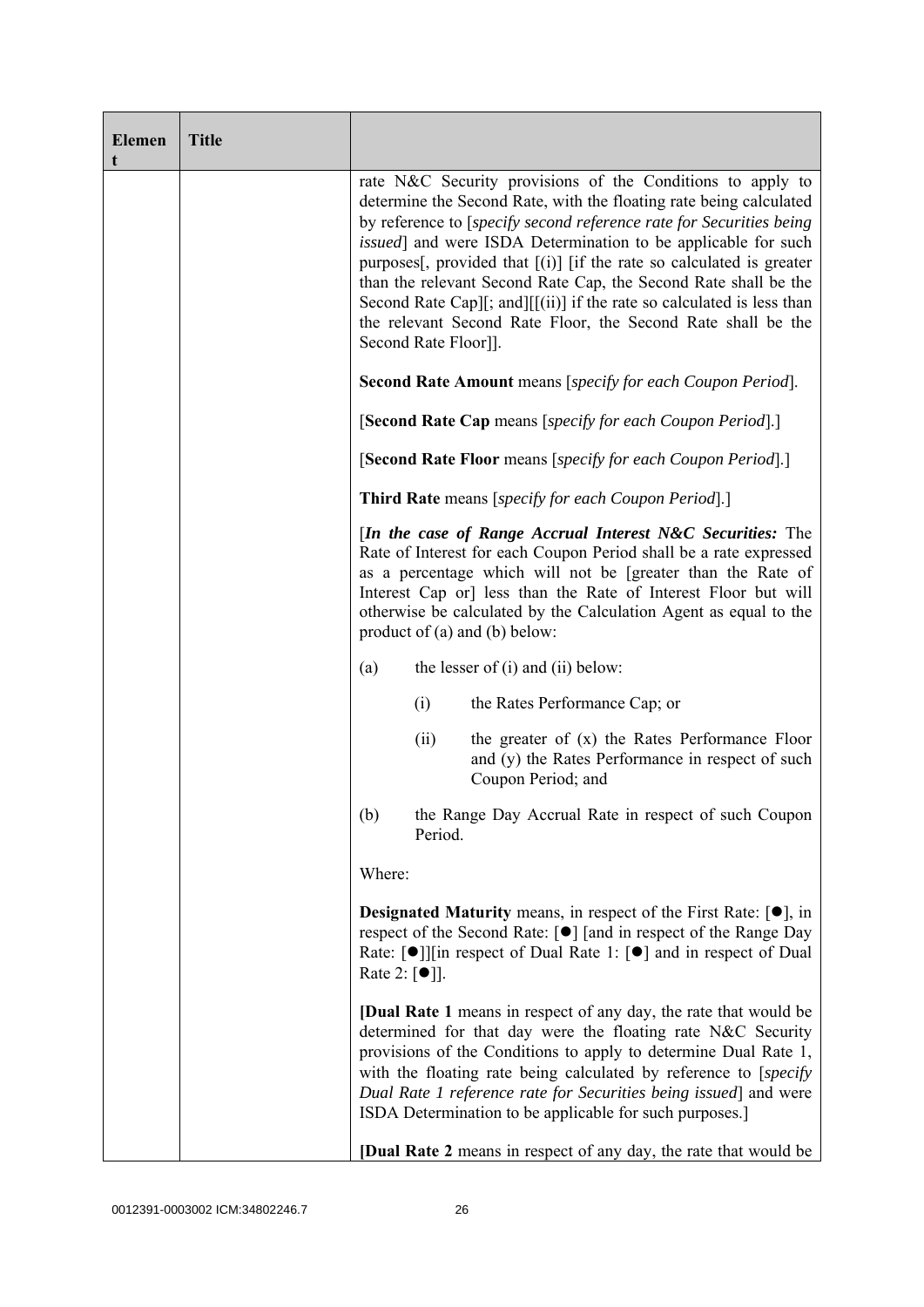| <b>Elemen</b><br>t | <b>Title</b> |                                                                                                                                                                                                                                                                                                                                                                                                                                          |  |  |  |
|--------------------|--------------|------------------------------------------------------------------------------------------------------------------------------------------------------------------------------------------------------------------------------------------------------------------------------------------------------------------------------------------------------------------------------------------------------------------------------------------|--|--|--|
|                    |              | determined for that day were the floating rate N&C Security<br>provisions of the Conditions to apply to determine Dual Rate 2,<br>with the floating rate being calculated by reference to [specify]<br>Dual Rate 2 reference rate for Securities being issued] and were<br>ISDA Determination to be applicable for such purposes.]                                                                                                       |  |  |  |
|                    |              | First Rate means, in respect of a Coupon Period, the rate that<br>would be determined for that Coupon Period were the floating<br>rate N&C Security provisions of the Conditions to apply to<br>determine the First Rate, with the floating rate being calculated by<br>reference to [specify first reference rate for Securities being<br><i>issued</i> ] and were ISDA Determination to be applicable for such<br>purposes.            |  |  |  |
|                    |              | First Rate Amount means [specify for each Coupon Period].                                                                                                                                                                                                                                                                                                                                                                                |  |  |  |
|                    |              | <b>Floating Rate Option</b> means, in respect of the First Rate: $[•]$ , in<br>respect of the Second Rate: [●] [and in respect of the Range Day<br>Rate: [●]][in respect of Dual Rate 1: [●] and in respect of Dual Rate<br>$2: [•]$ .                                                                                                                                                                                                   |  |  |  |
|                    |              | Lower Barrier means $\lceil \bullet \rceil$ per cent.                                                                                                                                                                                                                                                                                                                                                                                    |  |  |  |
|                    |              | <b>Range Day Rate means:</b>                                                                                                                                                                                                                                                                                                                                                                                                             |  |  |  |
|                    |              | [Insert if Single Rate Determination applies:                                                                                                                                                                                                                                                                                                                                                                                            |  |  |  |
|                    |              | in respect of a day that is a Rate Determination Date, the<br>(a)<br>rate that would be determined for that day were the<br>floating rate N&C Security provisions of the Conditions<br>to apply to determine the Range Day Rate, with the<br>floating rate being calculated by reference to [specify]<br>range day reference rate for Securities being issued] and<br>were ISDA Determination to be applicable for such<br>purposes; and |  |  |  |
|                    |              | in respect of a day that is not a Rate Determination Date,<br>(b)<br>the Range Day Rate in respect of the Rate Determination<br>Date immediately preceding such day.]                                                                                                                                                                                                                                                                    |  |  |  |
|                    |              | [Insert if Dual Rate Determination applies:                                                                                                                                                                                                                                                                                                                                                                                              |  |  |  |
|                    |              | in respect of a day that is a Rate Determination Date, a<br>(a)<br>rate calculated as follows:                                                                                                                                                                                                                                                                                                                                           |  |  |  |
|                    |              | Range Day Rate = Dual Rate 1 <i>minus</i> Dual Rate 2; and                                                                                                                                                                                                                                                                                                                                                                               |  |  |  |
|                    |              | in respect of a day that is not a Rate Determination Date,<br>(b)<br>the Range Day Rate in respect of the Rate Determination<br>Date immediately preceding such day.]                                                                                                                                                                                                                                                                    |  |  |  |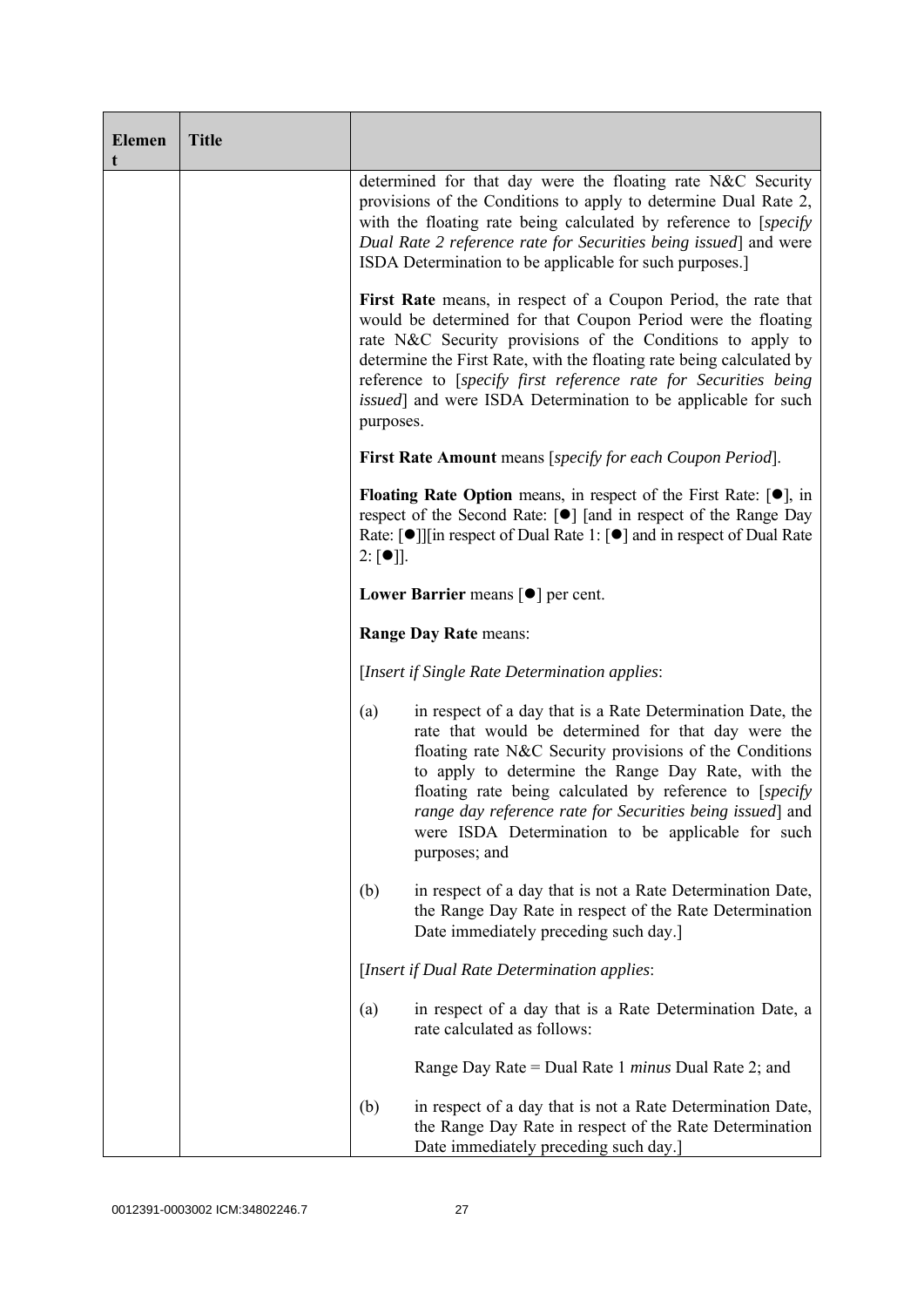| <b>Elemen</b><br>t | <b>Title</b> |                                                                                                                                                                                                                                                                                                                                                                                                                                                                                                                                                                                                          |  |  |  |
|--------------------|--------------|----------------------------------------------------------------------------------------------------------------------------------------------------------------------------------------------------------------------------------------------------------------------------------------------------------------------------------------------------------------------------------------------------------------------------------------------------------------------------------------------------------------------------------------------------------------------------------------------------------|--|--|--|
|                    |              | Range Day Accrual Rate means, in respect of a Coupon<br>Period[:][,] [If Single Rate Observation Date applies, insert:                                                                                                                                                                                                                                                                                                                                                                                                                                                                                   |  |  |  |
|                    |              | (c)<br>if on the relevant Rate Observation Date the Range Day<br>Rate is equal to or greater than the Lower Barrier and<br>equal to or less than the Upper Barrier, then 1; and                                                                                                                                                                                                                                                                                                                                                                                                                          |  |  |  |
|                    |              | if on the relevant Rate Observation Date the Range Day<br>(d)<br>Rate is lower than the Lower Barrier or greater than the<br>Upper Barrier, then zero,                                                                                                                                                                                                                                                                                                                                                                                                                                                   |  |  |  |
|                    |              | provided that, in each case, if the Rate Observation Date is not a<br>Rate Determination Date, the Range Day Rate used for these<br>purposes shall be the Range Day Rate in respect of the Rate<br>immediately preceding<br>Determination<br>Date<br>such<br>Rate<br>Observation Date.][If Single Rate Observation Date does not<br>apply, insert: a rate expressed as a percentage calculated by the<br>Calculation Agent equal to the quotient of (a) the Range Day<br>Numerator (as numerator) and (b) the Range Day Denominator<br>(as denominator), in each case in respect of such Coupon Period.] |  |  |  |
|                    |              | [Range Day Denominator means, in respect of a Coupon Period,<br>the total number of [calendar days][Business Days] in such<br>Coupon Period.]                                                                                                                                                                                                                                                                                                                                                                                                                                                            |  |  |  |
|                    |              | [Range Day Numerator means, in respect of a Coupon Period,<br>the total number of [calendar days][Business Days] in such<br>Coupon Period in respect of which the Range Day Rate is equal<br>to or greater than the Lower Barrier and equal to or less than the<br>Upper Barrier, provided that the Range Day Rate for each<br>[calendar day] [Business Day] falling on or after the Rate Cut-off<br>Date shall be the Range Day Rate for the Rate Cut-off Date.]                                                                                                                                        |  |  |  |
|                    |              | [Rate Cut-off Date means the [●] [calendar day] [Business Day]<br>prior to the Coupon Payment Date (unadjusted for any business<br>day convention) for the relevant Coupon Period.]                                                                                                                                                                                                                                                                                                                                                                                                                      |  |  |  |
|                    |              | Rate Determination Centre means [ $\bullet$ ]/[TARGET 2].                                                                                                                                                                                                                                                                                                                                                                                                                                                                                                                                                |  |  |  |
|                    |              | Rate Determination Date means a day on which commercial<br>banks and foreign exchange markets settle payments and are open<br>for general business (including dealing in foreign exchange and<br>foreign currency deposits) in [●]/[a day on which the TARGET2<br>System is open].                                                                                                                                                                                                                                                                                                                       |  |  |  |
|                    |              | [If Single Rate Observation Date applies,<br><i>insert</i> : Rate<br>Observation Date means, in respect of a Coupon Period, the date<br>specified in respect of such Coupon Period in the applicable Final<br>Terms.]                                                                                                                                                                                                                                                                                                                                                                                    |  |  |  |
|                    |              | [Rate of Interest Cap means [ $\bullet$ ] per cent.]                                                                                                                                                                                                                                                                                                                                                                                                                                                                                                                                                     |  |  |  |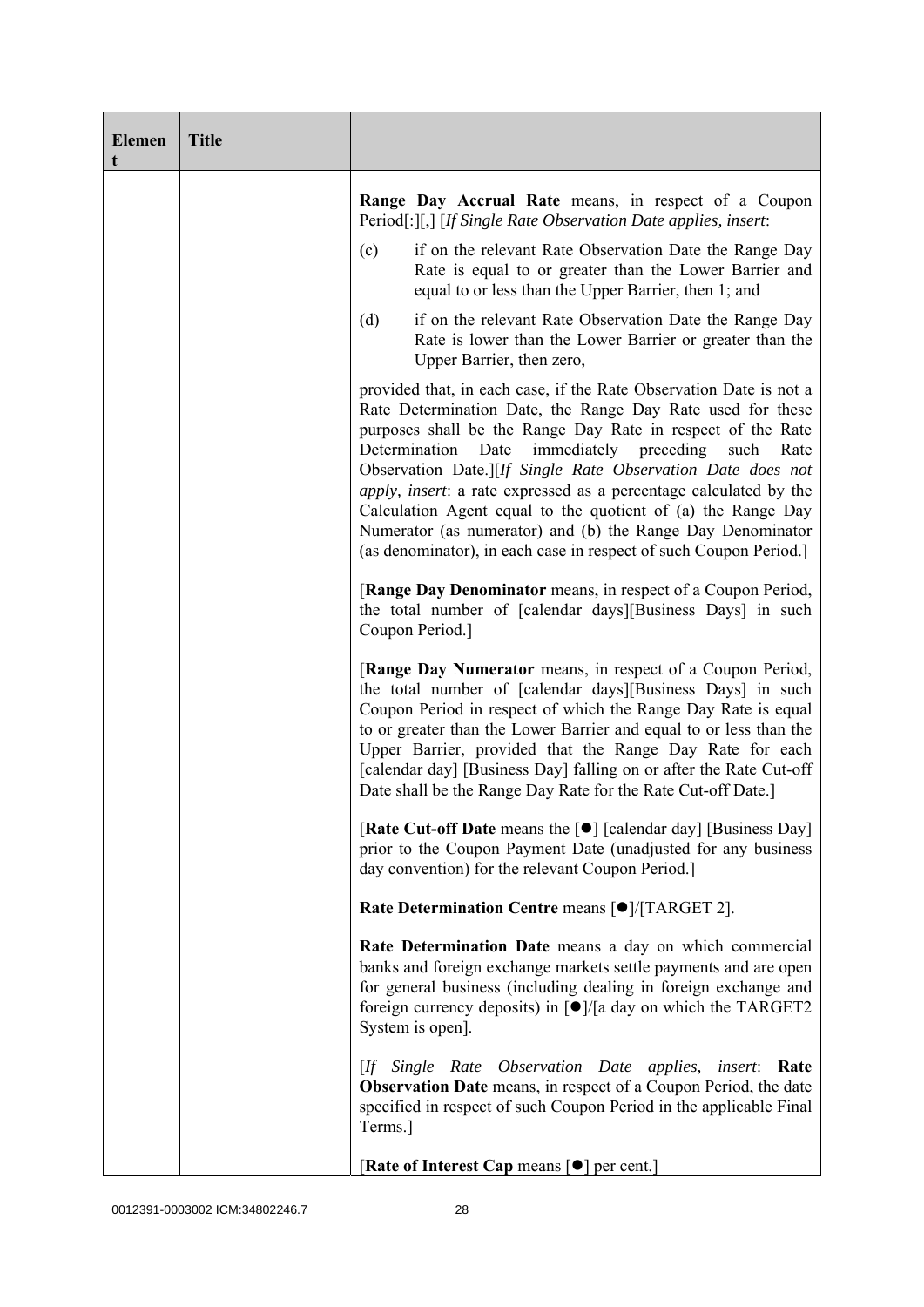| <b>Elemen</b> | <b>Title</b> |                                                                                                                                                                                                                                                                                                                                                                                                                                         |                                                                                                                                                                                                                                                                                                                                           |  |  |
|---------------|--------------|-----------------------------------------------------------------------------------------------------------------------------------------------------------------------------------------------------------------------------------------------------------------------------------------------------------------------------------------------------------------------------------------------------------------------------------------|-------------------------------------------------------------------------------------------------------------------------------------------------------------------------------------------------------------------------------------------------------------------------------------------------------------------------------------------|--|--|
|               |              |                                                                                                                                                                                                                                                                                                                                                                                                                                         | <b>Rate of Interest Floor means <math>[[\bullet]]</math> per cent.</b> $][zero]$ .                                                                                                                                                                                                                                                        |  |  |
|               |              | Rates Performance means, in respect of a Coupon Period, a rate<br>expressed as a percentage calculated by the Calculation Agent<br>equal to the sum of:                                                                                                                                                                                                                                                                                 |                                                                                                                                                                                                                                                                                                                                           |  |  |
|               |              | (a)                                                                                                                                                                                                                                                                                                                                                                                                                                     | the product of (i) the First Rate Amount and (ii)<br>the First Rate, in each case in respect of such<br>Coupon Period;                                                                                                                                                                                                                    |  |  |
|               |              | (b)                                                                                                                                                                                                                                                                                                                                                                                                                                     | the product of (i) the Second Rate Amount and<br>(ii) the Second Rate, in each case in respect of<br>such Coupon Period; and                                                                                                                                                                                                              |  |  |
|               |              | (c)                                                                                                                                                                                                                                                                                                                                                                                                                                     | the Third Rate in respect of such Coupon Period.                                                                                                                                                                                                                                                                                          |  |  |
|               |              | Rates Performance Cap means [ $\bullet$ ] per cent.                                                                                                                                                                                                                                                                                                                                                                                     |                                                                                                                                                                                                                                                                                                                                           |  |  |
|               |              | <b>Rates Performance Floor means [●] per cent.</b>                                                                                                                                                                                                                                                                                                                                                                                      |                                                                                                                                                                                                                                                                                                                                           |  |  |
|               |              | <b>Reset Date</b> means, in respect of the First Rate: [specify the first<br>day of the Coupon Period /[specify the last day of the Coupon<br>Period], in respect of the Second Rate: [specify the second day of<br>the Coupon Period /[specify the last day of the Coupon Period]<br>and in respect of [the Range Day Rate][Dual Rate 1 and Dual<br>Rate 2]: the relevant Rate Determination Date.                                     |                                                                                                                                                                                                                                                                                                                                           |  |  |
|               |              | <b>Second Rate</b> means, in respect of a Coupon Period, the rate that<br>would be determined for that Coupon Period were the floating<br>rate N&C Security provisions of the Conditions to apply to<br>determine the Second Rate, with the floating rate being calculated<br>by reference to [specify second reference rate for Securities being<br><i>issued</i> ] and were ISDA Determination to be applicable for such<br>purposes. |                                                                                                                                                                                                                                                                                                                                           |  |  |
|               |              |                                                                                                                                                                                                                                                                                                                                                                                                                                         | <b>Second Rate Amount</b> means [specify for each Coupon Period].                                                                                                                                                                                                                                                                         |  |  |
|               |              |                                                                                                                                                                                                                                                                                                                                                                                                                                         | Third Rate means [specify for each Coupon Period].                                                                                                                                                                                                                                                                                        |  |  |
|               |              | <b>Upper Barrier</b> means $\lceil \bullet \rceil$ per cent.]                                                                                                                                                                                                                                                                                                                                                                           |                                                                                                                                                                                                                                                                                                                                           |  |  |
|               |              | product of $(a)$ and $(b)$ below:                                                                                                                                                                                                                                                                                                                                                                                                       | [In the case of Dual Range Accrual Interest N&C Securities:<br>The Rate of Interest for each Coupon Period shall be a rate<br>expressed as a percentage which will not be [greater than the Rate<br>of Interest Cap or] less than the Rate of Interest Floor but will<br>otherwise be calculated by the Calculation Agent as equal to the |  |  |
|               |              | (c)                                                                                                                                                                                                                                                                                                                                                                                                                                     | the lesser of $(i)$ and $(ii)$ below:                                                                                                                                                                                                                                                                                                     |  |  |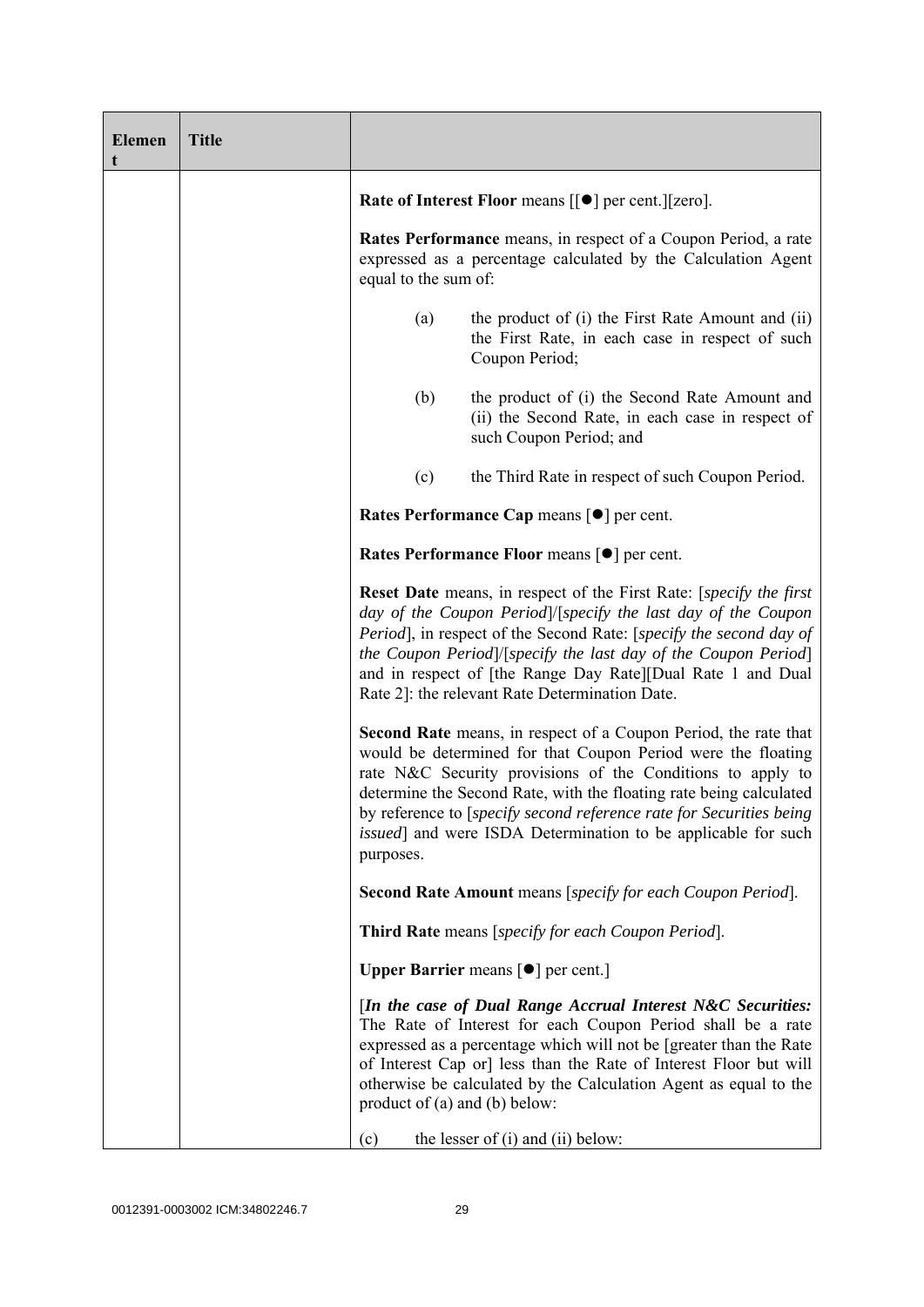| <b>Elemen</b><br>t | <b>Title</b> |                                                                                                                                                                                                                                                                                                                                                                                                                                                                                 |         |                                                                                                                                                                                                                                                                                                                                                                                                                  |
|--------------------|--------------|---------------------------------------------------------------------------------------------------------------------------------------------------------------------------------------------------------------------------------------------------------------------------------------------------------------------------------------------------------------------------------------------------------------------------------------------------------------------------------|---------|------------------------------------------------------------------------------------------------------------------------------------------------------------------------------------------------------------------------------------------------------------------------------------------------------------------------------------------------------------------------------------------------------------------|
|                    |              |                                                                                                                                                                                                                                                                                                                                                                                                                                                                                 | (iii)   | the Rates Performance Cap; or                                                                                                                                                                                                                                                                                                                                                                                    |
|                    |              |                                                                                                                                                                                                                                                                                                                                                                                                                                                                                 | (iv)    | the greater of $(x)$ the Rates Performance Floor<br>and (y) the Rates Performance in respect of such<br>Coupon Period; and                                                                                                                                                                                                                                                                                       |
|                    |              | (d)                                                                                                                                                                                                                                                                                                                                                                                                                                                                             | Period. | the Range Day Accrual Rate in respect of such Coupon                                                                                                                                                                                                                                                                                                                                                             |
|                    |              | Where:                                                                                                                                                                                                                                                                                                                                                                                                                                                                          |         |                                                                                                                                                                                                                                                                                                                                                                                                                  |
|                    |              |                                                                                                                                                                                                                                                                                                                                                                                                                                                                                 |         | <b>Designated Maturity means:</b>                                                                                                                                                                                                                                                                                                                                                                                |
|                    |              | (i)                                                                                                                                                                                                                                                                                                                                                                                                                                                                             |         | in respect of the First Rate: $[\bullet]$ ;                                                                                                                                                                                                                                                                                                                                                                      |
|                    |              | (ii)                                                                                                                                                                                                                                                                                                                                                                                                                                                                            |         | in respect of the Second Rate: $[•]$ ;                                                                                                                                                                                                                                                                                                                                                                           |
|                    |              | (iii)                                                                                                                                                                                                                                                                                                                                                                                                                                                                           |         | in respect of Range Day Rate 1: $\lceil \bullet \rceil / \lceil \text{for Dual Rate 1} \rceil \rceil$<br>and for Dual Rate 2: $[①$ ].                                                                                                                                                                                                                                                                            |
|                    |              | (iv)                                                                                                                                                                                                                                                                                                                                                                                                                                                                            |         | in respect of Range Day Rate 2: [●]/[for Dual Rate 1: [●]<br>and for Dual Rate 2: $[\bullet]$ ].                                                                                                                                                                                                                                                                                                                 |
|                    |              | <b>[Dual Rate 1</b> means in respect of any day and a Range Day Rate,<br>the rate that would be determined for that day were the floating<br>rate N&C Security provisions of the Conditions to apply to<br>determine Dual Rate 1 in respect of the relevant Range Day Rate,<br>with the floating rate being calculated by reference to [specify]<br>Dual Rate 1 reference rate for Securities being issued] and were<br>ISDA Determination to be applicable for such purposes.] |         |                                                                                                                                                                                                                                                                                                                                                                                                                  |
|                    |              | <b>[Dual Rate 2</b> means in respect of any day and a Range Day Rate,<br>the rate that would be determined for that day were the floating<br>rate N&C Security provisions of the Conditions to apply to<br>determine Dual Rate 2 in respect of the relevant Range Day Rate,<br>with the floating rate being calculated by reference to [specify]<br>Dual Rate 2 reference rate for Securities being issued] and were<br>ISDA Determination to be applicable for such purposes.] |         |                                                                                                                                                                                                                                                                                                                                                                                                                  |
|                    |              | purposes.                                                                                                                                                                                                                                                                                                                                                                                                                                                                       |         | First Rate means, in respect of a Coupon Period, the rate that<br>would be determined for that Coupon Period were the floating<br>rate N&C Security provisions of the Conditions to apply to<br>determine the First Rate, with the floating rate being calculated by<br>reference to [specify first reference rate for Securities being<br><i>issued</i> ] and were ISDA Determination to be applicable for such |
|                    |              |                                                                                                                                                                                                                                                                                                                                                                                                                                                                                 |         | <b>First Rate Amount</b> means [specify for each Coupon Period].                                                                                                                                                                                                                                                                                                                                                 |
|                    |              |                                                                                                                                                                                                                                                                                                                                                                                                                                                                                 |         | <b>Floating Rate Option means:</b>                                                                                                                                                                                                                                                                                                                                                                               |
|                    |              | (i)                                                                                                                                                                                                                                                                                                                                                                                                                                                                             |         | in respect of the First Rate: $[•]$ ;                                                                                                                                                                                                                                                                                                                                                                            |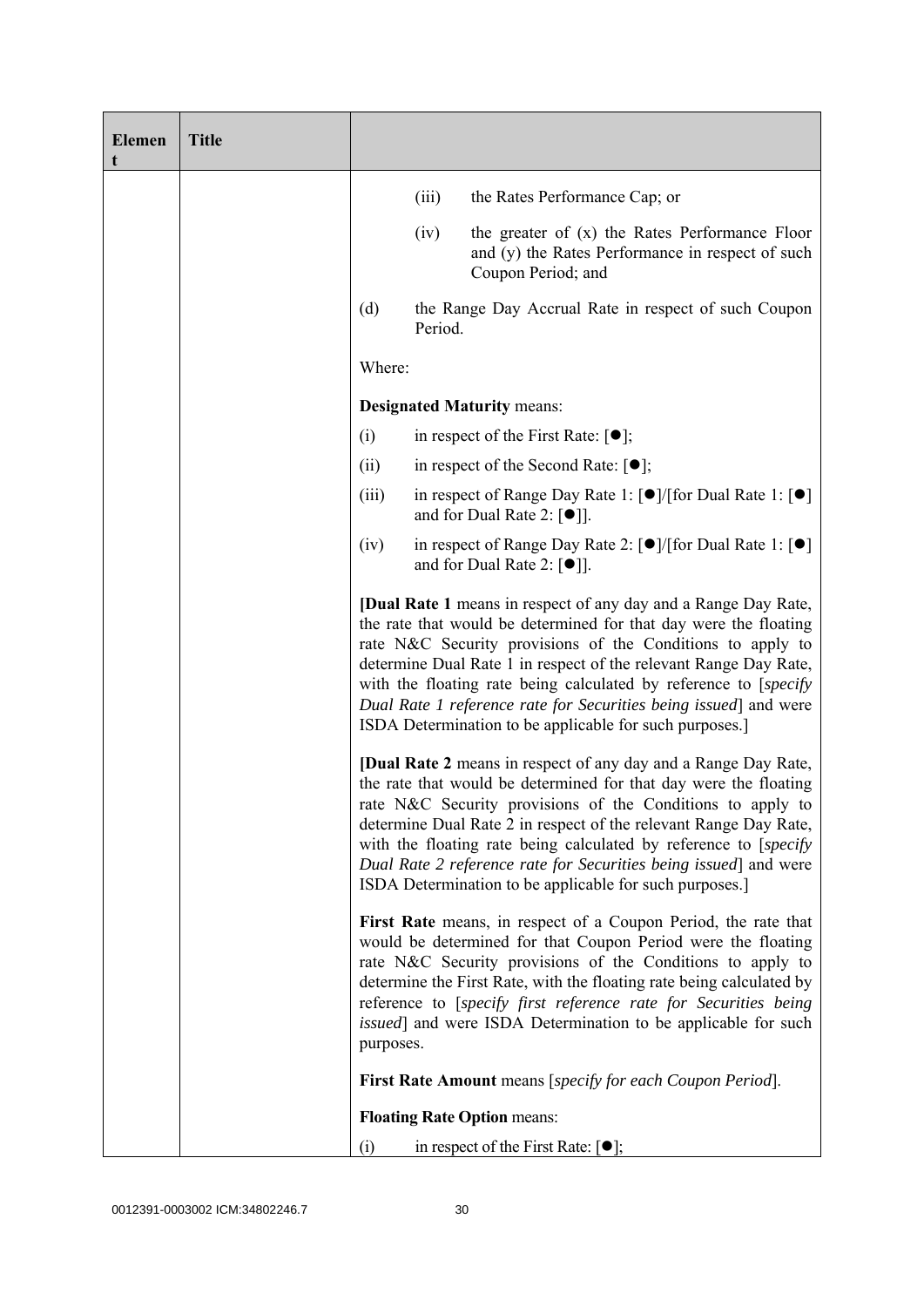| <b>Elemen</b><br>t | <b>Title</b> |                                                                               |                                                                                                                                                                                                                                                                                                                                                                                                                                                             |
|--------------------|--------------|-------------------------------------------------------------------------------|-------------------------------------------------------------------------------------------------------------------------------------------------------------------------------------------------------------------------------------------------------------------------------------------------------------------------------------------------------------------------------------------------------------------------------------------------------------|
|                    |              | (ii)                                                                          | in respect of the Second Rate: $[•]$ ;                                                                                                                                                                                                                                                                                                                                                                                                                      |
|                    |              | (iii)                                                                         | in respect of Range Day Rate 1: $\lceil \bullet \rceil / \lceil \text{for Dual Rate 1} \rceil \rceil$<br>and for Dual Rate 2: $\lceil \bullet \rceil$ .                                                                                                                                                                                                                                                                                                     |
|                    |              | (iv)                                                                          | in respect of Range Day Rate 2: $\lceil \bullet \rceil / \lceil \text{for Dual Rate 1} \rceil \rceil$<br>and for Dual Rate 2: $\lceil \bullet \rceil$ ].                                                                                                                                                                                                                                                                                                    |
|                    |              |                                                                               | <b>Lower Barrier means:</b>                                                                                                                                                                                                                                                                                                                                                                                                                                 |
|                    |              | (i)                                                                           | in respect of Range Day Rate 1: $\lceil \bullet \rceil$ per cent.                                                                                                                                                                                                                                                                                                                                                                                           |
|                    |              | (ii)                                                                          | in respect of Range Day Rate 2: $\lceil \bullet \rceil$ per cent.                                                                                                                                                                                                                                                                                                                                                                                           |
|                    |              | <b>Range Day Rate</b> means each of Range Day Rate 1 and Range<br>Day Rate 2. |                                                                                                                                                                                                                                                                                                                                                                                                                                                             |
|                    |              |                                                                               | Range Day Rate 1 means:                                                                                                                                                                                                                                                                                                                                                                                                                                     |
|                    |              |                                                                               | [Insert if Single Rate Determination applies to Range Day Rate 1:                                                                                                                                                                                                                                                                                                                                                                                           |
|                    |              | (a)                                                                           | in respect of a day that is a Rate Determination Date, the<br>rate that would be determined for that day were the<br>floating rate N&C Security provisions of the Conditions<br>to apply to determine Range Day Rate 1, with the floating<br>rate being calculated by reference to [specify range day<br>reference rate for Range Day Rate 1 for Securities being<br><i>issued</i> ] and were ISDA Determination to be applicable<br>for such purposes; and |
|                    |              | (b)                                                                           | in respect of a day that is not a Rate Determination Date,<br>Range Day Rate 1 in respect of the Rate Determination<br>Date immediately preceding such day.]                                                                                                                                                                                                                                                                                                |
|                    |              |                                                                               | [Insert if Dual Rate Determination applies:                                                                                                                                                                                                                                                                                                                                                                                                                 |
|                    |              | (a)                                                                           | in respect of a day that is a Rate Determination Date, a<br>rate calculated as follows:                                                                                                                                                                                                                                                                                                                                                                     |
|                    |              |                                                                               | Range Day Rate $1 =$ Dual Rate 1 <i>minus</i> Dual Rate 2; and                                                                                                                                                                                                                                                                                                                                                                                              |
|                    |              | (b)                                                                           | in respect of a day that is not a Rate Determination Date,<br>Range Day Rate 1 in respect of the Rate Determination<br>Date immediately preceding such day.]                                                                                                                                                                                                                                                                                                |
|                    |              |                                                                               | Range Day Rate 2 means:                                                                                                                                                                                                                                                                                                                                                                                                                                     |
|                    |              |                                                                               | [Insert if Single Rate Determination applies to Range Day Rate 2:                                                                                                                                                                                                                                                                                                                                                                                           |
|                    |              | (a)                                                                           | in respect of a day that is a Rate Determination Date, the<br>rate that would be determined for that day were the<br>floating rate N&C Security provisions of the Conditions                                                                                                                                                                                                                                                                                |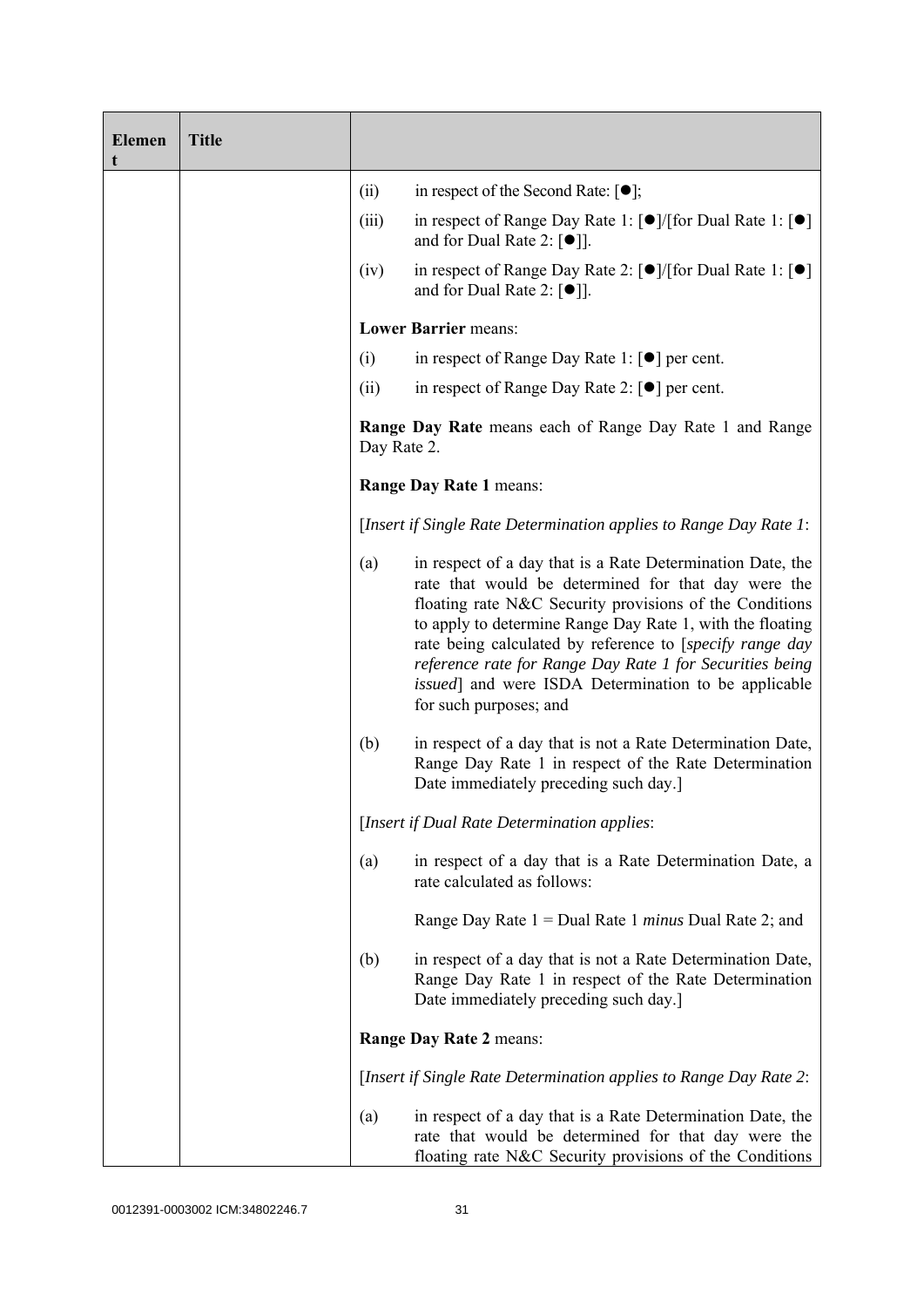| <b>Elemen</b><br>t | <b>Title</b> |     |                                                                                                                                                              |                                                                                                                                                                                                                                                                             |
|--------------------|--------------|-----|--------------------------------------------------------------------------------------------------------------------------------------------------------------|-----------------------------------------------------------------------------------------------------------------------------------------------------------------------------------------------------------------------------------------------------------------------------|
|                    |              |     |                                                                                                                                                              | to apply to determine Range Day Rate 2, with the floating<br>rate being calculated by reference to [specify range day<br>reference rate for Range Day Rate 2 for Securities being<br><i>issued</i> ] and were ISDA Determination to be applicable<br>for such purposes; and |
|                    |              | (b) | in respect of a day that is not a Rate Determination Date,<br>Range Day Rate 2 in respect of the Rate Determination<br>Date immediately preceding such day.] |                                                                                                                                                                                                                                                                             |
|                    |              |     | [Insert if Dual Rate Determination applies:                                                                                                                  |                                                                                                                                                                                                                                                                             |
|                    |              | (a) | in respect of a day that is a Rate Determination Date, a<br>rate calculated as follows:                                                                      |                                                                                                                                                                                                                                                                             |
|                    |              |     |                                                                                                                                                              | Range Day Rate $2 =$ Dual Rate 1 <i>minus</i> Dual Rate 2; and                                                                                                                                                                                                              |
|                    |              | (b) |                                                                                                                                                              | in respect of a day that is not a Rate Determination Date,<br>Range Day Rate 2 in respect of the Rate Determination<br>Date immediately preceding such day.]                                                                                                                |
|                    |              |     | Range Day Accrual Rate means, in respect of a Coupon<br>Period[:][,][If Single Rate Observation Date applies, insert:                                        |                                                                                                                                                                                                                                                                             |
|                    |              | (a) |                                                                                                                                                              | if on the relevant Rate Observation Date both:                                                                                                                                                                                                                              |
|                    |              |     | (i)                                                                                                                                                          | Range Day Rate 1 is equal to or greater than its<br>Lower Barrier and equal to or less than its Upper<br>Barrier; and                                                                                                                                                       |
|                    |              |     | (ii)                                                                                                                                                         | Range Day Rate 2 is equal to or greater than its<br>Lower Barrier and equal to or less than its Upper<br>Barrier,                                                                                                                                                           |
|                    |              |     | then $1$ ; and                                                                                                                                               |                                                                                                                                                                                                                                                                             |
|                    |              | (b) |                                                                                                                                                              | if on the relevant Rate Observation Date either or both of<br>the following conditions is met:                                                                                                                                                                              |
|                    |              |     | (i)                                                                                                                                                          | Range Day Rate 1 is less than its Lower Barrier<br>or greater than its Upper Barrier; or                                                                                                                                                                                    |
|                    |              |     | (ii)                                                                                                                                                         | Range Day Rate 2 is less than its Lower Barrier<br>or greater than its Upper Barrier,                                                                                                                                                                                       |
|                    |              |     | then zero,                                                                                                                                                   |                                                                                                                                                                                                                                                                             |
|                    |              |     |                                                                                                                                                              | provided that, in each case, if the Rate Observation Date is not a<br>Rate Determination Date, each Range Day Rate used for these<br>purposes shall be the respective Range Day Rates in respect of the<br>Rate Determination Date immediately preceding such Rate          |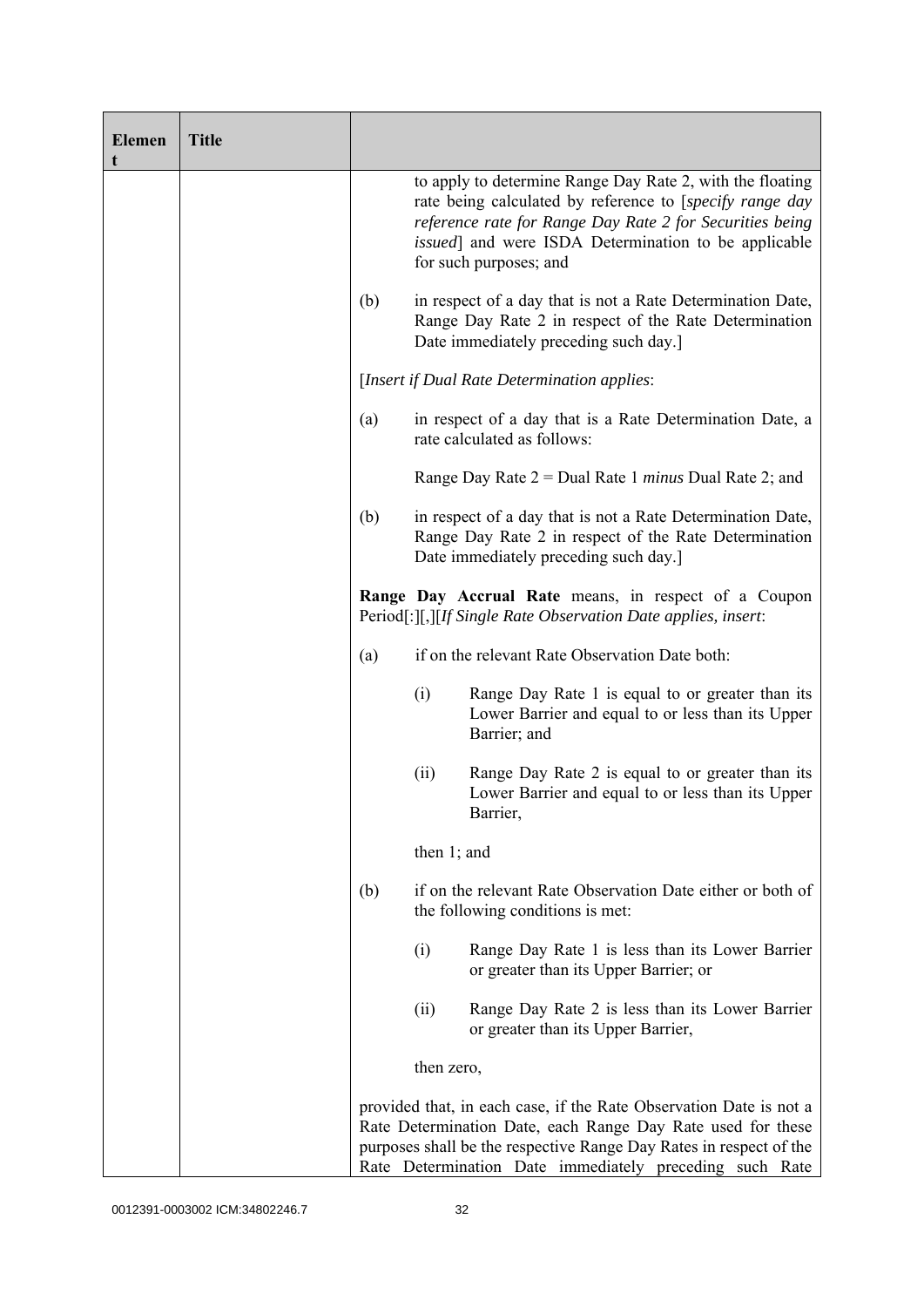| <b>Elemen</b><br>t | <b>Title</b> |                                                                                                                                                                                                                                                                                                                                            |  |  |  |  |
|--------------------|--------------|--------------------------------------------------------------------------------------------------------------------------------------------------------------------------------------------------------------------------------------------------------------------------------------------------------------------------------------------|--|--|--|--|
|                    |              | Observation Date.][If Single Rate Observation Date does not<br><i>apply, insert:</i> a rate expressed as a percentage calculated by the<br>Calculation Agent equal to the quotient of (a) the Range Day<br>Numerator (as numerator) and (b) the Range Day Denominator<br>(as denominator), in each case in respect of such Coupon Period.] |  |  |  |  |
|                    |              | [Range Day Denominator means, in respect of a Coupon Period,<br>the total number of [calendar days][Business Days] in such<br>Coupon Period.]                                                                                                                                                                                              |  |  |  |  |
|                    |              | [Range Day Numerator means, in respect of a Coupon Period,<br>the total number of [calendar days][Business Days] in such<br>Coupon Period in respect of which both:                                                                                                                                                                        |  |  |  |  |
|                    |              | (i)<br>Range Day Rate 1 is equal to or greater than its Lower<br>Barrier and equal to or less than its Upper Barrier; and                                                                                                                                                                                                                  |  |  |  |  |
|                    |              | Range Day Rate 2 is equal to or greater than its Lower<br>(ii)<br>Barrier and equal to or less than its Upper Barrier,                                                                                                                                                                                                                     |  |  |  |  |
|                    |              | Provided that each Range Day Rate for each [calendar day]<br>[Business Day] falling on or after the Rate Cut-off Date shall be<br>the respective Range Day Rate for the Rate Cut-off Date.]                                                                                                                                                |  |  |  |  |
|                    |              | [Rate Cut-off Date means the [●] [calendar day] [Business Day]<br>prior to the Coupon Payment Date (unadjusted for any business<br>day convention) for the relevant Coupon Period.                                                                                                                                                         |  |  |  |  |
|                    |              | Rate Determination Centre means [ $\bullet$ ]/[TARGET 2].                                                                                                                                                                                                                                                                                  |  |  |  |  |
|                    |              | Rate Determination Date means a day on which commercial<br>banks and foreign exchange markets settle payments and are open<br>for general business (including dealing in foreign exchange and<br>foreign currency deposits) in $\lceil \bullet \rceil / \lceil a \rceil$ day on which the TARGET2<br>System is open].                      |  |  |  |  |
|                    |              | [If Single Rate Observation Date applies,<br><i>insert</i> :<br>Rate<br><b>Observation Date</b> means, in respect of a Coupon Period, the date<br>specified in respect of such Coupon Period in the applicable Final<br>Terms.]                                                                                                            |  |  |  |  |
|                    |              | [Rate of Interest Cap means $\lceil \bullet \rceil$ per cent.]                                                                                                                                                                                                                                                                             |  |  |  |  |
|                    |              | <b>Rate of Interest Floor means <math>\lceil \bullet \rceil</math> per cent. <math>\lceil \cdot \rceil</math> zero.</b>                                                                                                                                                                                                                    |  |  |  |  |
|                    |              | <b>Rates Performance</b> means, in respect of a Coupon Period, a rate<br>expressed as a percentage calculated by the Calculation Agent<br>equal to the sum of:                                                                                                                                                                             |  |  |  |  |
|                    |              | the product of (i) the First Rate Amount and (ii)<br>(a)<br>the First Rate, in each case in respect of such<br>Coupon Period;                                                                                                                                                                                                              |  |  |  |  |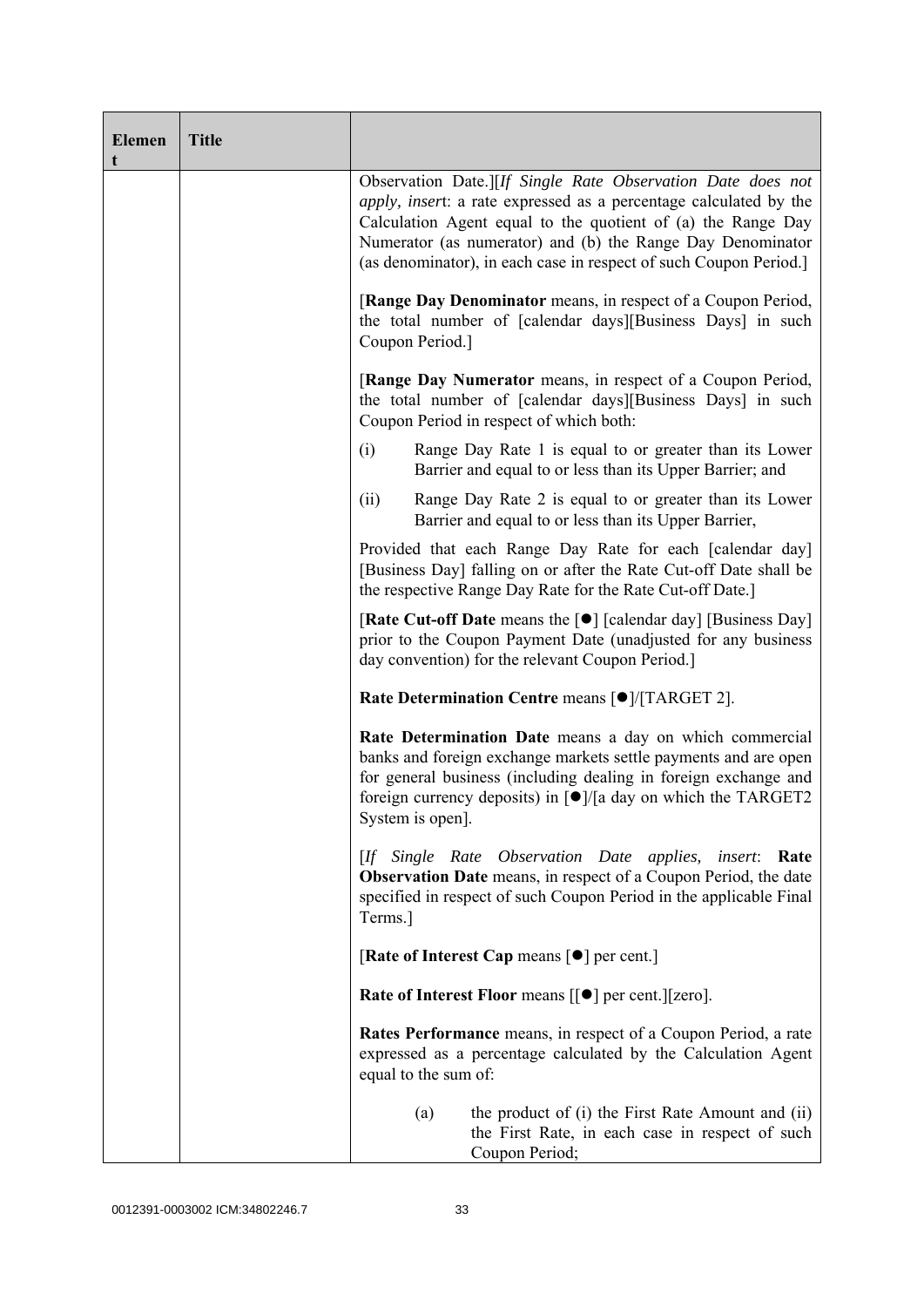| <b>Elemen</b><br>t | <b>Title</b> |                                                                                                                                                                                                                                                                                                                                                                                                                                         |                                                                                                                            |                                                                                                                              |                                                                                           |  |
|--------------------|--------------|-----------------------------------------------------------------------------------------------------------------------------------------------------------------------------------------------------------------------------------------------------------------------------------------------------------------------------------------------------------------------------------------------------------------------------------------|----------------------------------------------------------------------------------------------------------------------------|------------------------------------------------------------------------------------------------------------------------------|-------------------------------------------------------------------------------------------|--|
|                    |              |                                                                                                                                                                                                                                                                                                                                                                                                                                         | (b)                                                                                                                        | the product of (i) the Second Rate Amount and<br>(ii) the Second Rate, in each case in respect of<br>such Coupon Period; and |                                                                                           |  |
|                    |              | (c)<br>the Third Rate in respect of such Coupon Period.                                                                                                                                                                                                                                                                                                                                                                                 |                                                                                                                            |                                                                                                                              |                                                                                           |  |
|                    |              | Rates Performance Cap means [ $\bullet$ ] per cent.                                                                                                                                                                                                                                                                                                                                                                                     |                                                                                                                            |                                                                                                                              |                                                                                           |  |
|                    |              | Rates Performance Floor means [ $\bullet$ ] per cent.<br><b>Reset Date means:</b>                                                                                                                                                                                                                                                                                                                                                       |                                                                                                                            |                                                                                                                              |                                                                                           |  |
|                    |              |                                                                                                                                                                                                                                                                                                                                                                                                                                         |                                                                                                                            |                                                                                                                              |                                                                                           |  |
|                    |              | (i)                                                                                                                                                                                                                                                                                                                                                                                                                                     | in respect of the First Rate:<br>the<br>Period];<br>in respect of the Second Rate:<br>(ii)<br>the<br>$\sigma f$<br>Period; |                                                                                                                              | [specify the first day of<br>Coupon<br>Period /[specify<br>the<br>last day of the Coupon  |  |
|                    |              |                                                                                                                                                                                                                                                                                                                                                                                                                                         |                                                                                                                            |                                                                                                                              | [specify the second day<br>Coupon<br>Period /[specify<br>the<br>last day of the Coupon    |  |
|                    |              | (iii)                                                                                                                                                                                                                                                                                                                                                                                                                                   |                                                                                                                            | in respect of Range Day Rate 1:                                                                                              | $\lceil \bullet \rceil$ / [for Dual Rate 1:<br>[●] and for Dual Rate<br>$2: [\bullet]$ .  |  |
|                    |              | (iv)                                                                                                                                                                                                                                                                                                                                                                                                                                    |                                                                                                                            | in respect of Range Day Rate 2:                                                                                              | $\lceil \bullet \rceil$ / [for Dual Rate 1:<br>[●] and for Dual Rate<br>$2: [\bullet]$ ]. |  |
|                    |              | <b>Second Rate</b> means, in respect of a Coupon Period, the rate that<br>would be determined for that Coupon Period were the floating<br>rate N&C Security provisions of the Conditions to apply to<br>determine the Second Rate, with the floating rate being calculated<br>by reference to [specify second reference rate for Securities being<br><i>issued</i> ] and were ISDA Determination to be applicable for such<br>purposes. |                                                                                                                            |                                                                                                                              |                                                                                           |  |
|                    |              |                                                                                                                                                                                                                                                                                                                                                                                                                                         |                                                                                                                            | <b>Second Rate Amount</b> means [specify for each Coupon Period].                                                            |                                                                                           |  |
|                    |              |                                                                                                                                                                                                                                                                                                                                                                                                                                         |                                                                                                                            | Third Rate means [specify for each Coupon Period].                                                                           |                                                                                           |  |
|                    |              |                                                                                                                                                                                                                                                                                                                                                                                                                                         | <b>Upper Barrier means:</b>                                                                                                |                                                                                                                              |                                                                                           |  |
|                    |              | (i)                                                                                                                                                                                                                                                                                                                                                                                                                                     |                                                                                                                            | in respect of Range Day Rate 1: $\lceil \bullet \rceil$ per cent.                                                            |                                                                                           |  |
|                    |              | (ii)                                                                                                                                                                                                                                                                                                                                                                                                                                    |                                                                                                                            | in respect of Range Day Rate 2: [●] per cent.]                                                                               |                                                                                           |  |
|                    |              | [In the case of Leveraged Inflation Interest N&C Securities:<br>The Rate of Interest for each Coupon Period shall be a rate<br>expressed as a percentage (which will not be less than, but may be                                                                                                                                                                                                                                       |                                                                                                                            |                                                                                                                              |                                                                                           |  |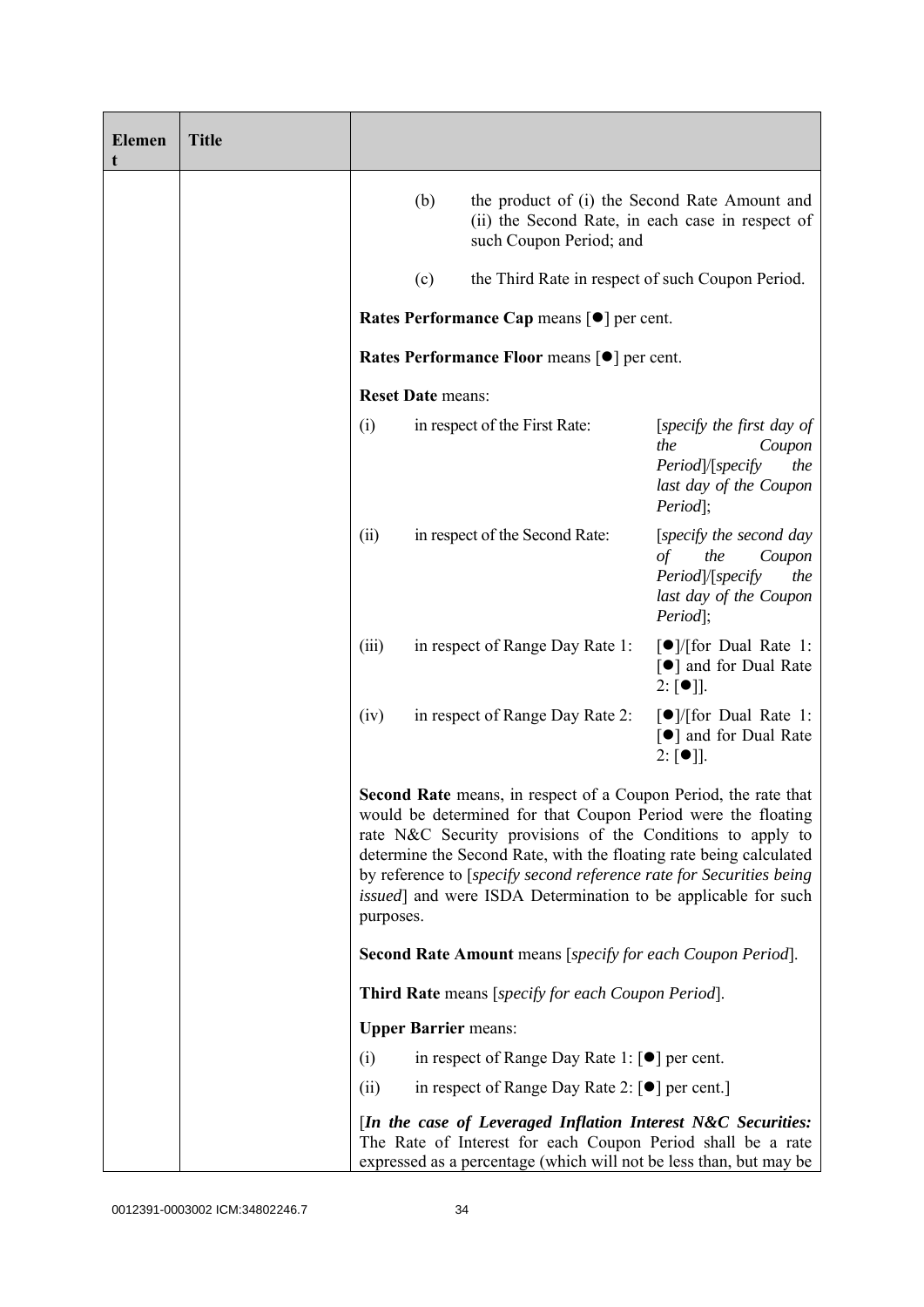| <b>Elemen</b><br>t | <b>Title</b> |                                                                             |      |                                                                                                                                                                                                                                                                                                                                                                                                                                                                                                                                                                                                                                                                                      |
|--------------------|--------------|-----------------------------------------------------------------------------|------|--------------------------------------------------------------------------------------------------------------------------------------------------------------------------------------------------------------------------------------------------------------------------------------------------------------------------------------------------------------------------------------------------------------------------------------------------------------------------------------------------------------------------------------------------------------------------------------------------------------------------------------------------------------------------------------|
|                    |              | equal to, zero) calculated by the Calculation Agent equal to the<br>sum of: |      |                                                                                                                                                                                                                                                                                                                                                                                                                                                                                                                                                                                                                                                                                      |
|                    |              | the Base Rate of Interest; and<br>(e)                                       |      |                                                                                                                                                                                                                                                                                                                                                                                                                                                                                                                                                                                                                                                                                      |
|                    |              | (f)                                                                         | (i)  | the Cap; or, if less                                                                                                                                                                                                                                                                                                                                                                                                                                                                                                                                                                                                                                                                 |
|                    |              |                                                                             | (ii) | $(x)$ the Floor or, if greater, $(y)$ the Leveraged<br>Index Performance in respect of such Coupon<br>Period.                                                                                                                                                                                                                                                                                                                                                                                                                                                                                                                                                                        |
|                    |              | Where:                                                                      |      |                                                                                                                                                                                                                                                                                                                                                                                                                                                                                                                                                                                                                                                                                      |
|                    |              | <b>Base Rate of Interest means [<math>\bullet</math>] per cent.</b>         |      |                                                                                                                                                                                                                                                                                                                                                                                                                                                                                                                                                                                                                                                                                      |
|                    |              | Cap means $\lceil \bullet \rceil$ per cent.                                 |      |                                                                                                                                                                                                                                                                                                                                                                                                                                                                                                                                                                                                                                                                                      |
|                    |              |                                                                             |      | Final Index Level means, in respect of a Coupon Period, [If<br>Linear Interpolation does not apply, insert: the Index Level for<br>the relevant Reference Month for such Coupon Period.][If Linear<br>Interpolation applies, insert: a level calculated by the Calculation<br>Agent by linear interpolation based on the Index Levels for the<br>Index for the months that fall [insert value of "x" below] months<br>and <i>[insert value of "y" below</i> ] months prior to the month in<br>which the Coupon Payment Date for such Coupon Period is<br>scheduled to fall. For these purposes the Final Index Level will<br>be calculated in accordance with the following formula: |
|                    |              |                                                                             |      | $IL_{m-x} + \frac{(nbd_{final})-1}{ND_m}$ x $(IL_{m-y} - IL_{m-x})$                                                                                                                                                                                                                                                                                                                                                                                                                                                                                                                                                                                                                  |
|                    |              | Where:                                                                      |      |                                                                                                                                                                                                                                                                                                                                                                                                                                                                                                                                                                                                                                                                                      |
|                    |              | <b>x</b> means $\lceil \bullet \rceil$ ;                                    |      |                                                                                                                                                                                                                                                                                                                                                                                                                                                                                                                                                                                                                                                                                      |
|                    |              | <b>y</b> means $[\bullet]$ ;                                                |      |                                                                                                                                                                                                                                                                                                                                                                                                                                                                                                                                                                                                                                                                                      |
|                    |              | fall;                                                                       |      | $IL_{m-x}$ means, in respect of a Coupon Period, the Index Level for<br>the month that is x months prior to the month in which the<br>Coupon Accrual Date for such Coupon Period is scheduled to                                                                                                                                                                                                                                                                                                                                                                                                                                                                                     |
|                    |              | fall;                                                                       |      | $IL_{m-y}$ means, in respect of a Coupon Period, the Index Level for<br>the month that is y months prior to the month in which the<br>Coupon Accrual Date for such Coupon Period is scheduled to                                                                                                                                                                                                                                                                                                                                                                                                                                                                                     |
|                    |              |                                                                             |      | <b>nbd</b> <sub>final</sub> means, in respect of a Coupon Period, the actual number<br>of calendar days from and including the first day of the month in<br>which the Coupon Accrual Date for such Coupon Period is<br>scheduled to fall to and including such Coupon Accrual Date; and                                                                                                                                                                                                                                                                                                                                                                                              |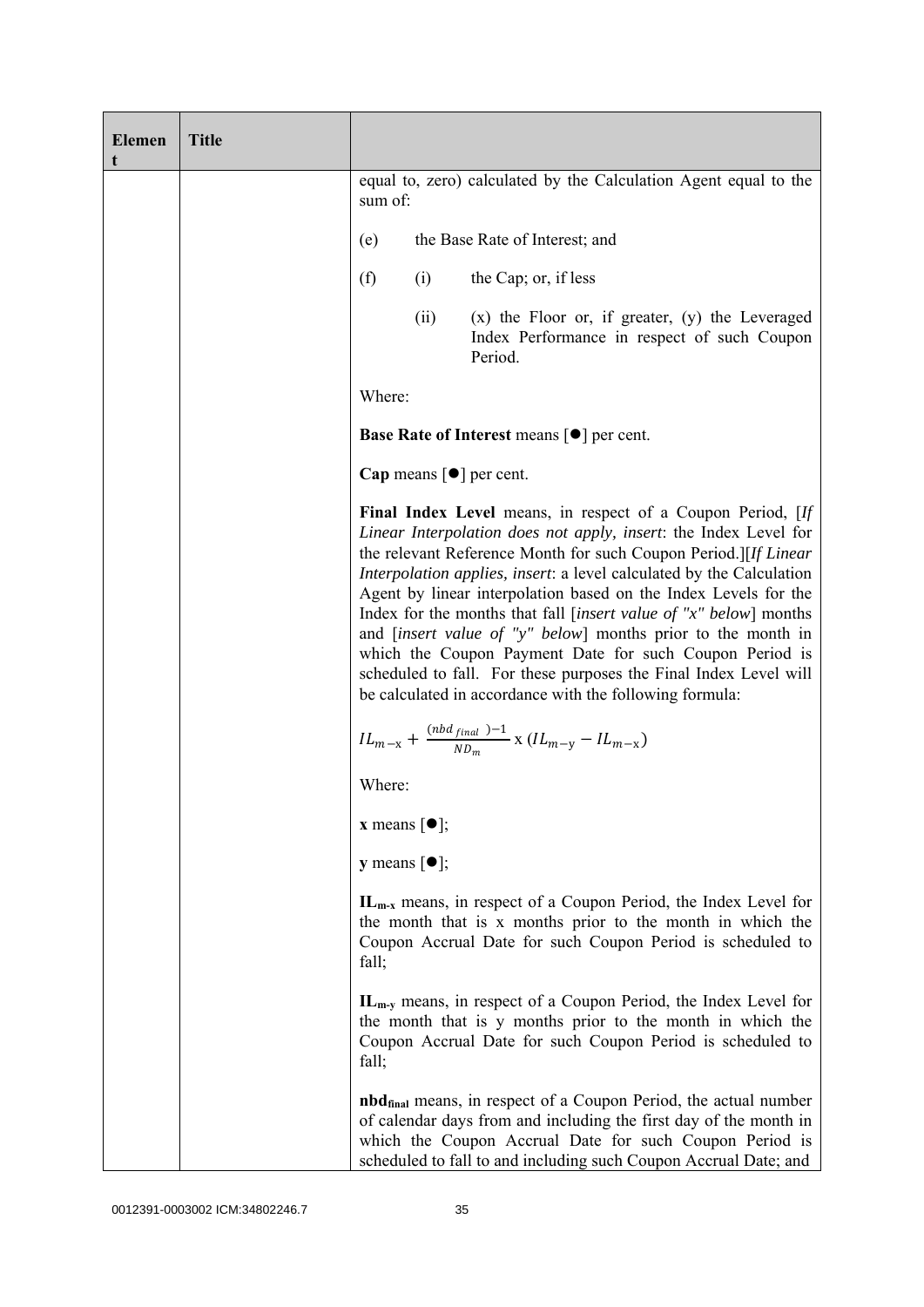| <b>Elemen</b><br>t | <b>Title</b> |                                                                                                                                                                                                                                                                                                                                                                                                           |  |
|--------------------|--------------|-----------------------------------------------------------------------------------------------------------------------------------------------------------------------------------------------------------------------------------------------------------------------------------------------------------------------------------------------------------------------------------------------------------|--|
|                    |              | $ND_m$ means, in respect of a Coupon Period, the number of<br>calendar days in the month in which the Coupon Accrual Date for<br>such Coupon Period is scheduled to fall.]                                                                                                                                                                                                                                |  |
|                    |              | Floor means $\lceil \bullet \rceil$ per cent.                                                                                                                                                                                                                                                                                                                                                             |  |
|                    |              | Index means $\lceil \bullet \rceil$ .                                                                                                                                                                                                                                                                                                                                                                     |  |
|                    |              | Index Level means, in respect of a month and subject to the<br>inflation linked adjustment provisions of the Conditions, the first<br>publication or announcement of a level of the Index for such<br>month.                                                                                                                                                                                              |  |
|                    |              | Index Performance means, in respect of a Coupon Period, a rate<br>expressed as a percentage calculated by the Calculation Agent equal<br>to the quotient of (a) (i) the Final Index Level in respect of such<br>Coupon Period minus (ii) the Initial Index Level in respect of such<br>Coupon Period (as numerator) and (b) the Initial Index Level in<br>respect of such Coupon Period (as denominator). |  |
|                    |              | Initial Index Level means, in respect of such Coupon Period and<br>subject to the inflation linked adjustment provisions of the<br>Conditions, the first publication or announcement of a level of the<br>Index for the calendar month falling the Number of Calendar<br>Months (Initial Index Level) prior to the calendar month in which<br>the first day of such Coupon Period falls.                  |  |
|                    |              | Leverage means $\lceil \bullet \rceil$ per cent.                                                                                                                                                                                                                                                                                                                                                          |  |
|                    |              | Leveraged Index Performance means, in respect of a Coupon<br>Period, a rate expressed as a percentage calculated by the<br>Calculation Agent equal to the product of $(a)$ the Leverage and $(b)$<br>(i) the Index Performance in respect of such Coupon Period<br>minus (ii) the Strike.                                                                                                                 |  |
|                    |              | Number of Calendar Months (Initial Index Level) means [ <sup>●</sup> ]<br>calendar months.                                                                                                                                                                                                                                                                                                                |  |
|                    |              | [If Linear Interpolation does not apply, insert: Number of<br>Calendar Months (Reference Index Level) means [ $\bullet$ ] calendar<br>months.                                                                                                                                                                                                                                                             |  |
|                    |              | <b>Reference Month</b> means, in respect of a Coupon Period[:][,] $[If$<br>Linear Interpolation applies, insert:                                                                                                                                                                                                                                                                                          |  |
|                    |              | in respect of the determination of $IL_{m-x}$ , the month in<br>(a)<br>respect of which the Index Level for $IL_{m-x}$ falls to be<br>determined; and                                                                                                                                                                                                                                                     |  |
|                    |              | in respect of the determination of $IL_{m-y}$ , the month in<br>(b)                                                                                                                                                                                                                                                                                                                                       |  |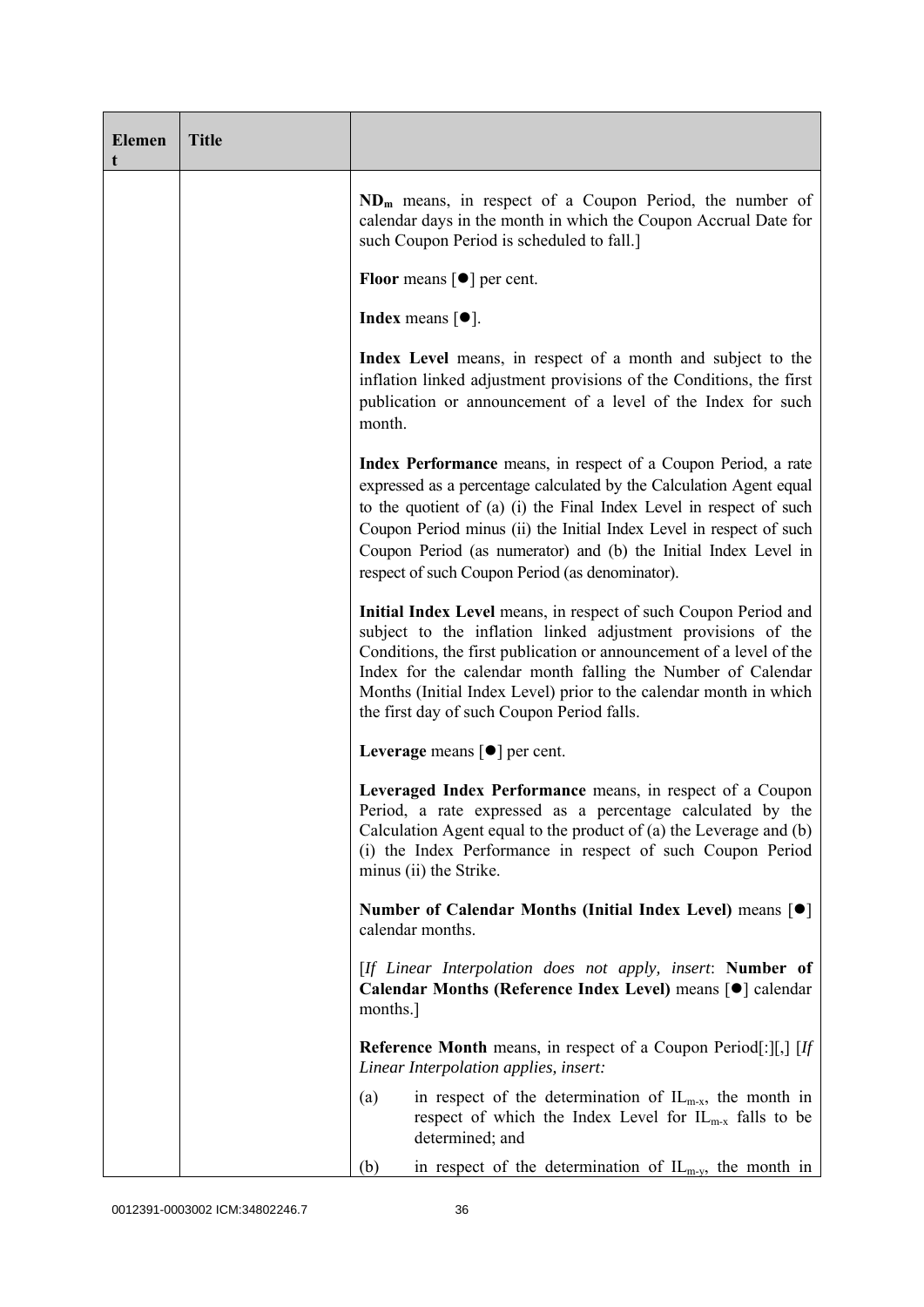| <b>Elemen</b><br>t | <b>Title</b> |                                                                                                                                                                                                                                                                                                                                                                                                                                                                                                                                                                                                                            |  |  |
|--------------------|--------------|----------------------------------------------------------------------------------------------------------------------------------------------------------------------------------------------------------------------------------------------------------------------------------------------------------------------------------------------------------------------------------------------------------------------------------------------------------------------------------------------------------------------------------------------------------------------------------------------------------------------------|--|--|
|                    |              | respect of which the Index Level for $IL_{m-y}$ falls to be<br>determined,                                                                                                                                                                                                                                                                                                                                                                                                                                                                                                                                                 |  |  |
|                    |              | in each case as described in the definition of Final Index Level<br>above.]                                                                                                                                                                                                                                                                                                                                                                                                                                                                                                                                                |  |  |
|                    |              | [If Linear Interpolation does not apply, insert: the calendar month<br>falling the Number of Calendar Months (Reference Index Level)<br>prior to the calendar month in which the Coupon Accrual Date in<br>respect of such Coupon Period falls.]                                                                                                                                                                                                                                                                                                                                                                           |  |  |
|                    |              | <b>Strike</b> means $\lceil \bullet \rceil$ per cent.                                                                                                                                                                                                                                                                                                                                                                                                                                                                                                                                                                      |  |  |
|                    |              | [In the case of Swap Rate Linked Interest N&C Securities:                                                                                                                                                                                                                                                                                                                                                                                                                                                                                                                                                                  |  |  |
|                    |              | The Rate of Interest for each Coupon Period shall be a rate<br>expressed as a percentage calculated by the Calculation Agent<br>which is equal to [Insert if Single Swap Rate Determination<br>applies in respect of all Coupon Periods: the relevant Single<br>Swap Rate specified in respect of such Coupon Period.][Insert if<br>Dual Swap Rate Determination applies in respect of all Coupon<br>Periods: the relevant Swap Rate Performance for such Coupon<br>Period.][Insert if each of Single Swap Rate Determination and<br>Dual Swap Rate Determination apply in respect of different<br>Coupon Periods: either: |  |  |
|                    |              | if Single Swap Rate Determination is specified below in<br>(a)<br>respect of the relevant Coupon Period, the relevant Single<br>Swap Rate specified in respect of such Coupon Period; or                                                                                                                                                                                                                                                                                                                                                                                                                                   |  |  |
|                    |              | if Dual Swap Rate Determination is specified below in<br>(b)<br>respect of the relevant Coupon Period, the Swap Rate<br>Performance for such Coupon Period.]                                                                                                                                                                                                                                                                                                                                                                                                                                                               |  |  |
|                    |              | Where:                                                                                                                                                                                                                                                                                                                                                                                                                                                                                                                                                                                                                     |  |  |
|                    |              | [Insert if Dual Swap Rate Determination applies to any Coupon<br>Period: Swap Rate Performance means, in respect of a Coupon<br>Period, a rate expressed as a percentage calculated by the<br>Calculation Agent which is equal to:                                                                                                                                                                                                                                                                                                                                                                                         |  |  |
|                    |              | Swap Rate Performance = RPM x $[FSR + LF_1 x SSR + LF_2 x]$<br>RDF]                                                                                                                                                                                                                                                                                                                                                                                                                                                                                                                                                        |  |  |
|                    |              | Where:                                                                                                                                                                                                                                                                                                                                                                                                                                                                                                                                                                                                                     |  |  |
|                    |              | <b>FSR</b> means the relevant First Swap Rate for such Coupon<br>Period;                                                                                                                                                                                                                                                                                                                                                                                                                                                                                                                                                   |  |  |
|                    |              | $LF1$ means the applicable leverage factor for such Coupon<br>Period as specified below;                                                                                                                                                                                                                                                                                                                                                                                                                                                                                                                                   |  |  |
|                    |              | $LF2$ means the applicable leverage factor for such Coupon<br>Period as specified below;                                                                                                                                                                                                                                                                                                                                                                                                                                                                                                                                   |  |  |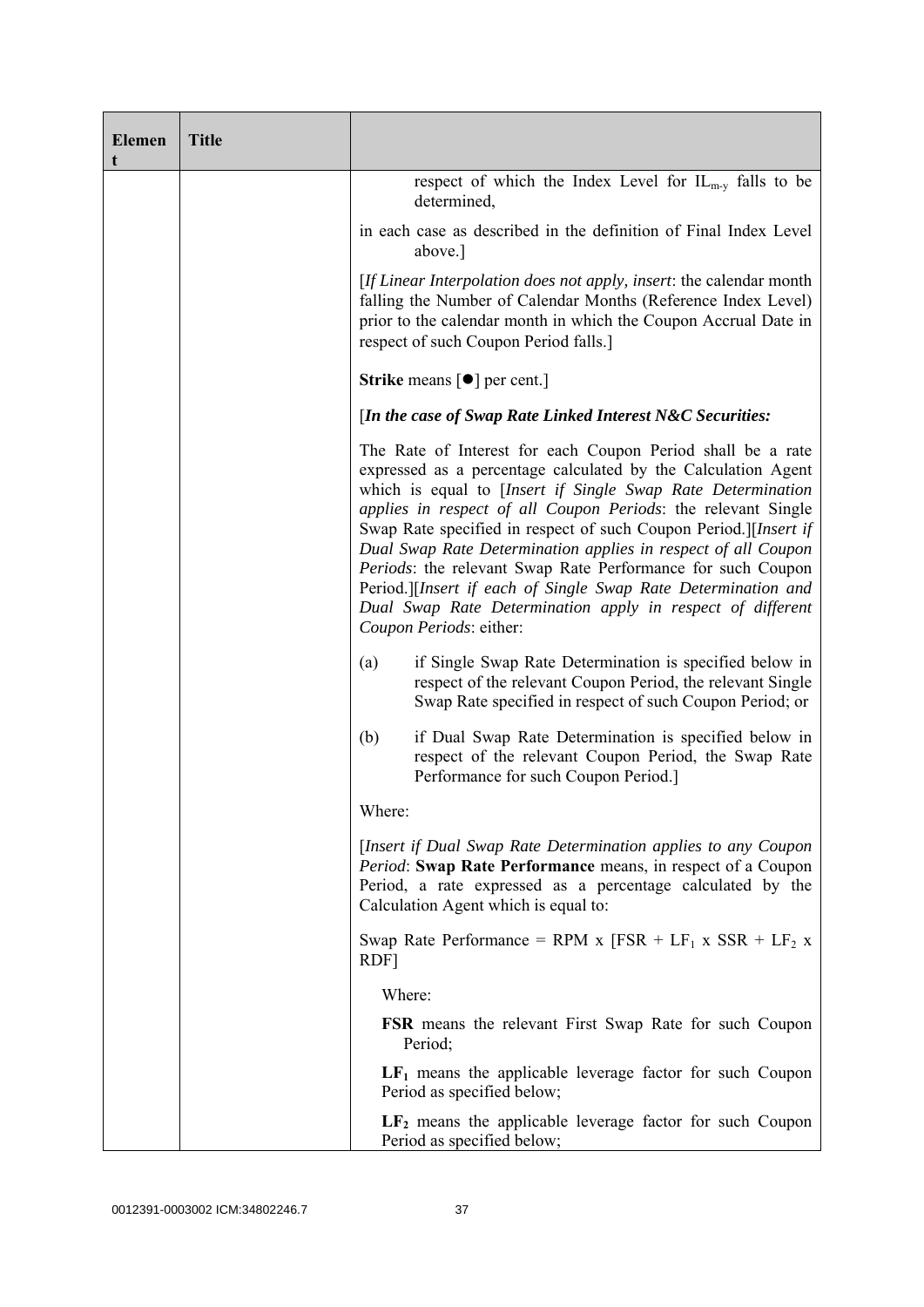| <b>Elemen</b><br>t | <b>Title</b> |                                                                                                                                                                                                                                                                                                                                                                                                                                                                                                                                                                                                                                                                                                                                                                                                                                                                                                                                                                                                                                                                                                                                           |  |  |
|--------------------|--------------|-------------------------------------------------------------------------------------------------------------------------------------------------------------------------------------------------------------------------------------------------------------------------------------------------------------------------------------------------------------------------------------------------------------------------------------------------------------------------------------------------------------------------------------------------------------------------------------------------------------------------------------------------------------------------------------------------------------------------------------------------------------------------------------------------------------------------------------------------------------------------------------------------------------------------------------------------------------------------------------------------------------------------------------------------------------------------------------------------------------------------------------------|--|--|
|                    |              | <b>RPM</b> means the Rate Performance Multiplier for such Coupon<br>Period;                                                                                                                                                                                                                                                                                                                                                                                                                                                                                                                                                                                                                                                                                                                                                                                                                                                                                                                                                                                                                                                               |  |  |
|                    |              | <b>RDF</b> means the Rate Deduction Factor for such Coupon<br>Period; and                                                                                                                                                                                                                                                                                                                                                                                                                                                                                                                                                                                                                                                                                                                                                                                                                                                                                                                                                                                                                                                                 |  |  |
|                    |              | <b>SSR</b> means the relevant Second Swap Rate for such Coupon<br>Period,                                                                                                                                                                                                                                                                                                                                                                                                                                                                                                                                                                                                                                                                                                                                                                                                                                                                                                                                                                                                                                                                 |  |  |
|                    |              | each as further specified below.]                                                                                                                                                                                                                                                                                                                                                                                                                                                                                                                                                                                                                                                                                                                                                                                                                                                                                                                                                                                                                                                                                                         |  |  |
|                    |              | [Insert if Dual Swap Rate Outperformance Determination applies]<br>to any Coupon Period: Swap Rate Performance means, in<br>respect of a Coupon Period, a rate expressed as a percentage<br>calculated by the Calculation Agent which is equal to:                                                                                                                                                                                                                                                                                                                                                                                                                                                                                                                                                                                                                                                                                                                                                                                                                                                                                        |  |  |
|                    |              | Swap Rate Performance = $RPM x$ [FSR - SSR - RDF]                                                                                                                                                                                                                                                                                                                                                                                                                                                                                                                                                                                                                                                                                                                                                                                                                                                                                                                                                                                                                                                                                         |  |  |
|                    |              | Where:                                                                                                                                                                                                                                                                                                                                                                                                                                                                                                                                                                                                                                                                                                                                                                                                                                                                                                                                                                                                                                                                                                                                    |  |  |
|                    |              | <b>FSR</b> means the relevant First Swap Rate for such Coupon<br>Period;                                                                                                                                                                                                                                                                                                                                                                                                                                                                                                                                                                                                                                                                                                                                                                                                                                                                                                                                                                                                                                                                  |  |  |
|                    |              | <b>RPM</b> means the Rate Performance Multiplier for such Coupon<br>Period;                                                                                                                                                                                                                                                                                                                                                                                                                                                                                                                                                                                                                                                                                                                                                                                                                                                                                                                                                                                                                                                               |  |  |
|                    |              | <b>RDF</b> means the Rate Deduction Factor for such Coupon<br>Period; and                                                                                                                                                                                                                                                                                                                                                                                                                                                                                                                                                                                                                                                                                                                                                                                                                                                                                                                                                                                                                                                                 |  |  |
|                    |              | <b>SSR</b> means the relevant Second Swap Rate for such Coupon<br>Period,                                                                                                                                                                                                                                                                                                                                                                                                                                                                                                                                                                                                                                                                                                                                                                                                                                                                                                                                                                                                                                                                 |  |  |
|                    |              | each as further specified below.]                                                                                                                                                                                                                                                                                                                                                                                                                                                                                                                                                                                                                                                                                                                                                                                                                                                                                                                                                                                                                                                                                                         |  |  |
|                    |              | For the purposes of determining [each of] [the Single Swap<br>Rate[,]] [the First Swap Rate and the Second Swap Rate] [(each a<br>Swap Rate)] the relevant rate for a Coupon Period shall be<br>determined under the floating rate N&C Security provisions as<br>though the relevant swap rate was a floating rate to which ISDA<br>Determination applied and on the basis of the Floating Rate<br>Option, the Designated Maturity and the Reset Date specified in<br>respect of the [relevant][Single] Swap Rate and Coupon Period<br>below[, provided that, $[(i)]$ [if the rate so determined in the case<br>of [the First Swap Rate] [or] [the Second Swap Rate] is greater<br>than [the First Swap Rate Cap] [or] [Second Swap Rate Cap]<br>[(respectively)] for such Coupon Period, the relevant Swap Rate<br>shall be equal to such cap] [and (ii)] [if the rate so determined in<br>the case of [the First Swap Rate] [or] [the Second Swap Rate] is<br>less than [the First Swap Rate Floor] [or] [Second Swap Rate<br>Floor] [(respectively)] for such Coupon Period, the relevant Swap<br>Rate shall be equal to such floor]]. |  |  |
|                    |              | [For each Coupon Period in respect of which Single Swap Rate<br>Determination applies, insert: In respect of the Coupon Period[s]<br>[describe relevant Coupon Periods] Single Swap<br>Rate<br>Determination shall apply and the following terms have the<br>following meanings:                                                                                                                                                                                                                                                                                                                                                                                                                                                                                                                                                                                                                                                                                                                                                                                                                                                          |  |  |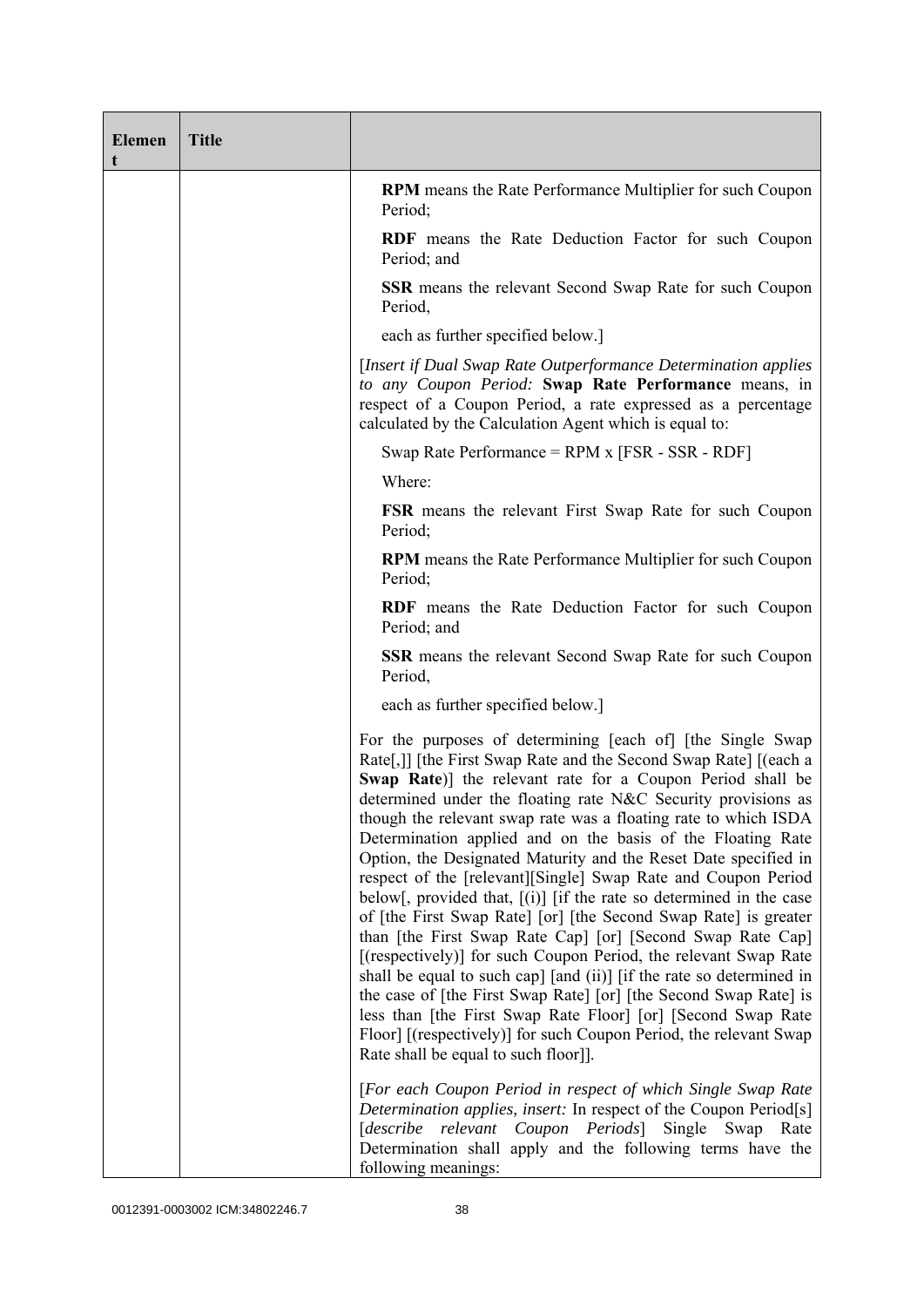| <b>Elemen</b><br>t | <b>Title</b> |                                                                                                                                                                                                                                                                                                                                                                              |  |
|--------------------|--------------|------------------------------------------------------------------------------------------------------------------------------------------------------------------------------------------------------------------------------------------------------------------------------------------------------------------------------------------------------------------------------|--|
|                    |              | <b>Designated Maturity means <math>[•]</math>;</b>                                                                                                                                                                                                                                                                                                                           |  |
|                    |              | <b>Floating Rate Option means <math>[•]</math>;</b>                                                                                                                                                                                                                                                                                                                          |  |
|                    |              | <b>Reference Swap Rate: means [●];and</b>                                                                                                                                                                                                                                                                                                                                    |  |
|                    |              | <b>Reset Date</b> means $[\bullet]$ [.][; [and]]                                                                                                                                                                                                                                                                                                                             |  |
|                    |              | [For each Coupon Period in respect of which Dual Swap Rate<br>Determination<br>Dual<br>Swap<br>Rate<br><i>or</i><br><i>Outperformance</i><br>Determination applies, insert: In respect of the Coupon Period[s]<br>[describe relevant Coupon Periods] Dual Swap<br>Rate<br>[Outperformance] Determination shall apply and the following<br>terms have the following meanings: |  |
|                    |              | <b>LF</b> <sub>1</sub> means $\lceil \bullet \rceil$ ;                                                                                                                                                                                                                                                                                                                       |  |
|                    |              | LF <sub>2</sub> means $\lceil \bullet \rceil$ ;                                                                                                                                                                                                                                                                                                                              |  |
|                    |              | Rate Deduction Factor means [ $\bullet$ ];                                                                                                                                                                                                                                                                                                                                   |  |
|                    |              | <b>Rate Performance Multiplier means <math>\lceil \bullet \rceil</math>; and</b>                                                                                                                                                                                                                                                                                             |  |
|                    |              | In respect of the First Swap Rate:                                                                                                                                                                                                                                                                                                                                           |  |
|                    |              | Reference Swap Rate: means [ $\bullet$ ];                                                                                                                                                                                                                                                                                                                                    |  |
|                    |              | <b>Floating Rate Option means <math>[•]</math>;</b>                                                                                                                                                                                                                                                                                                                          |  |
|                    |              | <b>Designated Maturity means <math>[\bullet]</math>; [and]</b>                                                                                                                                                                                                                                                                                                               |  |
|                    |              | <b>Reset Date</b> means $[\bullet]$ ; [and]                                                                                                                                                                                                                                                                                                                                  |  |
|                    |              | <b>[First Swap Rate Cap means [<math>\bullet</math>]; and]</b>                                                                                                                                                                                                                                                                                                               |  |
|                    |              | <b>[First Swap Rate Floor means [O]; and]</b>                                                                                                                                                                                                                                                                                                                                |  |
|                    |              | In respect of the Second Swap Rate:                                                                                                                                                                                                                                                                                                                                          |  |
|                    |              | <b>Reference Swap Rate: means [●];</b>                                                                                                                                                                                                                                                                                                                                       |  |
|                    |              | <b>Floating Rate Option means <math>[•]</math>;</b>                                                                                                                                                                                                                                                                                                                          |  |
|                    |              | <b>Designated Maturity means <math>\lceil \bullet \rceil</math>; [and]</b>                                                                                                                                                                                                                                                                                                   |  |
|                    |              | <b>Reset Date means <math>\lceil \bullet \rceil</math>.</b> $\lceil \cdot \rceil$ ; and $\lceil \cdot \rceil$                                                                                                                                                                                                                                                                |  |
|                    |              | [Second Swap Rate Cap means [●][.][; and]]                                                                                                                                                                                                                                                                                                                                   |  |
|                    |              | [Second Swap Rate Floor means [ $\bullet$ ].]]                                                                                                                                                                                                                                                                                                                               |  |
|                    |              | (repeat as necessary to cover the bases for Single Swap Rate<br>Determination, Dual Swap Rate Determination and Dual Swap<br>Rate Outperformance Determination for all Coupon Periods)]                                                                                                                                                                                      |  |
|                    |              | [In the case of Equity Linked Securities, insert:                                                                                                                                                                                                                                                                                                                            |  |
|                    |              | <b>Adjustment and Disruption Events</b>                                                                                                                                                                                                                                                                                                                                      |  |
|                    |              | The Securities may be subject to cancellation, early redemption or                                                                                                                                                                                                                                                                                                           |  |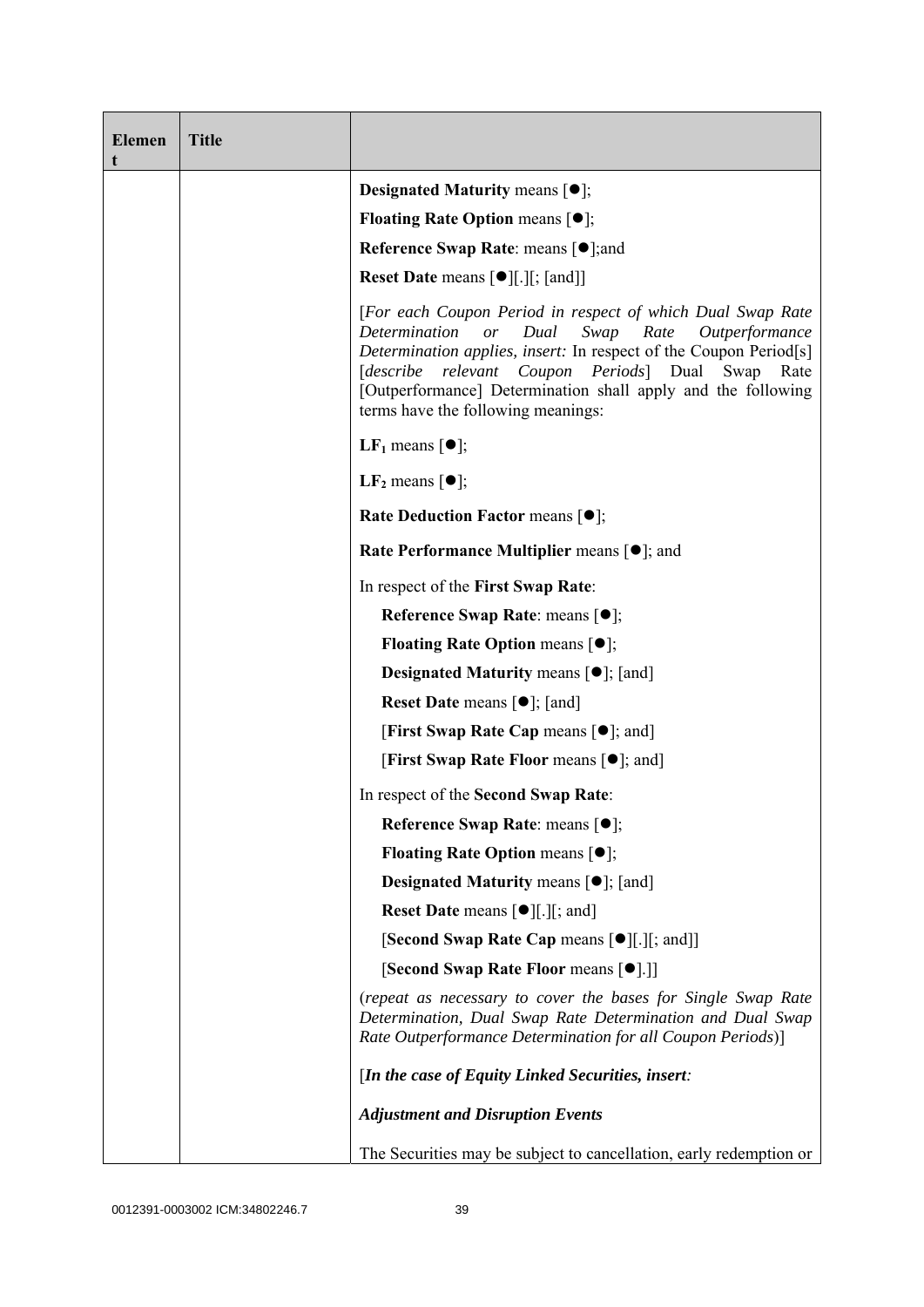| <b>Elemen</b><br>t | <b>Title</b> |                                                                                                                                                                                                                                                                                                                                                                                                                                                                                                                                                                                                                                                                |
|--------------------|--------------|----------------------------------------------------------------------------------------------------------------------------------------------------------------------------------------------------------------------------------------------------------------------------------------------------------------------------------------------------------------------------------------------------------------------------------------------------------------------------------------------------------------------------------------------------------------------------------------------------------------------------------------------------------------|
|                    |              | adjustment (including as to valuation and in certain circumstances<br>share substitutions) if certain corporate events (such as events<br>affecting the value of a Share (including Share divisions or<br>consolidations, extraordinary dividends and capital calls); de-<br>listing of a Share; insolvency, merger or nationalisation of a Share<br>issuer; a tender offer or redenomination of a Share) occur, if<br>certain events (such as illegality, disruptions or cost increases)<br>occur with respect to the Issuer's or any of its affiliates' hedging<br>arrangements, or if insolvency filings are made with respect to the<br>issuer of a share. |
|                    |              | If certain disruption events occur with respect to valuation of a<br>Share such valuation will be postponed and may be made by the<br>Calculation Agent. Payments may also be postponed.]                                                                                                                                                                                                                                                                                                                                                                                                                                                                      |
|                    |              | [In the case of Index Linked Securities, insert:                                                                                                                                                                                                                                                                                                                                                                                                                                                                                                                                                                                                               |
|                    |              | <b>Adjustment and Disruption Events</b>                                                                                                                                                                                                                                                                                                                                                                                                                                                                                                                                                                                                                        |
|                    |              | The Securities may be subject to cancellation or early redemption<br>or adjustment if an Index is modified or cancelled and there is no<br>successor Index acceptable to the Calculation Agent, if an Index's<br>sponsor fails to calculate and announce such Index, or certain<br>events (such as illegality, disruptions or cost increases) occur with<br>respect to the Issuer's or any of its affiliates' hedging<br>arrangements.                                                                                                                                                                                                                         |
|                    |              | If certain disruption events occur with respect to valuation of an<br>Index such valuation will be postponed and may be made by the<br>Calculation Agent. Payments may also be postponed.]                                                                                                                                                                                                                                                                                                                                                                                                                                                                     |
|                    |              | [In the case of Inflation Linked Securities, insert:                                                                                                                                                                                                                                                                                                                                                                                                                                                                                                                                                                                                           |
|                    |              | <b>Adjustment Events</b>                                                                                                                                                                                                                                                                                                                                                                                                                                                                                                                                                                                                                                       |
|                    |              | The Securities may be subject to adjustment if the Index is not<br>published or announced, there is a successor Index, an Index level<br>is corrected or the Index is rebased and may be subject to early<br>redemption or cancellation if the Index ceases to be published and<br>there is no appropriate alternative index acceptable to the<br>Calculation Agent.<br>In certain circumstances the Calculation<br>Agent may calculate the Index level itself.]                                                                                                                                                                                               |
|                    |              | [In the case of FX Linked Securities, insert:                                                                                                                                                                                                                                                                                                                                                                                                                                                                                                                                                                                                                  |
|                    |              | <b>Disruption Events</b>                                                                                                                                                                                                                                                                                                                                                                                                                                                                                                                                                                                                                                       |
|                    |              | If certain disruption events occur with respect to valuation of a<br>Currency Pair, [an alternative valuation method may be used,<br>valuation may be made by the Calculation Agent, valuation may                                                                                                                                                                                                                                                                                                                                                                                                                                                             |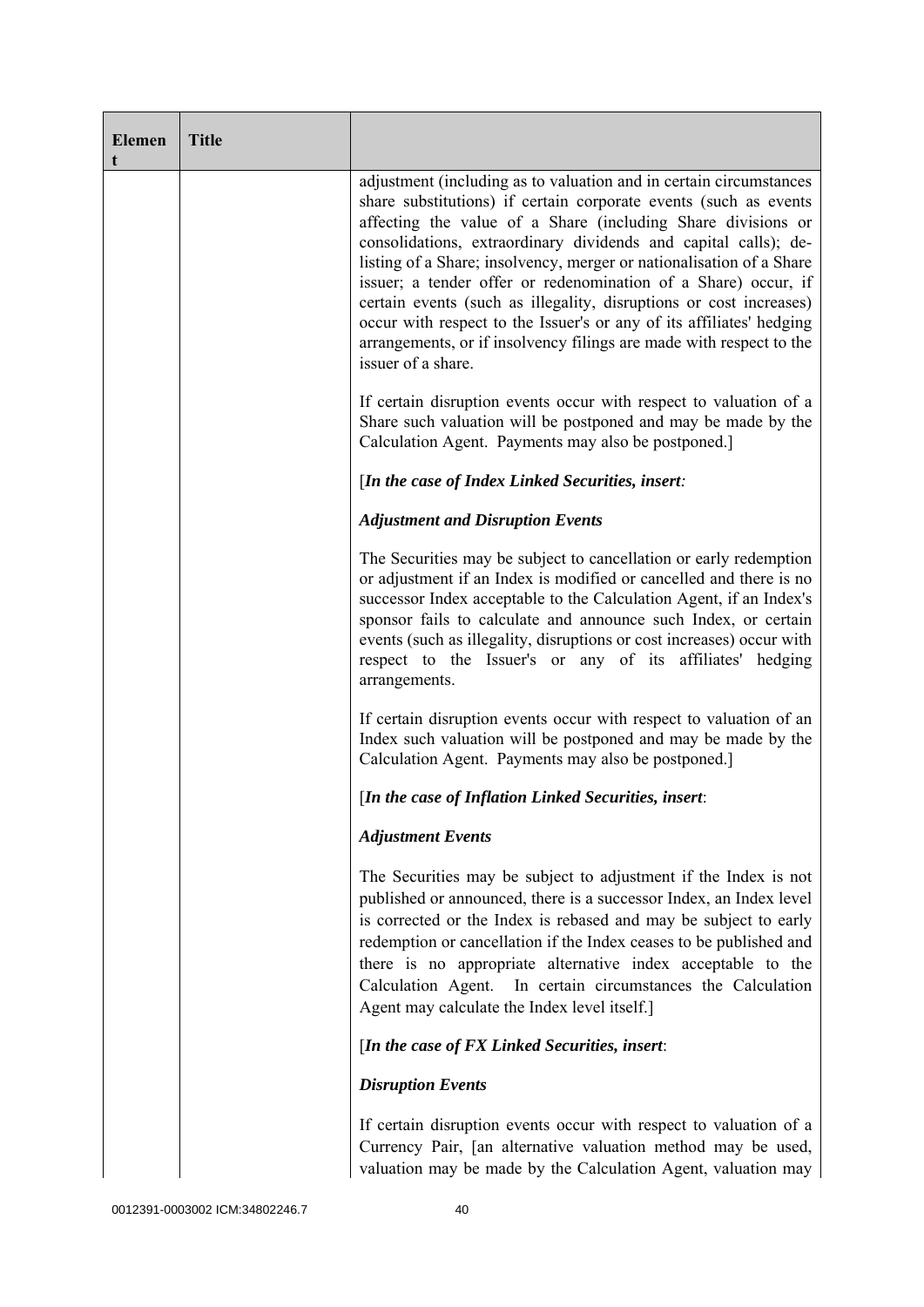| <b>Elemen</b><br>t | <b>Title</b>                                                                                                                                                                                                                                                        |                                                                                                                                                                                                                                                                                                                                                                                                                                                                                                                                                                                                                                                                                                                                                                                                                                                                                                                                                            |  |
|--------------------|---------------------------------------------------------------------------------------------------------------------------------------------------------------------------------------------------------------------------------------------------------------------|------------------------------------------------------------------------------------------------------------------------------------------------------------------------------------------------------------------------------------------------------------------------------------------------------------------------------------------------------------------------------------------------------------------------------------------------------------------------------------------------------------------------------------------------------------------------------------------------------------------------------------------------------------------------------------------------------------------------------------------------------------------------------------------------------------------------------------------------------------------------------------------------------------------------------------------------------------|--|
|                    |                                                                                                                                                                                                                                                                     | be postponed or the Securities may be subject to early redemption<br>or cancellation].]                                                                                                                                                                                                                                                                                                                                                                                                                                                                                                                                                                                                                                                                                                                                                                                                                                                                    |  |
|                    |                                                                                                                                                                                                                                                                     | Please also refer to Element C.9 above.                                                                                                                                                                                                                                                                                                                                                                                                                                                                                                                                                                                                                                                                                                                                                                                                                                                                                                                    |  |
| [C.11]             | Admission to Trading<br>on a regulated market<br>(Include this Element<br>C.11 only if the<br>relevant Securities<br>have a minimum<br>denomination of less<br>than $\epsilon$ 100,000 or are<br><b>Derivative Securities</b><br>as defined in Element<br>C.9 above | Securities issued under the Programme may be listed and<br>admitted to trading on the regulated market or Global Exchange<br>Market of Euronext Dublin or such other stock exchange or<br>market specified below, or may be issued on an unlisted basis.<br>Issue specific summary:<br>[Application [has been] [is expected to be] made by the Issuer (or<br>on its behalf) for the Securities to be admitted to the Official List<br>and to trading on [Euronext Dublin's [regulated market/Global<br>Exchange Market]][the [regulated market][Professional Securities<br>Market]<br>London<br>of<br>the<br>Stock<br>Exchange][the<br>[regulated][EuroMTF] market of the Luxembourg<br>Stock<br>Exchange][the Electronic Bond Market organised and managed<br>by Borsa Italiana S.p.A. (MOT)][the Multilateral Trading Facility<br>of securitised derivatives financial instruments organised and<br>managed by Borsa Italiana S.p.A.(the SeDeX Market)]. |  |
|                    |                                                                                                                                                                                                                                                                     | [Not applicable, the Securities are not intended to be admitted to<br>trading on any market.]]                                                                                                                                                                                                                                                                                                                                                                                                                                                                                                                                                                                                                                                                                                                                                                                                                                                             |  |
| [C.15]             | How the value of the<br>investment is affected<br>by the value of the<br>underlying assets<br>(Include this Element<br>C.15 only if the<br>relevant Securities<br>are Derivative<br>Securities as defined<br>in Element C.9 above)                                  | $[$ If the Securities are N&C Securities, insert: The [Insert if<br>applicable: Rate of Interest and the] [Final Redemption<br>Amount][Credit Event Redemption Amount, if payable]][If the<br>Securities are W&C Securities, insert: The Cash Settlement<br>Amount] ([in each case,] if any) payable in respect of the<br>Securities [and whether such amounts are payable] [is/are]<br>calculated by reference to [insert relevant underlying(s) (i.e. the<br>relevant Reference Item $(s)$ and, if applicable, specify: the<br>creditworthiness of the relevant Reference [Entity][Entities])].<br>Please also see Element C.18.]]                                                                                                                                                                                                                                                                                                                       |  |
| [C.16]             | Maturity<br>(Include this Element<br>$C.16$ only<br>if<br>the<br><b>Securities</b><br>relevant<br>Derivative<br>are<br>Securities as defined<br>in Element C.9 above)                                                                                               | [If the Securities are N&C Securities, insert: The Maturity Date<br>of the Securities is $[\bullet]$ [If the N&C Securities are Auction to<br>Cash Settled Credit Linked N&C Securities, Zero Recovery Single<br>Name Credit Linked N&C Securities, Zero Recovery Basket<br>Credit Linked N&C Securities or Tranched Zero Recovery Credit<br>Linked N&C Securities, insert: (the Scheduled Maturity Date),<br>subject to adjustment for [insert relevant postponement events]].]<br>[If the Securities are $W \& C$ Securities, insert: The Settlement Date                                                                                                                                                                                                                                                                                                                                                                                                |  |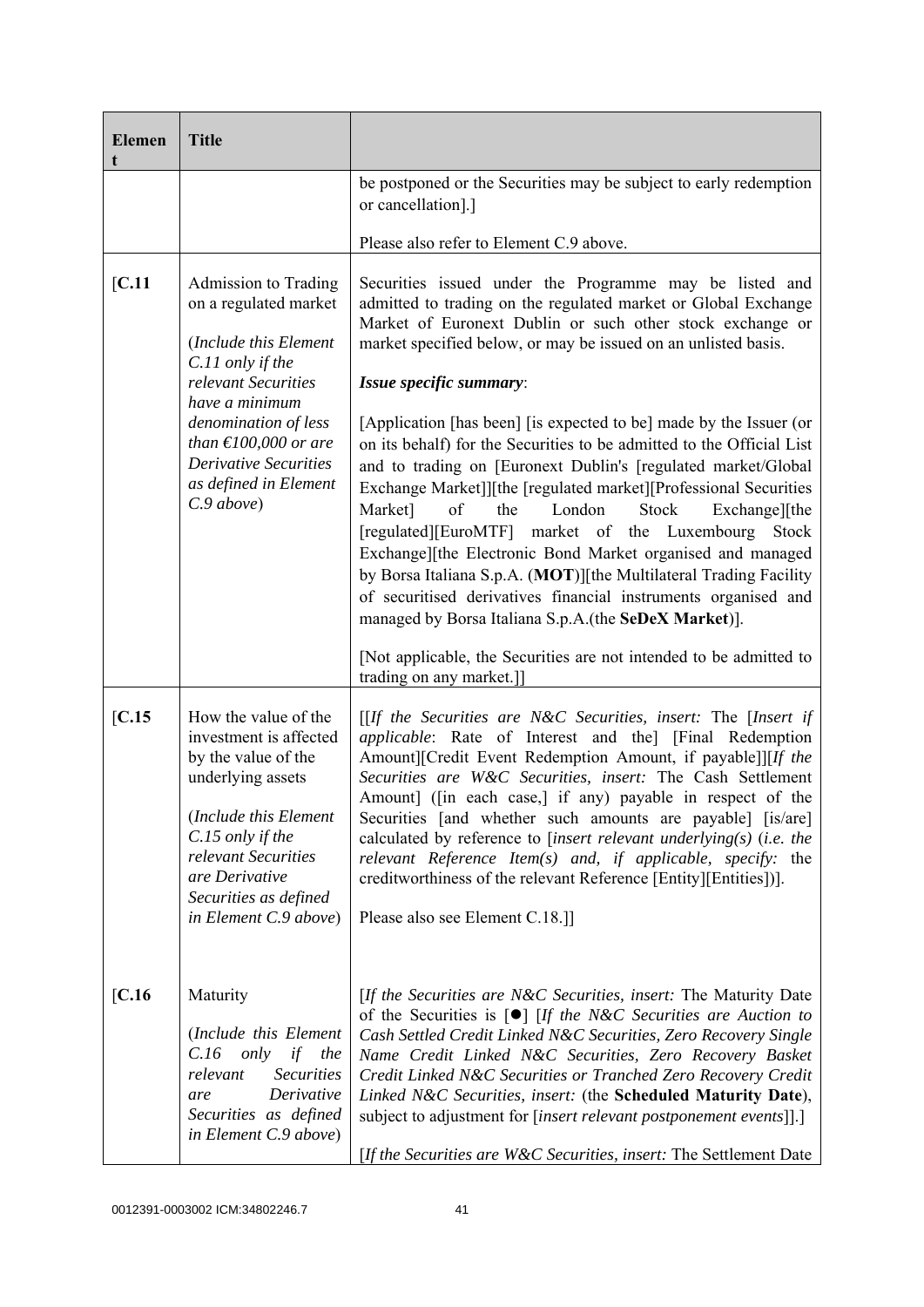| <b>Elemen</b> | <b>Title</b>                                                                                                                                                                                  |                                                                                                                                                                                                                                                                                                                                                                                                                                                                                                                                                                                                                                                                                                                                                                                                                                                                                                                                                                                                                                                                                                                                                                                                                                                                                                                                                                                                                                                                                                                                                                                                                                                                                                                                                                                                                 |
|---------------|-----------------------------------------------------------------------------------------------------------------------------------------------------------------------------------------------|-----------------------------------------------------------------------------------------------------------------------------------------------------------------------------------------------------------------------------------------------------------------------------------------------------------------------------------------------------------------------------------------------------------------------------------------------------------------------------------------------------------------------------------------------------------------------------------------------------------------------------------------------------------------------------------------------------------------------------------------------------------------------------------------------------------------------------------------------------------------------------------------------------------------------------------------------------------------------------------------------------------------------------------------------------------------------------------------------------------------------------------------------------------------------------------------------------------------------------------------------------------------------------------------------------------------------------------------------------------------------------------------------------------------------------------------------------------------------------------------------------------------------------------------------------------------------------------------------------------------------------------------------------------------------------------------------------------------------------------------------------------------------------------------------------------------|
|               |                                                                                                                                                                                               | of the Securities is $\lceil \bullet \rceil$ [the fifth Business Day following the last<br>occurring valuation date.]]                                                                                                                                                                                                                                                                                                                                                                                                                                                                                                                                                                                                                                                                                                                                                                                                                                                                                                                                                                                                                                                                                                                                                                                                                                                                                                                                                                                                                                                                                                                                                                                                                                                                                          |
| [C.17]        | Settlement procedure<br>of derivative<br>securities<br>(Include this Element<br>$C.17$ only if the<br>relevant Securities<br>are Derivative<br>Securities as defined<br>in Element C.9 above) | [The Securities will be cash-settled.]]                                                                                                                                                                                                                                                                                                                                                                                                                                                                                                                                                                                                                                                                                                                                                                                                                                                                                                                                                                                                                                                                                                                                                                                                                                                                                                                                                                                                                                                                                                                                                                                                                                                                                                                                                                         |
| [C.18]        | Return on derivative<br>securities<br>(Include this Element<br>C.18 only if the<br>relevant Securities<br>are Derivative<br>Securities as defined<br>in Element C.9 above)                    | Nominal interest rate and date from which interest becomes<br>payable and due dates for interest<br>[The Securities do not pay interest.]<br>[In the case of Fixed Rate Securities, insert: The Securities bear<br>interest [from their date of issue/from $\lceil \bullet \rceil$ ] at the fixed rate of $\lceil \bullet \rceil$<br>per cent. per annum. Interest will be paid [annually] in arrear on<br>$\lceil \bullet \rceil$ in each year. The first interest payment will be made on $\lceil \bullet \rceil$ .<br>[In the case of Floating Rate Securities, insert: The Securities<br>bear interest [from their date of issue/from [ $\bullet$ ]] at floating rates<br>calculated by reference to [ <i>specify reference rate</i> ] [plus/minus] a<br>margin of $\lceil \bullet \rceil$ per cent. Interest will be paid $\lceil$ quarterly/semi-<br>annually/annually] in arrear on $[\bullet]$ in each year[, subject to<br>adjustment for non-business days]. The first interest payment will<br>be made on $\lceil \bullet \rceil$ .]<br>[In the case of Securities whose interest payments are calculated<br>by reference to an underlying, insert: Payments of interest in<br>respect of the Securities [and whether such amounts are payable]<br>will be determined by reference to [the performance of the <i>[insert</i> ]<br>relevant underlying $(s)$ and extract, insert here and complete the<br>relevant pro forma disclosure from item C.10 that reflects the<br>basis for the calculation of interest of the Securities][the<br>creditworthiness of the relevant Reference [Entity][Entities]]<br>[In the case of Zero Recovery Basket Credit Linked N&C<br>Securities or Tranched Zero Recovery Credit Linked N&C<br>Securities, insert: The interest payable in respect of each nominal |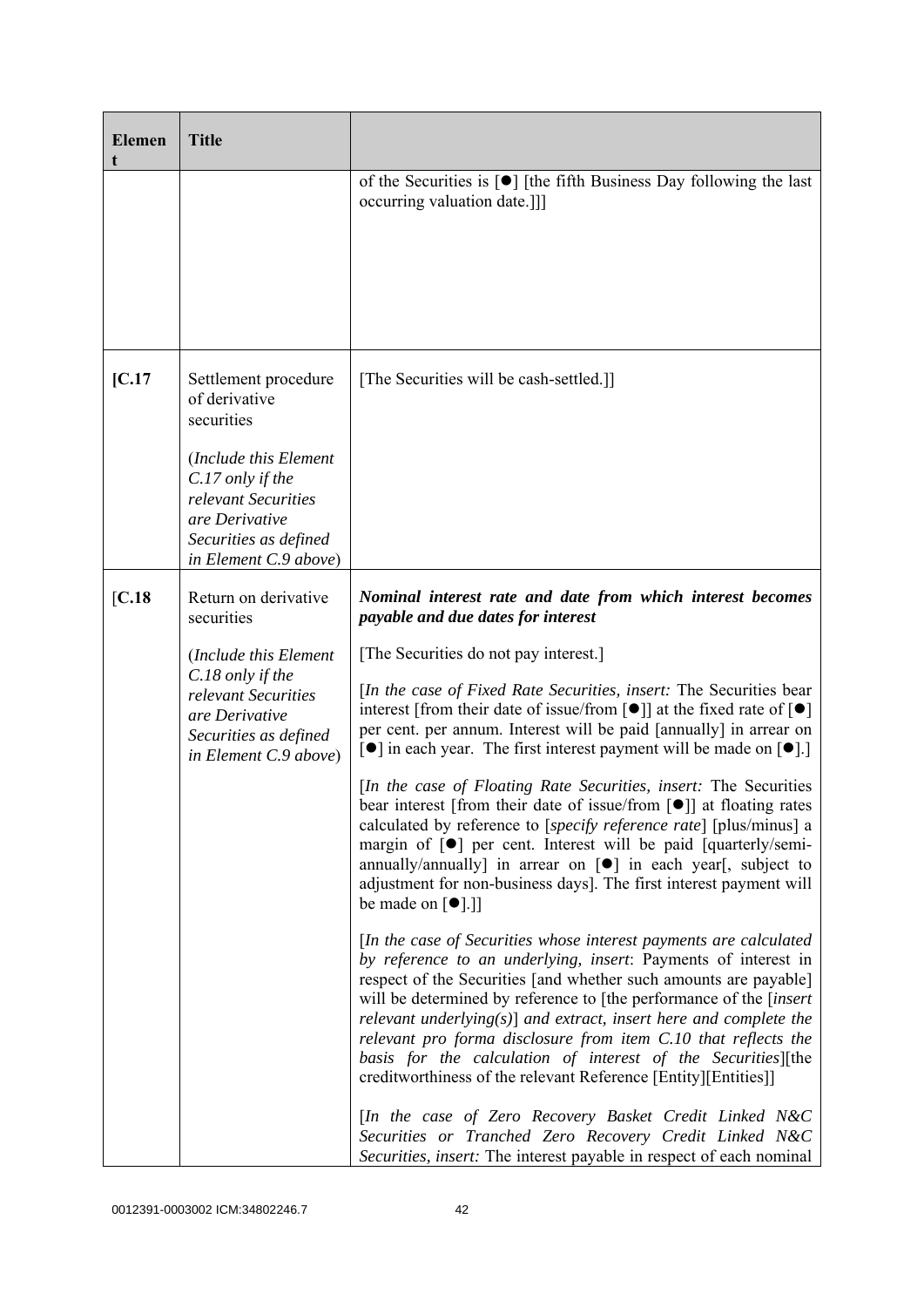| <b>Elemen</b><br>t | <b>Title</b> |                                                                                                                                                                                                                                                                                                                                                                                                                                                                                                                                  |  |
|--------------------|--------------|----------------------------------------------------------------------------------------------------------------------------------------------------------------------------------------------------------------------------------------------------------------------------------------------------------------------------------------------------------------------------------------------------------------------------------------------------------------------------------------------------------------------------------|--|
|                    |              | amount of Securities equal to the Calculation Amount for each<br>Coupon Period will be calculated on the Outstanding Nominal<br>Amount (as described further below) as of the last day of such<br>Coupon Period.]                                                                                                                                                                                                                                                                                                                |  |
|                    |              | [If the Securities are N&C Securities, insert: Redemption at<br><b>Maturity</b>                                                                                                                                                                                                                                                                                                                                                                                                                                                  |  |
|                    |              | Unless previously redeemed or purchased and cancelled, each<br>Security will be redeemed by the Issuer on the Maturity Date at<br>[●]/[the Final Redemption Amount] [(which shall be determined<br>as set out below in this Element C.18)].]                                                                                                                                                                                                                                                                                     |  |
|                    |              | [The Calculation Amount for the Securities is $[•]$ .]                                                                                                                                                                                                                                                                                                                                                                                                                                                                           |  |
|                    |              | [If the Securities are W&C Securities, insert: Settlement                                                                                                                                                                                                                                                                                                                                                                                                                                                                        |  |
|                    |              | Each Security entitles its holder, upon due exercise, to receive<br>from the Issuer on the Settlement Date a Cash Settlement Amount<br>(which shall be determined as set out below in this Element<br>$C.18$ ).                                                                                                                                                                                                                                                                                                                  |  |
|                    |              | The Notional Amount per W&C Security is $[•]$ .]                                                                                                                                                                                                                                                                                                                                                                                                                                                                                 |  |
|                    |              | The Calculation Agent is $[•]$ .                                                                                                                                                                                                                                                                                                                                                                                                                                                                                                 |  |
|                    |              | [If the Securities are interest bearing, insert: Interest Provisions                                                                                                                                                                                                                                                                                                                                                                                                                                                             |  |
|                    |              | [If the Securities are not Fixed Rate or Floating Rate Securities,<br><i>insert</i> : Coupon Accrual Date means [ $\bullet$ ]].                                                                                                                                                                                                                                                                                                                                                                                                  |  |
|                    |              | Coupon Period means [insert coupon period].                                                                                                                                                                                                                                                                                                                                                                                                                                                                                      |  |
|                    |              | Coupon Payment Date means [ $\bullet$ ].                                                                                                                                                                                                                                                                                                                                                                                                                                                                                         |  |
|                    |              | [If the Securities are Fixed or Floating Rate Securities, insert:<br>Day Count Fraction means [ $\bullet$ ].]                                                                                                                                                                                                                                                                                                                                                                                                                    |  |
|                    |              | [Business Day Convention means [ $\bullet$ ].]                                                                                                                                                                                                                                                                                                                                                                                                                                                                                   |  |
|                    |              | [If the Securities are N&C Securities, insert: Redemption at<br><b>Maturity</b>                                                                                                                                                                                                                                                                                                                                                                                                                                                  |  |
|                    |              | Unless previously redeemed or purchased and cancelled, each<br>Security will be redeemed by the Issuer on the Maturity Date at<br>[specify]/[the Final Redemption Amount (which shall be<br>determined as set out below in this Element C.18).<br>The<br>Securities may be redeemed early [for tax reasons][[,] at the<br>option of the Issuer][[,] at the option of Securityholders][[,][and]<br>occurrence of certain<br>the<br>regulatory events or<br>upon<br>inconvertibility events [[[, ][and] in circumstances where the |  |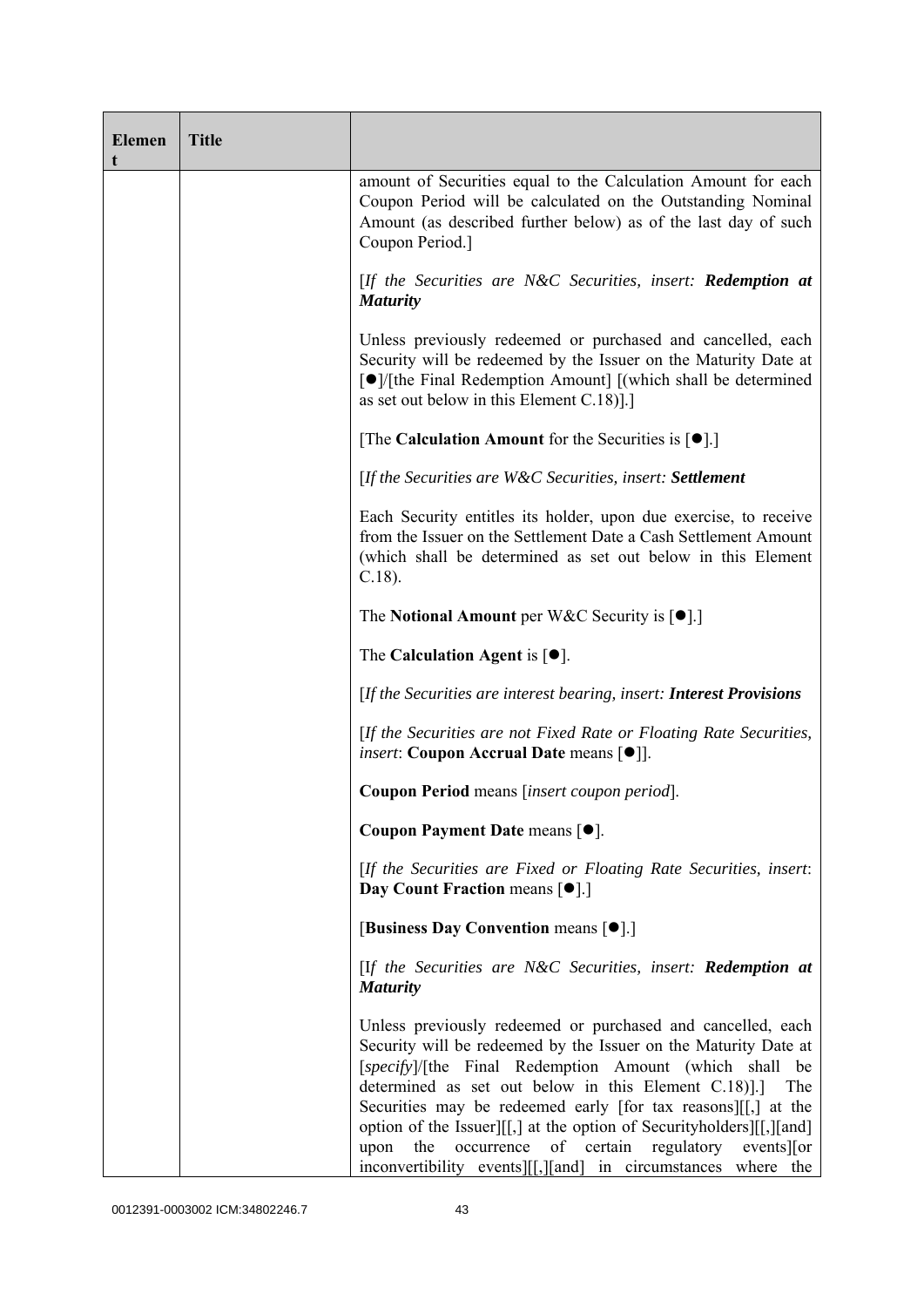| <b>Elemen</b> | <b>Title</b> |                                                                                                                                                                                                                                                                                                                                                                                                                                                                                                                                              |
|---------------|--------------|----------------------------------------------------------------------------------------------------------------------------------------------------------------------------------------------------------------------------------------------------------------------------------------------------------------------------------------------------------------------------------------------------------------------------------------------------------------------------------------------------------------------------------------------|
|               |              | performance of the Issuer's [or the Guarantor's] obligations under<br>the Securities [or the Guarantee (as applicable)] has or will<br>become unlawful, illegal or otherwise prohibited] [and following<br>occurrence of certain events relating to [the][any]<br>the<br>[asset][or][basis] by reference to which the return on the<br>Securities may be determined][including those specified below]                                                                                                                                        |
|               |              | [The Calculation Amount for the Securities is $[•]$ .]                                                                                                                                                                                                                                                                                                                                                                                                                                                                                       |
|               |              | [Insert in the case of FX Redemption N&C Securities: The Final<br>Redemption Amount in respect of each nominal amount of N&C<br>Securities equal to the Calculation Amount shall be an amount in<br>the Settlement Currency (which, when the Floor is zero, will not<br>be less than, but may be equal to, zero) calculated by the<br>Calculation Agent equal to the Calculation Amount multiplied by<br>the greater of (i) the Floor and (ii) a percentage calculated by the<br>Calculation Agent in accordance with the following formula: |
|               |              | Leverage $\times$ Max $\left[0, \sum_{i=1}^{n} W_i \times \frac{X_i - Y_i}{Z_i}\right]$                                                                                                                                                                                                                                                                                                                                                                                                                                                      |
|               |              | Any amount determined pursuant to the above, if not an amount<br>in the Settlement Currency, will be converted into the Settlement<br>Currency at the Exchange Rate. The Final Redemption Amount<br>will be rounded to the nearest two decimal places (or, in the case<br>of Japanese Yen, the nearest whole unit) in the relevant<br>Settlement Currency, 0.005 (or, in the case of Japanese Yen, half<br>a unit) being rounded upwards.                                                                                                    |
|               |              | Where:                                                                                                                                                                                                                                                                                                                                                                                                                                                                                                                                       |
|               |              | Alternate Currency Pair means [specify Alternate Currency<br>Pairs in form of [specify first currency]/[specify second<br>currency]] (repeat in respect of each Alternate Currency Pair).                                                                                                                                                                                                                                                                                                                                                    |
|               |              | <b>Currency Pair</b> means [specify Currency Pairs in form of [specify]<br>first currency]/[specify second currency]] (repeat for each<br>Currency Pair).                                                                                                                                                                                                                                                                                                                                                                                    |
|               |              | <b>Exchange Rate</b> means the spot rate of exchange between the<br>currency in which the Calculation Amount is denominated (the<br>Calculation Amount Currency) and the Settlement Currency<br>(expressed as the number of units (or part units) of the relevant<br>Calculation Amount Currency for which one unit of the relevant<br>Settlement Currency can be exchanged) or on the basis of such<br>other applicable market convention as the Calculation Agent<br>determines appropriate.                                               |
|               |              | <b>First Relevant Currency means <math>\lceil \bullet \rceil</math> (specify for each Currency</b><br>Pair).                                                                                                                                                                                                                                                                                                                                                                                                                                 |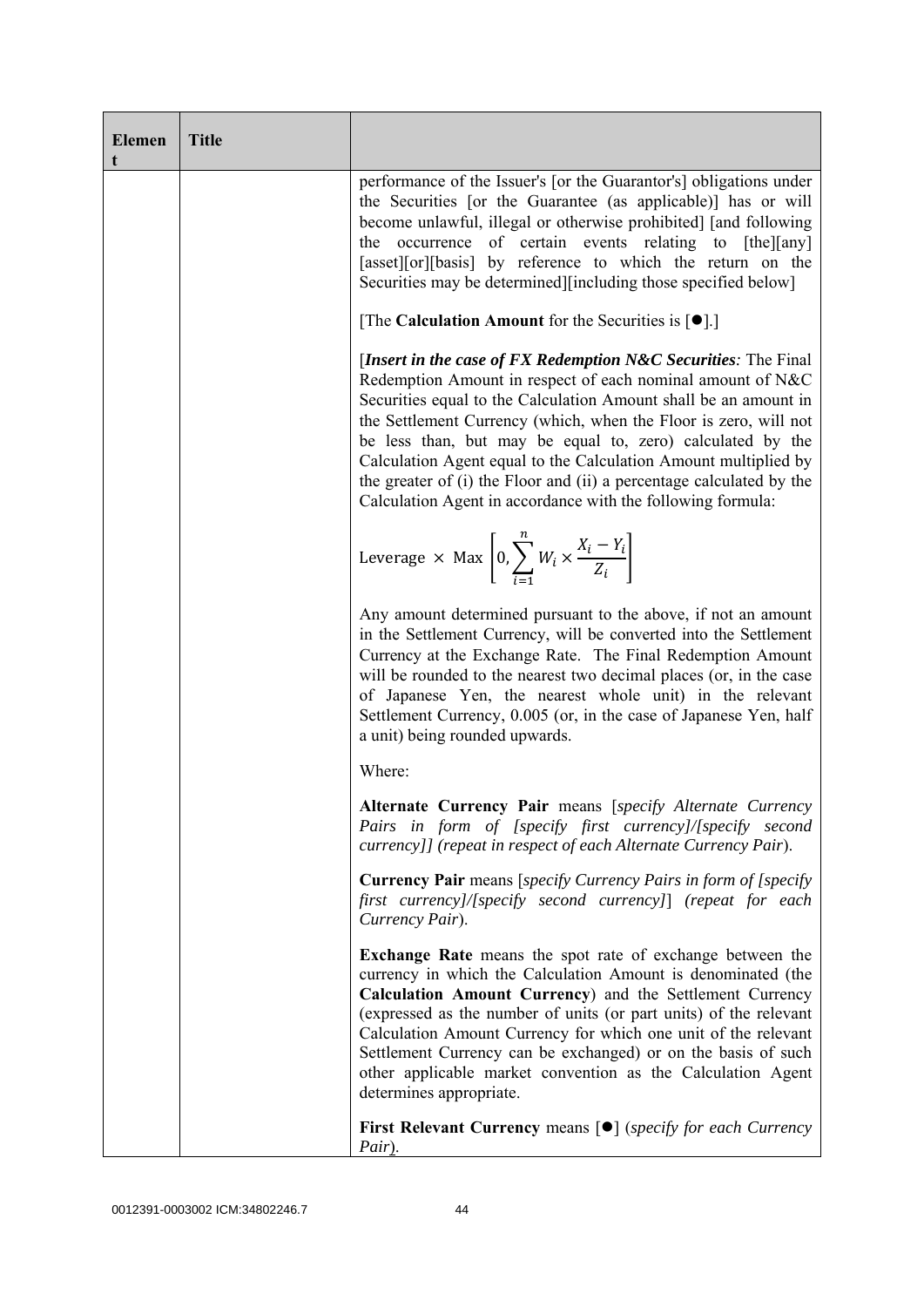| <b>Elemen</b><br>t | <b>Title</b> |                                                                                                                                                                                                                                                                                                                                                                                                                                                                                                                                                                                                                                                                                                                                      |
|--------------------|--------------|--------------------------------------------------------------------------------------------------------------------------------------------------------------------------------------------------------------------------------------------------------------------------------------------------------------------------------------------------------------------------------------------------------------------------------------------------------------------------------------------------------------------------------------------------------------------------------------------------------------------------------------------------------------------------------------------------------------------------------------|
|                    |              | Floor means $[•]$ .                                                                                                                                                                                                                                                                                                                                                                                                                                                                                                                                                                                                                                                                                                                  |
|                    |              | <b>FX Price Source means [<math>\bullet</math>]</b> (specify for each Currency Pair and<br>each Alternate Currency Pair).                                                                                                                                                                                                                                                                                                                                                                                                                                                                                                                                                                                                            |
|                    |              | i means each Currency Pair.                                                                                                                                                                                                                                                                                                                                                                                                                                                                                                                                                                                                                                                                                                          |
|                    |              | Leverage means $\lceil \bullet \rceil$ per cent.                                                                                                                                                                                                                                                                                                                                                                                                                                                                                                                                                                                                                                                                                     |
|                    |              | Max followed by a series of amounts inside brackets, means<br>whichever is the greater of the amounts separated by a comma<br>inside those brackets.                                                                                                                                                                                                                                                                                                                                                                                                                                                                                                                                                                                 |
|                    |              | <b>n</b> means the number of Currency Pairs to which the N&C<br>Securities relate.                                                                                                                                                                                                                                                                                                                                                                                                                                                                                                                                                                                                                                                   |
|                    |              | Reference Exchange Rate means, in respect of a Currency Pair,<br>the spot exchange rate for the First Relevant Currency quoted<br>against the Second Relevant Currency expressed as the number of<br>units of the First Relevant Currency quoted per one unit of the<br>Second Relevant Currency.                                                                                                                                                                                                                                                                                                                                                                                                                                    |
|                    |              | <b>Relevant Currency</b> means each currency comprising a Currency<br>Pair and any references to the conversion of one Relevant<br>Currency to another shall be construed as applying in relation to a<br>Currency Pair.                                                                                                                                                                                                                                                                                                                                                                                                                                                                                                             |
|                    |              | Second Relevant Currency means [ <sup>o</sup> ] (specify for each<br>Currency Pair).                                                                                                                                                                                                                                                                                                                                                                                                                                                                                                                                                                                                                                                 |
|                    |              | Settlement Rate means, in respect of a Currency Pair, the<br>Reference Exchange Rate for that Currency Pair on the Valuation<br>Date at the Valuation Time as determined by the Calculation Agent<br>by reference to the Settlement Rate Option for that Currency Pair<br>(and such determination may be made, without limitation, with such<br>adjustments as are, at the discretion of the Calculation Agent,<br>necessary to the published quoting conventions and/or implying the<br>Reference Exchange Rate from more than one Settlement Rate<br>Option) unless any applicable disruption event exists or occurs, in<br>which case, the Settlement Rate for that Currency Pair will be<br>determined by the Calculation Agent. |
|                    |              | Settlement Rate Option means, in respect of a Currency Pair,<br>the rate published for the Currency Pair fixing rate on the FX<br>Price Source for that Currency Pair at or about the Valuation<br>Time on the Valuation Date or, if Alternate Currency Pairs are<br>specified for the relevant Currency Pair, the Reference Exchange<br>Rate will be implied from more than one Settlement Rate Option<br>by determining the rate for each Alternate Currency Pair for that<br>Currency Pair, published for the Alternate Currency Pair fixing<br>rate on the FX Price Source for that Alternate Currency Pair at or<br>about the Valuation Time on the Valuation Date.                                                             |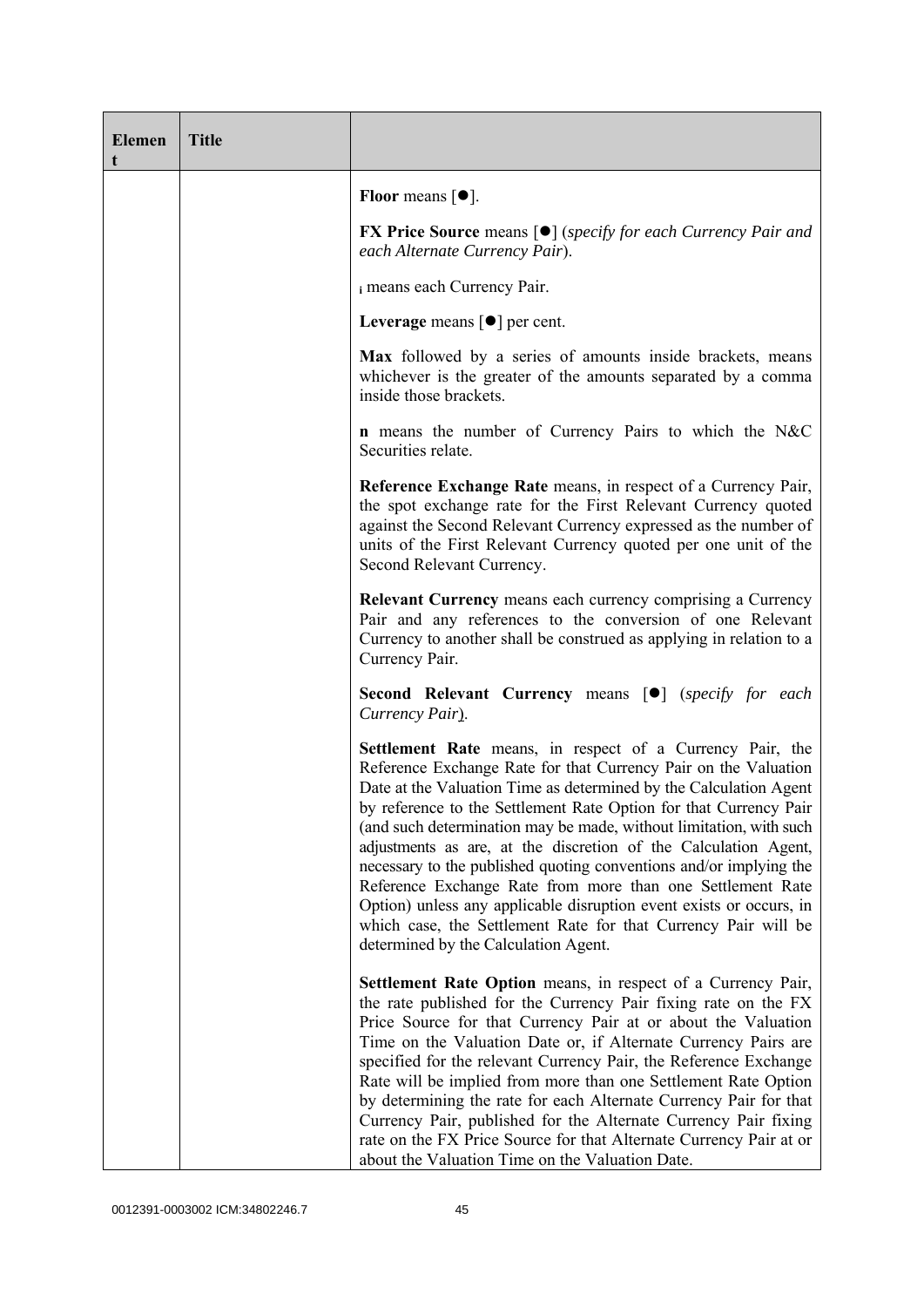| <b>Elemen</b> | <b>Title</b> |                                                                                                                                                                                                                                                                                                                                                                                                                                                                                                                                                                                         |
|---------------|--------------|-----------------------------------------------------------------------------------------------------------------------------------------------------------------------------------------------------------------------------------------------------------------------------------------------------------------------------------------------------------------------------------------------------------------------------------------------------------------------------------------------------------------------------------------------------------------------------------------|
|               |              | Strike Rate means [ <sup>•</sup> ] ( <i>specify for each Currency Pair</i> ).                                                                                                                                                                                                                                                                                                                                                                                                                                                                                                           |
|               |              | Valuation Date means $[•]$ .                                                                                                                                                                                                                                                                                                                                                                                                                                                                                                                                                            |
|               |              | Valuation Time means $[•]$ .                                                                                                                                                                                                                                                                                                                                                                                                                                                                                                                                                            |
|               |              | $w_i$ means [specify the weighting of each Currency Pair (being a<br>number less than or equal to 1)].                                                                                                                                                                                                                                                                                                                                                                                                                                                                                  |
|               |              | $X_i$ means, in respect of a Currency Pair, the [Settlement Rate in<br>respect of such Currency Pair]/[Strike Rate in respect of such<br>Currency Pair].                                                                                                                                                                                                                                                                                                                                                                                                                                |
|               |              | $Y_i$ means, in respect of a Currency Pair, the [Settlement Rate in<br>respect of such Currency Pair]/[Strike Rate in respect of such<br>Currency Pair].                                                                                                                                                                                                                                                                                                                                                                                                                                |
|               |              | Z <sub>i</sub> means, in respect of a Currency Pair, the [Settlement Rate in<br>respect of such Currency Pair]/[Strike Rate in respect of such<br>Currency Pair]/[1].]                                                                                                                                                                                                                                                                                                                                                                                                                  |
|               |              | [Insert in the case of Fixed Denomination FX Redemption<br>N&C Securities: The Final Redemption Amount in respect of<br>each unit or nominal amount of N&C Securities equal to the<br>Calculation Amount shall be an amount in the Settlement<br>Currency (which will not be less than, but may be equal to, zero)<br>calculated by the Calculation Agent equal to the Base Final<br>Redemption Amount divided by the Settlement Rate.                                                                                                                                                  |
|               |              | Where:                                                                                                                                                                                                                                                                                                                                                                                                                                                                                                                                                                                  |
|               |              | <b>Base Final Redemption Amount means <math>[①]</math>;</b>                                                                                                                                                                                                                                                                                                                                                                                                                                                                                                                             |
|               |              | FX Price Source means, in respect of a Settlement Rate Option,<br>$[\bullet]$ ;                                                                                                                                                                                                                                                                                                                                                                                                                                                                                                         |
|               |              | Reference Exchange Rate means the spot exchange rate for the<br>Specified Currency quoted against the Settlement Currency<br>expressed as the number of units of the Specified Currency<br>quoted per unit of the Settlement Currency;                                                                                                                                                                                                                                                                                                                                                  |
|               |              | Settlement Rate means the Reference Exchange Rate on the<br>Valuation Date at the Valuation Time as determined by the<br>Calculation Agent by reference to the Settlement Rate Option(s)<br>(and such determination may be made, without limitation, with<br>such adjustments as are, at the discretion of the Calculation<br>Agent, necessary to the published quoting conventions and/or<br>implying the Reference Exchange Rate from more than one<br>Settlement Rate Option) unless any applicable disruption event<br>exists or occurs, in which case, the Settlement Rate will be |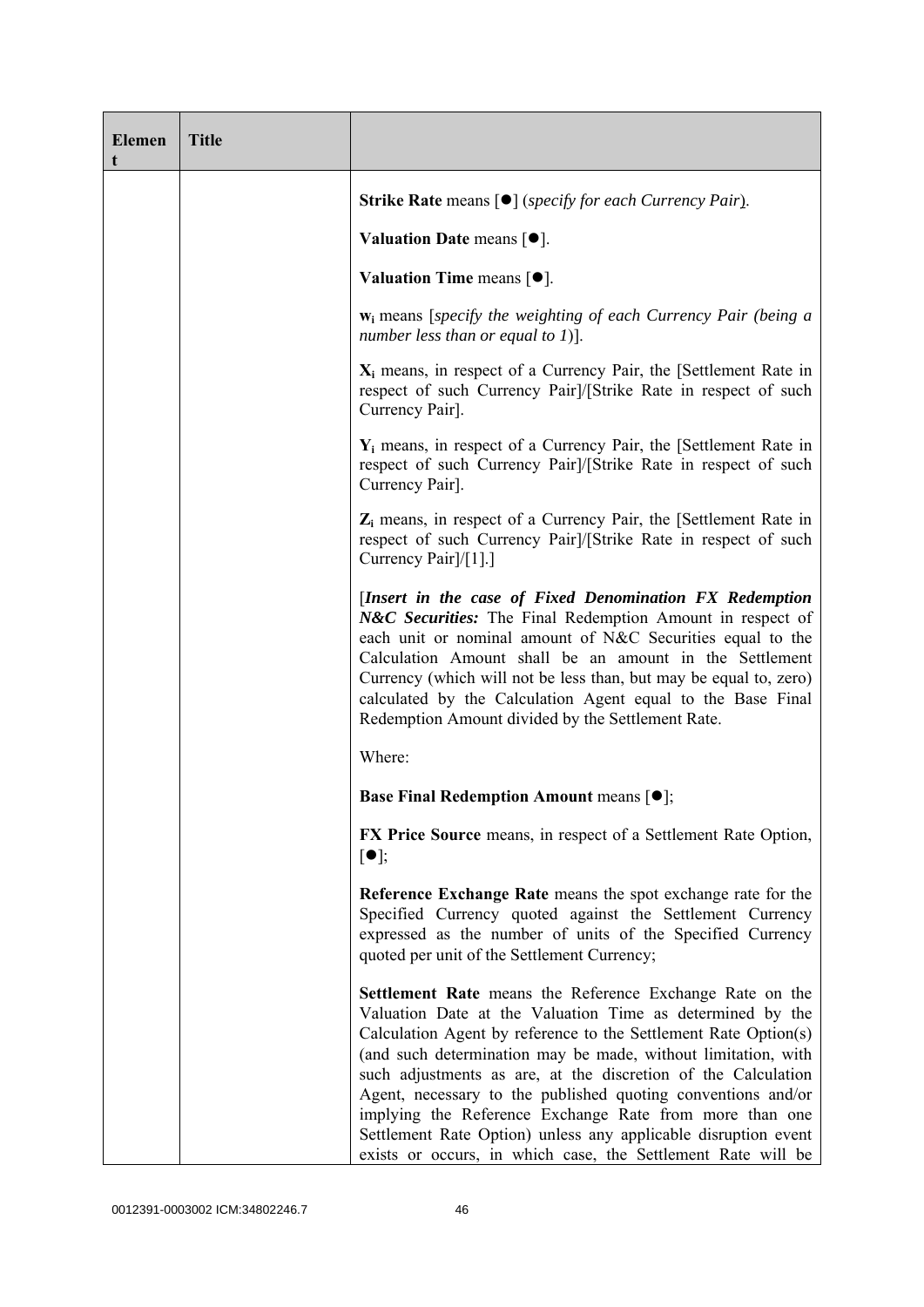| <b>Elemen</b><br>t | <b>Title</b> |                                                                                                                                                                                                                                                                                                                                                                                                                                                                    |  |  |
|--------------------|--------------|--------------------------------------------------------------------------------------------------------------------------------------------------------------------------------------------------------------------------------------------------------------------------------------------------------------------------------------------------------------------------------------------------------------------------------------------------------------------|--|--|
|                    |              | determined by the Calculation Agent; and                                                                                                                                                                                                                                                                                                                                                                                                                           |  |  |
|                    |              | <b>Settlement Rate Option</b> means [the rate published for the<br>Specified Currency/Settlement Currency fixing rate on the FX<br>Price Source at or about the Valuation Time on the Valuation<br>Date] [insert if the Reference Exchange Rate will be implied from<br>more than one Settlement Rate Option and delete preceding<br><i>option:</i> the relevant fixing rates on the FX Price Source(s) at or<br>about the Valuation Time on the Valuation Date.]] |  |  |
|                    |              | [Insert in the case of Equity Basket Knock-In N&C Securities:<br>The Final Redemption Amount in respect of each nominal<br>amount of N&C Securities equal to the Calculation Amount shall<br>be an amount in the Specified Currency (which will not be less<br>than, but may be equal to, zero) calculated by the Calculation<br>Agent equal to:                                                                                                                   |  |  |
|                    |              | if no Knock-In Event has occurred, the Calculation<br>(g)<br>Amount; or                                                                                                                                                                                                                                                                                                                                                                                            |  |  |
|                    |              | (h)<br>if a Knock-In Event has occurred, the product of $(x)$ the<br>Calculation Amount and (y) the Final Reference<br>Performance.                                                                                                                                                                                                                                                                                                                                |  |  |
|                    |              | Where:                                                                                                                                                                                                                                                                                                                                                                                                                                                             |  |  |
|                    |              | Final Reference Performance means a percentage determined<br>by the Calculation Agent equal to the Reference Performance of<br>the Share with the lowest Reference Performance.                                                                                                                                                                                                                                                                                    |  |  |
|                    |              | Final Price means, in respect of a Share, an amount equal to the<br>price per share in respect of such Share quoted on the applicable<br>exchange at the Valuation Time on the Final Valuation Date.                                                                                                                                                                                                                                                               |  |  |
|                    |              | Final Valuation Date means $[•]$ .                                                                                                                                                                                                                                                                                                                                                                                                                                 |  |  |
|                    |              | i means a Share.                                                                                                                                                                                                                                                                                                                                                                                                                                                   |  |  |
|                    |              | Initial Valuation Date means $[•]$ .                                                                                                                                                                                                                                                                                                                                                                                                                               |  |  |
|                    |              | Knock-In Event means the price of any Share quoted on the<br>applicable exchange at the Valuation Time on the Final Valuation<br>Date is equal to or less than the Knock-In Level in respect of such<br>Share, as determined by the Calculation Agent.                                                                                                                                                                                                             |  |  |
|                    |              | Knock-In Level means, in respect of a Share, the Knock-In<br>Percentage multiplied by the Strike Price for such Share.                                                                                                                                                                                                                                                                                                                                             |  |  |
|                    |              | Knock-In Percentage means [●] per cent.                                                                                                                                                                                                                                                                                                                                                                                                                            |  |  |
|                    |              | Reference Performance means, in respect of a Share, a rate<br>expressed as a percentage (which will not be less than, but may be                                                                                                                                                                                                                                                                                                                                   |  |  |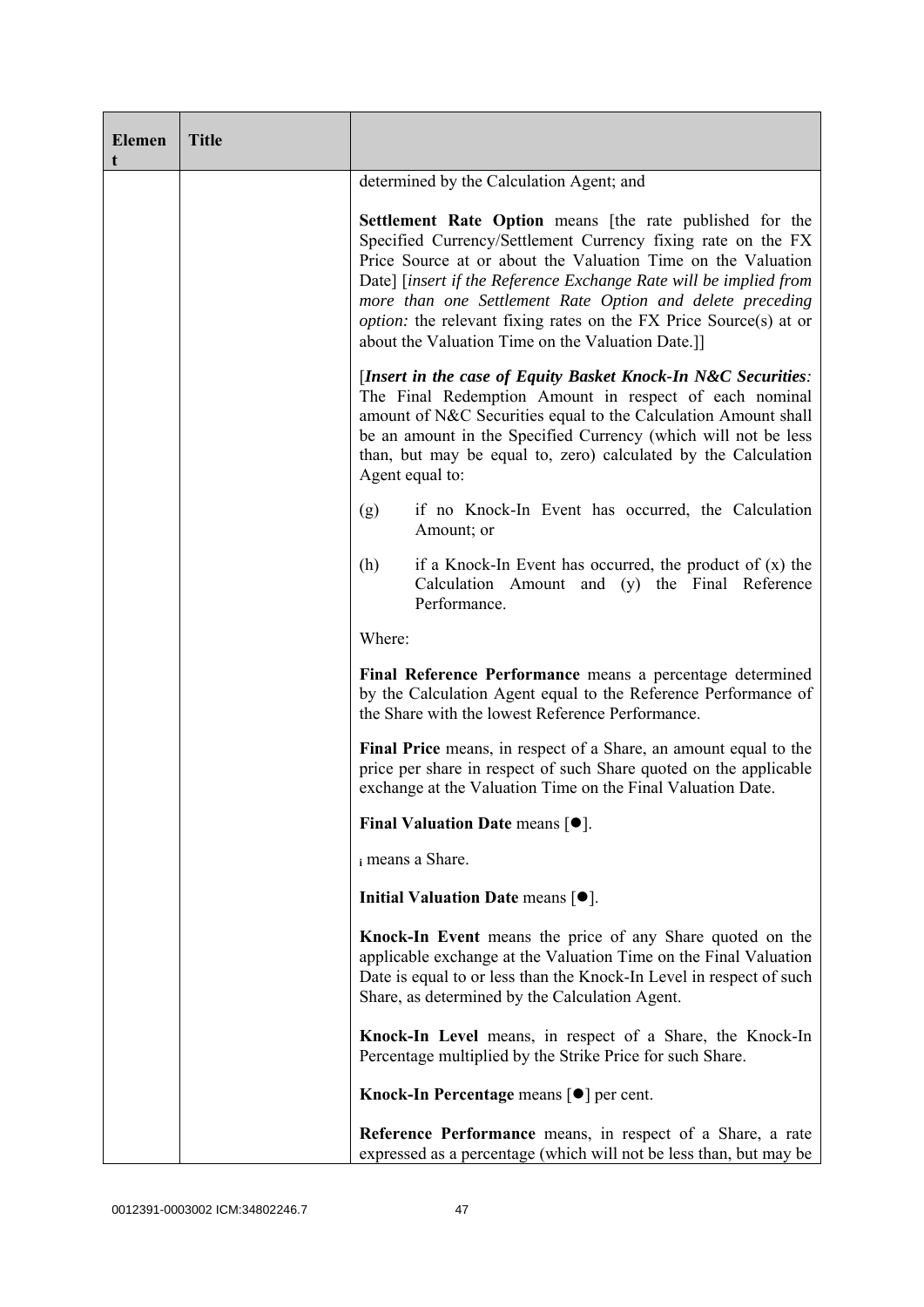| <b>Elemen</b><br>t | <b>Title</b> |                                                                                                                                                                                                                                                                                 |                                                                                                                                                                |  |  |
|--------------------|--------------|---------------------------------------------------------------------------------------------------------------------------------------------------------------------------------------------------------------------------------------------------------------------------------|----------------------------------------------------------------------------------------------------------------------------------------------------------------|--|--|
|                    |              | equal to, zero) calculated by the Calculation Agent in accordance<br>with the following formula:                                                                                                                                                                                |                                                                                                                                                                |  |  |
|                    |              | Final Price <sub>i</sub><br>Strike Price <sub>i</sub>                                                                                                                                                                                                                           |                                                                                                                                                                |  |  |
|                    |              | <b>Share</b> means $\lceil \bullet \rceil$ .                                                                                                                                                                                                                                    |                                                                                                                                                                |  |  |
|                    |              | <b>Strike Price</b> means, in relation to a Share, the price per share in<br>respect of such Share quoted on the applicable exchange at the<br>Valuation Time on the Initial Valuation Date.                                                                                    |                                                                                                                                                                |  |  |
|                    |              | Valuation Time means [ $\bullet$ ].]                                                                                                                                                                                                                                            |                                                                                                                                                                |  |  |
|                    |              |                                                                                                                                                                                                                                                                                 | [Insert in the case of Equity Basket Barrier Knock-In N&C<br>Securities:                                                                                       |  |  |
|                    |              | The Final Redemption Amount in respect of each nominal<br>amount of N&C Securities equal to the Calculation Amount shall<br>be an amount in the Specified Currency (which will not be less<br>than, but may be equal to, zero) calculated by the Calculation<br>Agent equal to: |                                                                                                                                                                |  |  |
|                    |              | if no Knock-In Event has occurred, the Calculation<br>(a)<br>Amount; or                                                                                                                                                                                                         |                                                                                                                                                                |  |  |
|                    |              | (b)                                                                                                                                                                                                                                                                             | if a Knock-In Event has occurred:                                                                                                                              |  |  |
|                    |              | (i)                                                                                                                                                                                                                                                                             | if the Final Reference Performance is equal to or<br>greater than the Barrier Level, the Calculation<br>Amount; or                                             |  |  |
|                    |              | (ii)                                                                                                                                                                                                                                                                            | if the Final Reference Performance is less than<br>the Barrier Level, the product of (x) the<br>Calculation Amount and (y) the Final Reference<br>Performance. |  |  |
|                    |              | Where:                                                                                                                                                                                                                                                                          |                                                                                                                                                                |  |  |
|                    |              |                                                                                                                                                                                                                                                                                 | Barrier Level means [ $\bullet$ ] per cent.                                                                                                                    |  |  |
|                    |              | Final Reference Performance means a percentage determined<br>by the Calculation Agent equal to the Reference Performance of the<br>Share with the lowest Reference Performance.                                                                                                 |                                                                                                                                                                |  |  |
|                    |              | Final Price means, in respect of a Share, an amount equal to the<br>price per share in respect of such Share quoted on the applicable<br>exchange at the Valuation Time on the Final Valuation Date.                                                                            |                                                                                                                                                                |  |  |
|                    |              | Final Valuation Date means $[•]$ .                                                                                                                                                                                                                                              |                                                                                                                                                                |  |  |
|                    |              | i means a Share.                                                                                                                                                                                                                                                                |                                                                                                                                                                |  |  |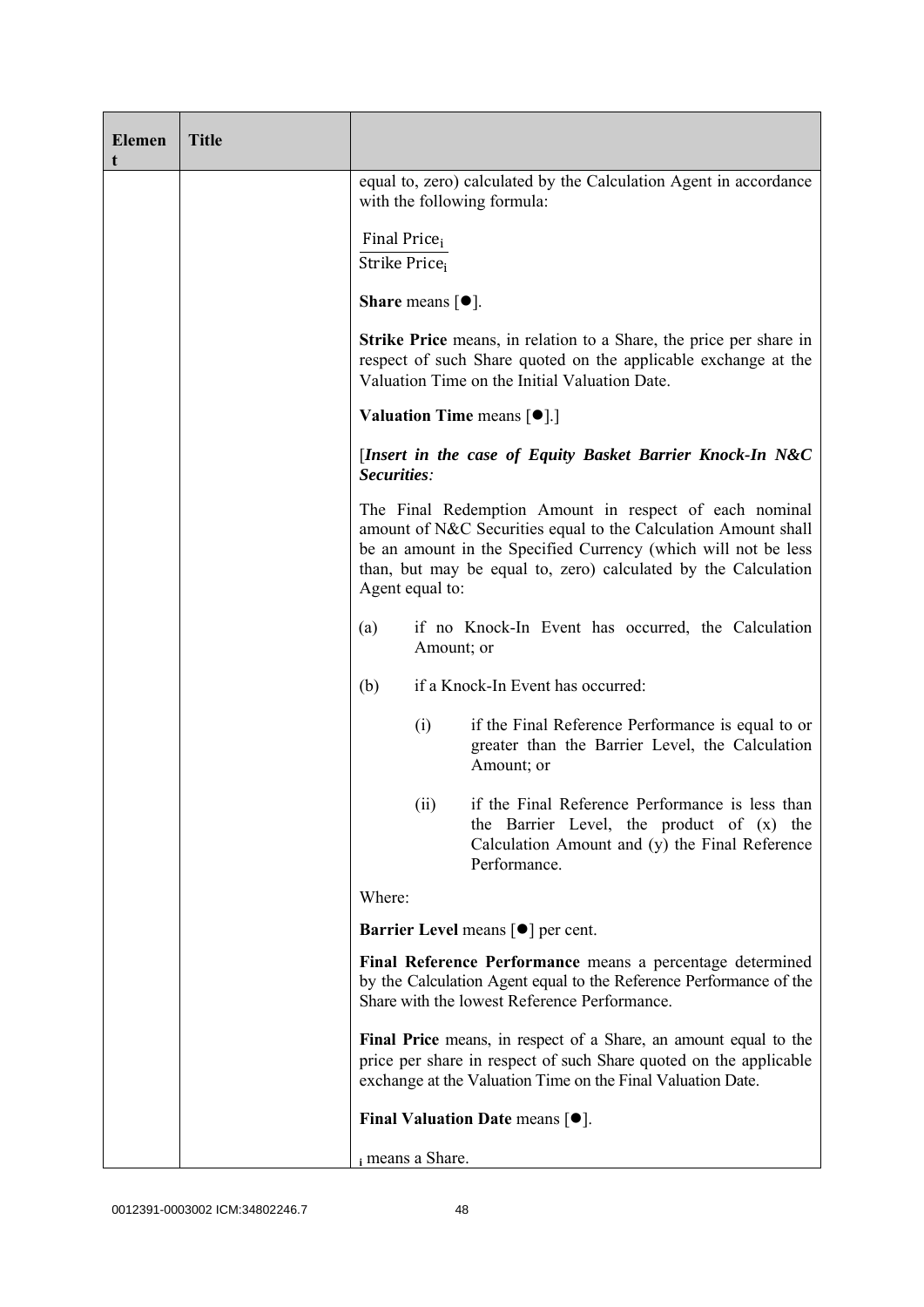| <b>Elemen</b><br>t | <b>Title</b> |                                                                                                                                                                                                                                                                                                                                                                                                                                                                                                                                                                                                                                                                                                                                                                                                                                                                                                                                                                                                                                                                                                                                                                                                                                                                                                                                                                                                                                                           |
|--------------------|--------------|-----------------------------------------------------------------------------------------------------------------------------------------------------------------------------------------------------------------------------------------------------------------------------------------------------------------------------------------------------------------------------------------------------------------------------------------------------------------------------------------------------------------------------------------------------------------------------------------------------------------------------------------------------------------------------------------------------------------------------------------------------------------------------------------------------------------------------------------------------------------------------------------------------------------------------------------------------------------------------------------------------------------------------------------------------------------------------------------------------------------------------------------------------------------------------------------------------------------------------------------------------------------------------------------------------------------------------------------------------------------------------------------------------------------------------------------------------------|
|                    |              | Initial Valuation Date means $[•]$ .                                                                                                                                                                                                                                                                                                                                                                                                                                                                                                                                                                                                                                                                                                                                                                                                                                                                                                                                                                                                                                                                                                                                                                                                                                                                                                                                                                                                                      |
|                    |              | Knock-In Determination Period means the period from but<br>excluding the Initial Valuation Date to and including the Knock-<br>In Period Ending Date.                                                                                                                                                                                                                                                                                                                                                                                                                                                                                                                                                                                                                                                                                                                                                                                                                                                                                                                                                                                                                                                                                                                                                                                                                                                                                                     |
|                    |              | Knock-In Event means the price of any Share quoted on the<br>applicable Exchange at any time during the regular trading<br>session hours on that Exchange on any scheduled trading day in<br>the Knock-In Determination Period is equal to or less than the<br>Knock-In Level in respect of such Share, as determined by the<br>Calculation Agent, Provided That, if on any such day, as of any<br>Knock-In Valuation Time, a Knock-In Event has or would have<br>occurred but the conditions for a disrupted day having been<br>satisfied at such time then such Knock-In Valuation Time shall be<br>ignored for purposes of determining whether a Knock-In Event<br>has occurred Provided Further That if no Knock-In Event has<br>occurred in the Knock-In Determination Period and the<br>conditions for a disrupted day are satisfied as of the last occurring<br>Knock-In Valuation Time on the Knock-In Period Ending Date,<br>then such day shall be treated as a Valuation Date and the<br>Calculation Agent shall determine a price of the relevant Share(s)<br>in respect of such day in accordance with such provisions for<br>purposes of determining whether a Knock-In Event shall occur.<br>For the purposes of determining under this paragraph whether the<br>conditions for a disrupted day have been satisfied at any Knock-<br>In Valuation Time, the relevant Valuation Time used shall be the<br>relevant Knock-In Valuation Time. |
|                    |              | Knock-In Level means, in respect of a Share, the Knock-In<br>Percentage multiplied by the Strike Price for such Share.                                                                                                                                                                                                                                                                                                                                                                                                                                                                                                                                                                                                                                                                                                                                                                                                                                                                                                                                                                                                                                                                                                                                                                                                                                                                                                                                    |
|                    |              | Knock-In Percentage means [●] per cent.                                                                                                                                                                                                                                                                                                                                                                                                                                                                                                                                                                                                                                                                                                                                                                                                                                                                                                                                                                                                                                                                                                                                                                                                                                                                                                                                                                                                                   |
|                    |              | Knock-In Period Ending Date means the scheduled Final<br>Valuation Date.                                                                                                                                                                                                                                                                                                                                                                                                                                                                                                                                                                                                                                                                                                                                                                                                                                                                                                                                                                                                                                                                                                                                                                                                                                                                                                                                                                                  |
|                    |              | Knock-In Valuation Time means, in respect of a Share, any time<br>during the regular trading session hours on the applicable<br>Exchange for such Share on any scheduled trading day in the<br>Knock-In Determination Period.                                                                                                                                                                                                                                                                                                                                                                                                                                                                                                                                                                                                                                                                                                                                                                                                                                                                                                                                                                                                                                                                                                                                                                                                                             |
|                    |              | Reference Performance means, in respect of a Share, a rate<br>expressed as a percentage (which will not be less than, but may be<br>equal to, zero) calculated by the Calculation Agent in accordance<br>with the following formula:                                                                                                                                                                                                                                                                                                                                                                                                                                                                                                                                                                                                                                                                                                                                                                                                                                                                                                                                                                                                                                                                                                                                                                                                                      |
|                    |              | Final Price <sub>i</sub><br>Strike Price <sub>i</sub>                                                                                                                                                                                                                                                                                                                                                                                                                                                                                                                                                                                                                                                                                                                                                                                                                                                                                                                                                                                                                                                                                                                                                                                                                                                                                                                                                                                                     |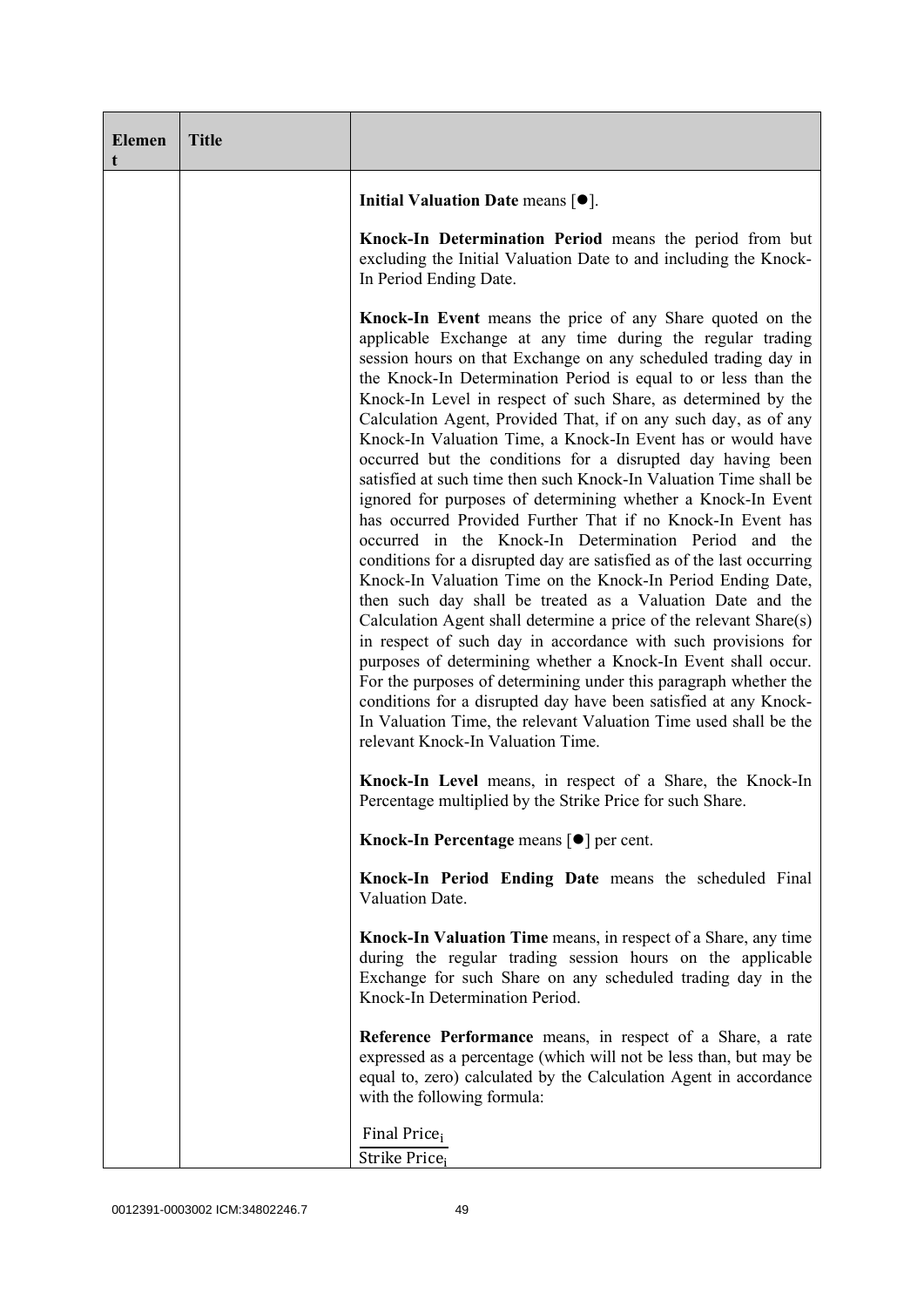| <b>Elemen</b><br>t | <b>Title</b> |                                                                                                                                                                                                                                                                                                                                                                |
|--------------------|--------------|----------------------------------------------------------------------------------------------------------------------------------------------------------------------------------------------------------------------------------------------------------------------------------------------------------------------------------------------------------------|
|                    |              | <b>Share</b> means $\lceil \bullet \rceil$ .                                                                                                                                                                                                                                                                                                                   |
|                    |              | <b>Strike Price</b> means, in relation to a Share, the price per share in<br>respect of such Share quoted on the applicable exchange at the<br>Valuation Time on the Initial Valuation Date.                                                                                                                                                                   |
|                    |              | <b>Valuation Time means <math>\lceil \bullet \rceil</math>.</b>                                                                                                                                                                                                                                                                                                |
|                    |              | [Insert in the case of Equity Basket Bonus Barrier Knock-In<br>N&C Securities: The Final Redemption Amount in respect of<br>each nominal amount of N&C Securities equal to the Calculation<br>Amount shall be an amount in the Specified Currency (which will<br>not be less than, but may be equal to, zero) calculated by the<br>Calculation Agent equal to: |
|                    |              | if no Knock-In Event has occurred, the product of (i) the<br>(a)<br>Calculation Amount and (ii) 100 per cent. plus the<br>Participation Rate; or                                                                                                                                                                                                               |
|                    |              | if a Knock-In Event has occurred:<br>(b)                                                                                                                                                                                                                                                                                                                       |
|                    |              | (i)<br>if the Final Reference Performance is equal to or<br>greater than the Barrier Level, the Calculation<br>Amount; or                                                                                                                                                                                                                                      |
|                    |              | if the Final Reference Performance is less than<br>(ii)<br>the Barrier Level, the product of (x) the<br>Calculation Amount and (y) the Final Reference<br>Performance.                                                                                                                                                                                         |
|                    |              | Where:                                                                                                                                                                                                                                                                                                                                                         |
|                    |              | <b>Barrier Level</b> means $\lceil \bullet \rceil$ per cent.                                                                                                                                                                                                                                                                                                   |
|                    |              | Final Reference Performance means a percentage determined<br>by the Calculation Agent equal to the Reference Performance of<br>the Share with the lowest Reference Performance.                                                                                                                                                                                |
|                    |              | Final Price means, in respect of a Share, an amount equal to the<br>price per share in respect of such Share quoted on the applicable<br>exchange at the Valuation Time on the Final Valuation Date.                                                                                                                                                           |
|                    |              | Final Valuation Date means $[•]$ .                                                                                                                                                                                                                                                                                                                             |
|                    |              | i means a Share.                                                                                                                                                                                                                                                                                                                                               |
|                    |              | Initial Valuation Date means $[•]$ .                                                                                                                                                                                                                                                                                                                           |
|                    |              | Knock-In Event means the Final Reference Performance is less<br>than the Knock-In Level.                                                                                                                                                                                                                                                                       |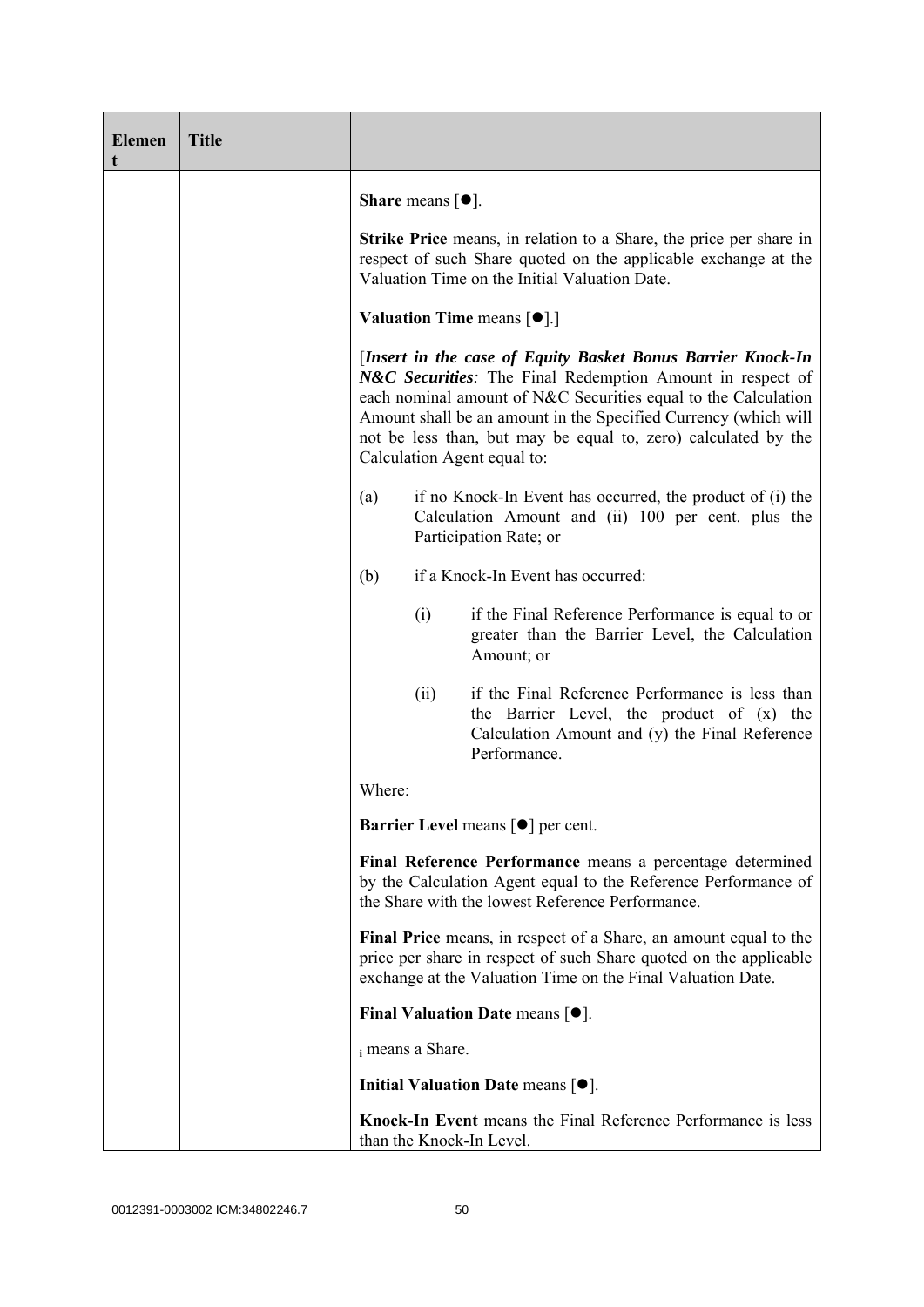| <b>Elemen</b> | <b>Title</b> |                                                                                                                                                                                                                                                                                                                                          |
|---------------|--------------|------------------------------------------------------------------------------------------------------------------------------------------------------------------------------------------------------------------------------------------------------------------------------------------------------------------------------------------|
|               |              | Knock-In Level means [●] per cent.                                                                                                                                                                                                                                                                                                       |
|               |              | Participation Rate means [ $\bullet$ ] per cent.                                                                                                                                                                                                                                                                                         |
|               |              | Reference Performance means, in respect of a Share, a rate<br>expressed as a percentage (which will not be less than, but may be<br>equal to, zero) calculated by the Calculation Agent in accordance<br>with the following formula:                                                                                                     |
|               |              | Final Price <sub>i</sub><br>Strike Price;                                                                                                                                                                                                                                                                                                |
|               |              | <b>Share</b> means $\lceil \bullet \rceil$ .                                                                                                                                                                                                                                                                                             |
|               |              | Strike Price means, in relation to a Share, the price per share in<br>respect of such Share quoted on the applicable exchange at the<br>Valuation Time on the Initial Valuation Date.                                                                                                                                                    |
|               |              | <b>Valuation Time means <math>\lceil \bullet \rceil</math>.</b>                                                                                                                                                                                                                                                                          |
|               |              | [In the case of Index Basket Knock-In N&C Securities: The<br>Final Redemption Amount in respect of each nominal amount of<br>N&C Securities equal to the Calculation Amount shall be an<br>amount in the Specified Currency (which will not be less than,<br>but may be equal to, zero) calculated by the Calculation Agent<br>equal to: |
|               |              | if no Knock-In Event has occurred, the Calculation<br>(a)<br>Amount; or                                                                                                                                                                                                                                                                  |
|               |              | if a Knock-In Event has occurred, the product of (i) the<br>(b)<br>Calculation Amount and (ii) the Final Reference<br>Performance.                                                                                                                                                                                                       |
|               |              | Where:                                                                                                                                                                                                                                                                                                                                   |
|               |              | Final Reference Performance means a percentage determined<br>by the Calculation Agent equal to the Reference Performance of<br>the Index with the lowest Reference Performance.                                                                                                                                                          |
|               |              | Final Level means, in respect of an Index, an amount equal to the<br>closing level of such Index, as calculated and announced by the<br>relevant index sponsor, at the Valuation Time on the Final<br>Valuation Date.                                                                                                                    |
|               |              | Final Valuation Date means $[•]$ .                                                                                                                                                                                                                                                                                                       |
|               |              | i means an Index.                                                                                                                                                                                                                                                                                                                        |
|               |              | <b>Index</b> means $\lceil \bullet \rceil$ .                                                                                                                                                                                                                                                                                             |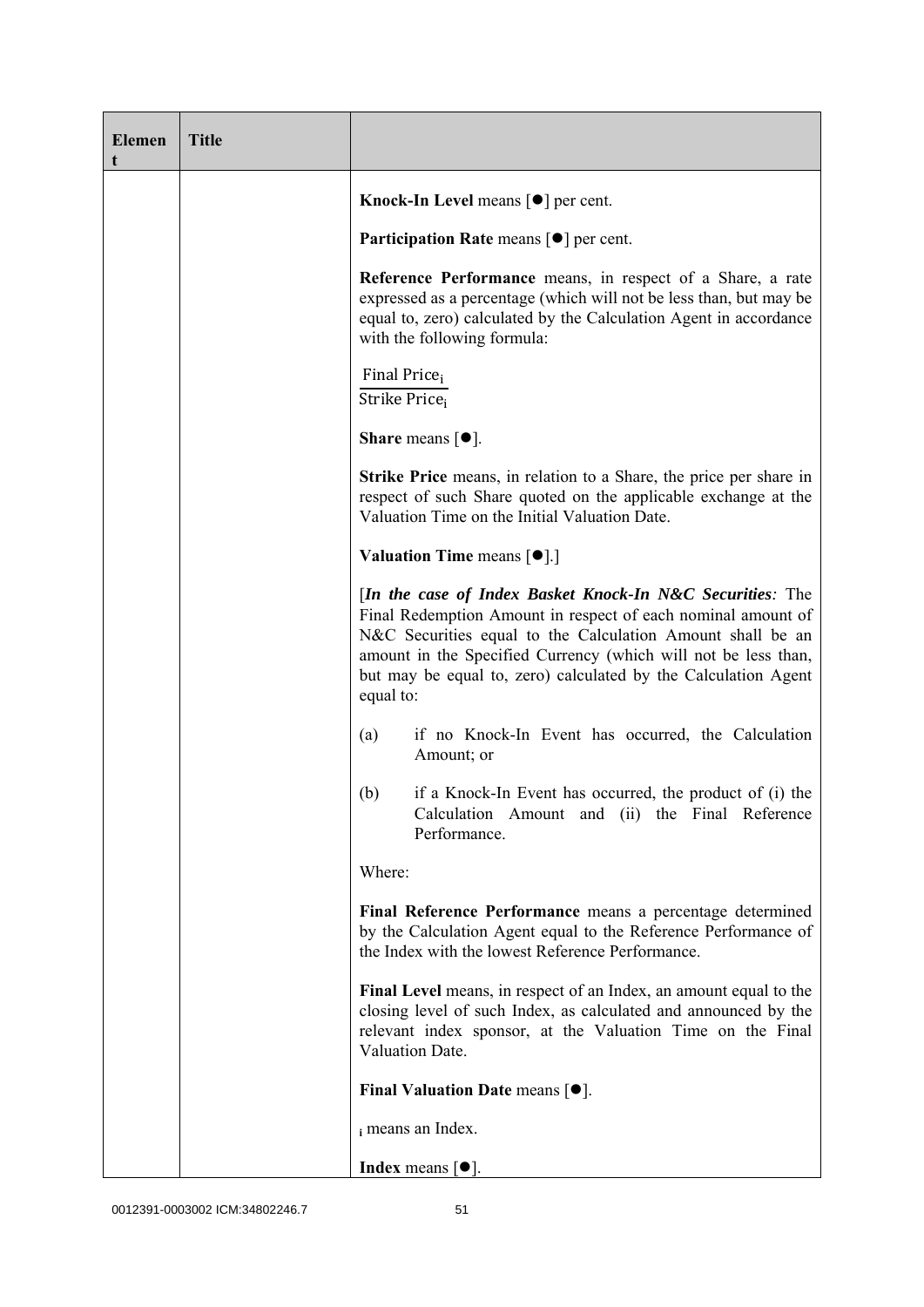| <b>Elemen</b><br>t | <b>Title</b> |                                                                                                                                                                                                                                                                                                                                                  |
|--------------------|--------------|--------------------------------------------------------------------------------------------------------------------------------------------------------------------------------------------------------------------------------------------------------------------------------------------------------------------------------------------------|
|                    |              | <b>Index Sponsor</b> means $\lceil \bullet \rceil$ .                                                                                                                                                                                                                                                                                             |
|                    |              | Initial Valuation Date means $[•]$ .                                                                                                                                                                                                                                                                                                             |
|                    |              | Knock-In Event means the closing level of the Index, as<br>calculated and announced by the relevant index sponsor, at the<br>Valuation Time on the Final Valuation Date is equal to or less than<br>the Knock-In Level in respect of such Index, as determined by the<br>Calculation Agent.                                                      |
|                    |              | Knock-In Level means, in respect of an Index, the Knock-In<br>Percentage multiplied by the Strike Level for such Index.                                                                                                                                                                                                                          |
|                    |              | Knock-In Percentage means [●] per cent.                                                                                                                                                                                                                                                                                                          |
|                    |              | Reference Performance means, in respect of an Index, a rate<br>expressed as a percentage (which will not be less than, but may be<br>equal to, zero) calculated by the Calculation Agent in accordance<br>with the following formula:                                                                                                            |
|                    |              | Final Level<br>Strike Level <sub>i</sub>                                                                                                                                                                                                                                                                                                         |
|                    |              | <b>Strike Level</b> means, in relation to an Index, the closing level of<br>such Index, as calculated and announced by the relevant index<br>sponsor, at the Valuation Time on the Initial Valuation Date.                                                                                                                                       |
|                    |              | <b>Valuation Time means <math>\lceil \bullet \rceil</math>.</b>                                                                                                                                                                                                                                                                                  |
|                    |              | [In the case of Index Basket Barrier Knock-In N&C Securities:<br>The Final Redemption Amount in respect of each nominal<br>amount of N&C Securities equal to the Calculation Amount shall<br>be an amount in the Specified Currency (which will not be less<br>than, but may be equal to, zero) calculated by the Calculation<br>Agent equal to: |
|                    |              | if no Knock-In Event has occurred, the Calculation<br>(a)<br>Amount; or                                                                                                                                                                                                                                                                          |
|                    |              | if a Knock-In Event has occurred:<br>(b)                                                                                                                                                                                                                                                                                                         |
|                    |              | (i)<br>if the Final Reference Performance is equal to or<br>greater than the Barrier Level, the Calculation<br>Amount; or                                                                                                                                                                                                                        |
|                    |              | if the Final Reference Performance is less than<br>(ii)<br>the Barrier Level, the product of (x) the<br>Calculation Amount and (y) the Final Reference<br>Performance.                                                                                                                                                                           |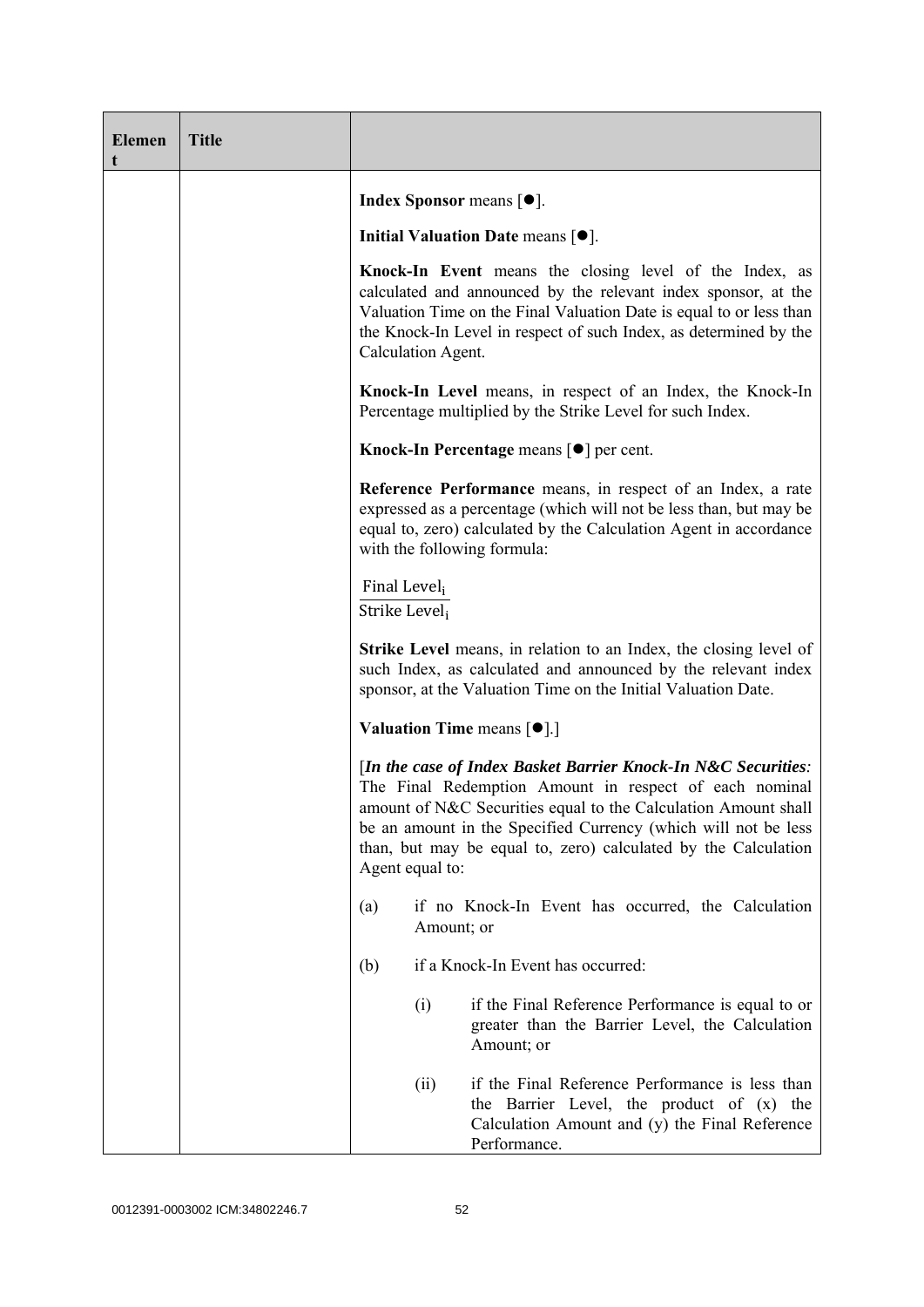| <b>Elemen</b><br>t | <b>Title</b> |                                                                                                                                                                                                                                                                                            |
|--------------------|--------------|--------------------------------------------------------------------------------------------------------------------------------------------------------------------------------------------------------------------------------------------------------------------------------------------|
|                    |              | Where:                                                                                                                                                                                                                                                                                     |
|                    |              | <b>Barrier Level</b> means $\lceil \bullet \rceil$ per cent.                                                                                                                                                                                                                               |
|                    |              | Final Reference Performance means a percentage determined<br>by the Calculation Agent equal to the Reference Performance of<br>the Index with the lowest Reference Performance.                                                                                                            |
|                    |              | Final Level means, in respect of an Index, an amount equal to the<br>closing level of such Index, as calculated and announced by the<br>relevant index sponsor, at the Valuation Time on the Final<br>Valuation Date.                                                                      |
|                    |              | Final Valuation Date means $[•]$ .                                                                                                                                                                                                                                                         |
|                    |              | i means an Index.                                                                                                                                                                                                                                                                          |
|                    |              | Index means $\lceil \bullet \rceil$ .                                                                                                                                                                                                                                                      |
|                    |              | <b>Index Sponsor</b> means $[•]$ .                                                                                                                                                                                                                                                         |
|                    |              | Initial Valuation Date means $[•]$ .                                                                                                                                                                                                                                                       |
|                    |              | Knock-In Event means the closing level of any Index, as<br>calculated and announced by the relevant index sponsor at the<br>Valuation Time on the Final Valuation Date is equal to or less<br>than the Knock-In Level in respect of such Index, as determined<br>by the Calculation Agent. |
|                    |              | Knock-In Level means, in respect of an Index, the Knock-In<br>Percentage multiplied by the Strike Level for such Index.                                                                                                                                                                    |
|                    |              | Knock-In Percentage means [ <sup>o</sup> ] per cent.                                                                                                                                                                                                                                       |
|                    |              | Reference Performance means, in respect of an Index, a rate<br>expressed as a percentage (which will not be less than, but may be<br>equal to, zero) calculated by the Calculation Agent in accordance<br>with the following formula:                                                      |
|                    |              | Final Level,<br>Strike Level;                                                                                                                                                                                                                                                              |
|                    |              | Strike Level means, in relation to an Index, the closing level of<br>such Index, as calculated and announced by the relevant index<br>sponsor, at the Valuation Time on the Initial Valuation Date.                                                                                        |
|                    |              | <b>Valuation Time means <math>\lceil \bullet \rceil</math>.</b>                                                                                                                                                                                                                            |
|                    |              | [In the case of Index Basket Bonus Barrier Knock-In N&C<br><b>Securities:</b> The Final Redemption Amount in respect of each                                                                                                                                                               |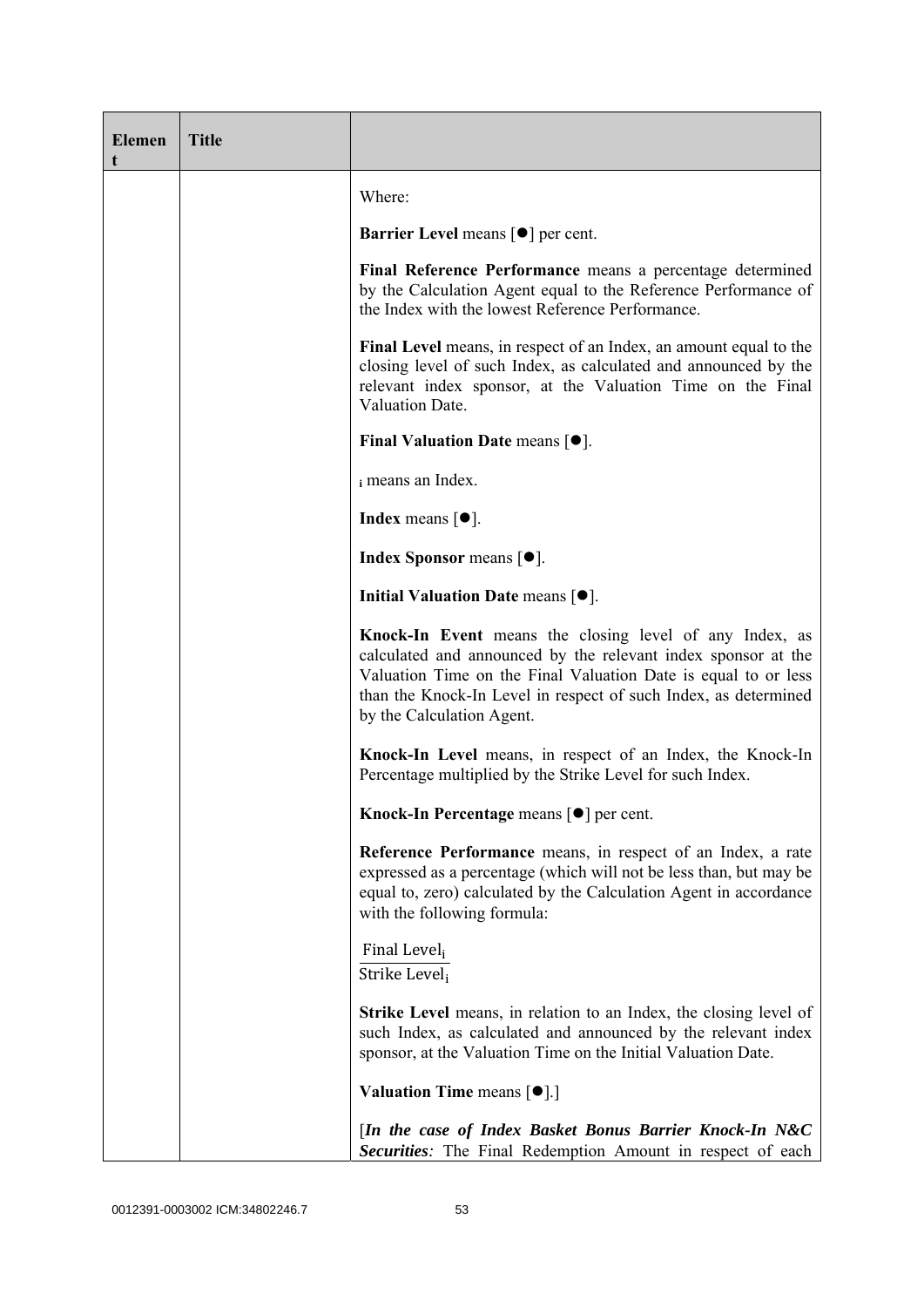| <b>Elemen</b><br>t | <b>Title</b> |                                                                                                                                                                                                                               |                                                              |                                                                                                                                                                                                        |  |
|--------------------|--------------|-------------------------------------------------------------------------------------------------------------------------------------------------------------------------------------------------------------------------------|--------------------------------------------------------------|--------------------------------------------------------------------------------------------------------------------------------------------------------------------------------------------------------|--|
|                    |              | nominal amount of N&C Securities equal to the Calculation<br>Amount shall be an amount in the Specified Currency (which will<br>not be less than, but may be equal to, zero) calculated by the<br>Calculation Agent equal to: |                                                              |                                                                                                                                                                                                        |  |
|                    |              | (a)                                                                                                                                                                                                                           |                                                              | if no Knock-In Event has occurred, the product of (i) the<br>Calculation Amount and (ii) 100 per cent. plus the<br>Participation Rate; or                                                              |  |
|                    |              | (b)                                                                                                                                                                                                                           |                                                              | if a Knock-In Event has occurred:                                                                                                                                                                      |  |
|                    |              |                                                                                                                                                                                                                               | (i)                                                          | if the Final Reference Performance is equal to or<br>greater than the Barrier Level, the Calculation<br>Amount; or                                                                                     |  |
|                    |              |                                                                                                                                                                                                                               | (ii)                                                         | if the Final Reference Performance is less than<br>the Barrier Level, the product of (x) the<br>Calculation Amount and (y) the Final Reference<br>Performance.                                         |  |
|                    |              | Where:                                                                                                                                                                                                                        |                                                              |                                                                                                                                                                                                        |  |
|                    |              |                                                                                                                                                                                                                               | <b>Barrier Level</b> means $\lceil \bullet \rceil$ per cent. |                                                                                                                                                                                                        |  |
|                    |              |                                                                                                                                                                                                                               |                                                              | Final Reference Performance means a percentage determined<br>by the Calculation Agent equal to the Reference Performance of<br>the Index with the lowest Reference Performance.                        |  |
|                    |              | Valuation Date.                                                                                                                                                                                                               |                                                              | Final Level means, in respect of an Index, an amount equal to the<br>closing level of such Index, as calculated and announced by the<br>relevant index sponsor, at the Valuation Time on the Final     |  |
|                    |              |                                                                                                                                                                                                                               |                                                              | <b>Final Valuation Date means <math>\lceil \bullet \rceil</math>.</b>                                                                                                                                  |  |
|                    |              | i means an Index.                                                                                                                                                                                                             |                                                              |                                                                                                                                                                                                        |  |
|                    |              | <b>Index</b> means $\lceil \bullet \rceil$ .                                                                                                                                                                                  |                                                              |                                                                                                                                                                                                        |  |
|                    |              |                                                                                                                                                                                                                               |                                                              | Initial Valuation Date means $[•]$ .                                                                                                                                                                   |  |
|                    |              |                                                                                                                                                                                                                               |                                                              | Knock-In Event means the Final Reference Performance is less<br>than the Knock-In Level.                                                                                                               |  |
|                    |              |                                                                                                                                                                                                                               |                                                              | Knock-In Level means $\lceil \bullet \rceil$ per cent.                                                                                                                                                 |  |
|                    |              |                                                                                                                                                                                                                               |                                                              | Participation Rate means [ $\bullet$ ] per cent.                                                                                                                                                       |  |
|                    |              |                                                                                                                                                                                                                               |                                                              | Reference Performance means, in respect of an Index, a rate<br>expressed as a percentage (which will not be less than, but may be<br>equal to, zero) calculated by the Calculation Agent in accordance |  |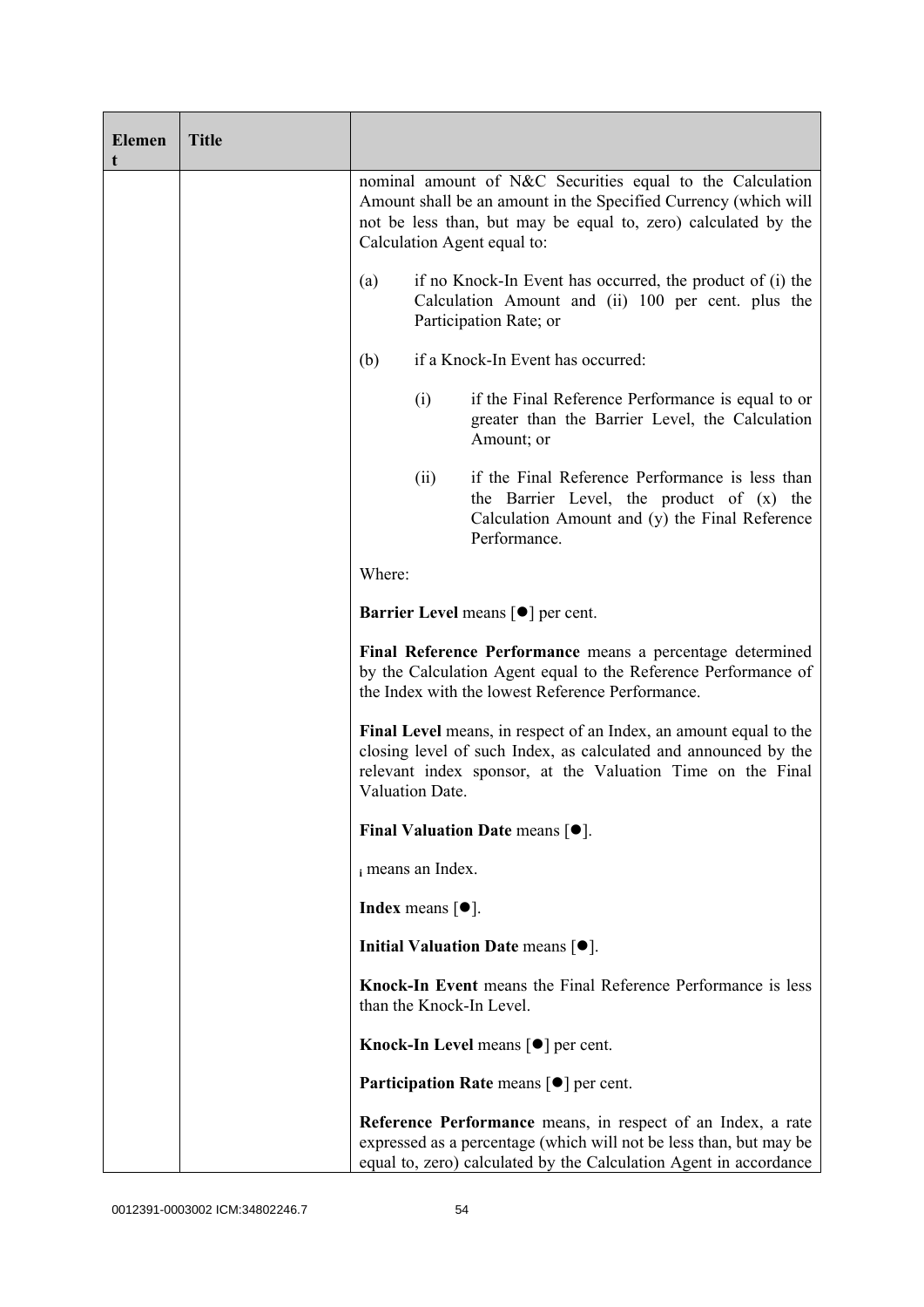| <b>Elemen</b><br>t | <b>Title</b> |                                                                                                                                                                                                                                                                                                                                                                                                                                                                                                                                                                                                                                                              |
|--------------------|--------------|--------------------------------------------------------------------------------------------------------------------------------------------------------------------------------------------------------------------------------------------------------------------------------------------------------------------------------------------------------------------------------------------------------------------------------------------------------------------------------------------------------------------------------------------------------------------------------------------------------------------------------------------------------------|
|                    |              | with the following formula:                                                                                                                                                                                                                                                                                                                                                                                                                                                                                                                                                                                                                                  |
|                    |              | Final Level <sub>i</sub><br>Strike Level;                                                                                                                                                                                                                                                                                                                                                                                                                                                                                                                                                                                                                    |
|                    |              | <b>Strike Level</b> means, in relation to an Index, the closing level of<br>such Index, as calculated and announced by the relevant index<br>sponsor, at the Valuation Time on the Initial Valuation Date.                                                                                                                                                                                                                                                                                                                                                                                                                                                   |
|                    |              | <b>Valuation Time means <math>\lceil \bullet \rceil</math>.</b>                                                                                                                                                                                                                                                                                                                                                                                                                                                                                                                                                                                              |
|                    |              | [In the case of Equity Basket Autocall N&C Securities: Unless<br>the N&C Securities have been previously redeemed or cancelled,<br>if on any Observation Date an Autocall Event occurs the Issuer<br>will, on giving notice to Securityholders, redeem all, but not some<br>only, of the Securities, each nominal amount of the Securities<br>equal to the Calculation Amount being redeemed on the Early<br>Redemption Date at the Early Redemption Amount specified<br>below [If the Securities are interest bearing and not Conditional<br>Interest N&C Securities, insert, together with interest accrued to<br>(but excluding) the date of redemption]. |
|                    |              | Where:                                                                                                                                                                                                                                                                                                                                                                                                                                                                                                                                                                                                                                                       |
|                    |              | <b>Autocall Event</b> means the Autocall Reference Performance in<br>respect of an Observation Date (the Relevant Observation Date)<br>is equal to or greater than the Autocall Level in respect of such<br>Observation Date.                                                                                                                                                                                                                                                                                                                                                                                                                                |
|                    |              | <b>Autocall Level</b> means [specify % for each Observation Date].                                                                                                                                                                                                                                                                                                                                                                                                                                                                                                                                                                                           |
|                    |              | <b>Autocall Rate</b> means [specify % for each Observation Date].                                                                                                                                                                                                                                                                                                                                                                                                                                                                                                                                                                                            |
|                    |              | Autocall Reference Performance means, in respect of an<br>Observation Date, a percentage determined by the Calculation<br>Agent equal to the Reference Performance of the Share with the<br>lowest Reference Performance in respect of such Observation<br>Date.                                                                                                                                                                                                                                                                                                                                                                                             |
|                    |              | Early Redemption Amount means, in respect of each nominal<br>amount of the N&C Securities equal to the Calculation Amount,<br>an amount in the Specified Currency (which will not be less than,<br>but may be equal to, zero) calculated by the Calculation Agent<br>equal to [in the case of a Fixed Autocall N&C Security: the<br>Calculation Amount] [in the case of an Uplift Autocall N&C<br>Security: the product of (i) the Calculation Amount and (ii) 100<br>per cent. plus the Autocall Rate in respect of the Relevant<br>Observation Date].                                                                                                      |
|                    |              | Early Redemption Date means the day falling the Number of<br>Autocall Business Days immediately succeeding the Relevant                                                                                                                                                                                                                                                                                                                                                                                                                                                                                                                                      |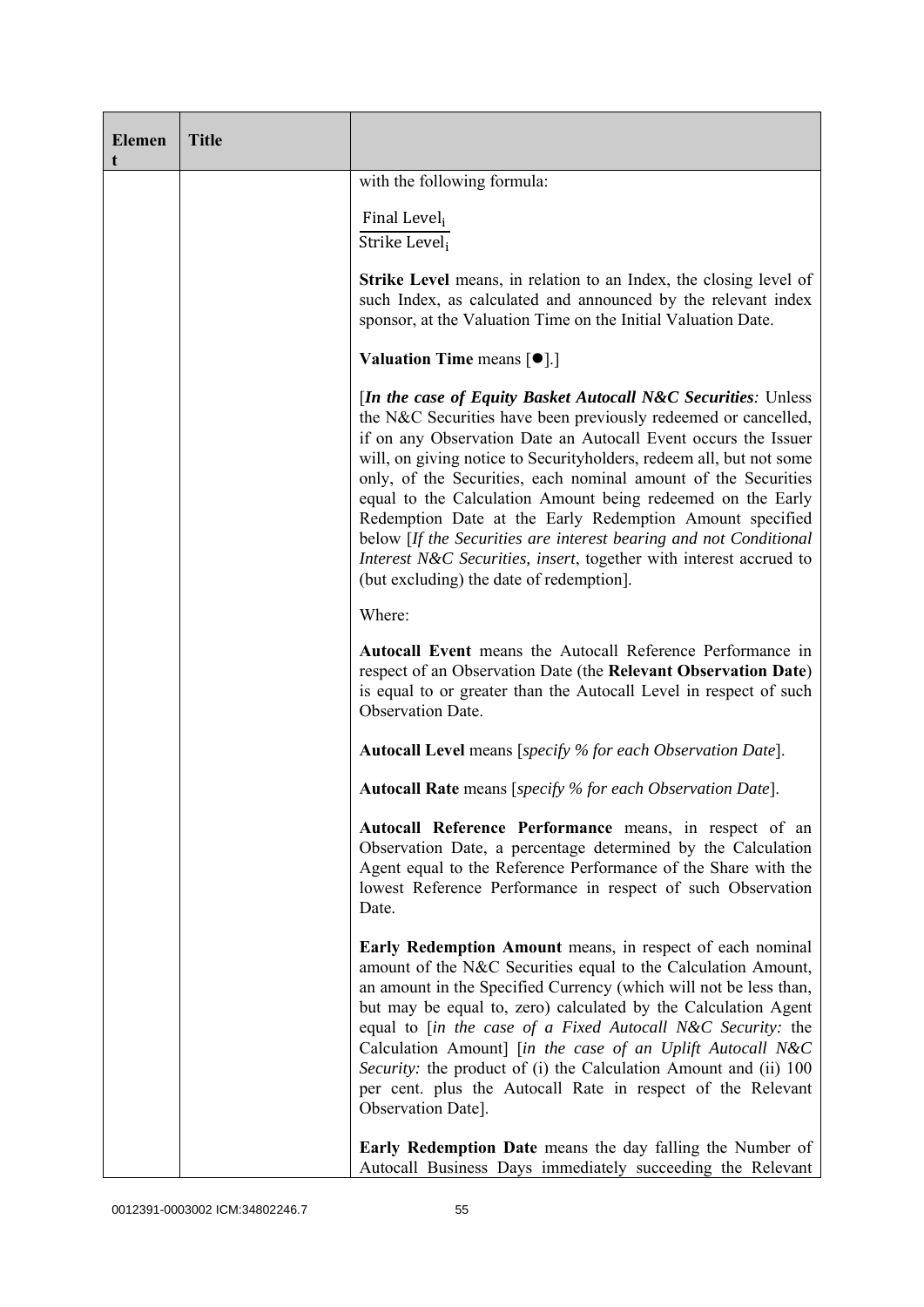| <b>Elemen</b><br>t | <b>Title</b> |                                                                                                                                                                                                                                                                                                                                                                                                                                                                                                                                                                                                                                                                           |
|--------------------|--------------|---------------------------------------------------------------------------------------------------------------------------------------------------------------------------------------------------------------------------------------------------------------------------------------------------------------------------------------------------------------------------------------------------------------------------------------------------------------------------------------------------------------------------------------------------------------------------------------------------------------------------------------------------------------------------|
|                    |              | Observation Date.                                                                                                                                                                                                                                                                                                                                                                                                                                                                                                                                                                                                                                                         |
|                    |              | i means a Share.                                                                                                                                                                                                                                                                                                                                                                                                                                                                                                                                                                                                                                                          |
|                    |              | Initial Valuation Date means $[•]$ .                                                                                                                                                                                                                                                                                                                                                                                                                                                                                                                                                                                                                                      |
|                    |              | o means an Observation Date.                                                                                                                                                                                                                                                                                                                                                                                                                                                                                                                                                                                                                                              |
|                    |              | <b>Observation Date means <math>\lceil \bullet \rceil</math>.</b>                                                                                                                                                                                                                                                                                                                                                                                                                                                                                                                                                                                                         |
|                    |              | <b>Observation Price</b> means, in respect of an Observation Date and<br>a Share, an amount equal to the price per share in respect of such<br>Share quoted on the applicable exchange at the Valuation Time<br>on such Observation Date.                                                                                                                                                                                                                                                                                                                                                                                                                                 |
|                    |              | Number of Autocall Business Days means [●].                                                                                                                                                                                                                                                                                                                                                                                                                                                                                                                                                                                                                               |
|                    |              | Reference Performance means, in respect of an Observation<br>Date and a Share, a rate expressed as a percentage (which will not<br>be less than, but may be equal to, zero) calculated by the<br>Calculation Agent in accordance with the following formula:                                                                                                                                                                                                                                                                                                                                                                                                              |
|                    |              | Observation Level <sub>i.0</sub><br>Strike Level;                                                                                                                                                                                                                                                                                                                                                                                                                                                                                                                                                                                                                         |
|                    |              | <b>Share</b> means $\lceil \bullet \rceil$ .                                                                                                                                                                                                                                                                                                                                                                                                                                                                                                                                                                                                                              |
|                    |              | <b>Strike Price</b> means, in relation to a Share, the price per share in<br>respect of such Share quoted on the applicable exchange at the<br>Valuation Time on the Initial Valuation Date.                                                                                                                                                                                                                                                                                                                                                                                                                                                                              |
|                    |              | <b>Valuation Time means <math>\lceil \bullet \rceil</math>.</b>                                                                                                                                                                                                                                                                                                                                                                                                                                                                                                                                                                                                           |
|                    |              | <i>In the case of Index Basket Autocall N&amp;C Securities: Unless the</i><br>N&C Securities have been previously redeemed or cancelled, if on<br>any Observation Date an Autocall Event occurs the Issuer will, on<br>giving notice to Securityholders, redeem all, but not some only, of<br>the N&C Securities, each nominal amount of N&C Securities equal<br>to the Calculation Amount being redeemed on the Early<br>Redemption Date at the Early Redemption Amount specified<br>below[If the Securities are interest bearing and not Conditional<br>Interest N&C Securities, insert:, together with interest accrued to<br>(but excluding) the date of redemption]. |
|                    |              | Where:                                                                                                                                                                                                                                                                                                                                                                                                                                                                                                                                                                                                                                                                    |
|                    |              | Autocall Event means the Autocall Reference Performance in<br>respect of an Observation Date (the Relevant Observation Date)<br>is equal to or greater than the Autocall Level in respect of such<br>Observation Date.                                                                                                                                                                                                                                                                                                                                                                                                                                                    |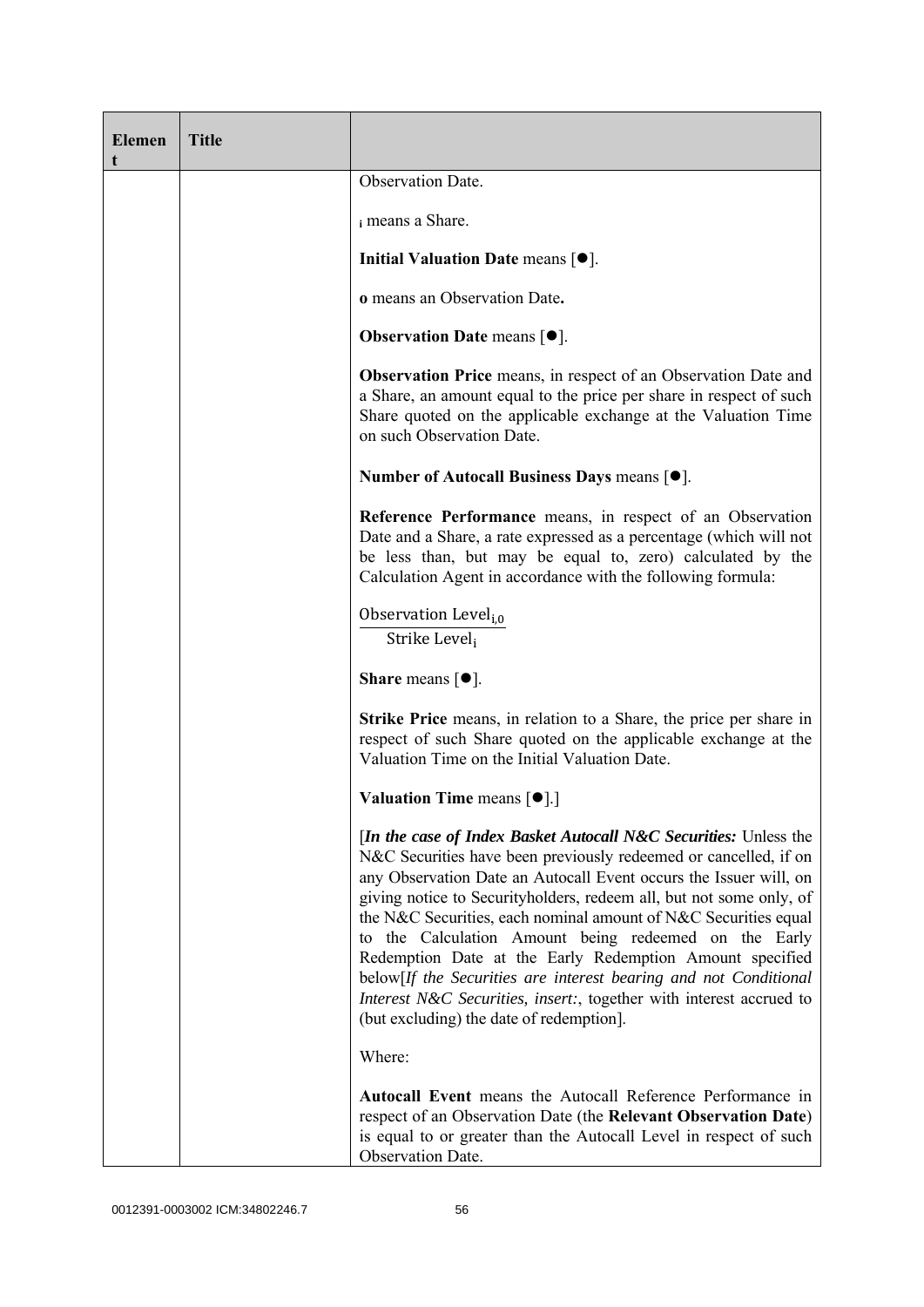| <b>Elemen</b><br>t | <b>Title</b> |                                                                                                                                                                                                                                                                                                                                                                                                                                                                                                                                              |
|--------------------|--------------|----------------------------------------------------------------------------------------------------------------------------------------------------------------------------------------------------------------------------------------------------------------------------------------------------------------------------------------------------------------------------------------------------------------------------------------------------------------------------------------------------------------------------------------------|
|                    |              | <b>Autocall Level</b> means [specify % for each Observation Date].                                                                                                                                                                                                                                                                                                                                                                                                                                                                           |
|                    |              | <b>Autocall Rate</b> means [specify % for each Observation Date].                                                                                                                                                                                                                                                                                                                                                                                                                                                                            |
|                    |              | Autocall Reference Performance means, in respect of an<br>Observation Date, a percentage determined by the Calculation<br>Agent equal to the Reference Performance of the Index with the<br>lowest Reference Performance in respect of such Observation<br>Date.                                                                                                                                                                                                                                                                             |
|                    |              | Early Redemption Amount means, in respect of each nominal<br>amount of Securities equal to the Calculation Amount, an amount<br>in the Specified Currency (which will not be less than, but may be<br>equal to, zero) calculated by the Calculation Agent equal to [in<br>the case of a Fixed Autocall N&C Security: the Calculation<br>Amount] [in the case of an Uplift Autocall N&C Security: the<br>product of (i) the Calculation Amount and (ii) 100 per cent. plus<br>the Autocall Rate in respect of the Relevant Observation Date]. |
|                    |              | Early Redemption Date means the day falling the Number of<br>Autocall Business Days immediately succeeding the Relevant<br>Observation Date.                                                                                                                                                                                                                                                                                                                                                                                                 |
|                    |              | i means an Index.                                                                                                                                                                                                                                                                                                                                                                                                                                                                                                                            |
|                    |              | <b>Index</b> means $\lceil \bullet \rceil$ .                                                                                                                                                                                                                                                                                                                                                                                                                                                                                                 |
|                    |              | Initial Valuation Date means [ $\bullet$ ].                                                                                                                                                                                                                                                                                                                                                                                                                                                                                                  |
|                    |              | o means an Observation Date.                                                                                                                                                                                                                                                                                                                                                                                                                                                                                                                 |
|                    |              | <b>Observation Date means <math>[•]</math>.</b>                                                                                                                                                                                                                                                                                                                                                                                                                                                                                              |
|                    |              | <b>Observation Level</b> means, in respect of an Observation Date and<br>an Index, an amount equal to the closing level of such Index, as<br>calculated and announced by the relevant index sponsor, at the<br>Valuation Time on such Observation Date.                                                                                                                                                                                                                                                                                      |
|                    |              | Number of Autocall Business Days means [ $\bullet$ ].                                                                                                                                                                                                                                                                                                                                                                                                                                                                                        |
|                    |              | Reference Performance means, in respect of an Observation<br>Date and an Index, a rate expressed as a percentage (which will<br>not be less than, but may be equal to, zero) calculated by the<br>Calculation Agent in accordance with the following formula:                                                                                                                                                                                                                                                                                |
|                    |              | Observation Level <sub>i.0</sub><br>Strike Level <sub>i</sub>                                                                                                                                                                                                                                                                                                                                                                                                                                                                                |
|                    |              | <b>Strike Level</b> means, in relation to an Index, the closing level of                                                                                                                                                                                                                                                                                                                                                                                                                                                                     |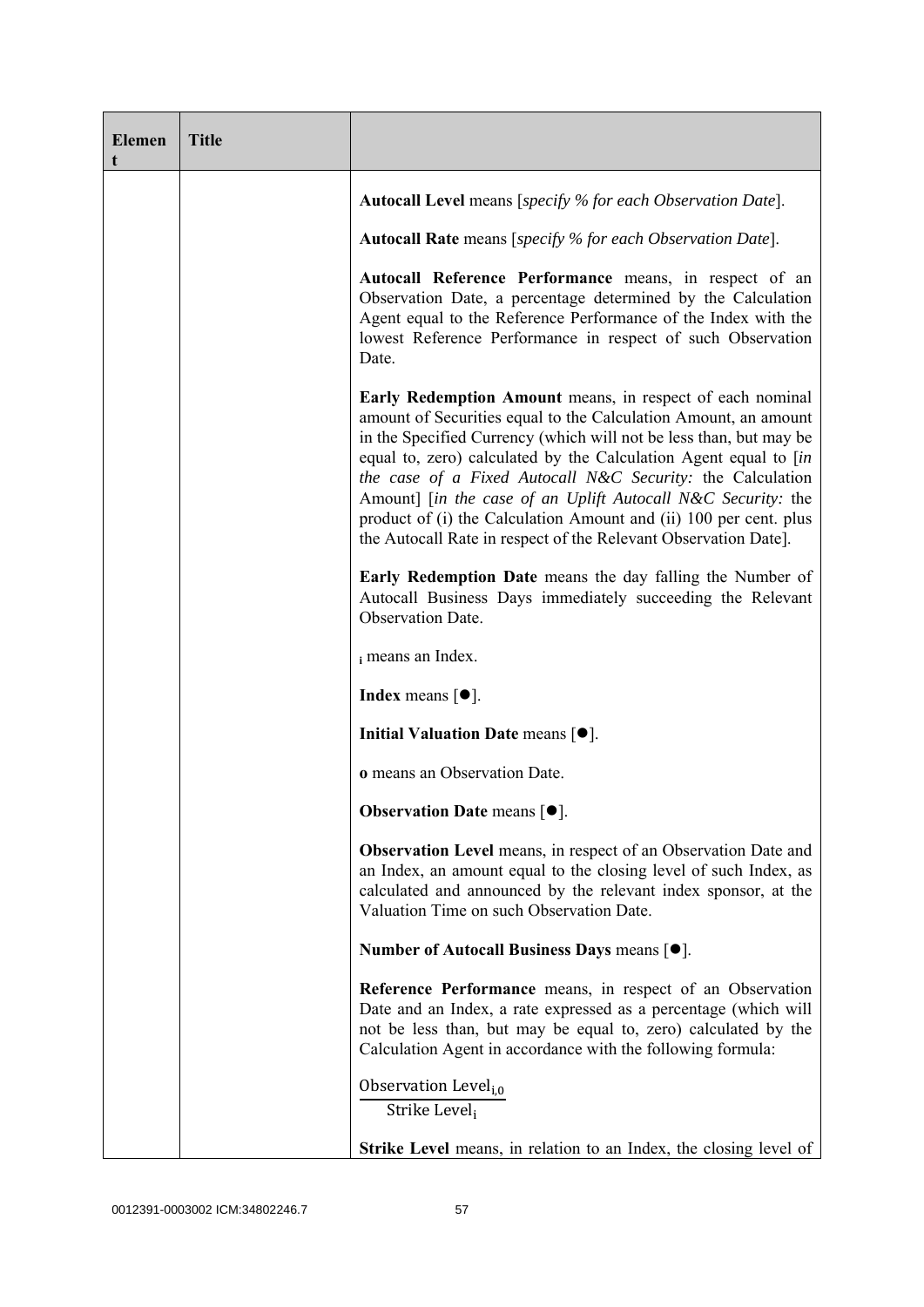| <b>Elemen</b><br>t | <b>Title</b> |                                                                                                                                                                                                                                                                                                                                                                                                                                                                                                                                                                                            |
|--------------------|--------------|--------------------------------------------------------------------------------------------------------------------------------------------------------------------------------------------------------------------------------------------------------------------------------------------------------------------------------------------------------------------------------------------------------------------------------------------------------------------------------------------------------------------------------------------------------------------------------------------|
|                    |              | such Index, as calculated and announced by the relevant index<br>sponsor, at the Valuation Time on the Initial Valuation Date.                                                                                                                                                                                                                                                                                                                                                                                                                                                             |
|                    |              | Valuation Time means [ $\bullet$ ].]                                                                                                                                                                                                                                                                                                                                                                                                                                                                                                                                                       |
|                    |              | [In the case of Zero Recovery Single Name Credit Linked N&C<br>Securities, insert: Subject to any prior purchase and cancellation<br>or early redemption and the occurrence of a Credit Event<br>Determination Date as described below, each Security will be<br>redeemed by the Issuer at [insert Calculation Amount], being its<br>Final Redemption Amount on the Maturity Date.                                                                                                                                                                                                         |
|                    |              | Discharge of the Issuer's obligations following a Credit Event                                                                                                                                                                                                                                                                                                                                                                                                                                                                                                                             |
|                    |              | If a Credit Event (being a [bankruptcy[,]] [failure to pay[,]]<br>acceleration[,]]<br>[obligation]<br>[obligation]<br>$default[$ ,]]<br>[repudiation/moratorium[,]] [governmental intervention[,]] [or]<br>[restructuring] (include all that apply)), occurs in respect of the<br>Reference Entity (being [specify reference entity] or any<br>$successor(s)$ ) (the Reference Entity), the Calculation Agent may<br>determine that a Credit Event Determination Date has occurred.                                                                                                        |
|                    |              | If a Credit Event Determination Date occurs, the Issuer shall give<br>notice to the holders, and, subject to any adjustment and any prior<br>redemption, the Issuer's obligations in respect of the N&C<br>Securities will be discharged on the Credit Event Redemption<br>Date and no redemption or other amounts shall be payable in<br>respect of such discharge and the Issuer will have no further<br>liability or obligation in respect of the N&C Securities.                                                                                                                       |
|                    |              | If the Calculation Agent determines that a Credit Event<br>Determination Date has occurred, [each Security shall cease to<br>bear interest from (and including) the Coupon Payment Date<br>immediately preceding, or if the Credit Event Determination Date<br>is a Coupon Payment Date, coinciding with the Credit Event<br>Determination Date, or if the Credit Event Determination Date<br>falls on or prior to the first Coupon Payment Date, no interest<br>shall accrue on the Securities] [each Security shall cease to bear<br>interest from the Credit Event Determination Date]. |
|                    |              | Where:                                                                                                                                                                                                                                                                                                                                                                                                                                                                                                                                                                                     |
|                    |              | Credit Event Determination Date means the date in respect of<br>which a Credit Event is determined to have occurred for the<br>purposes of the Securities.                                                                                                                                                                                                                                                                                                                                                                                                                                 |
|                    |              | <b>Credit Event Redemption Date</b> means the day falling [specify]<br>[ten] business days following the latest of (i) the Credit Event<br>Determination Date and (ii) the date when the Credit Event<br>Notice is delivered.                                                                                                                                                                                                                                                                                                                                                              |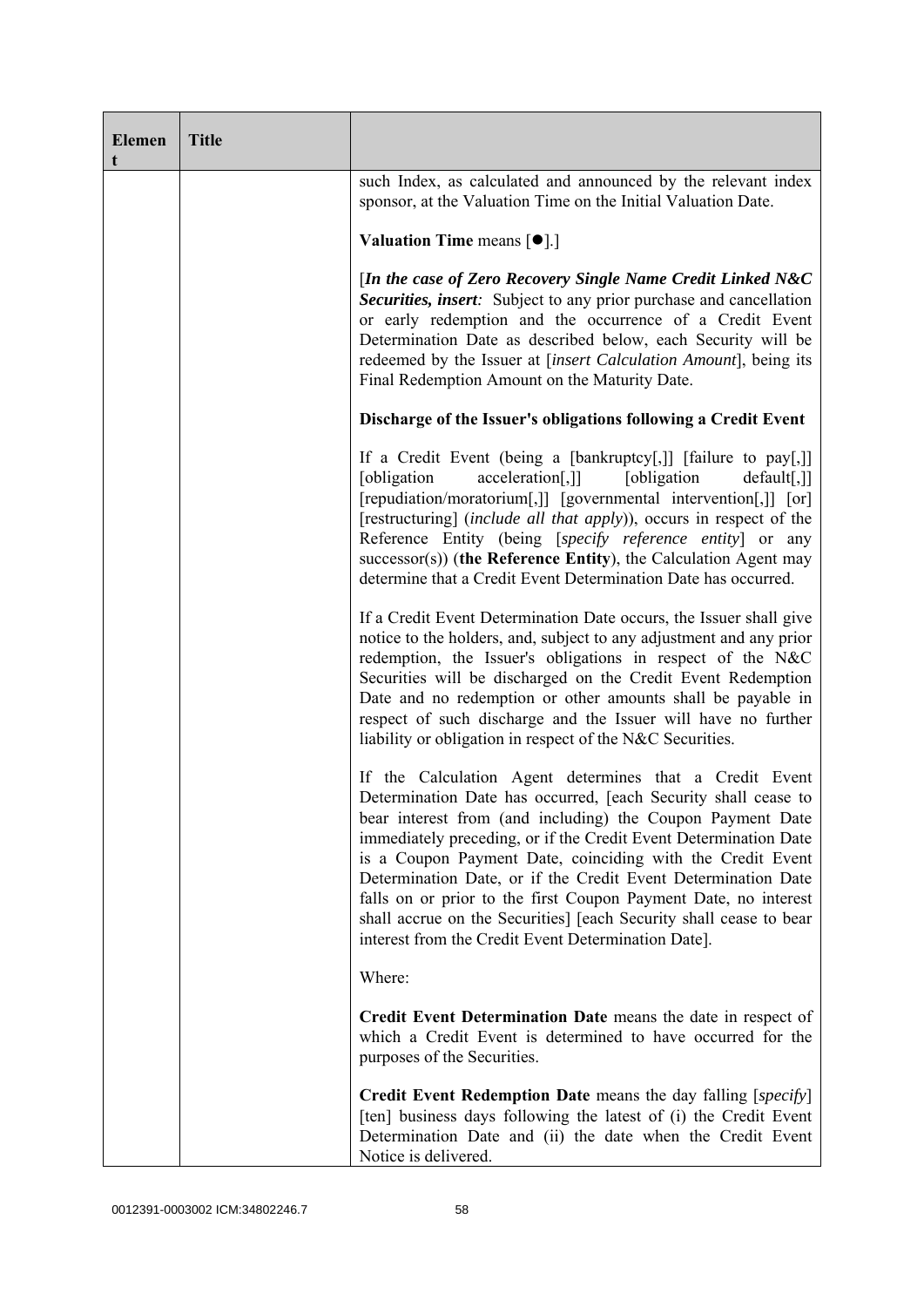| <b>Elemen</b><br>t | <b>Title</b> |                                                                                                                                                                                                                                                                                                                                                                                                                                                                                                                                                                                                                                                                      |
|--------------------|--------------|----------------------------------------------------------------------------------------------------------------------------------------------------------------------------------------------------------------------------------------------------------------------------------------------------------------------------------------------------------------------------------------------------------------------------------------------------------------------------------------------------------------------------------------------------------------------------------------------------------------------------------------------------------------------|
|                    |              | [If Restructuring is a Credit Event and either Restructuring<br>Maturity Limitation and Fully Transferable Obligation, Modified<br>Restructuring<br>Maturity Limitation<br>and<br>Conditionally<br>Transferable Obligation, Mod R or Mod Mod R applies, insert:                                                                                                                                                                                                                                                                                                                                                                                                      |
|                    |              | <b>Partial Reduction on Restructuring Credit Event</b>                                                                                                                                                                                                                                                                                                                                                                                                                                                                                                                                                                                                               |
|                    |              | If the type of Credit Event is a Restructuring, the Calculation<br>Agent may choose not to discharge the Issuer's obligations in<br>respect of the full nominal amount of the N&C Securities but may<br>instead determine that the Issuer's obligations shall be discharged<br>in respect of a portion of such nominal amount (the Partial<br>Discharge Amount) only and, subject to the occurrence of further<br>Credit Events, leave the remaining portion of the nominal amount<br>of the N&C Securities outstanding (in which case the terms and<br>conditions of the Securities shall continue to apply to such<br>outstanding portion of the nominal amount).] |
|                    |              | [In the case of Zero Recovery Basket Credit Linked N&C<br>Securities, insert: The Final Redemption Amount in respect of<br>each nominal amount of Securities equal to the Calculation<br>Amount shall be an amount in the Specified Currency equal to the<br>Outstanding Nominal Amount as of the Maturity Date. For the<br>avoidance of doubt if the Outstanding Nominal Amount as of the<br>Maturity Date is zero, no amounts will be payable on the Maturity<br>Date.                                                                                                                                                                                             |
|                    |              | The Outstanding Nominal Amount is the Calculation Amount,<br>subject to reduction in accordance with the following paragraph.                                                                                                                                                                                                                                                                                                                                                                                                                                                                                                                                        |
|                    |              | If [Insert if Annex 7 applies: Conditions to Settlement are<br>satisfied][Insert if Annex 15 applies: a Credit<br>Event<br>Determination Date occurs] with respect to a Reference Entity,<br>the Calculation Agent will thereupon reduce the Outstanding<br>Nominal Amount by an amount equal to the Credit Event<br>Reduction Amount in respect of such Reference Entity, subject to<br>the effective date of such reduction being adjusted or such<br>reduction being reversed in certain circumstances.                                                                                                                                                           |
|                    |              | If the Outstanding Nominal Amount is equal to zero, the Issuer's<br>obligations in respect of the Securities will be discharged and the<br>Issuer will have no further liability in respect thereof.                                                                                                                                                                                                                                                                                                                                                                                                                                                                 |
|                    |              | Where:                                                                                                                                                                                                                                                                                                                                                                                                                                                                                                                                                                                                                                                               |
|                    |              | [ <i>Insert if Annex 7 applies:</i> Conditions to Settlement means $[(a)]$<br>the occurrence of a Credit Event Determination Date except<br>where such is reversed [and (b) either (i) the delivery by the<br>Calculation Agent to the Issuer of a notice of publicly available                                                                                                                                                                                                                                                                                                                                                                                      |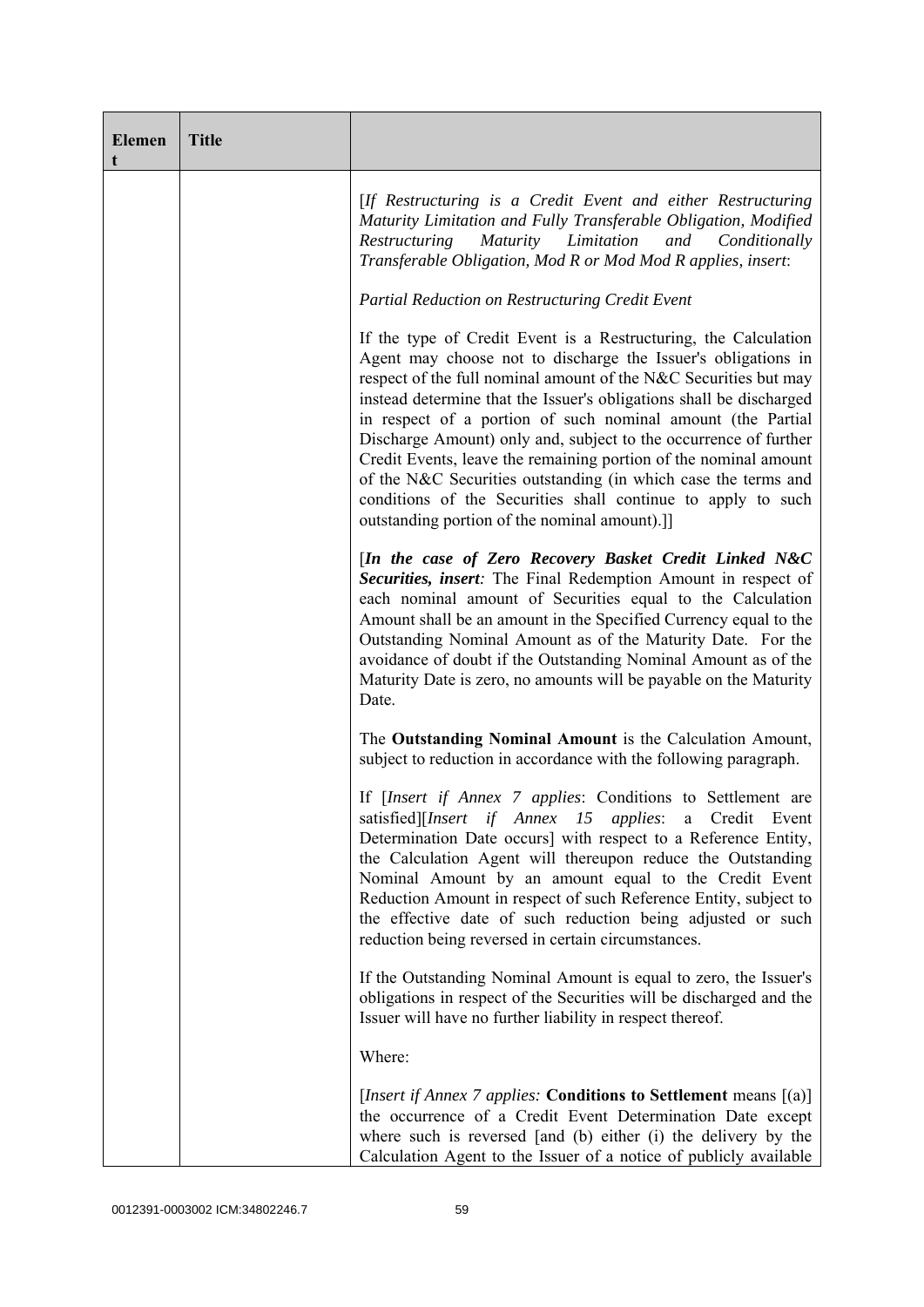| <b>Elemen</b><br>t | <b>Title</b> |                                                                                                                                                                                                                                                                                                                                                                                                                                                                                                                                                                                                                                                                                                                                                                                                    |
|--------------------|--------------|----------------------------------------------------------------------------------------------------------------------------------------------------------------------------------------------------------------------------------------------------------------------------------------------------------------------------------------------------------------------------------------------------------------------------------------------------------------------------------------------------------------------------------------------------------------------------------------------------------------------------------------------------------------------------------------------------------------------------------------------------------------------------------------------------|
|                    |              | information confirming the occurrence of the Credit Event that is<br>effective during one of the periods specified in paragraph (a) of<br>the definition of Credit Event Determination Date or (ii) the<br>public announcement by the International Swaps and Derivatives<br>Association, Inc. (ISDA) on or prior to the last day of a<br>prescribed period that the relevant Credit Derivatives<br>Determinations Committee established by ISDA has resolved that<br>an event that constitutes a Credit Event has occurred with respect<br>to the relevant Reference Entity or obligation thereof [Include if<br>Notice of Publicly Available Information is applicable].]                                                                                                                        |
|                    |              | Credit Event Determination Date means the date in respect of<br>which a Credit Event is determined to have occurred for the<br>purposes of the Securities.                                                                                                                                                                                                                                                                                                                                                                                                                                                                                                                                                                                                                                         |
|                    |              | Credit Event Reduction Amount means, in respect of a<br>Reference Entity, the product of (a) the Calculation Amount and<br>(b) the Weighting in respect of such Reference Entity.                                                                                                                                                                                                                                                                                                                                                                                                                                                                                                                                                                                                                  |
|                    |              | Credit Event means each of the Credit Events listed in the<br>relevant Physical Settlement Matrix in respect of each of the<br>Reference Entities.                                                                                                                                                                                                                                                                                                                                                                                                                                                                                                                                                                                                                                                 |
|                    |              | [Index means $\lceil \bullet \rceil$ .]                                                                                                                                                                                                                                                                                                                                                                                                                                                                                                                                                                                                                                                                                                                                                            |
|                    |              | Reference Entities and relevant Weighting Percentages means<br>$\lceil \bullet \rceil$ .                                                                                                                                                                                                                                                                                                                                                                                                                                                                                                                                                                                                                                                                                                           |
|                    |              | Weighting means, with respect to a Reference Entity, (a) the<br>Weighting Percentage for such Reference Entity or, if prior to<br>[Insert if Annex 7 applies: the satisfaction of Conditions to<br>Settlement with respect to such Reference Entity] [Insert if Annex<br>15 applies: the occurrence of a Credit Event Determination Date<br>with respect to such Reference Entity], such Reference Entity is a<br>successor to another Reference Entity, (b) the sum of $(x)$ the<br>Weighting Percentage for such Reference Entity and (y) the<br>Weighting Percentage for each Reference Entity in respect of<br>which such Reference Entity is a successor. If a Reference Entity<br>has more than one successor, its Weighting Percentage will be<br>pro-rated amongst each of the successors. |
|                    |              | [If Restructuring is a Credit Event and either Restructuring<br>Maturity Limitation and Fully Transferable Obligation, Modified<br>Limitation<br>Restructuring<br><i>Maturity</i><br>and<br>Conditionally<br>Transferable Obligation, Mod R or Mod Mod R applies, insert:                                                                                                                                                                                                                                                                                                                                                                                                                                                                                                                          |
|                    |              | <b>Partial Reduction on Restructuring Credit Event</b>                                                                                                                                                                                                                                                                                                                                                                                                                                                                                                                                                                                                                                                                                                                                             |
|                    |              | If the type of Credit Event is a Restructuring, the Calculation<br>Agent may choose not to reduce the Outstanding Nominal                                                                                                                                                                                                                                                                                                                                                                                                                                                                                                                                                                                                                                                                          |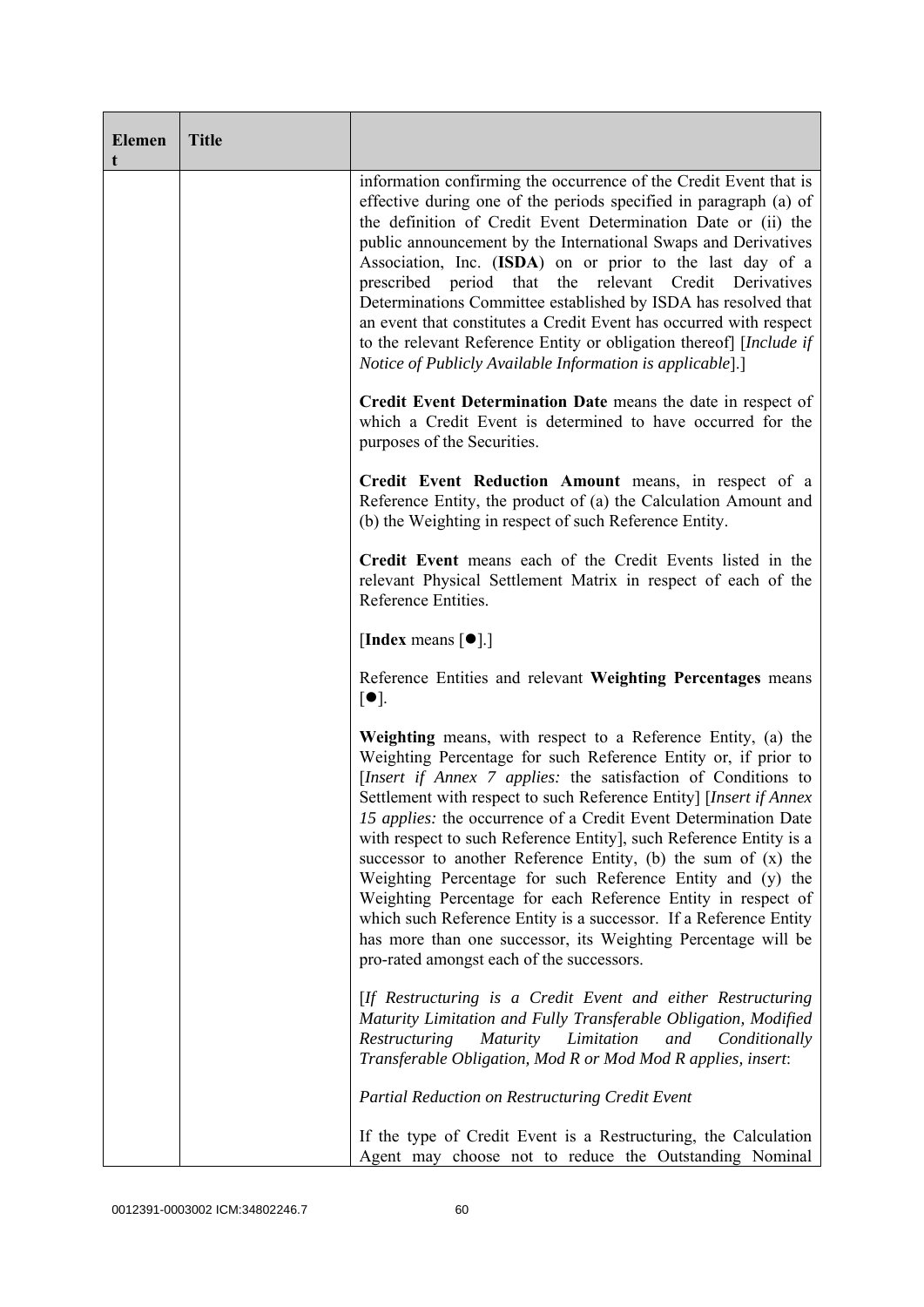| <b>Elemen</b><br>t | <b>Title</b> |                                                                                                                                                                                                                                                                                                                                                                                                                                                                                                                                                                                            |
|--------------------|--------------|--------------------------------------------------------------------------------------------------------------------------------------------------------------------------------------------------------------------------------------------------------------------------------------------------------------------------------------------------------------------------------------------------------------------------------------------------------------------------------------------------------------------------------------------------------------------------------------------|
|                    |              | Amount by the full Credit Event Reduction Amount in respect of<br>the relevant Reference Entity, but may choose to apply a<br>reduction of part of the relevant Credit Event Reduction Amount<br>and, subject to the occurrence of further Credit Events, leave the<br>remaining Credit Event Reduction Amount outstanding (in which<br>case the terms and conditions of the Securities shall continue to<br>apply to such amount).]]                                                                                                                                                      |
|                    |              | [In the case of Auction to Cash Settled Credit Linked N&C<br>Securities, insert: Subject to any prior purchase and cancellation<br>or early redemption and the occurrence of a Credit Event<br>Determination Date as described below, each Security will be<br>redeemed by the Issuer at [insert Calculation Amount], being its<br>Final Redemption Amount on the Maturity Date.                                                                                                                                                                                                           |
|                    |              | <b>Redemption following a Credit Event</b>                                                                                                                                                                                                                                                                                                                                                                                                                                                                                                                                                 |
|                    |              | If a Credit Event (being a [bankruptcy[,]] [failure to pay[,]]<br>acceleration[,]]<br>[obligation<br>[obligation]<br>$default[,$ ]]<br>[repudiation/moratorium[,]] [governmental intervention[,]] [or]<br>[restructuring] (include all that apply)), occurs in respect of the<br>Reference Entity (being [specify reference entity] or any<br>$successor(s)$ ) (the Reference Entity), the Calculation Agent may<br>determine that a Credit Event Determination Date has occurred.                                                                                                         |
|                    |              | If a Credit Event Determination Date occurs, the Issuer shall give<br>notice to the holders, and, subject to any adjustment and any prior<br>redemption, redeem all but not some only of the Securities and<br>pay in respect of each Security the Credit Event Redemption<br>Amount on the Credit Event Redemption Date.                                                                                                                                                                                                                                                                  |
|                    |              | If the Calculation Agent determines that a Credit Event<br>Determination Date has occurred, [each Security shall cease to<br>bear interest from (and including) the Coupon Payment Date<br>immediately preceding, or if the Credit Event Determination Date<br>is a Coupon Payment Date, coinciding with the Credit Event<br>Determination Date, or if the Credit Event Determination Date<br>falls on or prior to the first Coupon Payment Date, no interest<br>shall accrue on the Securities] [each Security shall cease to bear<br>interest from the Credit Event Determination Date]. |
|                    |              | Where:                                                                                                                                                                                                                                                                                                                                                                                                                                                                                                                                                                                     |
|                    |              | Auction Final Price means the recovery amount (expressed as a<br>percentage) determined by the Calculation Agent by reference to<br>the price determined for obligations of the relevant Reference<br>Entity by the relevant auction procedure.                                                                                                                                                                                                                                                                                                                                            |
|                    |              | Auction Settlement Date means the date for settlement of the<br>auction procedure pursuant to which the Auction Final Price is                                                                                                                                                                                                                                                                                                                                                                                                                                                             |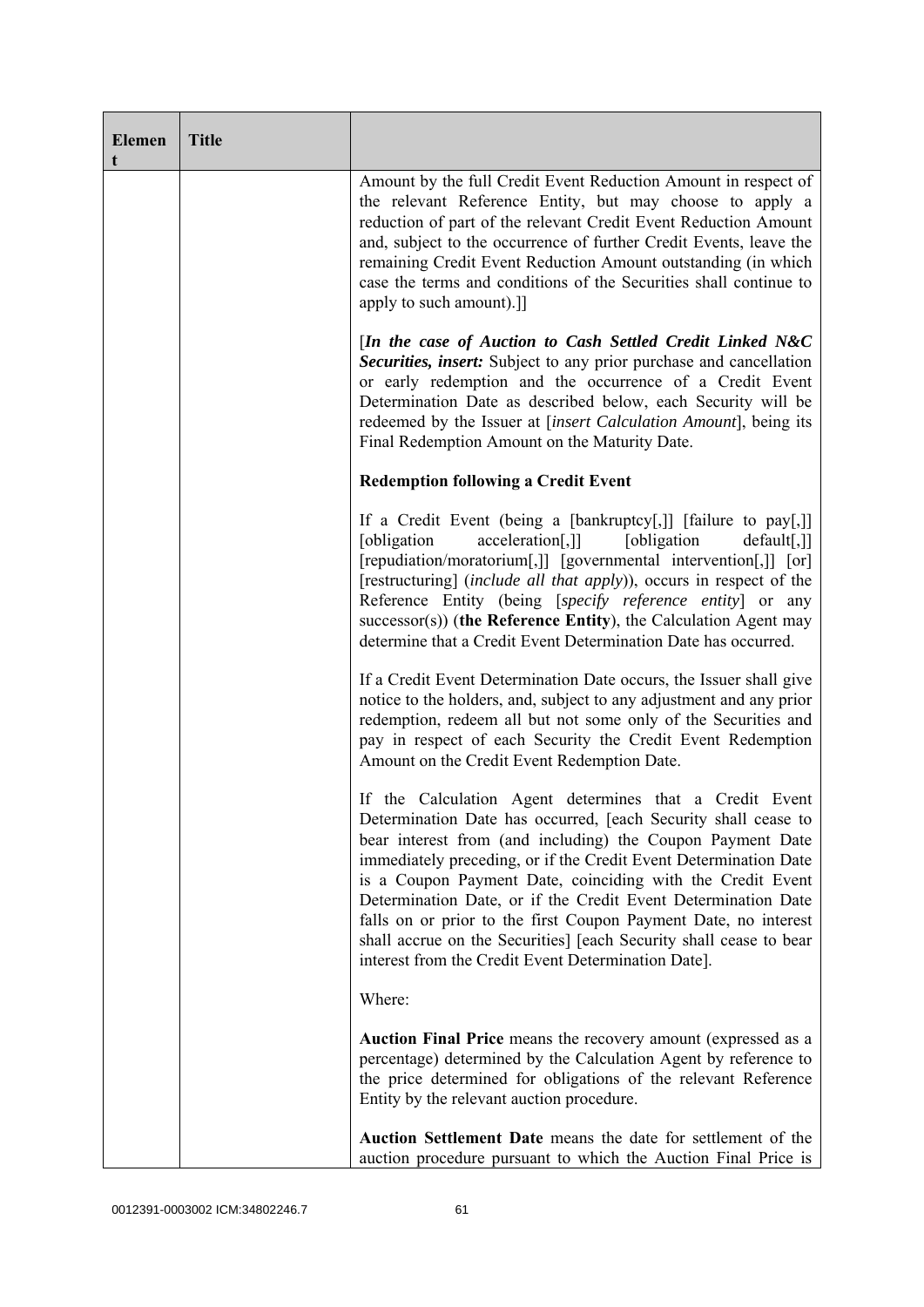| <b>Elemen</b><br>t | <b>Title</b> |                                                                                                                                                                                                                                                                                                                                                                                                                                                                                                                                  |
|--------------------|--------------|----------------------------------------------------------------------------------------------------------------------------------------------------------------------------------------------------------------------------------------------------------------------------------------------------------------------------------------------------------------------------------------------------------------------------------------------------------------------------------------------------------------------------------|
|                    |              | determined.                                                                                                                                                                                                                                                                                                                                                                                                                                                                                                                      |
|                    |              | Credit Event Determination Date means the date in respect of<br>which a Credit Event is determined to have occurred for the<br>purposes of the Securities.                                                                                                                                                                                                                                                                                                                                                                       |
|                    |              | <b>Credit Event Redemption Date</b> means [the later of $\left  \right $ [(a) [<br>business days following the latest of [the date falling [<br>business days following the latest of $\vert$ $\vert$ (i) the Auction Settlement<br>Date or the date on which the Final Price is determined if<br>applicable and (ii) the Credit Event Determination Date] [and (b)<br>the Scheduled Maturity Date].                                                                                                                             |
|                    |              | Credit Event Redemption Amount means: [[specify] per<br>Calculation Amount] / [an amount calculated by the Calculation<br>Agent equal to $(A \times B)$ [- C], where                                                                                                                                                                                                                                                                                                                                                             |
|                    |              | A is the Calculation Amount; [and]                                                                                                                                                                                                                                                                                                                                                                                                                                                                                               |
|                    |              | <b>B</b> is the Auction Final Price or, if the Auction Final Price is not to<br>be determined following the occurrence of certain events, the<br>Final Price; [and                                                                                                                                                                                                                                                                                                                                                               |
|                    |              | C is relevant unwind costs[.]]                                                                                                                                                                                                                                                                                                                                                                                                                                                                                                   |
|                    |              | The Credit Event Redemption Amount shall not be less than<br>zero.]]                                                                                                                                                                                                                                                                                                                                                                                                                                                             |
|                    |              | Final Price means the recovery amount (expressed as a<br>percentage) determined by the Calculation Agent in respect of<br>obligations of the relevant Reference Entity.                                                                                                                                                                                                                                                                                                                                                          |
|                    |              | [If Restructuring is a Credit Event, insert:                                                                                                                                                                                                                                                                                                                                                                                                                                                                                     |
|                    |              | Partial reduction on restructuring credit event                                                                                                                                                                                                                                                                                                                                                                                                                                                                                  |
|                    |              | If the type of credit event is a restructuring, the Calculation Agent<br>may choose not to redeem the Securities in full, but may choose<br>to pay a partial Credit Event Redemption Amount and, subject to<br>the occurrence of further credit events, the terms and conditions<br>of the Securities shall continue to apply.]                                                                                                                                                                                                  |
|                    |              | [In the case of Tranched Zero Recovery Credit Linked N&C<br>Securities, insert: The Final Redemption Amount in respect of<br>each nominal amount of Securities equal to the Calculation<br>Amount shall be an amount in the Specified Currency equal to the<br>Outstanding Nominal Amount as of the Maturity Date. For the<br>avoidance of doubt if the Outstanding Nominal Amount as of the<br>Maturity Date is zero, no amounts will be payable on the Maturity<br>Date. On and from any date on which the Outstanding Nominal |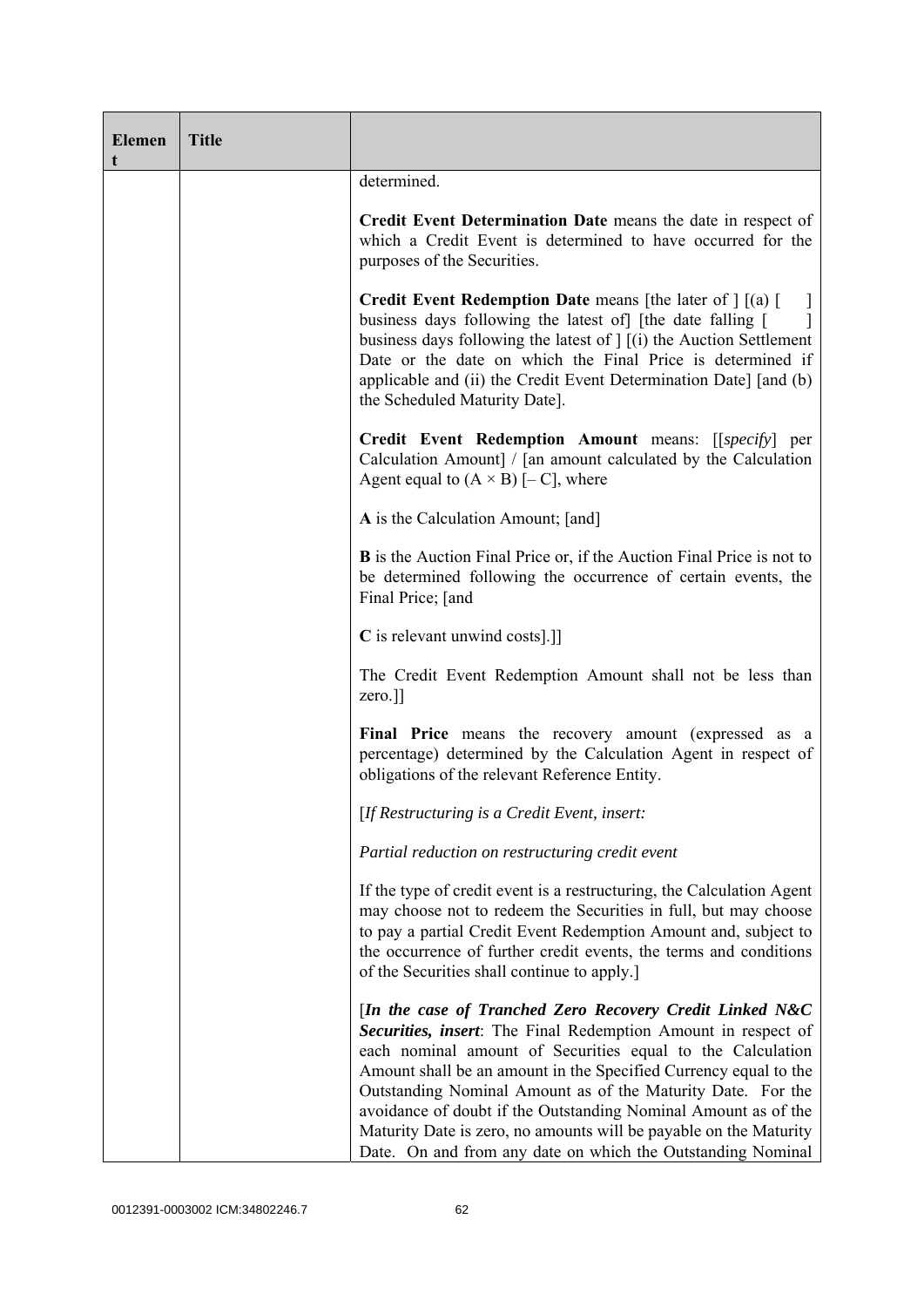| <b>Elemen</b><br>t | <b>Title</b> |                                                                                                                                                                                                                                                                                                                                                                                                                                                                              |
|--------------------|--------------|------------------------------------------------------------------------------------------------------------------------------------------------------------------------------------------------------------------------------------------------------------------------------------------------------------------------------------------------------------------------------------------------------------------------------------------------------------------------------|
|                    |              | Amount is reduced as provided below, interest will be calculated<br>on the Outstanding Nominal Amount immediately prior to the<br>relevant interest payment date. If the Outstanding Nominal<br>Amount is reduced to zero no further interest will be payable on<br>the N&C Securities.                                                                                                                                                                                      |
|                    |              | The Outstanding Nominal Amount is the Calculation Amount,<br>subject to reduction in accordance with the following paragraph.                                                                                                                                                                                                                                                                                                                                                |
|                    |              | If a Credit Event Determination Date occurs with respect to a<br>Reference Entity, the Calculation Agent will thereupon reduce the<br>Outstanding Nominal Amount by an amount equal to the<br>Aggregate Reduction Amount, subject to the effective date of<br>such reduction being adjusted or such reduction being reversed in<br>certain circumstances.                                                                                                                    |
|                    |              | If the Outstanding Nominal Amount is equal to zero, the Issuer's<br>obligations in respect of the Securities will be discharged and the<br>Issuer will have no further liability in respect thereof.                                                                                                                                                                                                                                                                         |
|                    |              | Where:                                                                                                                                                                                                                                                                                                                                                                                                                                                                       |
|                    |              | Aggregate Reduction Amount means, with respect to any day,<br>an amount equal to the product of (a) the Calculation Amount and<br>(b) the Tranche Loss Percentage divided by the Tranche Width.                                                                                                                                                                                                                                                                              |
|                    |              | Credit Event Determination Date means the date in respect of<br>which a Credit Event is determined to have occurred for the<br>purposes of the Securities.                                                                                                                                                                                                                                                                                                                   |
|                    |              | Credit Event means each of the Credit Events listed in the<br>Physical Settlement Matrix in respect of each of the Reference<br>Entities.                                                                                                                                                                                                                                                                                                                                    |
|                    |              | <b>Index</b> means $\lceil \bullet \rceil$ .                                                                                                                                                                                                                                                                                                                                                                                                                                 |
|                    |              | Loss Percentage means, with respect to each Reference Entity<br>and the occurrence of a Credit Event Determination Date, the<br>Reference Entity Weighting.                                                                                                                                                                                                                                                                                                                  |
|                    |              | Reference Entities and relevant Weighting Percentages means<br>$[\bullet]$ .                                                                                                                                                                                                                                                                                                                                                                                                 |
|                    |              | <b>Reference Entity Weighting means, in respect of each Reference</b><br>Entity the relevant Weighting Percentage, provided that if a<br>Succession Event occurs in respect of a Reference Entity the<br>Reference Entity Weightings of all affected Reference Entities<br>will be subject to adjustment by the Calculation Agent as<br>provided in the definition of "Successor". If a Reference Entity<br>has more than one successor, its Reference Entity Weighting will |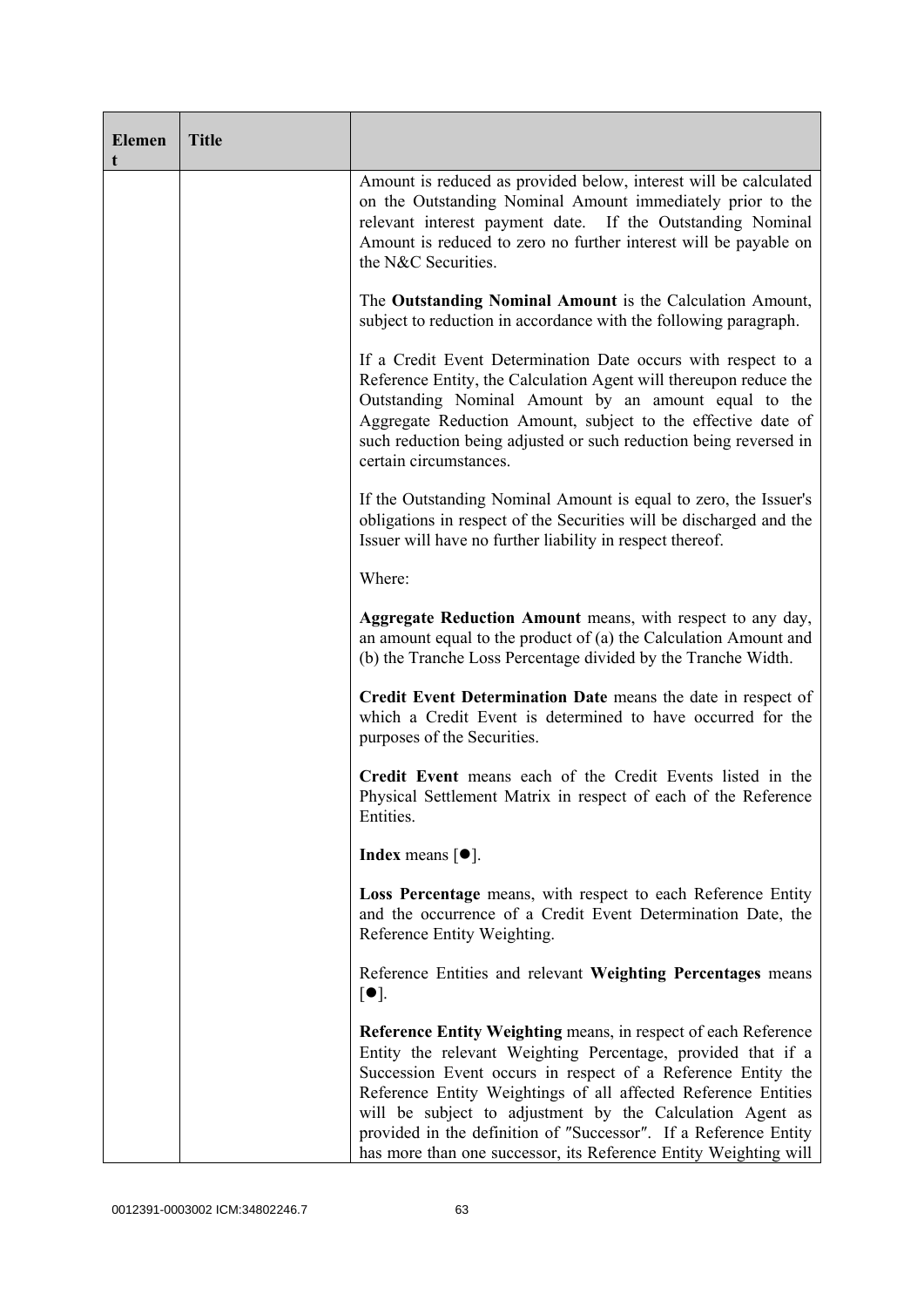| <b>Elemen</b><br>t | <b>Title</b> |                                                                                                                                                                                                                                                                                                                                                                                                                                                                                                                                                           |
|--------------------|--------------|-----------------------------------------------------------------------------------------------------------------------------------------------------------------------------------------------------------------------------------------------------------------------------------------------------------------------------------------------------------------------------------------------------------------------------------------------------------------------------------------------------------------------------------------------------------|
|                    |              | be pro-rated amongst each of the successors.                                                                                                                                                                                                                                                                                                                                                                                                                                                                                                              |
|                    |              | <b>Tranche Loss Percentage</b> means, with respect to a Credit Event<br>Determination Date, (each a Relevant Day), an amount equal to<br>the lowest of:                                                                                                                                                                                                                                                                                                                                                                                                   |
|                    |              | the Tranche Width; and<br>(a)                                                                                                                                                                                                                                                                                                                                                                                                                                                                                                                             |
|                    |              | an amount expressed as a percentage equal to (subject<br>(b)<br>to a minimum of zero):                                                                                                                                                                                                                                                                                                                                                                                                                                                                    |
|                    |              | (i)<br>the aggregate of all Loss Percentages<br>(calculated for the period from and<br>including the relevant Trade Date to and<br>including such Relevant Day) including<br>the Loss Percentage in respect of such<br>Relevant Day as determined by the<br>Calculation Agent; minus                                                                                                                                                                                                                                                                      |
|                    |              | the Tranche Attachment Level.<br>(ii)                                                                                                                                                                                                                                                                                                                                                                                                                                                                                                                     |
|                    |              | <b>Tranche Attachment Level means [●] per cent.</b>                                                                                                                                                                                                                                                                                                                                                                                                                                                                                                       |
|                    |              | <b>Tranche Detachment Level means [●] per cent.</b>                                                                                                                                                                                                                                                                                                                                                                                                                                                                                                       |
|                    |              | <b>Tranche Width</b> means $\lceil \bullet \rceil$ per cent. (being equal to the Tranche<br>Detachment Level minus the Tranche Attachment Level).                                                                                                                                                                                                                                                                                                                                                                                                         |
|                    |              | Partial Reduction on Restructuring Credit Event                                                                                                                                                                                                                                                                                                                                                                                                                                                                                                           |
|                    |              | If the type of Credit Event is a Restructuring, the Calculation<br>Agent may choose not to reduce the Outstanding Nominal<br>Amount by the full Aggregate Reduction Amount in respect of<br>the relevant Reference Entity, but may choose to apply a<br>reduction of part of the relevant Aggregate Reduction Amount<br>and, subject to the occurrence of further Credit Events, leave the<br>remaining Aggregate Reduction Amount outstanding (in which<br>case the terms and conditions of the Securities shall continue to<br>apply to such amount).]] |
|                    |              | [In the case of Equity Delta One Redemption N&C Securities:<br>The Final Redemption Amount in respect of each nominal<br>amount of Securities equal to the Calculation Amount shall be an<br>amount in the Specified Currency (which will not be less than,<br>but may be equal to, zero) calculated by the Calculation Agent<br>equal to:                                                                                                                                                                                                                |
|                    |              | $[V_F \times Exchange Rate] - C$                                                                                                                                                                                                                                                                                                                                                                                                                                                                                                                          |
|                    |              | Any such amount will be rounded to the nearest sub-unit of the                                                                                                                                                                                                                                                                                                                                                                                                                                                                                            |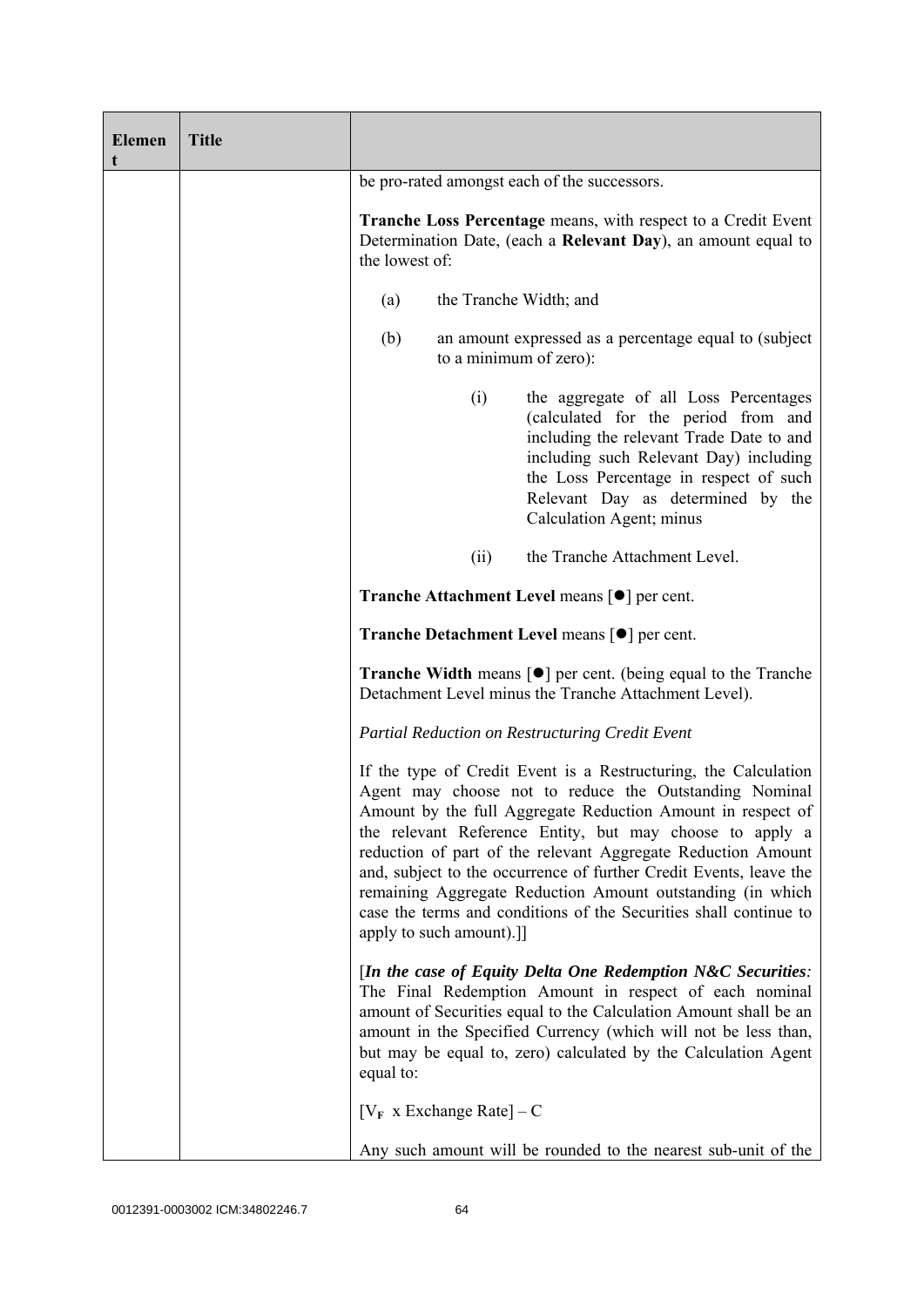| <b>Elemen</b><br>t | <b>Title</b> |                                                                                                                                                                                                                                                                                                                                                                                                                                                                                                                                                                                                                                                                                                                                                                                              |
|--------------------|--------------|----------------------------------------------------------------------------------------------------------------------------------------------------------------------------------------------------------------------------------------------------------------------------------------------------------------------------------------------------------------------------------------------------------------------------------------------------------------------------------------------------------------------------------------------------------------------------------------------------------------------------------------------------------------------------------------------------------------------------------------------------------------------------------------------|
|                    |              | relevant Specified Currency, half of any such sub-unit being<br>rounded upwards or otherwise in accordance with applicable<br>market convention.                                                                                                                                                                                                                                                                                                                                                                                                                                                                                                                                                                                                                                             |
|                    |              | Where:                                                                                                                                                                                                                                                                                                                                                                                                                                                                                                                                                                                                                                                                                                                                                                                       |
|                    |              | $V_F$ means the Final Price.                                                                                                                                                                                                                                                                                                                                                                                                                                                                                                                                                                                                                                                                                                                                                                 |
|                    |              | C means the Specified Currency equivalent of the Costs as<br>determined by the Calculation Agent using such foreign exchange<br>rate as the Calculation Agent deems appropriate with respect to<br>the relevant time(s) the Costs arise or may arise.                                                                                                                                                                                                                                                                                                                                                                                                                                                                                                                                        |
|                    |              | Costs means, in respect of each nominal amount of Securities<br>equal to the Calculation Amount, such Securities' pro rata share<br>of the total amount of any commissions, costs, expenses, duties,<br>taxes (including but not limited to any capital gains tax or<br>withholding tax), levies, registration fees, custodial fees or other<br>charges which may be required to be made, paid, withheld or<br>deducted by the Issuer and/or any of its affiliates and/or any of<br>their respective nominees as a result of, or in connection with, the<br>Issuer and/or any of its affiliates and/or any of their respective<br>nominees (a) being a direct holder of any Hedging Shares and/or<br>selling and/or realising any Hedging Shares and/or (b) unwinding<br>any Hedge Position. |
|                    |              | Equity Currency means $[\bullet].$                                                                                                                                                                                                                                                                                                                                                                                                                                                                                                                                                                                                                                                                                                                                                           |
|                    |              | <b>Exchange Rate</b> means (i) the rate of exchange between the Equity<br>Currency and the Specified Currency (expressed as a number of<br>units of the Specified Currency for which a unit of the Equity<br>Currency can be exchanged) determined at or around the Final<br>Valuation Date which the Calculation Agent determines<br>appropriate in its sole discretion, or (ii) where the Equity Currency<br>is the same as the Specified Currency, one.                                                                                                                                                                                                                                                                                                                                   |
|                    |              | Final Valuation Date means $[•]$ .                                                                                                                                                                                                                                                                                                                                                                                                                                                                                                                                                                                                                                                                                                                                                           |
|                    |              | <b>Hedge Position</b> means any Product that the Issuer and/or any of<br>its Affiliates and/or any of their respective nominees (a) enters<br>into as a result of being the direct holder of the Hedging Shares<br>and/or selling and/or realising the Hedging Shares or (b) would<br>have entered into if they were to fully hedge the market, equity or<br>other price risk of the Issuer entering into and performing its<br>obligations with respect to the Securities, using such Products as<br>may be determined by the Calculation Agent.                                                                                                                                                                                                                                            |
|                    |              | <b>Hedging Shares</b> means the number of shares that the Calculation<br>Agent deems necessary to hedge the equity or other price risk of<br>the Issuer entering into and performing its obligations with                                                                                                                                                                                                                                                                                                                                                                                                                                                                                                                                                                                    |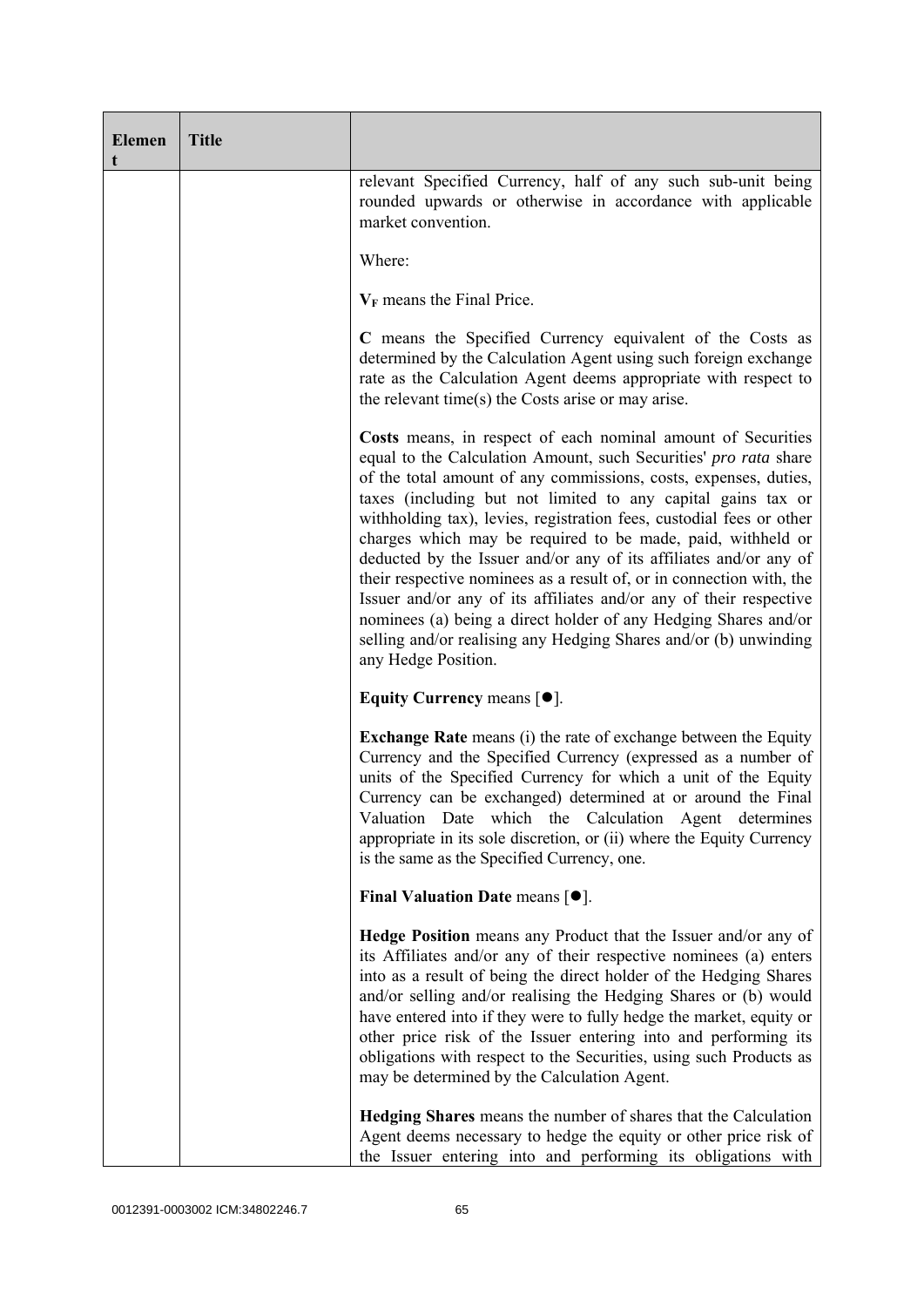| <b>Elemen</b><br>t | <b>Title</b> |                                                                                                                                                                                                                                                                                                                                                                                                                                                                                                                                                                                                                                                                                                                                                                                                                                                                                                                                                                                                                                                                                                                                                                                                                                                                      |
|--------------------|--------------|----------------------------------------------------------------------------------------------------------------------------------------------------------------------------------------------------------------------------------------------------------------------------------------------------------------------------------------------------------------------------------------------------------------------------------------------------------------------------------------------------------------------------------------------------------------------------------------------------------------------------------------------------------------------------------------------------------------------------------------------------------------------------------------------------------------------------------------------------------------------------------------------------------------------------------------------------------------------------------------------------------------------------------------------------------------------------------------------------------------------------------------------------------------------------------------------------------------------------------------------------------------------|
|                    |              | respect to the relevant Securities.                                                                                                                                                                                                                                                                                                                                                                                                                                                                                                                                                                                                                                                                                                                                                                                                                                                                                                                                                                                                                                                                                                                                                                                                                                  |
|                    |              | <b>Product</b> means an exchange traded fund, share, an instrument<br>representing such exchange traded fund or share (including,<br>without limitation, participation notes), futures contracts or<br>exchange-traded options commonly used to hedge the issuance or<br>sale of a security that is linked to the Hedging Shares.                                                                                                                                                                                                                                                                                                                                                                                                                                                                                                                                                                                                                                                                                                                                                                                                                                                                                                                                    |
|                    |              | <b>Cash Dividends</b>                                                                                                                                                                                                                                                                                                                                                                                                                                                                                                                                                                                                                                                                                                                                                                                                                                                                                                                                                                                                                                                                                                                                                                                                                                                |
|                    |              | (iii)<br>Following the declaration by a share issuer of a cash<br>dividend (other than any dividend or portion thereof that<br>the Calculation Agent determines to be an extraordinary<br>dividend) (each a Cash Dividend) in respect of which the<br>In-dividend Date (as defined below) falls in the period<br>from and including the Trade Date to but excluding the<br>originally scheduled Final Valuation Date without regard<br>to any scheduled trading day or disrupted day adjustment<br>(the Dividend Period), the Issuer will pay a Coupon<br>Amount in respect of each Security on the related Coupon<br>Payment Date (as defined below). Each such Coupon<br>Amount will equal the amount of such Cash Dividend<br>declared in relation to one share (less (a) all withholding<br>taxes, if any, including, but without limitation, those that<br>would have been withheld in relation to the payment of<br>such cash dividend to a foreign investor and (b) any other<br>expenses or deductions which would apply to or be made<br>in relation to the payment of such cash dividend to a<br>foreign investor all determined in the Equity Currency<br>and on a per share basis, <i>multiplied by</i> the Dividend<br>Exchange Rate as defined below). |
|                    |              | Dividend Exchange Rate means, in relation to a Cash<br>Dividend, (i) the rate of exchange between the Equity<br>Currency and the Specified Currency (expressed as a<br>number of units of the Specified Currency for which a<br>unit of the Equity Currency can be exchanged) at or<br>around the Dividend Receipt Date, as determined by the<br>Calculation Agent, or (ii) where the Equity Currency is<br>the same as the Specified Currency, one.                                                                                                                                                                                                                                                                                                                                                                                                                                                                                                                                                                                                                                                                                                                                                                                                                 |
|                    |              | Dividend Receipt Date means the date upon which a<br>holder of shares entitled to the relevant Cash Dividend<br>would have received such Cash Dividend according to<br>prevailing market practice, as determined by the<br>Calculation Agent.                                                                                                                                                                                                                                                                                                                                                                                                                                                                                                                                                                                                                                                                                                                                                                                                                                                                                                                                                                                                                        |
|                    |              | In-dividend Date means, in relation to a Cash Dividend,<br>the final date upon which a purchaser of shares on the<br>exchange would, according to prevailing market practice,                                                                                                                                                                                                                                                                                                                                                                                                                                                                                                                                                                                                                                                                                                                                                                                                                                                                                                                                                                                                                                                                                        |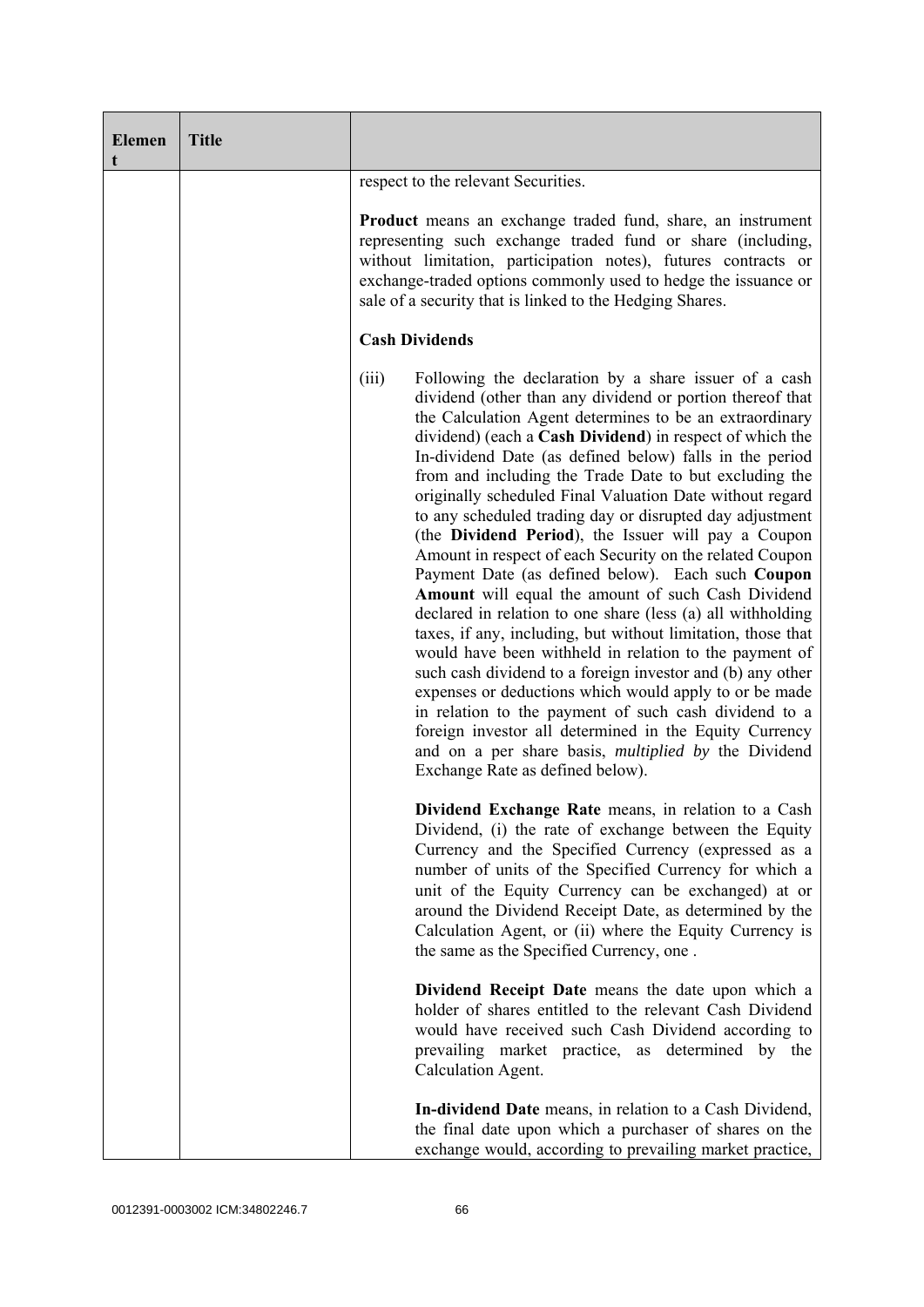| <b>Elemen</b><br>t | <b>Title</b> |      |                                                                                                                                                                                                                                                                                                                                                                                                                                                                                                                                                                                                                                    |
|--------------------|--------------|------|------------------------------------------------------------------------------------------------------------------------------------------------------------------------------------------------------------------------------------------------------------------------------------------------------------------------------------------------------------------------------------------------------------------------------------------------------------------------------------------------------------------------------------------------------------------------------------------------------------------------------------|
|                    |              |      | be entitled to receive the Cash Dividend.                                                                                                                                                                                                                                                                                                                                                                                                                                                                                                                                                                                          |
|                    |              | (iv) | Coupon Amounts (if any) will only be payable on the<br>Securities in the circumstances set out in paragraph (i)<br>above and subject to the provisions of paragraphs (iii) and<br>(iv) below and will be deemed only to have accrued on<br>the Securities as of the relevant Coupon Payment Date.<br>No interest will accrue or be payable in any other<br>circumstance.                                                                                                                                                                                                                                                           |
|                    |              | (v)  | In the event any Coupon Payment Date would fall after<br>the Maturity Date the Issuer will give notice to the<br>Securityholders of procedures for payment of such<br>Coupon Amount(s) which may be made outside of DTC<br>or Euroclear and Clearstream, Luxembourg and may<br>require Securityholders as of a record date selected by the<br>Issuer in its sole discretion to provide a notice to the<br>Issuer giving all necessary details required by the Issuer<br>in its sole discretion to make such payments.                                                                                                              |
|                    |              | (vi) | Following<br>Cash<br>Dividend<br>declaration,<br>any<br>the<br>Calculation Agent shall as soon as is reasonably<br>practicable under the circumstances procure that the<br>Issuer will give notice to the Securityholders stating the<br>occurrence of the Cash Dividend, giving details thereof<br>and setting out the method and anticipated date of the<br>related Coupon Payment Date provided that any failure to<br>give, or non-receipt of, such notice will not affect the<br>validity of any such Coupon Amount payment and the<br>Calculation Agent will determine the basis on which the<br>Coupon Amount will be paid. |
|                    |              |      | Coupon Payment Date means the date that is three $(3)$<br>Business Days following the relevant Dividend Receipt<br>Date.]                                                                                                                                                                                                                                                                                                                                                                                                                                                                                                          |
|                    |              |      | [In the case of Reverse Convertible Swap Rate Redemption<br><b>N&amp;C</b> Securities:                                                                                                                                                                                                                                                                                                                                                                                                                                                                                                                                             |
|                    |              |      | The Final Redemption Amount in respect of each nominal<br>amount of N&C Securities equal to the Calculation Amount shall<br>be an amount in the Specified Currency (which will not be less<br>than, but may be equal to, zero) calculated by the Calculation<br>Agent equal to its <i>pro rata</i> share of:                                                                                                                                                                                                                                                                                                                       |
|                    |              | (i)  | If Swap Rate $_{\text{FINAL}}$ < Barrier:                                                                                                                                                                                                                                                                                                                                                                                                                                                                                                                                                                                          |
|                    |              |      | $Max[0, Swap Rate_{FINAL} / Swap Rate_{INITIAL}] \times Aggregate$<br>Nominal Amount                                                                                                                                                                                                                                                                                                                                                                                                                                                                                                                                               |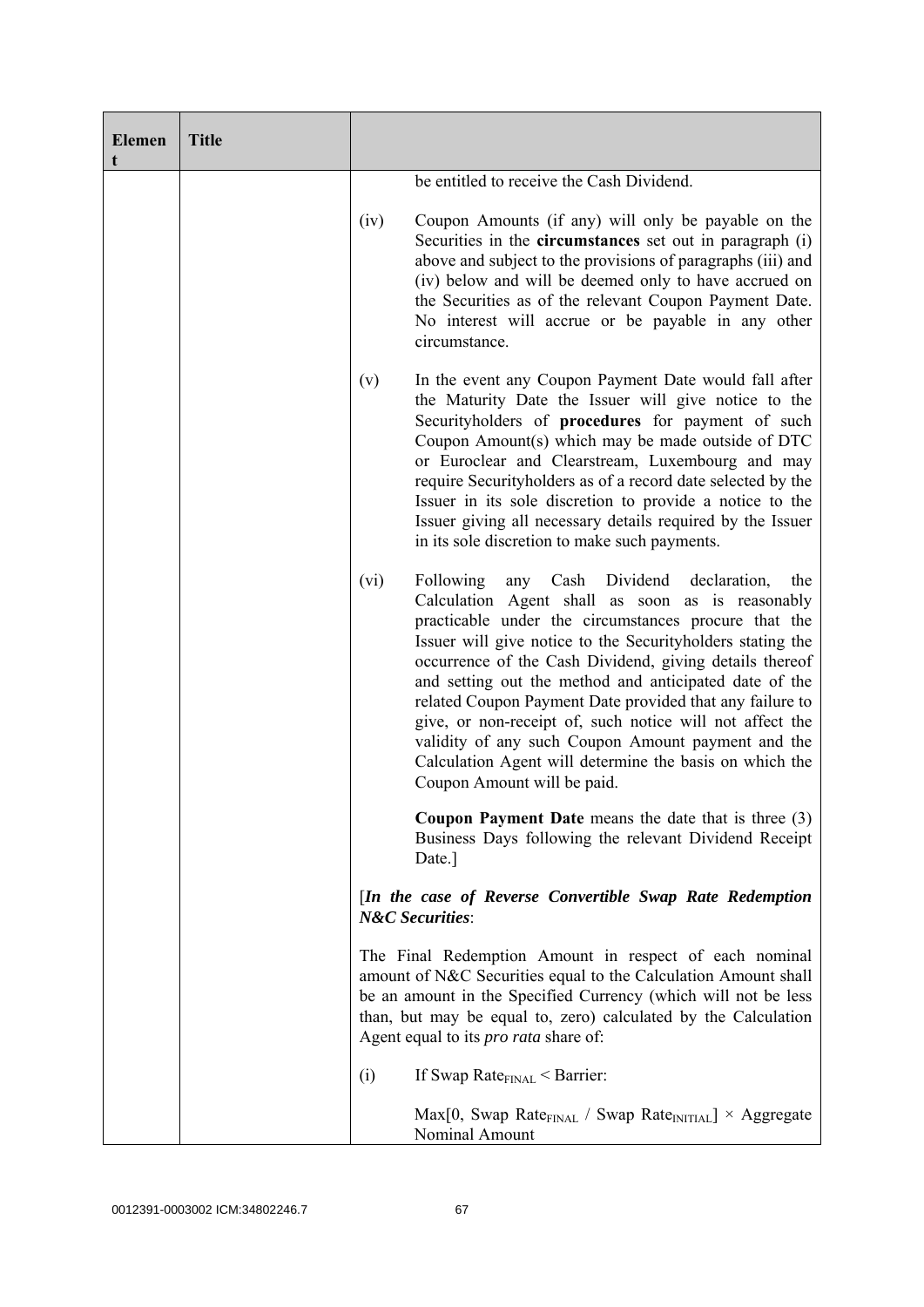| <b>Elemen</b><br>t | <b>Title</b> |                                                                                                                                                                                                                                                                                                                                                             |
|--------------------|--------------|-------------------------------------------------------------------------------------------------------------------------------------------------------------------------------------------------------------------------------------------------------------------------------------------------------------------------------------------------------------|
|                    |              | otherwise:<br>(ii)                                                                                                                                                                                                                                                                                                                                          |
|                    |              | Redemption Factor × Aggregate Nominal Amount                                                                                                                                                                                                                                                                                                                |
|                    |              | Any such amount will be rounded to the nearest sub-unit of the<br>relevant Specified Currency, half of any such sub-unit being<br>rounded upwards or otherwise in accordance with applicable<br>market convention.                                                                                                                                          |
|                    |              | Where:                                                                                                                                                                                                                                                                                                                                                      |
|                    |              | <b>Barrier</b> means [ $\bullet$ ] per cent.;                                                                                                                                                                                                                                                                                                               |
|                    |              | <b>Designated Maturity means, in respect of the Reference Swap</b><br>Rate, $\lceil \bullet \rceil$ ;                                                                                                                                                                                                                                                       |
|                    |              | Floating Rate Option means, in respect of the Reference Swap<br>Rate, $\lceil \bullet \rceil$ ;                                                                                                                                                                                                                                                             |
|                    |              | Redemption Factor means [ $\bullet$ ] per cent.;                                                                                                                                                                                                                                                                                                            |
|                    |              | <b>Reference Swap Rate</b> means the [ <i>specify relevant swap rate</i> ];                                                                                                                                                                                                                                                                                 |
|                    |              | <b>Reset Date</b> means, in respect of the Reference Swap Rate, $[•]$ ;                                                                                                                                                                                                                                                                                     |
|                    |              | <b>Swap Rate</b> <sub>FINAL</sub> means the rate determined under the floating rate<br>N&C Security provisions as though the Reference Swap Rate was<br>a floating rate to which ISDA Determination applied and on the<br>basis of the Floating Rate Option, the Designated Maturity and<br>the Reset Date specified in respect of the Reference Swap Rate; |
|                    |              | <b>Swap Rate</b> <sub>INITIAL</sub> means $[\bullet]$ ; and                                                                                                                                                                                                                                                                                                 |
|                    |              | <b>Valuation Date</b> means $[\bullet]$ , provided that, if such Valuation Date<br>would fall on a day which is not a Business Day, then such<br>Valuation Date shall be postponed to the next day which is a<br>Business Day.]                                                                                                                             |
|                    |              | [In the case of Geared Put Swap Rate Redemption N&C<br>Securities:                                                                                                                                                                                                                                                                                          |
|                    |              | The Final Redemption Amount in respect of each nominal<br>amount of N&C Securities equal to the Calculation Amount shall<br>be an amount in the Specified Currency (which will not be less<br>than, but may be equal to, zero) calculated by the Calculation<br>Agent equal to its <i>pro rata</i> share of:                                                |
|                    |              | If Swap Rate $_{\text{FINAL}}$ < Barrier:<br>(i)                                                                                                                                                                                                                                                                                                            |
|                    |              | $Max[0, \, \, \text{Swap} \, \, \, \text{Rate}_{\text{FNAL}} \, / \, \, \text{Gearing} \, \, \text{Factor} \, \times \, \, \text{Swap}$                                                                                                                                                                                                                     |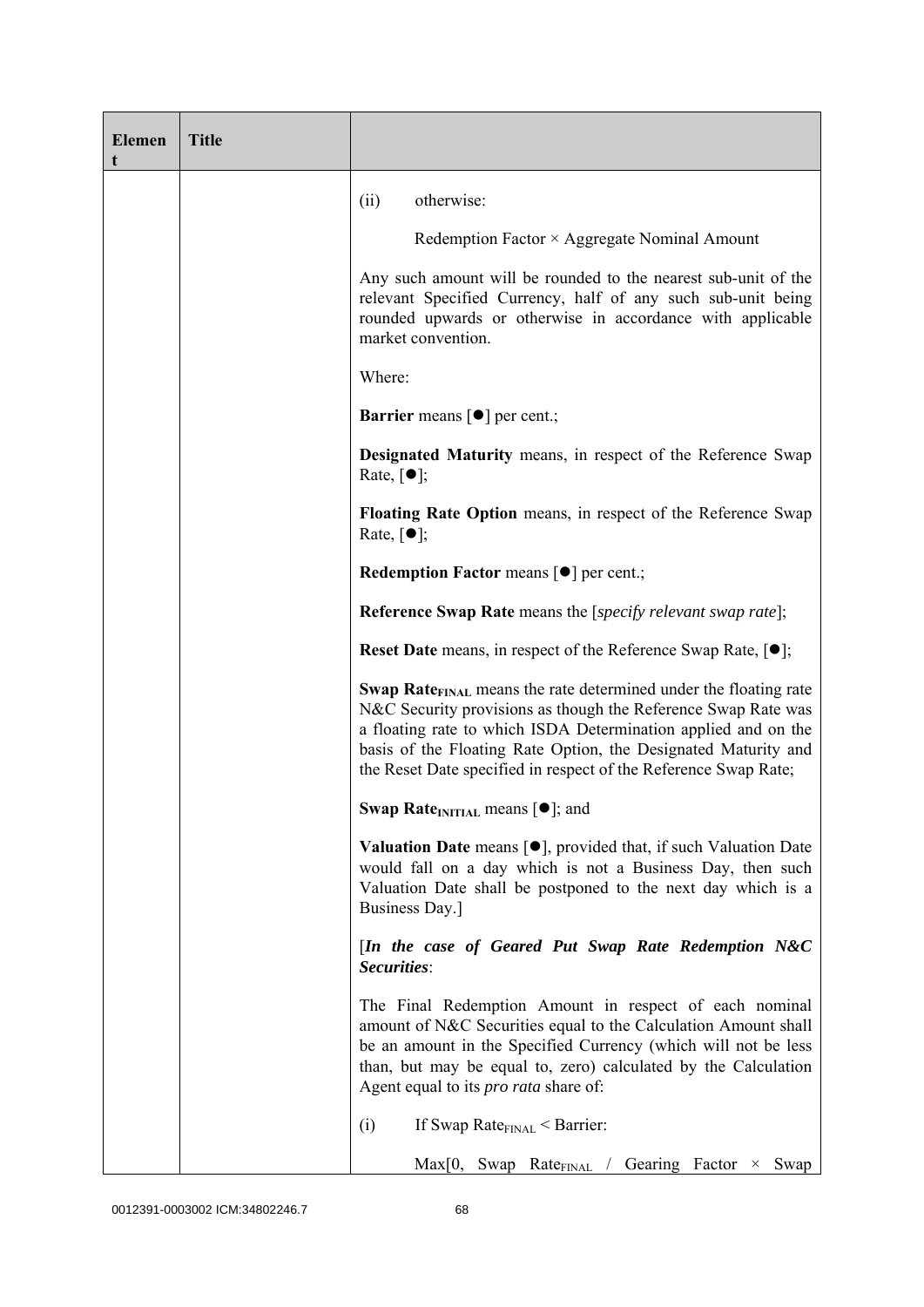| <b>Elemen</b><br>t | <b>Title</b> |                                                                                                                                                                                                                                                                                                                                                             |
|--------------------|--------------|-------------------------------------------------------------------------------------------------------------------------------------------------------------------------------------------------------------------------------------------------------------------------------------------------------------------------------------------------------------|
|                    |              | $RateINITIAL$ × Aggregate Nominal Amount                                                                                                                                                                                                                                                                                                                    |
|                    |              | otherwise:<br>(ii)                                                                                                                                                                                                                                                                                                                                          |
|                    |              | Redemption Factor × Aggregate Nominal Amount                                                                                                                                                                                                                                                                                                                |
|                    |              | Any such amount will be rounded to the nearest sub-unit of the<br>relevant Specified Currency, half of any such sub-unit being<br>rounded upwards or otherwise in accordance with applicable<br>market convention.                                                                                                                                          |
|                    |              | Where:                                                                                                                                                                                                                                                                                                                                                      |
|                    |              | Barrier means the rate calculated by the Calculation Agent equal<br>to the product of (a) the Barrier Factor and (b) Swap Rate $_{\text{INITIAL}}$ ;                                                                                                                                                                                                        |
|                    |              | <b>Barrier Factor means [O] per cent.;</b>                                                                                                                                                                                                                                                                                                                  |
|                    |              | <b>Designated Maturity means, in respect of the Reference Swap</b><br>Rate, $\lceil \bullet \rceil$ ;                                                                                                                                                                                                                                                       |
|                    |              | Floating Rate Option means, in respect of the Reference Swap<br>Rate, $\lceil \bullet \rceil$ ;                                                                                                                                                                                                                                                             |
|                    |              | <b>Gearing Factor means <math>\lceil \bullet \rceil</math> per cent.;</b>                                                                                                                                                                                                                                                                                   |
|                    |              | <b>Redemption Factor means <math>\lceil \bullet \rceil</math> per cent.;</b>                                                                                                                                                                                                                                                                                |
|                    |              | <b>Reference Swap Rate</b> means the [ <i>specify relevant swap rate</i> ];                                                                                                                                                                                                                                                                                 |
|                    |              | <b>Reset Date</b> means, in respect of the Reference Swap Rate, $[•]$ ;                                                                                                                                                                                                                                                                                     |
|                    |              | <b>Swap Rate</b> <sub>FINAL</sub> means the rate determined under the floating rate<br>N&C Security provisions as though the Reference Swap Rate was<br>a floating rate to which ISDA Determination applied and on the<br>basis of the Floating Rate Option, the Designated Maturity and<br>the Reset Date specified in respect of the Reference Swap Rate; |
|                    |              | <b>Swap Rate</b> <sub>INITIAL</sub> means $[\bullet]$ ; and                                                                                                                                                                                                                                                                                                 |
|                    |              | <b>Valuation Date</b> means [●], provided that, if such Valuation Date<br>would fall on a day which is not a Business Day, then such<br>Valuation Date shall be postponed to the next day which is a<br>Business Day.]                                                                                                                                      |
|                    |              | [In the case of FX Basket Knock-Out W&C Securities: Each<br>Security entitles its holder in respect of an actual exercise date,<br>upon due exercise, to receive from the Issuer on the Settlement<br>Date a Cash Settlement Amount calculated by the Calculation<br>Agent (which shall not be less than zero) equal to:                                    |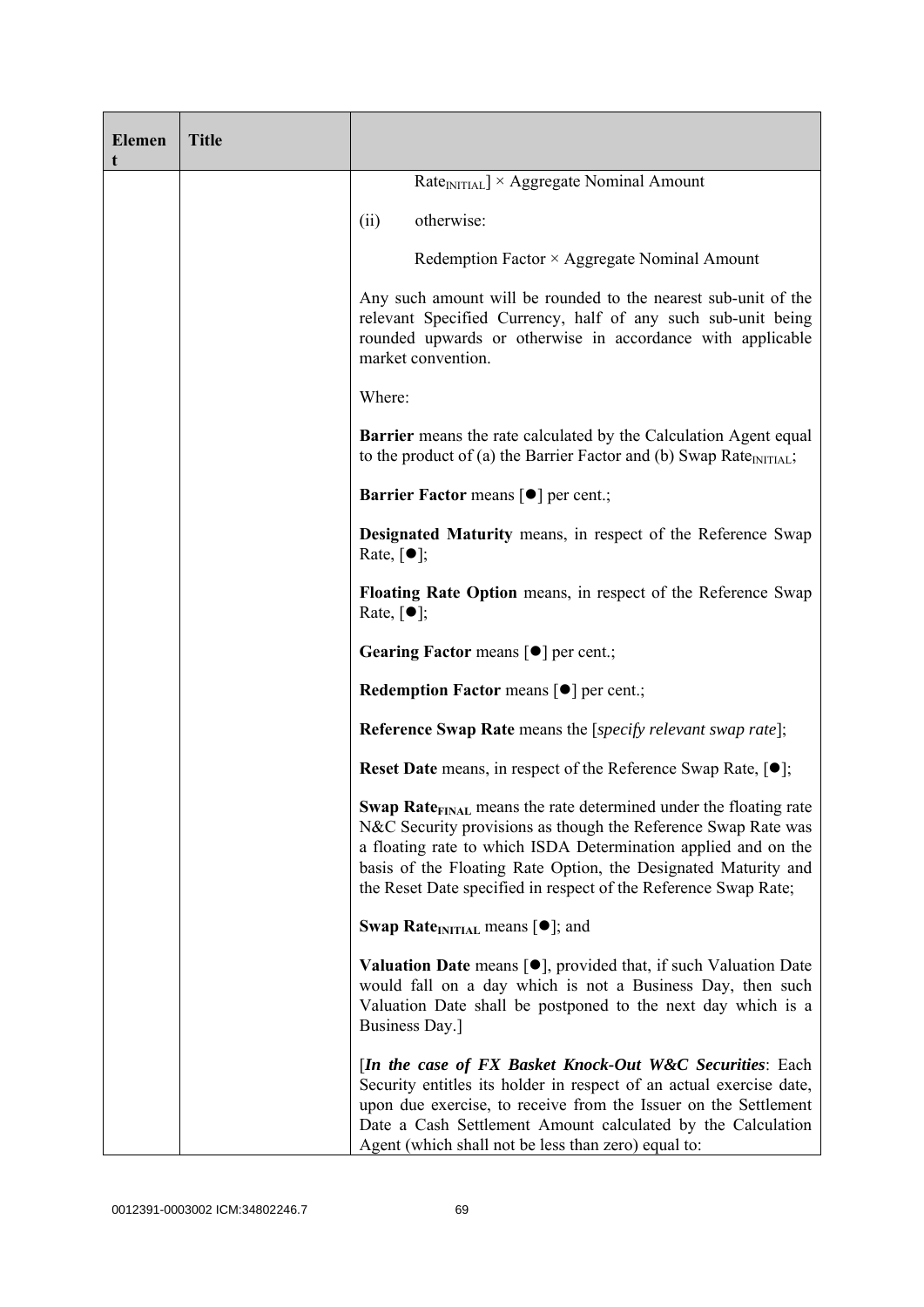| <b>Elemen</b> | <b>Title</b> |                                                                                                                                                                                                                                                                                                                                                                                                                                                                                                                                                                                                                                                       |
|---------------|--------------|-------------------------------------------------------------------------------------------------------------------------------------------------------------------------------------------------------------------------------------------------------------------------------------------------------------------------------------------------------------------------------------------------------------------------------------------------------------------------------------------------------------------------------------------------------------------------------------------------------------------------------------------------------|
|               |              | if the Continuous Knock-Out Condition has been met,<br>(i)<br>zero; or                                                                                                                                                                                                                                                                                                                                                                                                                                                                                                                                                                                |
|               |              | if the Continuous Knock-Out Condition has not been met,<br>(j)<br>the Notional Amount per W&C Security multiplied by a<br>percentage calculated by the Calculation Agent in<br>accordance with the following formula:                                                                                                                                                                                                                                                                                                                                                                                                                                 |
|               |              | Leverage $\times$ Max $\left[0, \sum_{i=1}^{n} w_i \times \frac{X_i - Y_i}{Z_i}\right]$                                                                                                                                                                                                                                                                                                                                                                                                                                                                                                                                                               |
|               |              | Any amount determined pursuant to the above, if not an amount<br>in the Specified Currency, will be converted into the Specified<br>Currency at the Exchange Rate. The Cash Settlement Amount<br>will be rounded to the nearest two decimal places (or, in the case<br>of Japanese Yen, the nearest whole unit) in the relevant Specified<br>Currency, 0.005 (or, in the case of Japanese Yen, half a unit)<br>being rounded upwards, with W&C Securities exercised at the<br>same time by the same Securityholder being aggregated for the<br>purpose of determining the aggregate Cash Settlement Amounts<br>payable in respect of such Securities. |
|               |              | Where:                                                                                                                                                                                                                                                                                                                                                                                                                                                                                                                                                                                                                                                |
|               |              | Alternate Currency Pair means [specify Alternate Currency<br>Pairs in form of [insert first currency]/[insert second currency]]<br>(repeat in respect of each Alternate Currency Pair).                                                                                                                                                                                                                                                                                                                                                                                                                                                               |
|               |              | Barrier Start Date means [ $\bullet$ ].                                                                                                                                                                                                                                                                                                                                                                                                                                                                                                                                                                                                               |
|               |              | Continuous Knock-Out Condition means at any time on any<br>Observation Date during any Weekly Observation Interval falling<br>within the period commencing on and including 7:00 am London<br>time on the Barrier Start Date and ending on and including 4:00<br>pm London time on the Observation Cut-off Date, any Settlement<br>Rate in respect of any Currency Pair is equal to or less than the<br>Knock-Out Level in respect of such Currency Pair, as determined<br>by the Calculation Agent.                                                                                                                                                  |
|               |              | <b>Currency Pair</b> means [specify Currency Pairs in form of [insert]<br>first currency]/[insert second currency]] (repeat for each<br>Currency Pair).                                                                                                                                                                                                                                                                                                                                                                                                                                                                                               |
|               |              | <b>Exchange Rate</b> means the spot rate of exchange between the<br>currency in which the Notional Amount is denominated (the<br>Notional Amount Currency) and the Settlement Currency<br>expressed as the number of units (or part units) of the relevant<br>Notional Amount Currency for which one unit of the relevant<br>Settlement Currency can be exchanged) or on the basis of such                                                                                                                                                                                                                                                            |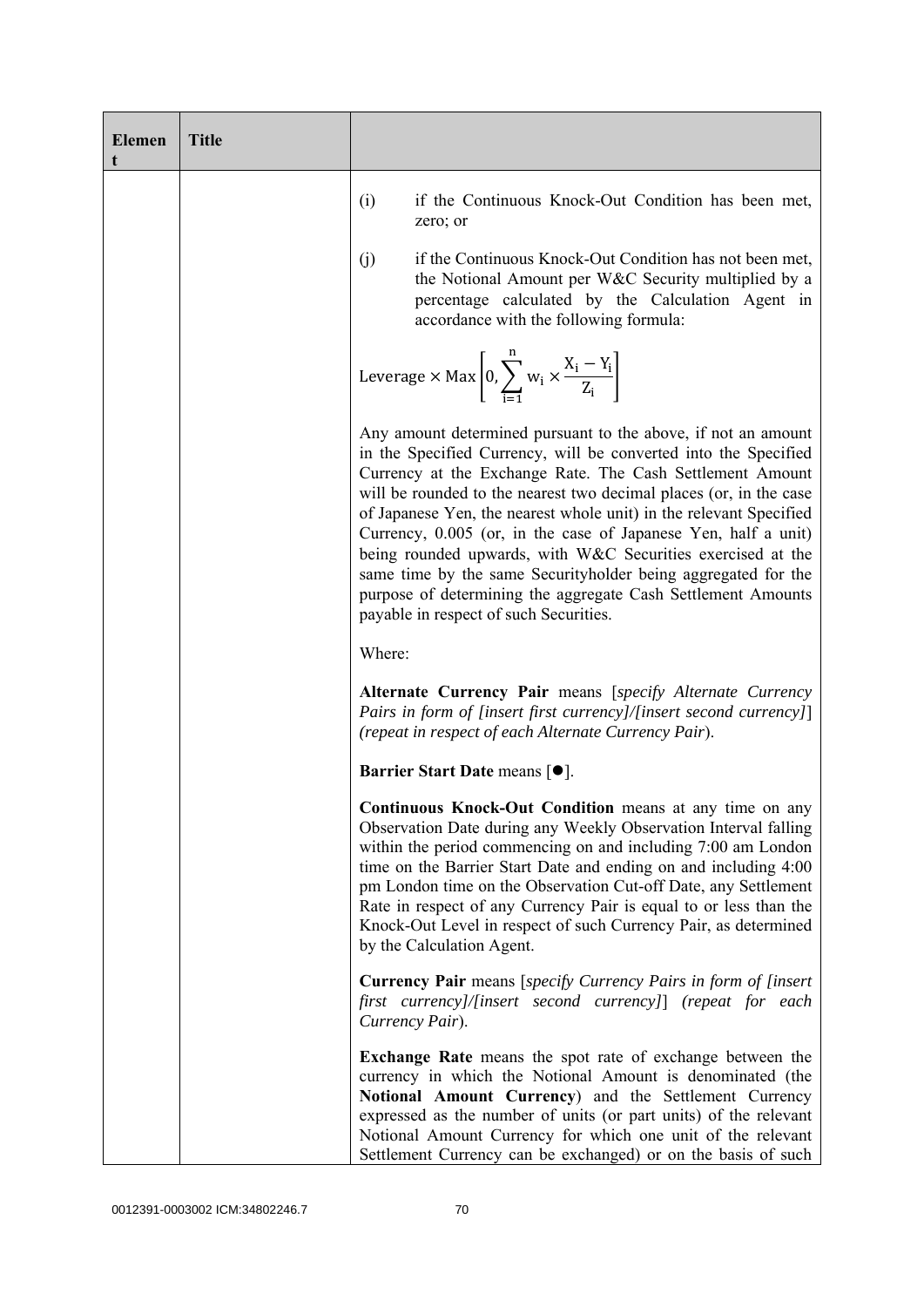| <b>Elemen</b> | <b>Title</b> |                                                                                                                                                                                                                                                                                                                                                                                                                                                                                                                        |
|---------------|--------------|------------------------------------------------------------------------------------------------------------------------------------------------------------------------------------------------------------------------------------------------------------------------------------------------------------------------------------------------------------------------------------------------------------------------------------------------------------------------------------------------------------------------|
|               |              | other applicable market convention as the Calculation Agent<br>determines appropriate.                                                                                                                                                                                                                                                                                                                                                                                                                                 |
|               |              | <b>Exercise Price</b> means $\lceil \bullet \rceil$ ( <i>specify for each Currency Pair</i> ).                                                                                                                                                                                                                                                                                                                                                                                                                         |
|               |              | <b>First Relevant Currency means [O]</b> (specify for each Currency<br>Pair).                                                                                                                                                                                                                                                                                                                                                                                                                                          |
|               |              | <b>FX Price Source means [<math>\bullet</math>]</b> (specify for each Currency Pair and<br>each Alternate Currency Pair).                                                                                                                                                                                                                                                                                                                                                                                              |
|               |              | i means each Currency Pair.                                                                                                                                                                                                                                                                                                                                                                                                                                                                                            |
|               |              | <b>Knock-Out Level</b> means (specify for each Currency Pair).                                                                                                                                                                                                                                                                                                                                                                                                                                                         |
|               |              | Leverage means $[•]$ .                                                                                                                                                                                                                                                                                                                                                                                                                                                                                                 |
|               |              | Max followed by a series of amounts inside brackets, means<br>whichever is the greater of the amounts separated by a comma<br>inside those brackets.                                                                                                                                                                                                                                                                                                                                                                   |
|               |              | <b>n</b> means the number of Currency Pairs to which the W&C<br>Securities relate.                                                                                                                                                                                                                                                                                                                                                                                                                                     |
|               |              | <b>Observation Cut-Off Date means <math>[•]</math>.</b>                                                                                                                                                                                                                                                                                                                                                                                                                                                                |
|               |              | <b>Observation Date means <math>[•]</math>.</b>                                                                                                                                                                                                                                                                                                                                                                                                                                                                        |
|               |              | Reference Exchange Rate means, in respect of a Currency Pair,<br>the spot exchange rate for the First Relevant Currency quoted<br>against the Second Relevant Currency expressed as the number of<br>units of the First Relevant Currency quoted per one unit of the<br>Second Relevant Currency.                                                                                                                                                                                                                      |
|               |              | <b>Relevant Currency</b> means each currency comprising a Currency<br>Pair and any references to the conversion of one Relevant<br>Currency to another shall be construed as applying in relation to a<br>Currency Pair.                                                                                                                                                                                                                                                                                               |
|               |              | <b>Relevant Time</b> means the time at which the relevant Settlement<br>Rate is determined.                                                                                                                                                                                                                                                                                                                                                                                                                            |
|               |              | Second Relevant Currency means [ $\bullet$ ] (specify for each<br>Currency Pair).                                                                                                                                                                                                                                                                                                                                                                                                                                      |
|               |              | Settlement Rate means, in respect of a Currency Pair and an<br>Observation Date or the Valuation Date, the Reference Exchange<br>Rate for that Currency Pair on such Observation Date or<br>Valuation Date at the Relevant Time or Valuation Time<br>respectively as determined by the Calculation Agent by reference<br>to the Settlement Rate Option for that Currency Pair (and such<br>determination may be made, without limitation, with such<br>adjustments as are, at the discretion of the Calculation Agent, |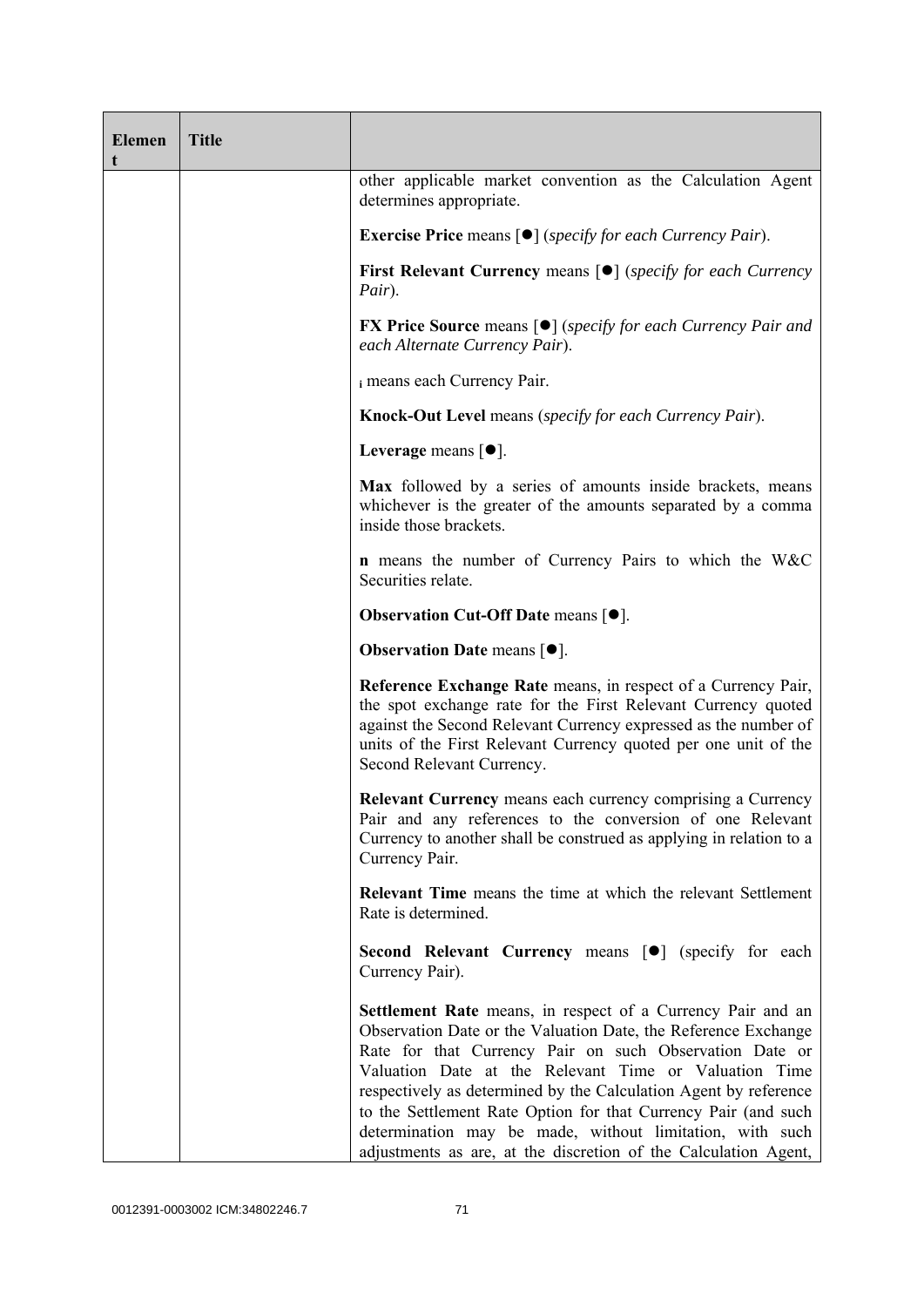| <b>Elemen</b><br>t | <b>Title</b> |                                                                                                                                                                                                                                                                                                                                                                                                                                                                                                                                                                                                                                                                                                                                                                                                                                                |
|--------------------|--------------|------------------------------------------------------------------------------------------------------------------------------------------------------------------------------------------------------------------------------------------------------------------------------------------------------------------------------------------------------------------------------------------------------------------------------------------------------------------------------------------------------------------------------------------------------------------------------------------------------------------------------------------------------------------------------------------------------------------------------------------------------------------------------------------------------------------------------------------------|
|                    |              | necessary to the published quoting conventions and/or implying<br>the Reference Exchange Rate from more than one Settlement<br>Rate Option) unless any applicable disruption event exists or<br>occurs, in which case, the relevant Settlement Rate for that<br>Currency Pair will be determined by the Calculation Agent.                                                                                                                                                                                                                                                                                                                                                                                                                                                                                                                     |
|                    |              | Settlement Rate Option means, in respect of a Currency Pair and<br>an Observation Date or the Valuation Date, the rate published for<br>the Currency Pair fixing rate on the FX Price Source for that<br>Currency Pair at or about (i) the Relevant Time on such<br>Observation Date or, (ii) the Valuation Time on the Valuation<br>Date or, if Alternate Currency Pairs are specified for the relevant<br>Currency Pair, the Reference Exchange Rate will be implied from<br>more than one Settlement Rate Option by determining the rate for<br>each Alternate Currency Pair for that Currency Pair, published for<br>the Alternate Currency Pair fixing rate on the FX Price Source for<br>that Alternate Currency Pair at or about (i) the Relevant Time on<br>such Observation Date or (ii) the Valuation Time on the<br>Valuation Date. |
|                    |              | <b>Trade Date means <math>\lceil \bullet \rceil</math>.</b>                                                                                                                                                                                                                                                                                                                                                                                                                                                                                                                                                                                                                                                                                                                                                                                    |
|                    |              | Valuation Date means $[•]$ .                                                                                                                                                                                                                                                                                                                                                                                                                                                                                                                                                                                                                                                                                                                                                                                                                   |
|                    |              | <b>Valuation Time means <math>[•]</math>.</b>                                                                                                                                                                                                                                                                                                                                                                                                                                                                                                                                                                                                                                                                                                                                                                                                  |
|                    |              | Weekly Observation Interval means the period between 5:00<br>am Sydney time on each Monday and 5:00 pm New York City<br>time on the immediately succeeding Friday (inclusive).                                                                                                                                                                                                                                                                                                                                                                                                                                                                                                                                                                                                                                                                 |
|                    |              | $w_i$ means [specify the weighting of each Currency Pair (being a<br>number less than or equal to 1)].                                                                                                                                                                                                                                                                                                                                                                                                                                                                                                                                                                                                                                                                                                                                         |
|                    |              | $X_i$ means, in respect of a Currency Pair, the [Exercise Price in<br>respect of such Currency Pair]/[Settlement Rate in respect of such<br>Currency Pair and the Valuation Date].                                                                                                                                                                                                                                                                                                                                                                                                                                                                                                                                                                                                                                                             |
|                    |              | $Y_i$ means, in respect of a Currency Pair, the [Exercise Price in<br>respect of such Currency Pair]/[Settlement Rate in respect of such<br>Currency Pair and the Valuation Date].                                                                                                                                                                                                                                                                                                                                                                                                                                                                                                                                                                                                                                                             |
|                    |              | $Z_i$ means, in respect of a Currency Pair, the [Exercise Price in<br>respect of such Currency Pair]/[Settlement Rate in respect of such<br>Currency Pair and the Valuation Date]/[1].]                                                                                                                                                                                                                                                                                                                                                                                                                                                                                                                                                                                                                                                        |
|                    |              | [In the case of FX Basket Knock-In W&C Securities:                                                                                                                                                                                                                                                                                                                                                                                                                                                                                                                                                                                                                                                                                                                                                                                             |
|                    |              | Each Security entitles its holder in respect of an actual exercise<br>date, upon due exercise, to receive from the Issuer on the<br>Settlement Date a Cash Settlement Amount calculated by the                                                                                                                                                                                                                                                                                                                                                                                                                                                                                                                                                                                                                                                 |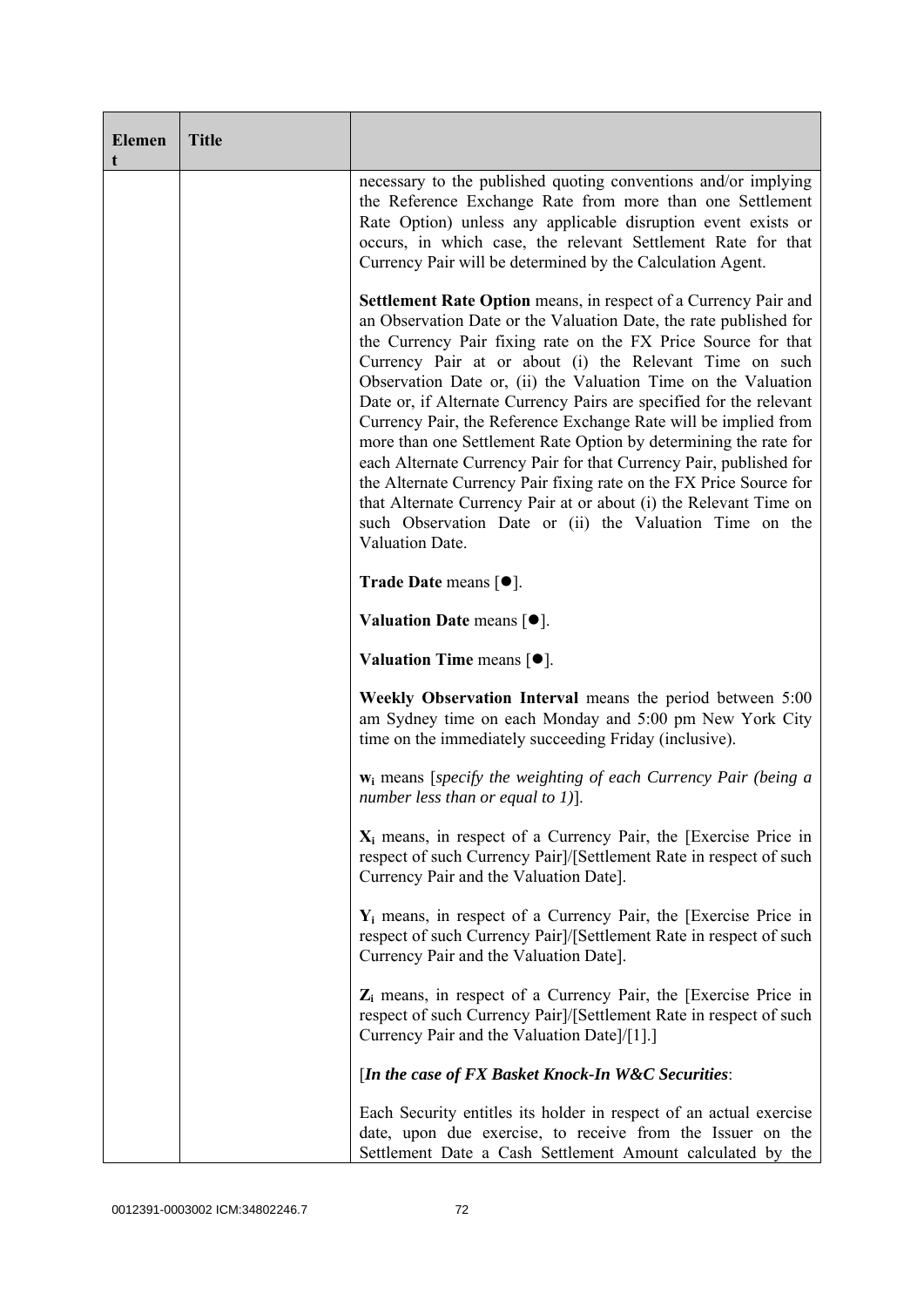| <b>Elemen</b><br>t | <b>Title</b> |                                                                                                                                                                                                                                                                                                                                                                                                                                                                                                                                                                                                                                                       |
|--------------------|--------------|-------------------------------------------------------------------------------------------------------------------------------------------------------------------------------------------------------------------------------------------------------------------------------------------------------------------------------------------------------------------------------------------------------------------------------------------------------------------------------------------------------------------------------------------------------------------------------------------------------------------------------------------------------|
|                    |              | Calculation Agent (which shall not be less than zero) equal to:                                                                                                                                                                                                                                                                                                                                                                                                                                                                                                                                                                                       |
|                    |              | if the Continuous Knock-In Condition has been met, zero;<br>(k)<br>or                                                                                                                                                                                                                                                                                                                                                                                                                                                                                                                                                                                 |
|                    |              | if the Continuous Knock-In Condition has not been met,<br>(1)<br>the Notional Amount per Security multiplied by an<br>amount calculated by the Calculation Agent<br>in<br>accordance with the following formula:                                                                                                                                                                                                                                                                                                                                                                                                                                      |
|                    |              | Leverage $\times$ Max $\left[0, \sum_{i=1}^{n} w_i \times \frac{X_i - Y_i}{Z_i}\right]$                                                                                                                                                                                                                                                                                                                                                                                                                                                                                                                                                               |
|                    |              | Any amount determined pursuant to the above, if not an amount<br>in the Specified Currency, will be converted into the Specified<br>Currency at the Exchange Rate. The Cash Settlement Amount<br>will be rounded to the nearest two decimal places (or, in the case<br>of Japanese Yen, the nearest whole unit) in the relevant Specified<br>Currency, 0.005 (or, in the case of Japanese Yen, half a unit)<br>being rounded upwards, with W&C Securities exercised at the<br>same time by the same Securityholder being aggregated for the<br>purpose of determining the aggregate Cash Settlement Amounts<br>payable in respect of such Securities. |
|                    |              | Where:                                                                                                                                                                                                                                                                                                                                                                                                                                                                                                                                                                                                                                                |
|                    |              | Alternate Currency Pair means [specify Alternate Currency<br>Pairs in form of [specify first currency]/[specify second<br>currency]] (repeat in respect of each Alternate Currency Pair).                                                                                                                                                                                                                                                                                                                                                                                                                                                             |
|                    |              | <b>Continuous Knock-In Condition</b> means at any time on any<br>Observation Date during any Weekly Observation Interval falling  <br>within the period commencing on and including 7:00 am London<br>time on the Trade Date and ending on and including 4:00 pm<br>London time on the Observation Cut-Off Date, the Settlement<br>Rate in respect of any Currency Pair is equal to or greater than the<br>Knock-In Level in respect of such Currency Pair, as determined<br>by the Calculation Agent.                                                                                                                                                |
|                    |              | <b>Currency Pair</b> means [specify Currency Pairs in form of [insert]<br>first currency]/[insert second currency]] (repeat for each<br>Currency Pair).                                                                                                                                                                                                                                                                                                                                                                                                                                                                                               |
|                    |              | Exchange Rate means the spot rate of exchange between the<br>currency in which the Notional Amount is denominated (the<br>Notional Amount Currency) and the Settlement Currency<br>expressed as the number of units (or part units) of the relevant<br>Notional Amount Currency for which one unit of the relevant<br>Settlement Currency can be exchanged) or on the basis of such                                                                                                                                                                                                                                                                   |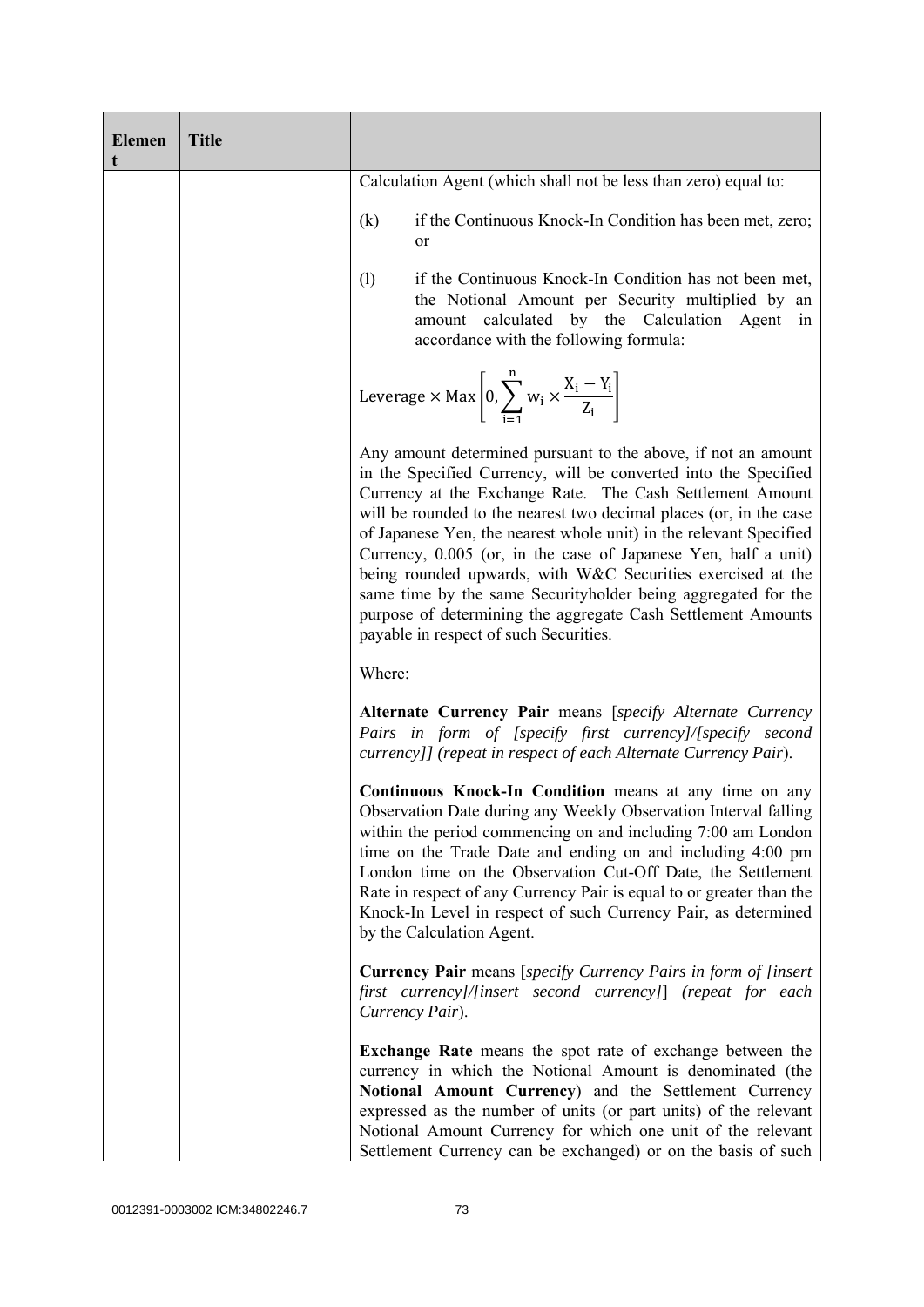| <b>Elemen</b><br>t | <b>Title</b> |                                                                                                                                                                                                                                                                                                                                                                                                                                                            |
|--------------------|--------------|------------------------------------------------------------------------------------------------------------------------------------------------------------------------------------------------------------------------------------------------------------------------------------------------------------------------------------------------------------------------------------------------------------------------------------------------------------|
|                    |              | other applicable market convention as the Calculation Agent<br>determines appropriate.                                                                                                                                                                                                                                                                                                                                                                     |
|                    |              | <b>Exercise Price</b> means: $\lceil \bullet \rceil$ ( <i>specify for each Currency Pair</i> ).                                                                                                                                                                                                                                                                                                                                                            |
|                    |              | <b>First Relevant Currency means <math>\lceil \bullet \rceil</math> (specify for each Currency</b><br>Pair).                                                                                                                                                                                                                                                                                                                                               |
|                    |              | <b>FX Price Source</b> means $\lceil \bullet \rceil$ (specify for each Currency Pair and<br>each Alternate Currency Pair).                                                                                                                                                                                                                                                                                                                                 |
|                    |              | i means each Currency Pair.                                                                                                                                                                                                                                                                                                                                                                                                                                |
|                    |              | <b>Knock-In Level</b> means $\lceil \bullet \rceil$ ( <i>specify for each Currency Pair</i> ).                                                                                                                                                                                                                                                                                                                                                             |
|                    |              | Leverage means $\lceil \bullet \rceil$ .                                                                                                                                                                                                                                                                                                                                                                                                                   |
|                    |              | Max followed by a series of amounts inside brackets, means<br>whichever is the greater of the amounts separated by a comma<br>inside those brackets.                                                                                                                                                                                                                                                                                                       |
|                    |              | <b>n</b> means the number of Currency Pairs to which the W&C<br>Securities relate.                                                                                                                                                                                                                                                                                                                                                                         |
|                    |              | <b>Observation Cut-Off Date means <math>[•]</math>.</b>                                                                                                                                                                                                                                                                                                                                                                                                    |
|                    |              | <b>Observation Date means <math>\lceil \bullet \rceil</math>.</b>                                                                                                                                                                                                                                                                                                                                                                                          |
|                    |              | Reference Exchange Rate means, in respect of a Currency Pair,<br>the spot exchange rate for the First Relevant Currency quoted<br>against the Second Relevant Currency expressed as the number of<br>units of the First Relevant Currency quoted per one unit of the<br>Second Relevant Currency.                                                                                                                                                          |
|                    |              | <b>Relevant Currency</b> means each currency comprising a Currency<br>Pair and any references to the conversion of one Relevant<br>Currency to another shall be construed as applying in relation to a<br>Currency Pair.                                                                                                                                                                                                                                   |
|                    |              | <b>Relevant Time</b> means the time at which the relevant Settlement<br>Rate is determined.                                                                                                                                                                                                                                                                                                                                                                |
|                    |              | Second Relevant Currency means [ <sup>•</sup> ] (specify for each<br>Currency Pair).                                                                                                                                                                                                                                                                                                                                                                       |
|                    |              | <b>Settlement Rate</b> means, in respect of a Currency Pair and an<br>Observation Date or the Valuation Date, the Reference Exchange<br>Rate for that Currency Pair on such Observation Date or<br>Valuation Date at the Relevant Time or Valuation Time<br>respectively as determined by the Calculation Agent by reference<br>to the Settlement Rate Option for that Currency Pair (and such<br>determination may be made, without limitation, with such |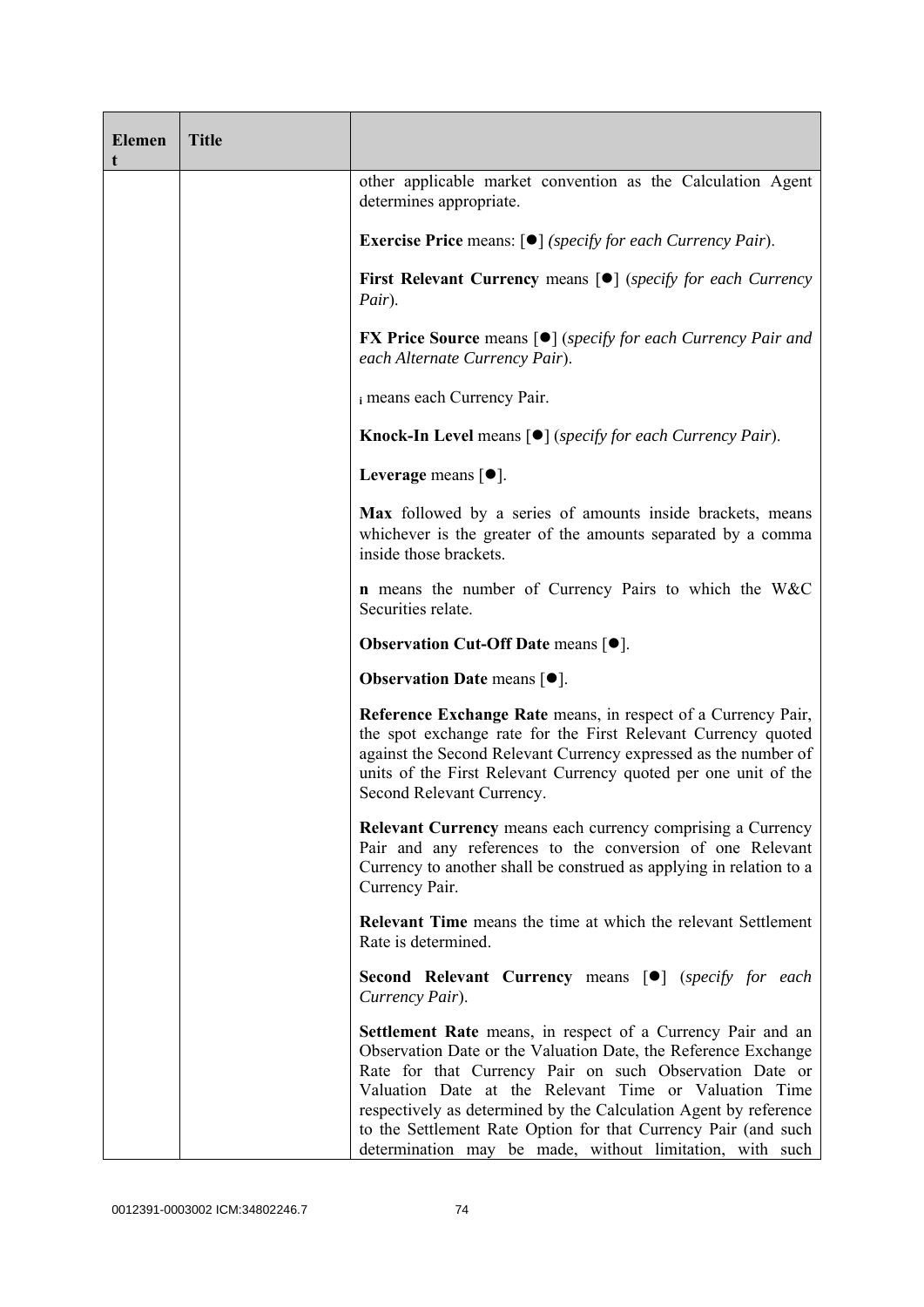| <b>Elemen</b><br>t | <b>Title</b> |                                                                                                                                                                                                                                                                                                                                                                                                                                                                                                                                                                                                                                                                                                                                                                                                                                                       |
|--------------------|--------------|-------------------------------------------------------------------------------------------------------------------------------------------------------------------------------------------------------------------------------------------------------------------------------------------------------------------------------------------------------------------------------------------------------------------------------------------------------------------------------------------------------------------------------------------------------------------------------------------------------------------------------------------------------------------------------------------------------------------------------------------------------------------------------------------------------------------------------------------------------|
|                    |              | adjustments as are, at the discretion of the Calculation Agent,<br>necessary to the published quoting conventions and/or implying<br>the Reference Exchange Rate from more than one Settlement<br>Rate Option) unless any applicable disruption event exists or<br>occurs, in which case, the relevant Settlement Rate for that<br>Currency Pair will be determined by the Calculation Agent.                                                                                                                                                                                                                                                                                                                                                                                                                                                         |
|                    |              | <b>Settlement Rate Option</b> means, in respect of a Currency Pair and<br>an Observation Date or the Valuation Date, the rate published for<br>the Currency Pair fixing rate on the FX Price Source for that<br>Currency Pair at or about (i) the Relevant Time on such<br>Observation Date or, (ii) the Valuation Time on the Valuation Date<br>or, if Alternate Currency Pairs are specified for the relevant<br>Currency Pair, the Reference Exchange Rate will be implied from<br>more than one Settlement Rate Option by determining the rate for<br>each Alternate Currency Pair for that Currency Pair, published for<br>the Alternate Currency Pair fixing rate on the FX Price Source for<br>that Alternate Currency Pair at or about (i) the Relevant Time on<br>such Observation Date or (ii) the Valuation Time on the Valuation<br>Date. |
|                    |              | <b>Trade Date means <math>\lceil \bullet \rceil</math>.</b>                                                                                                                                                                                                                                                                                                                                                                                                                                                                                                                                                                                                                                                                                                                                                                                           |
|                    |              | Valuation Date means $[•]$ .                                                                                                                                                                                                                                                                                                                                                                                                                                                                                                                                                                                                                                                                                                                                                                                                                          |
|                    |              | Valuation Time means $[•]$ .                                                                                                                                                                                                                                                                                                                                                                                                                                                                                                                                                                                                                                                                                                                                                                                                                          |
|                    |              | Weekly Observation Interval means the period between 5:00<br>am Sydney time on each Monday and 5:00 pm New York City<br>time on the immediately succeeding Friday (inclusive).                                                                                                                                                                                                                                                                                                                                                                                                                                                                                                                                                                                                                                                                        |
|                    |              | $w_i$ means [specify the weighting of each Currency Pair (being a<br>number less than or equal to $1$ ]                                                                                                                                                                                                                                                                                                                                                                                                                                                                                                                                                                                                                                                                                                                                               |
|                    |              | $X_i$ means, in respect of a Currency Pair, the [Exercise Price in<br>respect of such Currency Pair]/[Settlement Rate in respect of such<br>Currency Pair and the Valuation Date].                                                                                                                                                                                                                                                                                                                                                                                                                                                                                                                                                                                                                                                                    |
|                    |              | $Y_i$ means, in respect of a Currency Pair, the [Exercise Price in<br>respect of such Currency Pair]/[Settlement Rate in respect of such<br>Currency Pair and the Valuation Date].                                                                                                                                                                                                                                                                                                                                                                                                                                                                                                                                                                                                                                                                    |
|                    |              | $Z_i$ means, in respect of a Currency Pair, the [Exercise Price in<br>respect of such Currency Pair]/[Settlement Rate in respect of such<br>Currency Pair and the Valuation Date]/[1].]                                                                                                                                                                                                                                                                                                                                                                                                                                                                                                                                                                                                                                                               |
|                    |              | [In the case of Equity Delta One W&C Securities:                                                                                                                                                                                                                                                                                                                                                                                                                                                                                                                                                                                                                                                                                                                                                                                                      |
|                    |              | Each Security entitles its holder in respect of an Actual Exercise<br>Date, upon due exercise, to receive from the Issuer on the                                                                                                                                                                                                                                                                                                                                                                                                                                                                                                                                                                                                                                                                                                                      |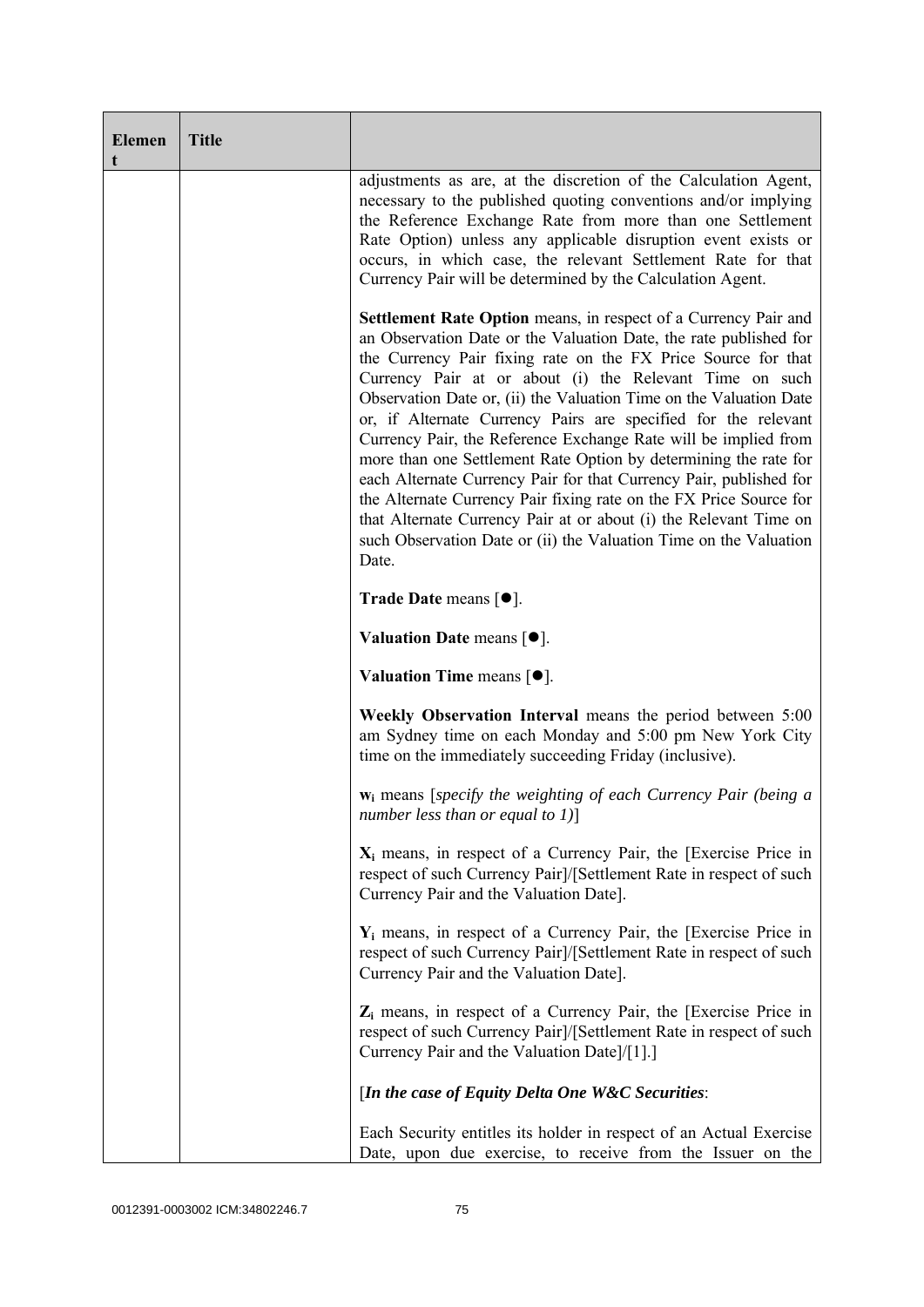| <b>Elemen</b><br>t | <b>Title</b> |                                                                                                                                                                                                                                                                                                                                                                                                                                                                                                                                                                                                                                                                                                                                   |
|--------------------|--------------|-----------------------------------------------------------------------------------------------------------------------------------------------------------------------------------------------------------------------------------------------------------------------------------------------------------------------------------------------------------------------------------------------------------------------------------------------------------------------------------------------------------------------------------------------------------------------------------------------------------------------------------------------------------------------------------------------------------------------------------|
|                    |              | Settlement Date a Cash Settlement Amount calculated by the<br>Calculation Agent (which shall not be less than zero) equal to:                                                                                                                                                                                                                                                                                                                                                                                                                                                                                                                                                                                                     |
|                    |              | $[V_F x]$ Exchange Rate $]-C$                                                                                                                                                                                                                                                                                                                                                                                                                                                                                                                                                                                                                                                                                                     |
|                    |              | The Cash Settlement Amount will be rounded to the nearest two<br>decimal places (or, in the case of Japanese Yen, the nearest whole<br>unit) in the relevant Specified Currency, 0.005 (or, in the case of<br>Japanese Yen, half a unit) being rounded upwards, with Securities<br>exercised at the same time by the same Securityholder being<br>aggregated for the purpose of determining the aggregate Cash<br>Settlement Amounts payable in respect of such Securities.                                                                                                                                                                                                                                                       |
|                    |              | Where:                                                                                                                                                                                                                                                                                                                                                                                                                                                                                                                                                                                                                                                                                                                            |
|                    |              | $V_F$ means the Final Price.                                                                                                                                                                                                                                                                                                                                                                                                                                                                                                                                                                                                                                                                                                      |
|                    |              | C means the Specified Currency equivalent of the Costs as<br>determined by the Calculation Agent using such foreign exchange<br>rate as the Calculation Agent deems appropriate with respect to<br>the relevant time(s) the Costs arise or may arise.                                                                                                                                                                                                                                                                                                                                                                                                                                                                             |
|                    |              | Costs means, in respect of a Security, such Security's pro rata<br>share of the total amount of any commissions, costs, expenses,<br>duties, taxes (including but not limited to any capital gains tax or<br>withholding tax), levies, registration fees, custodial fees or other<br>charges which may be required to be made, paid, withheld or<br>deducted by the Issuer and/or any of its affiliates and/or any of<br>their respective nominees as a result of, or in connection with, the<br>Issuer and/or any of its affiliates and/or any of their respective<br>nominees (a) being a direct holder of any Hedging Shares and/or<br>selling and/or realising any Hedging Shares and/or (b) unwinding<br>any Hedge Position. |
|                    |              | Equity Currency means $[\bullet].$                                                                                                                                                                                                                                                                                                                                                                                                                                                                                                                                                                                                                                                                                                |
|                    |              | <b>Exchange Rate</b> means (i) the rate of exchange between the<br>Equity Currency and the Specified Currency (expressed as a<br>number of units of the Specified Currency for which a unit of the<br>Equity Currency can be exchanged) determined at or around the<br>Final Valuation Date which the Calculation Agent determines<br>appropriate in its sole discretion, or (ii) where the Equity<br>Currency is the same as the Specified Currency, one.                                                                                                                                                                                                                                                                        |
|                    |              | Final Valuation Date means $[•]$ .                                                                                                                                                                                                                                                                                                                                                                                                                                                                                                                                                                                                                                                                                                |
|                    |              | <b>Hedge Position</b> means any Product that the Issuer and/or any of<br>its Affiliates and/or any of their respective nominees (a) enters<br>into as a result of being the direct holder of the Hedging Shares<br>and/or selling and/or realising the Hedging Shares, or (b) would                                                                                                                                                                                                                                                                                                                                                                                                                                               |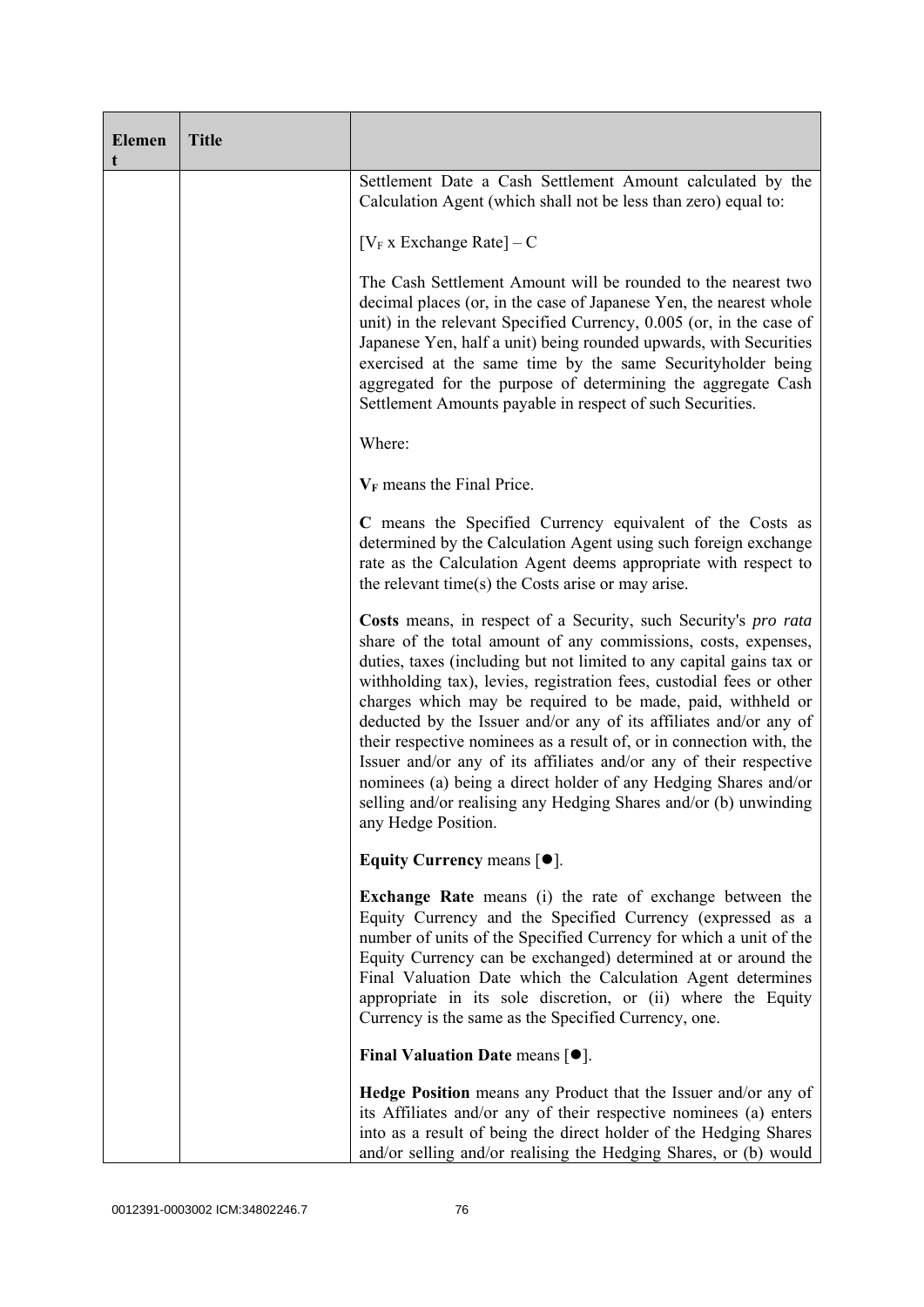| <b>Elemen</b><br>t | <b>Title</b> |                                                                                                                                                                                                                                                                                                                                                                                                                                                                                                                                                                                                                                                                                                                                                                                                                                                                                                                                                                                                                                                                                                                                                                                                                                                                      |
|--------------------|--------------|----------------------------------------------------------------------------------------------------------------------------------------------------------------------------------------------------------------------------------------------------------------------------------------------------------------------------------------------------------------------------------------------------------------------------------------------------------------------------------------------------------------------------------------------------------------------------------------------------------------------------------------------------------------------------------------------------------------------------------------------------------------------------------------------------------------------------------------------------------------------------------------------------------------------------------------------------------------------------------------------------------------------------------------------------------------------------------------------------------------------------------------------------------------------------------------------------------------------------------------------------------------------|
|                    |              | have entered into if they were to fully hedge the market, equity or<br>other price risk of the Issuer entering into and performing its<br>obligations with respect to the W&C Securities, using such<br>Products as may be determined by the Calculation Agent.                                                                                                                                                                                                                                                                                                                                                                                                                                                                                                                                                                                                                                                                                                                                                                                                                                                                                                                                                                                                      |
|                    |              | Hedging Shares means the number of shares that the Calculation<br>Agent deems necessary to hedge the equity or other price risk of<br>the Issuer entering into and performing its obligations with<br>respect to the relevant Securities.                                                                                                                                                                                                                                                                                                                                                                                                                                                                                                                                                                                                                                                                                                                                                                                                                                                                                                                                                                                                                            |
|                    |              | <b>Product</b> means an exchange traded fund, share, an instrument<br>representing such exchange traded fund or share (including,<br>without limitation, participation notes), futures contracts or<br>exchange-traded options commonly used to hedge the issuance or<br>sale of a security that is linked to the Hedging Shares.                                                                                                                                                                                                                                                                                                                                                                                                                                                                                                                                                                                                                                                                                                                                                                                                                                                                                                                                    |
|                    |              | Valuation Date means the Final Valuation Date.                                                                                                                                                                                                                                                                                                                                                                                                                                                                                                                                                                                                                                                                                                                                                                                                                                                                                                                                                                                                                                                                                                                                                                                                                       |
|                    |              | <b>Cash Dividends</b>                                                                                                                                                                                                                                                                                                                                                                                                                                                                                                                                                                                                                                                                                                                                                                                                                                                                                                                                                                                                                                                                                                                                                                                                                                                |
|                    |              | (iii)<br>Following the declaration by a share issuer of a cash<br>dividend (other than any dividend or portion thereof that<br>the Calculation Agent determines to be an extraordinary<br>dividend) (each a Cash Dividend) in respect of which the<br>In-dividend Date (as defined below) falls in the period<br>from and including the Trade Date to but excluding the<br>originally scheduled Final Valuation Date without regard<br>to any scheduled trading day or disrupted day adjustment<br>(the Dividend Period), the Issuer will pay a Coupon<br>Amount in respect of each Security on the related Coupon<br>Payment Date (as defined below). Each such Coupon<br>Amount will equal the amount of such Cash Dividend<br>declared in relation to one share (less (a) all withholding<br>taxes, if any, including, but without limitation, those that<br>would have been withheld in relation to the payment of<br>such cash dividend to a foreign investor and (b) any other<br>expenses or deductions which would apply to or be made<br>in relation to the payment of such cash dividend to a<br>foreign investor all determined in the Equity Currency and<br>on a per share basis, <i>multiplied by</i> the Dividend Exchange<br>Rate as defined below). |
|                    |              | Dividend Exchange Rate means, in relation to a Cash<br>Dividend, (i) the rate of exchange between the Equity<br>Currency and the Specified Currency (expressed as a<br>number of units of the Specified Currency for which a<br>unit of the Equity Currency can be exchanged) at or<br>around the Dividend Receipt Date, as determined by the<br>Calculation Agent or, (ii) where the Equity Currency is<br>the same as the Specified Currency, one.                                                                                                                                                                                                                                                                                                                                                                                                                                                                                                                                                                                                                                                                                                                                                                                                                 |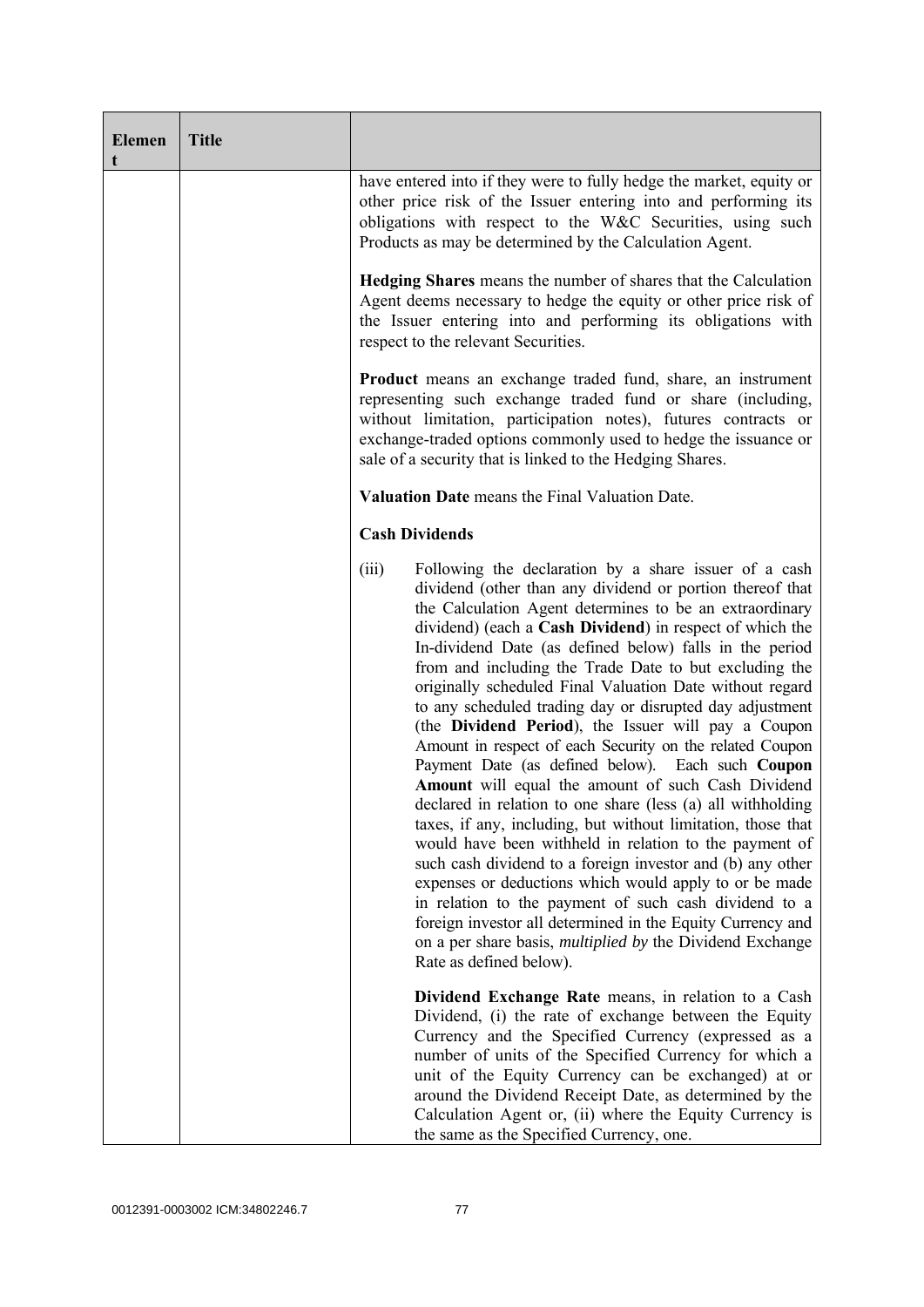| <b>Elemen</b><br>t | <b>Title</b> |       |                                                                                                                                                                                                                                                                                                                                                                                                                                                                                                                                                                                                                                    |
|--------------------|--------------|-------|------------------------------------------------------------------------------------------------------------------------------------------------------------------------------------------------------------------------------------------------------------------------------------------------------------------------------------------------------------------------------------------------------------------------------------------------------------------------------------------------------------------------------------------------------------------------------------------------------------------------------------|
|                    |              |       | Dividend Receipt Date means the date upon which a<br>holder of shares entitled to the relevant Cash Dividend<br>would have received such Cash Dividend according to<br>prevailing market practice, as determined by the<br>Calculation Agent.                                                                                                                                                                                                                                                                                                                                                                                      |
|                    |              |       | In-dividend Date means, in relation to a Cash Dividend,<br>the final date upon which a purchaser of shares on the<br>exchange would, according to prevailing market practice,<br>be entitled to receive the Cash Dividend.                                                                                                                                                                                                                                                                                                                                                                                                         |
|                    |              | (iv)  | Coupon Amounts (if any) will only be payable on the<br>Securities in the circumstances set out in paragraph (i)<br>above and subject to the provisions of paragraphs (iii) and<br>(iv) below and will be deemed only to have accrued on<br>the Securities as of the relevant Coupon Payment Date.<br>No interest will accrue or be payable in any other<br>circumstance.                                                                                                                                                                                                                                                           |
|                    |              | (v)   | In the event any Coupon Payment Date would fall after<br>the Maturity Date the Issuer will give notice to the<br>Securityholders of procedures for payment of such<br>Coupon Amount(s) which may be made outside of DTC<br>or Euroclear and Clearstream, Luxembourg and may<br>require Security holders as of a record date selected by the<br>Issuer in its sole discretion to provide a notice to the<br>Issuer giving all necessary details required by the Issuer<br>in its sole discretion to make such payments.                                                                                                             |
|                    |              | (vi)  | Following<br>Cash<br>Dividend<br>declaration,<br>the<br>any<br>Calculation Agent shall as soon as is reasonably<br>practicable under the circumstances procure that the<br>Issuer will give notice to the Securityholders stating the<br>occurrence of the Cash Dividend, giving details thereof<br>and setting out the method and anticipated date of the<br>related Coupon Payment Date provided that any failure to<br>give, or non-receipt of, such notice will not affect the<br>validity of any such Coupon Amount payment and the<br>Calculation Agent will determine the basis on which the<br>Coupon Amount will be paid. |
|                    |              | (vii) | <b>Coupon Payment Date</b> means the date that is three (3)<br>Business Days following the relevant Dividend Receipt<br>Date.]                                                                                                                                                                                                                                                                                                                                                                                                                                                                                                     |
|                    |              |       | [In the case of Equity Linked Securities, insert:                                                                                                                                                                                                                                                                                                                                                                                                                                                                                                                                                                                  |
|                    |              |       | <b>Adjustment and Disruption Events</b>                                                                                                                                                                                                                                                                                                                                                                                                                                                                                                                                                                                            |
|                    |              |       | The Securities may be subject to cancellation or early redemption                                                                                                                                                                                                                                                                                                                                                                                                                                                                                                                                                                  |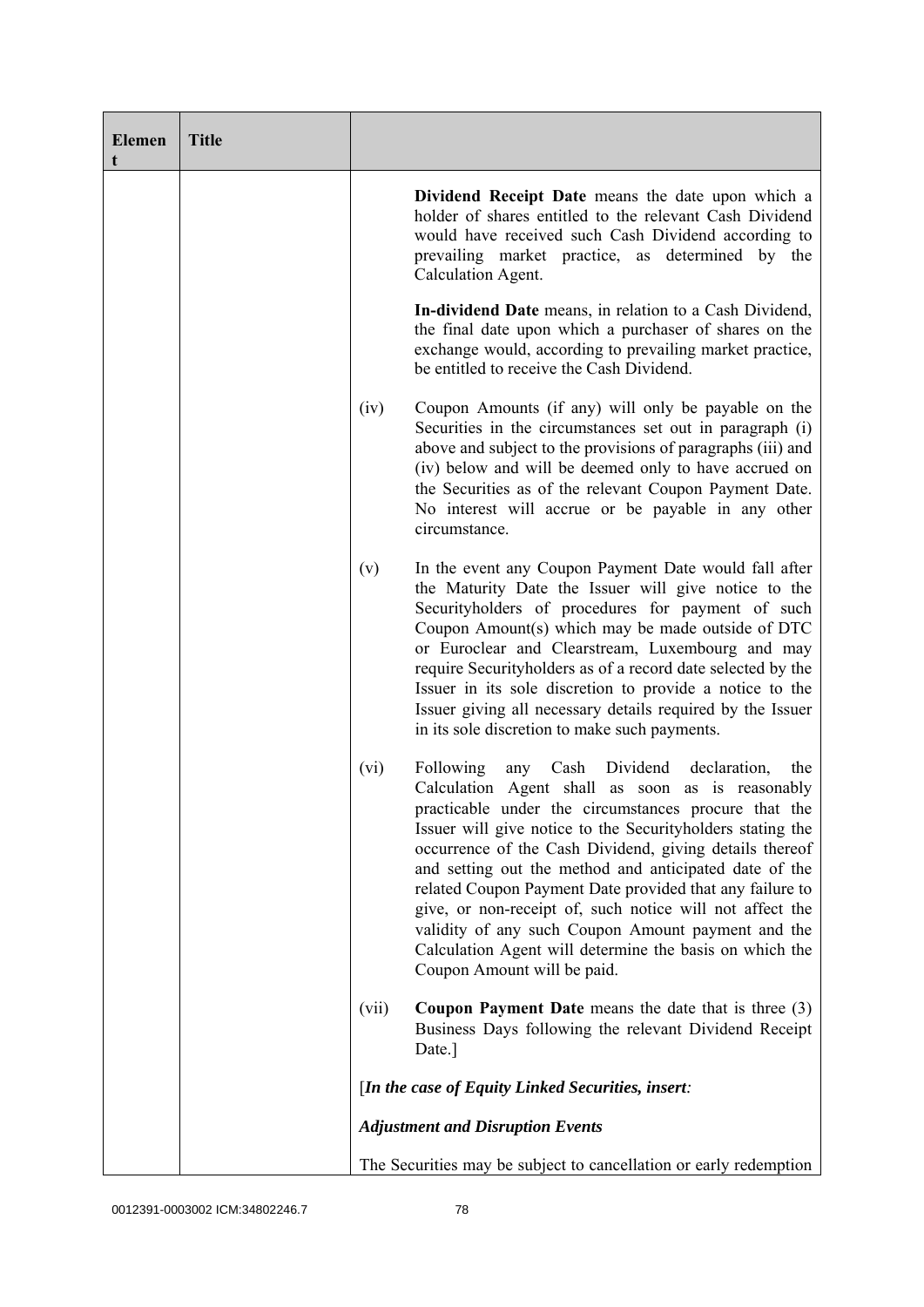| <b>Elemen</b> | <b>Title</b> |                                                                                                                                                                                                                                                                                                                                                                                                                                                                                                                                                                                                                                                                                                                                                                                                                                                                                                                                                                                                                                                                                                                 |
|---------------|--------------|-----------------------------------------------------------------------------------------------------------------------------------------------------------------------------------------------------------------------------------------------------------------------------------------------------------------------------------------------------------------------------------------------------------------------------------------------------------------------------------------------------------------------------------------------------------------------------------------------------------------------------------------------------------------------------------------------------------------------------------------------------------------------------------------------------------------------------------------------------------------------------------------------------------------------------------------------------------------------------------------------------------------------------------------------------------------------------------------------------------------|
|               |              | or adjustment (including as to valuation and in certain<br>circumstances share substitutions) if certain corporate events<br>(such as events affecting the value of a Share (including Share<br>divisions or consolidations, extraordinary dividends and capital<br>calls); de-listing of a Share; insolvency, merger or nationalisation<br>of a Share issuer; a tender offer or redenomination of a Share)<br>occur, if certain events (such as illegality, disruptions or cost<br>increases) occur with respect to the Issuer's or any of its affiliates'<br>hedging arrangements, or if insolvency filings are made with<br>respect to the issuer of a share [Insert if the relevant Securities<br>are Equity Delta One Redemption N&C Securities or Equity<br>Delta One W&C Securities: or, where the relevant event is a<br>potential adjustment event which has a dilutive effect on the<br>theoretical value of the relevant shares and the Calculation Agent<br>considers it appropriate, the distribution of further Securities].<br>If certain disruption events occur with respect to valuation of a |
|               |              | Share such valuation will be postponed and may be made by the<br>Calculation Agent. Payments may also be postponed.]                                                                                                                                                                                                                                                                                                                                                                                                                                                                                                                                                                                                                                                                                                                                                                                                                                                                                                                                                                                            |
|               |              | [In the case of Index Linked Securities, insert:                                                                                                                                                                                                                                                                                                                                                                                                                                                                                                                                                                                                                                                                                                                                                                                                                                                                                                                                                                                                                                                                |
|               |              | <b>Adjustment and Disruption Events</b>                                                                                                                                                                                                                                                                                                                                                                                                                                                                                                                                                                                                                                                                                                                                                                                                                                                                                                                                                                                                                                                                         |
|               |              | The Securities may be subject to cancellation or early redemption<br>or adjustment if an Index is modified or cancelled and there is no<br>successor Index acceptable to the Calculation Agent, if an Index's<br>sponsor fails to calculate and announce such Index, or certain<br>events (such as illegality, disruptions or cost increases) occur with<br>respect to the Issuer's or any of its affiliates' hedging<br>arrangements.                                                                                                                                                                                                                                                                                                                                                                                                                                                                                                                                                                                                                                                                          |
|               |              | If certain disruption events occur with respect to valuation of an<br>Index such valuation will be postponed and may be made by the<br>Calculation Agent. Payments may also be postponed.]                                                                                                                                                                                                                                                                                                                                                                                                                                                                                                                                                                                                                                                                                                                                                                                                                                                                                                                      |
|               |              | [In the case of Inflation Linked Securities, insert:                                                                                                                                                                                                                                                                                                                                                                                                                                                                                                                                                                                                                                                                                                                                                                                                                                                                                                                                                                                                                                                            |
|               |              | <b>Adjustment Events</b>                                                                                                                                                                                                                                                                                                                                                                                                                                                                                                                                                                                                                                                                                                                                                                                                                                                                                                                                                                                                                                                                                        |
|               |              | The Securities may be subject to adjustment if the Index is not<br>published or announced, there is a successor Index, an Index level<br>is corrected or the Index is rebased and may be subject to early<br>redemption or cancellation if the Index ceases to be published and<br>there is no appropriate alternative index acceptable to the<br>Calculation Agent.<br>In certain circumstances the Calculation<br>Agent may calculate the Index level itself.]                                                                                                                                                                                                                                                                                                                                                                                                                                                                                                                                                                                                                                                |
|               |              | [In the case of FX Linked Securities, insert:                                                                                                                                                                                                                                                                                                                                                                                                                                                                                                                                                                                                                                                                                                                                                                                                                                                                                                                                                                                                                                                                   |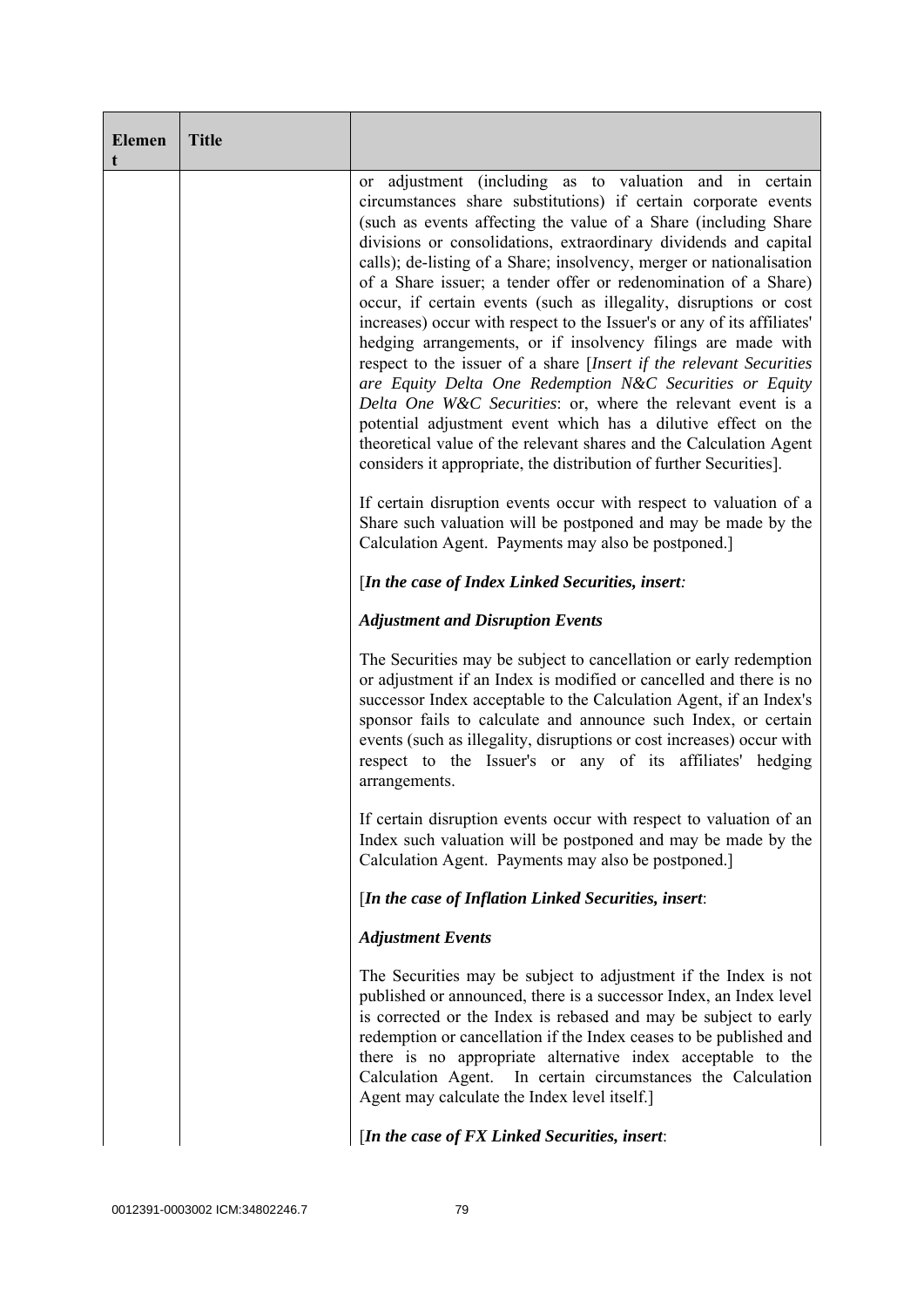| <b>Elemen</b> | <b>Title</b>                                                                                                                                                                                                         |                                                                                                                                                                                                                                                                                                                                                                                                                                                                                                                                                                                                                                                                                                                                                                                                                                             |
|---------------|----------------------------------------------------------------------------------------------------------------------------------------------------------------------------------------------------------------------|---------------------------------------------------------------------------------------------------------------------------------------------------------------------------------------------------------------------------------------------------------------------------------------------------------------------------------------------------------------------------------------------------------------------------------------------------------------------------------------------------------------------------------------------------------------------------------------------------------------------------------------------------------------------------------------------------------------------------------------------------------------------------------------------------------------------------------------------|
|               |                                                                                                                                                                                                                      | <b>Disruption Events</b>                                                                                                                                                                                                                                                                                                                                                                                                                                                                                                                                                                                                                                                                                                                                                                                                                    |
|               |                                                                                                                                                                                                                      | If certain disruption events occur with respect to valuation of a<br>Currency Pair, [an alternative valuation method may be used,<br>valuation may be made by the Calculation Agent, valuation may<br>be postponed or the Securities may be subject to early redemption or<br>cancellation].]                                                                                                                                                                                                                                                                                                                                                                                                                                                                                                                                               |
|               |                                                                                                                                                                                                                      | [In the case of Credit Linked N&C Securities, insert:                                                                                                                                                                                                                                                                                                                                                                                                                                                                                                                                                                                                                                                                                                                                                                                       |
|               |                                                                                                                                                                                                                      | <b>Merger</b> Event                                                                                                                                                                                                                                                                                                                                                                                                                                                                                                                                                                                                                                                                                                                                                                                                                         |
|               |                                                                                                                                                                                                                      | A merger event may occur, <i>inter alia</i> , if the Issuer[, the<br>Guarantor] or the Reference Entity consolidates or amalgamates<br>with, or merges into, or transfers all or substantially all of its<br>assets to, the Reference Entity or the Issuer [or the Guarantor], as<br>applicable, or the Issuer [or the Guarantor] and the Reference<br>Entity become affiliates.]]                                                                                                                                                                                                                                                                                                                                                                                                                                                          |
| [C.19]        | Final reference price<br>of the Underlying                                                                                                                                                                           | [Not applicable, there is no final reference price of the<br>underlying.]                                                                                                                                                                                                                                                                                                                                                                                                                                                                                                                                                                                                                                                                                                                                                                   |
|               | (Include this Element<br>$C.19$ only<br>if<br>the<br><b>Securities</b><br>relevant<br>Derivative<br>are<br>Securities as defined<br>in Element C.9 above)                                                            | [The final reference price of the underlying will be determined in<br>accordance with the valuation mechanics set out in item C.18<br>above]]                                                                                                                                                                                                                                                                                                                                                                                                                                                                                                                                                                                                                                                                                               |
| C.20          | Underlying and where<br>the information on the<br>underlying can be<br>found<br>(Include this Element<br>C.20 only if the<br>relevant Securities<br>are Derivative<br>Securities as defined<br>in Element C.9 above) | [Not applicable, there is no underlying] [The underlying]<br>of indices/share[s]/reference<br>[index/basket]<br>entit[y][ies]/ $FX$<br>rate[s], interest rate[s]] specified in item C.18 above] [insert<br>details of relevant underlying(s)] [If the Securities are Credit<br>Linked N&C Securities, insert: [The "Credit Events" are [insert]<br>relevant Credit Events]/[The "Credit Events" are each of the<br>"Credit Events" listed in the Physical Settlement Matrix in respect<br>of each of the Reference Entities listed in the Index].[Insert<br>details of the Index]] [Insert details of where information on the<br>underlying can be found.<br>Where relevant this may include<br>references to the respective Bloomberg and/or Reuters screen<br>pages on which information relating to each underlying can be<br>$found$ ] |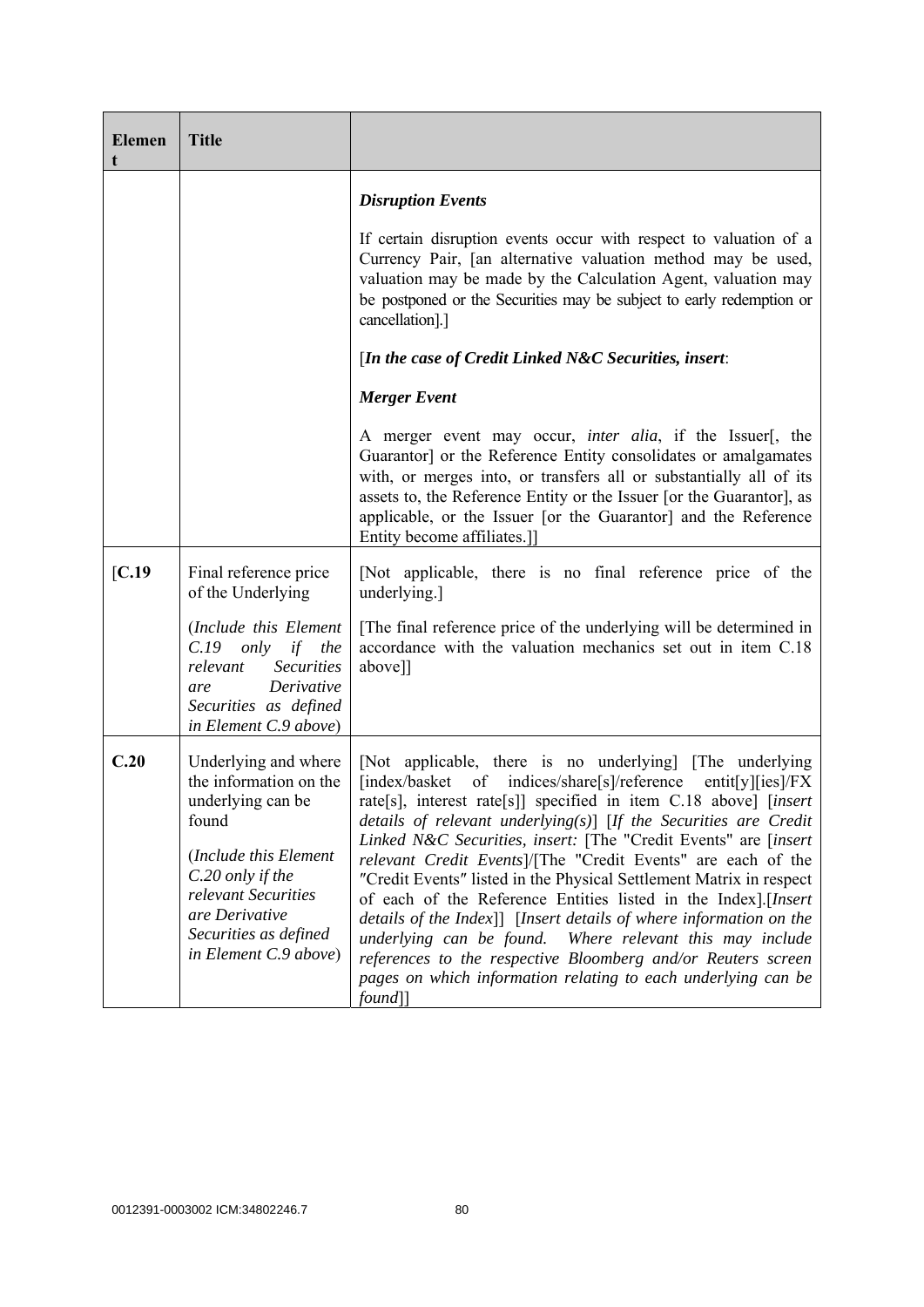| <b>Elemen</b> | <b>Title</b>                                             |                                                                                                                                                                                                                                                                                                                                                                                                                                                                                                                                                                                                                                                                                                                                                                                                                                                                                                                                                                                                                                                                                                                                                                                                                        |
|---------------|----------------------------------------------------------|------------------------------------------------------------------------------------------------------------------------------------------------------------------------------------------------------------------------------------------------------------------------------------------------------------------------------------------------------------------------------------------------------------------------------------------------------------------------------------------------------------------------------------------------------------------------------------------------------------------------------------------------------------------------------------------------------------------------------------------------------------------------------------------------------------------------------------------------------------------------------------------------------------------------------------------------------------------------------------------------------------------------------------------------------------------------------------------------------------------------------------------------------------------------------------------------------------------------|
| D.2           | Key risks regarding<br>the Issuer [and the<br>Guarantor] | In purchasing Securities, investors assume the risk that the Issuer<br>[and the Guarantor] may become insolvent or otherwise be unable<br>to perform [its/their] obligations (including, where relevant,<br>payment obligations) in respect of the Securities [or under the<br>Guarantee (respectively)]. There is a wide range of factors which<br>individually or together could result in the Issuer [and the<br>Guarantor] becoming unable to perform [its/their] obligations<br>under the Securities [or Guarantee (respectively)].<br>It is not<br>possible to identify all such factors or to determine which factors<br>are most likely to occur, as the Issuer [and the Guarantor] may<br>not be aware of all relevant factors and certain factors which<br>[it/they] currently deem not to be material may become material<br>as a result of the occurrence of events outside the Issuer's [and the<br>Guarantor's] control. The Issuer [and the Guarantor] [has/have]<br>identified a number of factors which could materially adversely<br>affect [its/their] business[es] and ability to perform [its/their]<br>obligations under the Securities [or Guarantee (respectively)].<br>These factors include: |
|               |                                                          | Issuer:                                                                                                                                                                                                                                                                                                                                                                                                                                                                                                                                                                                                                                                                                                                                                                                                                                                                                                                                                                                                                                                                                                                                                                                                                |
|               |                                                          | (i) the Issuer is an indirectly owned, wholly owned subsidiary of<br>Nomura Holdings, Inc. and there are substantial inter-relationships<br>between the Issuer and other Nomura Group companies.<br>Accordingly, if the financial condition of the Nomura Group were to<br>deteriorate, the Issuer and its investors may suffer direct and<br>materially adverse consequences, (ii) changes in market prices<br>affecting asset values may adversely affect the performance of assets<br>in which the Issuer holds positions and therefore would adversely<br>affect the Issuer's financial situation and its profits (iii) strategies for<br>hedging against market risk may prove to be ineffective, (iv) changes<br>in interest rates, (v) foreign exchange risk, (vi) liquidity risk, (vii)<br>credit risk of third parties with whom the Issuer does business (viii)<br>increased regulation of the financial services industry, (ix)<br>competition risk, (x) reputational risk, and (xi) operational risk<br>(including as a result of the United Kingdom's potential exit from the<br>European Union).                                                                                                         |
|               |                                                          | Guarantor:                                                                                                                                                                                                                                                                                                                                                                                                                                                                                                                                                                                                                                                                                                                                                                                                                                                                                                                                                                                                                                                                                                                                                                                                             |
|               |                                                          | If the financial condition of the Guarantor were to deteriorate, the<br>Issuer and investors in the Securities may suffer direct and<br>materially adverse consequences. The Guarantor is the holding<br>company for the Nomura Group and its ability to fulfil its<br>obligations under the Guarantee may therefore be affected by<br>certain factors affecting the Guarantor directly or other entities<br>within<br>the Nomura Group, including: (i) a sustained                                                                                                                                                                                                                                                                                                                                                                                                                                                                                                                                                                                                                                                                                                                                                    |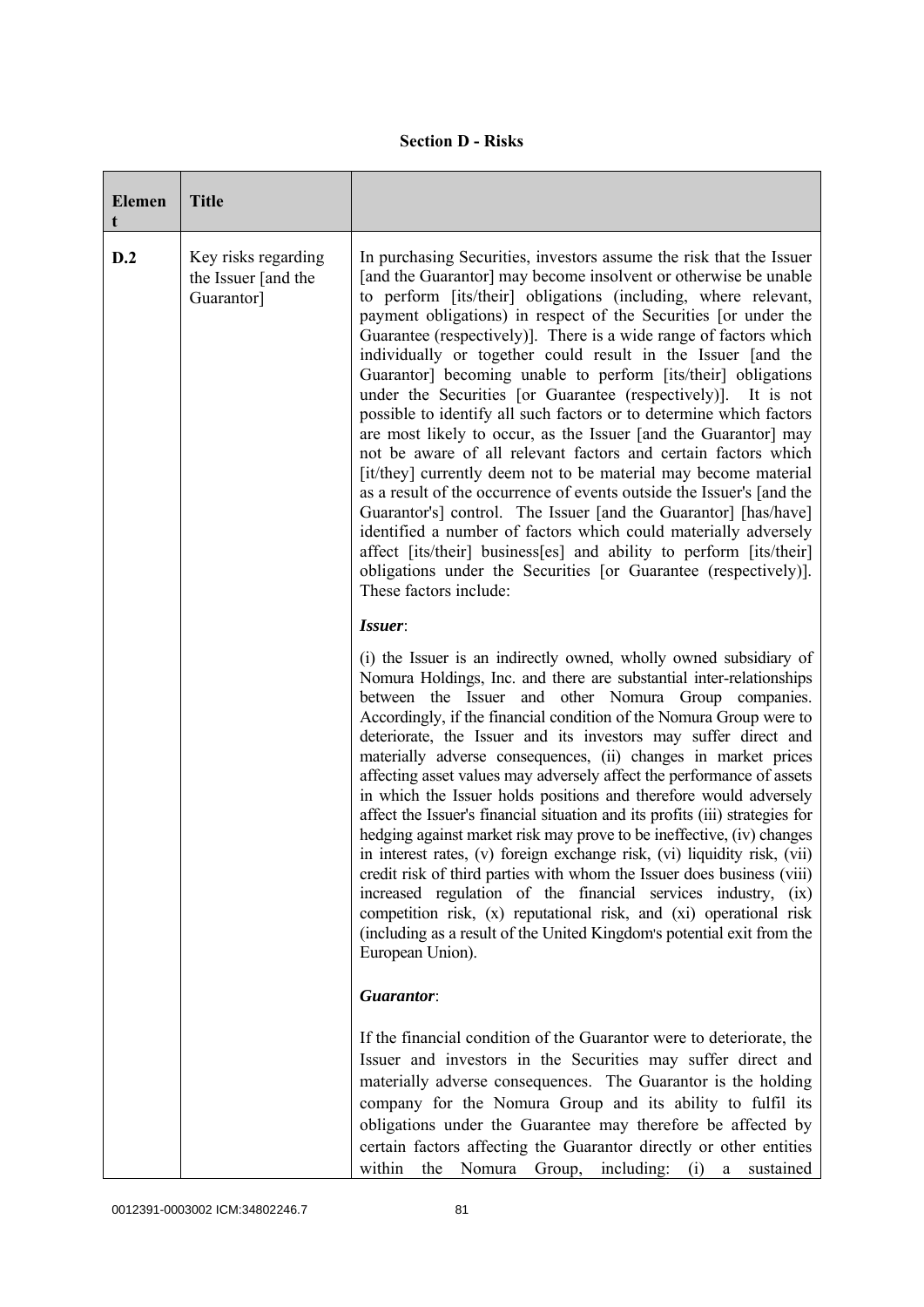| <b>Elemen</b><br>t | <b>Title</b>                                                                                                                                                                                                    |                                                                                                                                                                                                                                                                                                                                                                                                                                                                                                                                                                                                                                                                                                                                                                                                                                                                                                                                                                                                                                                                                                                                                                                                                                                                                                                                                                                                                                                                                                                                                                                                                                                                                                                                                                                                                                                                                                                                                                                                                                                                                                                                                                                                                                                                                                                                                                                                                                                                                                                                                                                                                                                                                                                                                                                                                                                                                                          |
|--------------------|-----------------------------------------------------------------------------------------------------------------------------------------------------------------------------------------------------------------|----------------------------------------------------------------------------------------------------------------------------------------------------------------------------------------------------------------------------------------------------------------------------------------------------------------------------------------------------------------------------------------------------------------------------------------------------------------------------------------------------------------------------------------------------------------------------------------------------------------------------------------------------------------------------------------------------------------------------------------------------------------------------------------------------------------------------------------------------------------------------------------------------------------------------------------------------------------------------------------------------------------------------------------------------------------------------------------------------------------------------------------------------------------------------------------------------------------------------------------------------------------------------------------------------------------------------------------------------------------------------------------------------------------------------------------------------------------------------------------------------------------------------------------------------------------------------------------------------------------------------------------------------------------------------------------------------------------------------------------------------------------------------------------------------------------------------------------------------------------------------------------------------------------------------------------------------------------------------------------------------------------------------------------------------------------------------------------------------------------------------------------------------------------------------------------------------------------------------------------------------------------------------------------------------------------------------------------------------------------------------------------------------------------------------------------------------------------------------------------------------------------------------------------------------------------------------------------------------------------------------------------------------------------------------------------------------------------------------------------------------------------------------------------------------------------------------------------------------------------------------------------------------------|
|                    |                                                                                                                                                                                                                 | market/economic or other downturn, changes in financial or<br>economic conditions and/or market volatility, (ii) liquidity risk,<br>(iii) unpredictable events causing large unexpected market price<br>movements ("event risk") (iv) credit risk of third parties with<br>whom the Guarantor does business, (v) competition risk, (vi)<br>substantial legal, regulatory, operational and reputational risks<br>(including regulatory and operational risk as a result of the United<br>Kingdom's potential exit from the European Union).                                                                                                                                                                                                                                                                                                                                                                                                                                                                                                                                                                                                                                                                                                                                                                                                                                                                                                                                                                                                                                                                                                                                                                                                                                                                                                                                                                                                                                                                                                                                                                                                                                                                                                                                                                                                                                                                                                                                                                                                                                                                                                                                                                                                                                                                                                                                                               |
| [D.3]              | Key risks regarding<br>the Securities<br>(Include this Element<br>D.3<br>only<br>if<br>the<br><b>Securities</b><br>relevant<br>not Derivative<br>are<br>Securities as defined<br>Element<br>C.9<br>in<br>above) | There are also certain factors which are material for the purpose of<br>assessing the risks associated with investing in any issue of<br>Securities, which include, without limitation, (i) risks relating to<br>current market conditions including sovereign debt concerns in<br>certain countries in Europe, (ii) Rule 144A Securities Transfer<br>Restrictions, (iii) risks relating to the fact that the Securities are<br>unsecured obligations of the Issuer, (iv) the possibility that holders<br>may receive payments subject to withholding or other deductions<br>imposed on the Securities, (v) there may be no, or a limited,<br>secondary market for the Securities and this would adversely affect<br>the value at which an investor could sell his Securities, (vi) risks<br>relating to postponement of valuation dates, following the<br>occurrence of a disruption event which may adversely affect the<br>value of the Securities, (vii) adjustments to the terms and conditions<br>of the Securities being made by the Calculation Agent following the<br>occurrence of certain events and any early redemption or<br>cancellation (as applicable) of the Securities by the Issuer, (viii)<br>modification of the terms and conditions of the Securities and/or the<br>Agency Agreement by the Issuer and the relevant Agent without the<br>consent of Securityholders, (ix) modification of the terms and<br>conditions of the Securities by majority votes binding all holders, (x)<br>the existence, where specified, of any right of the Issuer to redeem<br>the Securities at its option and the effect this may have on the market<br>value of the Securities, which will mean that an investor may not<br>be able to reinvest the redemption proceeds to achieve a similar<br>effective return, (xi) hedging activities and conflicts of interest of<br>the Issuer, the Guarantor (where applicable) and/or any of its/their<br>affiliates and Securityholders, (xii) where the Securities are linked to<br>a Reference Item, risks relating to the value and liquidity of such<br>Reference Item and the markets in which such Reference Item is<br>traded, (xiii) movements in interest rates, which may affect the value<br>of Securities which bear interest at a fixed rate and (where the<br>Securities are not denominated in an investor's own currency)<br>exchange rates may affect the value of the Securities, (xiv) any<br>inconvertibility of a relevant currency, which may adversely affect<br>the payments to be made under the Securities and/or the value of the<br>Securities, (xv) any credit rating assigned to the Securities may not<br>adequately reflect all risks associated with an investment in the<br>Securities, is not a recommendation to buy, sell or hold securities<br>and may be subject to suspension, reduction or withdrawal at any |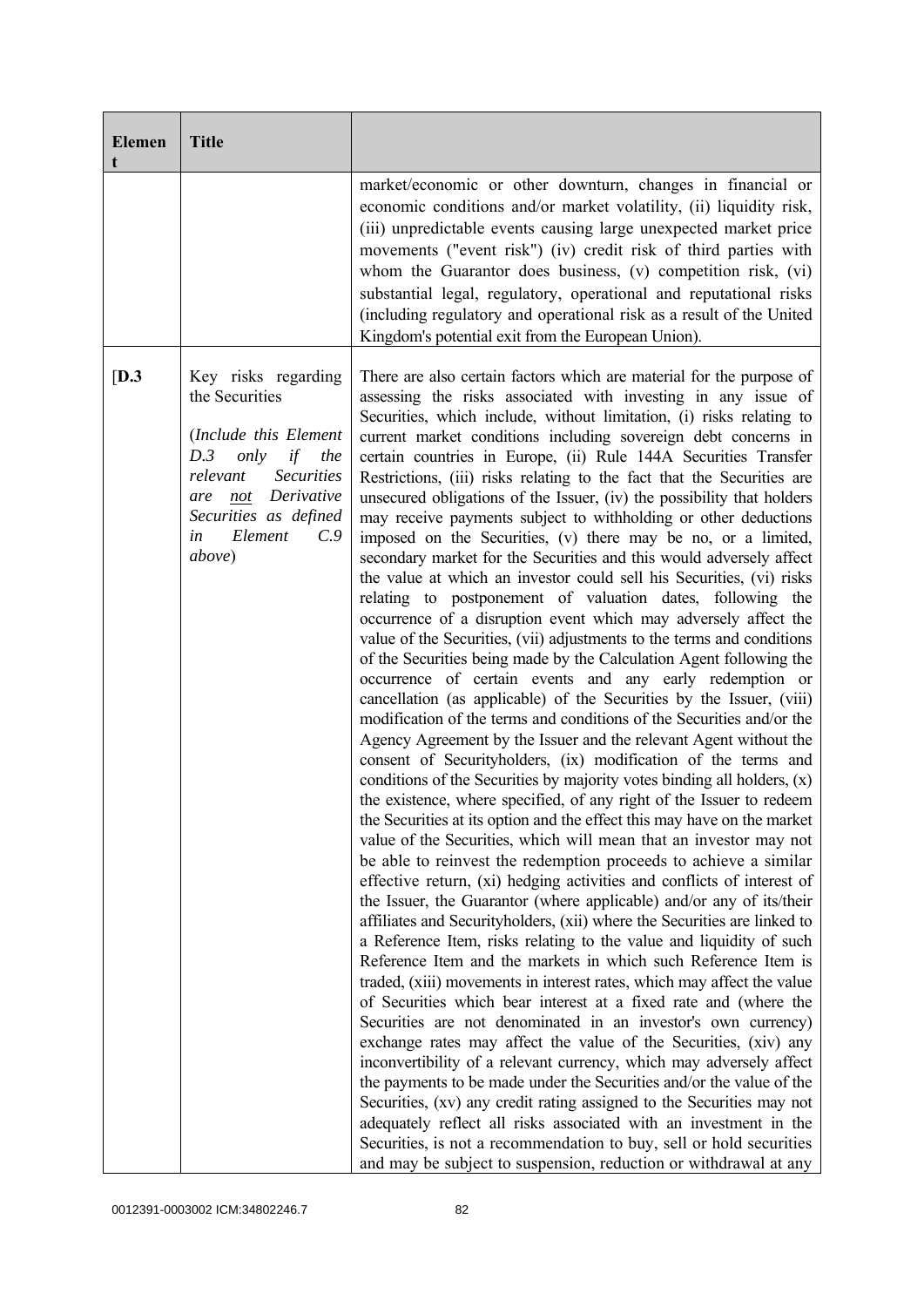| <b>Elemen</b><br>t | <b>Title</b>                                                                                                                                                                       |                                                                                                                                                                                                                                                                                                                                                                                                                                                                                                                                                                                                                                                                                                                                                                                                                                                                                                                                                                                                                                                                                                                                                                                                                                                                                |
|--------------------|------------------------------------------------------------------------------------------------------------------------------------------------------------------------------------|--------------------------------------------------------------------------------------------------------------------------------------------------------------------------------------------------------------------------------------------------------------------------------------------------------------------------------------------------------------------------------------------------------------------------------------------------------------------------------------------------------------------------------------------------------------------------------------------------------------------------------------------------------------------------------------------------------------------------------------------------------------------------------------------------------------------------------------------------------------------------------------------------------------------------------------------------------------------------------------------------------------------------------------------------------------------------------------------------------------------------------------------------------------------------------------------------------------------------------------------------------------------------------|
|                    |                                                                                                                                                                                    | time by the assigning rating agency, (xvi) Investors who hold less<br>than the minimum specified denomination may be unable to sell<br>their Securities and may be adversely affected if definitive Securities<br>are subsequently required to be issued, (xvii) fees and commissions<br>not being taken into account when determining secondary market<br>prices of Securities, (xviii) illegality of securities, (xix) change in law<br>and/or regulatory reform (xx) the regulation and reform of and<br>changes to "benchmarks" may adversely affect the value of<br>Securities linked to or referencing such "benchmarks", (xxi) future<br>discontinuance or modification of LIBOR or EURIBOR or other<br>interest rate benchmarks may adversely affect the value of Securities<br>which reference such benchmarks or potentially lead to termination<br>of such Securities and (xxii) where payments in respect of the<br>Securities are payable in Renminbi, risks associated with the<br>illiquidity, inconvertibility or non-transferability of Renminbi,<br>exchange rate and interest rate risks and, if CNY Currency Event is<br>applicable, the option for the Issuer to make payments in U.S. dollars<br>if Renminbi is not available in certain circumstances.] |
| [D.6]              | Risk warning<br>(Include this Element<br>only<br>if<br>D.6<br>the<br><b>Securities</b><br>relevant<br>Derivative<br>are<br>Securities as defined<br>Element<br>C.9<br>in<br>above) | [Copy and paste the information from Element D.3 above and<br><i>insert here</i> ]<br>In addition, investors may lose all or part of their investment in<br>the Securities.]                                                                                                                                                                                                                                                                                                                                                                                                                                                                                                                                                                                                                                                                                                                                                                                                                                                                                                                                                                                                                                                                                                   |

## **Section E - Offer**

| Element | <b>Title</b>                                 |                                                                                                                                                                                                                                                                                                                                                                                                   |
|---------|----------------------------------------------|---------------------------------------------------------------------------------------------------------------------------------------------------------------------------------------------------------------------------------------------------------------------------------------------------------------------------------------------------------------------------------------------------|
| E.2b    | Reasons for the offer<br>and use of proceeds | The net proceeds from the issue of the Securities will be applied<br>by the Issuer for general corporate purposes, which include<br>making a profit. A substantial portion of the proceeds from the<br>issue of the Securities may be used to hedge market risk with<br>respect to such Securities.<br>Issue specific summary<br>The net proceeds from the issue of Securities will be applied by |
|         |                                              | the Issuer for its general corporate purposes, which include<br>making a profit [and [specify any other relevant corporate<br>purposes of the Issuer].]                                                                                                                                                                                                                                           |
| E.3     | Terms and conditions<br>of the offer         | Under the programme, the Securities may be offered to the public<br>in a Non-Exempt Offer in Austria, Belgium, Denmark, France,<br>Germany, Hungary, Italy, Ireland, Luxembourg, Poland,<br>Portugal, Spain, Sweden, The Netherlands and the United                                                                                                                                               |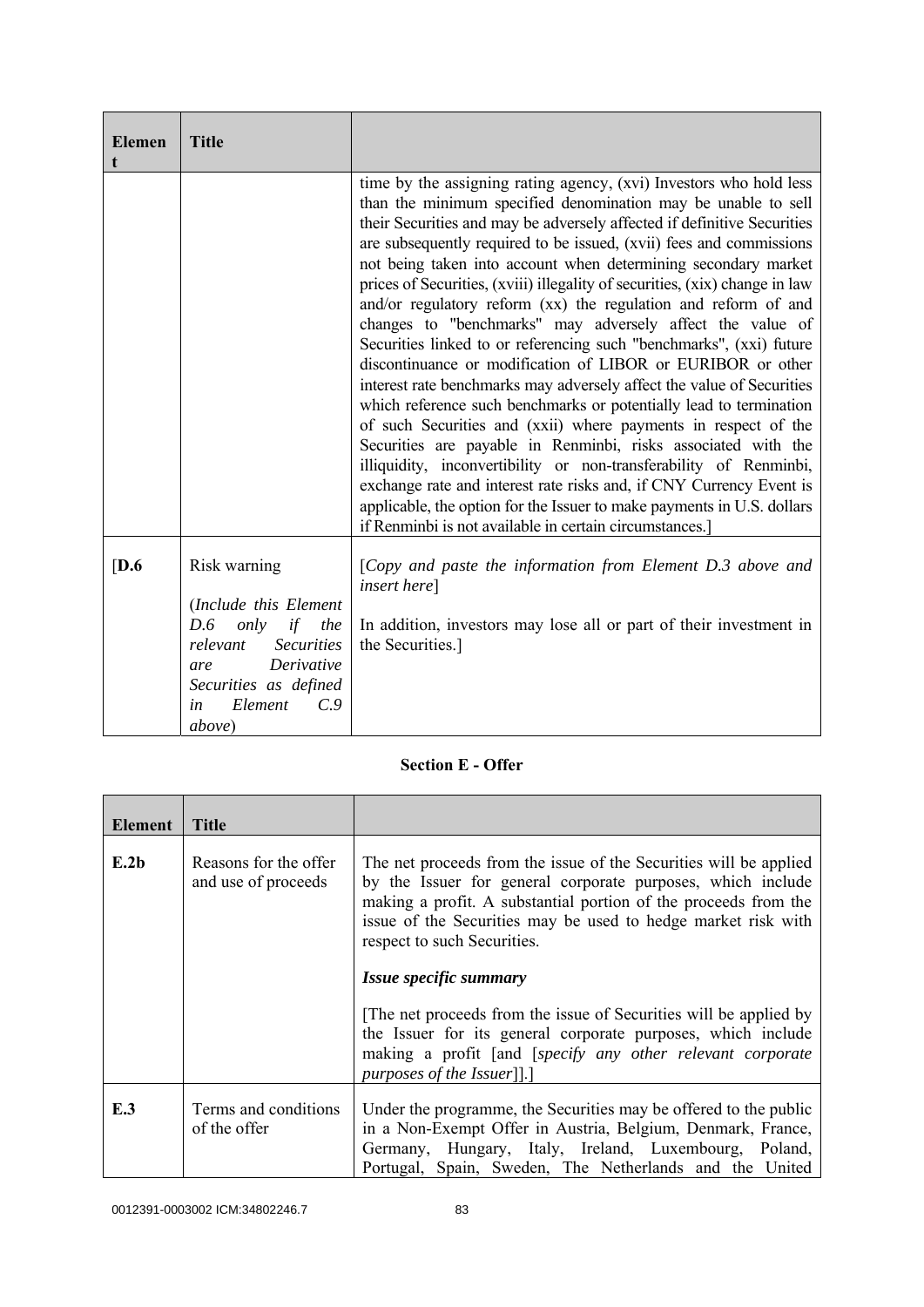| <b>Element</b> | <b>Title</b>                                                                        |                                                                                                                                                                                                                                                                                                                                                                                                                                                                                                                                                                                                                                       |
|----------------|-------------------------------------------------------------------------------------|---------------------------------------------------------------------------------------------------------------------------------------------------------------------------------------------------------------------------------------------------------------------------------------------------------------------------------------------------------------------------------------------------------------------------------------------------------------------------------------------------------------------------------------------------------------------------------------------------------------------------------------|
|                |                                                                                     | Kingdom.                                                                                                                                                                                                                                                                                                                                                                                                                                                                                                                                                                                                                              |
|                |                                                                                     | The terms and conditions of each offer of Securities will be<br>determined by agreement between the Issuer and the relevant<br>Dealer at the time of issue and specified in the applicable Final<br>Terms. An Investor intending to acquire or acquiring any<br>Securities in a Non-Exempt Offer from an Authorised Offeror<br>will do so, and offers and sales of such Securities to an Investor<br>by such Authorised Offeror will be made, in accordance with any<br>terms and other arrangements in place between such Authorised<br>Offeror and such Investor including as to price, allocations and<br>settlement arrangements. |
|                |                                                                                     | Issue specific summary:                                                                                                                                                                                                                                                                                                                                                                                                                                                                                                                                                                                                               |
|                |                                                                                     | [Not applicable, the Securities are not being offered to the public<br>as part of a Non-Exempt Offer.]                                                                                                                                                                                                                                                                                                                                                                                                                                                                                                                                |
|                |                                                                                     | [This issue of Securities is being offered in a Non-Exempt Offer<br>in [ <i>specify particular country/ies</i> ].                                                                                                                                                                                                                                                                                                                                                                                                                                                                                                                     |
|                |                                                                                     | The issue price of the Securities is $[\bullet][[\bullet]]$ per cent. of their<br>nominal amount].                                                                                                                                                                                                                                                                                                                                                                                                                                                                                                                                    |
|                |                                                                                     | The offer price of the Securities to which this Summary relates is<br>$\lceil \bullet \rceil$ [the issue price].                                                                                                                                                                                                                                                                                                                                                                                                                                                                                                                      |
|                |                                                                                     | [The offer period of the Securities is the period from [ <i>specify date</i> ]<br>until [specify date]/the Issue Date/the date which falls $[\bullet]$<br>Business Days thereafter.]                                                                                                                                                                                                                                                                                                                                                                                                                                                  |
|                |                                                                                     | [Summarise any public offer, copying the language from<br>paragraphs $9(x)$ and 11 of Part B of the Final Terms for N&C<br>Securities or paragraphs 6(viii) or 8 of Part B of the Final Terms<br>for $W\&C$ Securities (as applicable)]                                                                                                                                                                                                                                                                                                                                                                                               |
| E.4            | Interest of natural and<br>legal<br>persons<br>involved<br>in<br>the<br>issue/offer | The relevant Dealers may be paid fees in relation to any issue of<br>Securities under the Programme. Any such Dealer and its<br>affiliates may also have engaged, and may in the future engage,<br>in investment banking and/or commercial banking transactions<br>with, and may perform other services for, the Issuer and the<br>Guarantor (if applicable) and their respective affiliates in the<br>ordinary course of business.                                                                                                                                                                                                   |
|                |                                                                                     | Issue specific summary                                                                                                                                                                                                                                                                                                                                                                                                                                                                                                                                                                                                                |
|                |                                                                                     | [The [Dealer[s]/Manager[s]] will be paid aggregate commissions<br>equal to $\lceil \bullet \rceil$ per cent. of the nominal amount of the Securities.<br>Any [Dealer/Manager] and its affiliates may also have engaged,<br>and may in the future engage, in investment banking and/or<br>commercial banking transactions with, and may perform other<br>services for, the Issuer [and the Guarantor] and [its/their<br>respective] affiliates in the ordinary course of business.]                                                                                                                                                    |